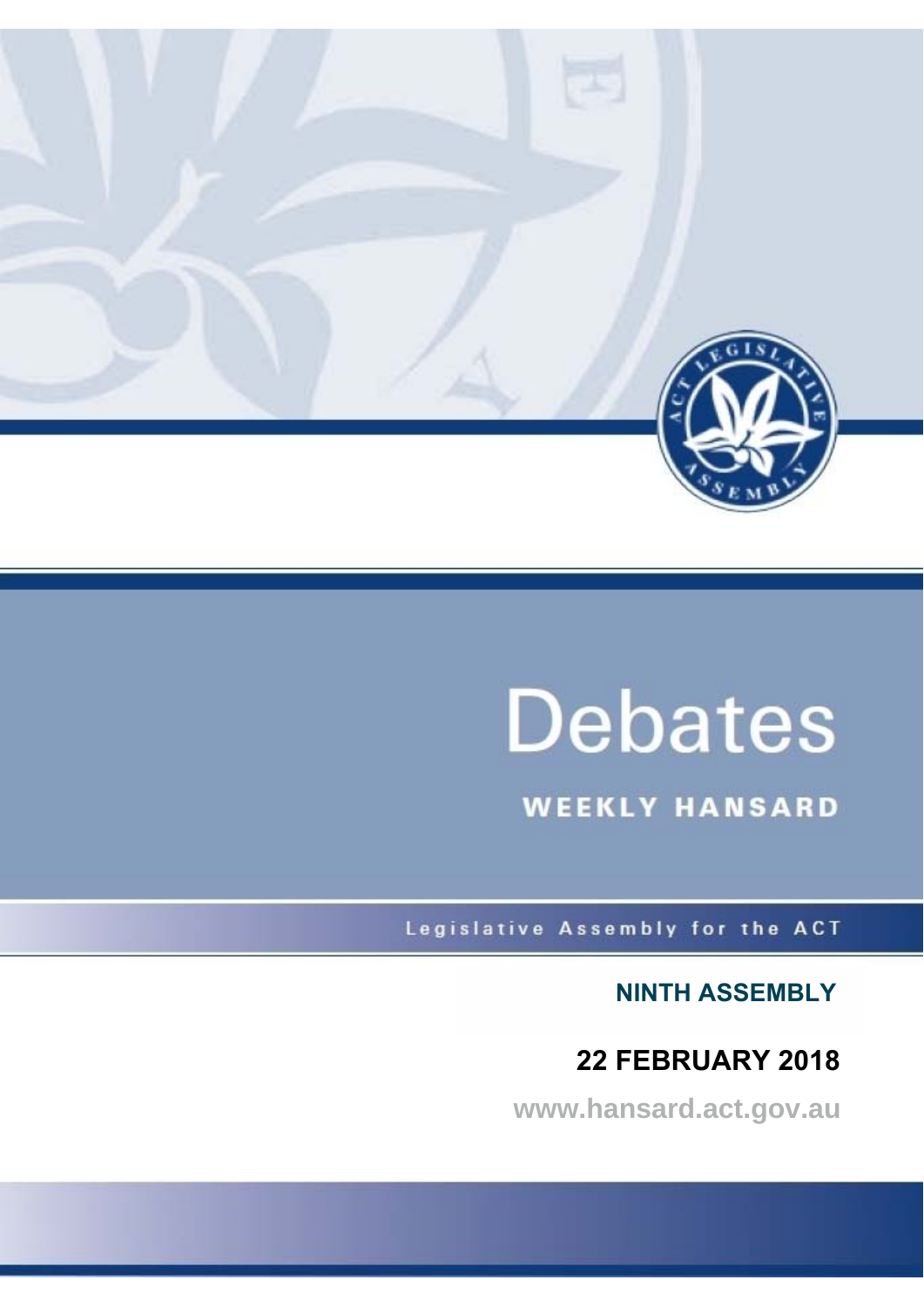# **[Thursday, 22 February 2018](#page-3-0)**

| ACT Health—system-wide data review quarterly update (Ministerial statement)  572 |  |
|----------------------------------------------------------------------------------|--|
|                                                                                  |  |
|                                                                                  |  |
|                                                                                  |  |
| Environment and Transport and City Services-Standing Committee 583               |  |
| Environment and Transport and City Services-Standing Committee 584               |  |
|                                                                                  |  |
|                                                                                  |  |
|                                                                                  |  |
|                                                                                  |  |
|                                                                                  |  |
| Questions without notice:                                                        |  |
|                                                                                  |  |
|                                                                                  |  |
|                                                                                  |  |
|                                                                                  |  |
|                                                                                  |  |
|                                                                                  |  |
|                                                                                  |  |
| Minister for Planning and Land Management—Europe delegation 609                  |  |
|                                                                                  |  |
|                                                                                  |  |
|                                                                                  |  |
|                                                                                  |  |
|                                                                                  |  |
|                                                                                  |  |
|                                                                                  |  |
|                                                                                  |  |
|                                                                                  |  |
| Supplementary answers to questions without notice:                               |  |
|                                                                                  |  |
|                                                                                  |  |
|                                                                                  |  |
|                                                                                  |  |
|                                                                                  |  |
|                                                                                  |  |
|                                                                                  |  |
| Environment and Transport and City Services-Standing Committee  626              |  |
|                                                                                  |  |
|                                                                                  |  |
|                                                                                  |  |
| Implementation status report on ACT government's climate change policy-          |  |
|                                                                                  |  |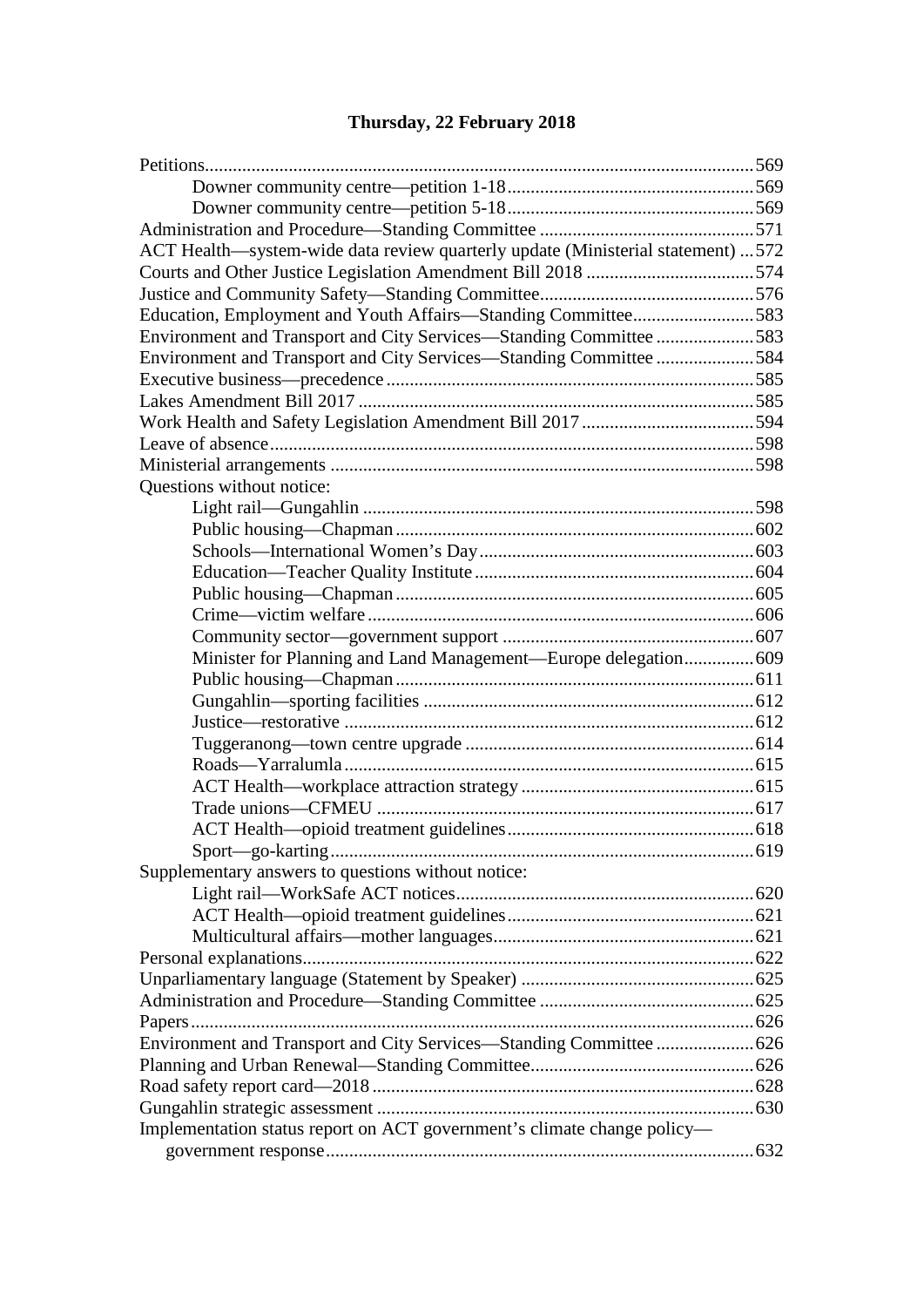| Schedule of amendments:                                          |  |
|------------------------------------------------------------------|--|
|                                                                  |  |
| Answers to questions:                                            |  |
|                                                                  |  |
|                                                                  |  |
|                                                                  |  |
|                                                                  |  |
| National broadband network—local deployment (Question No 871)657 |  |
|                                                                  |  |
|                                                                  |  |
|                                                                  |  |
|                                                                  |  |
|                                                                  |  |
| Questions without notice taken on notice:                        |  |
|                                                                  |  |
|                                                                  |  |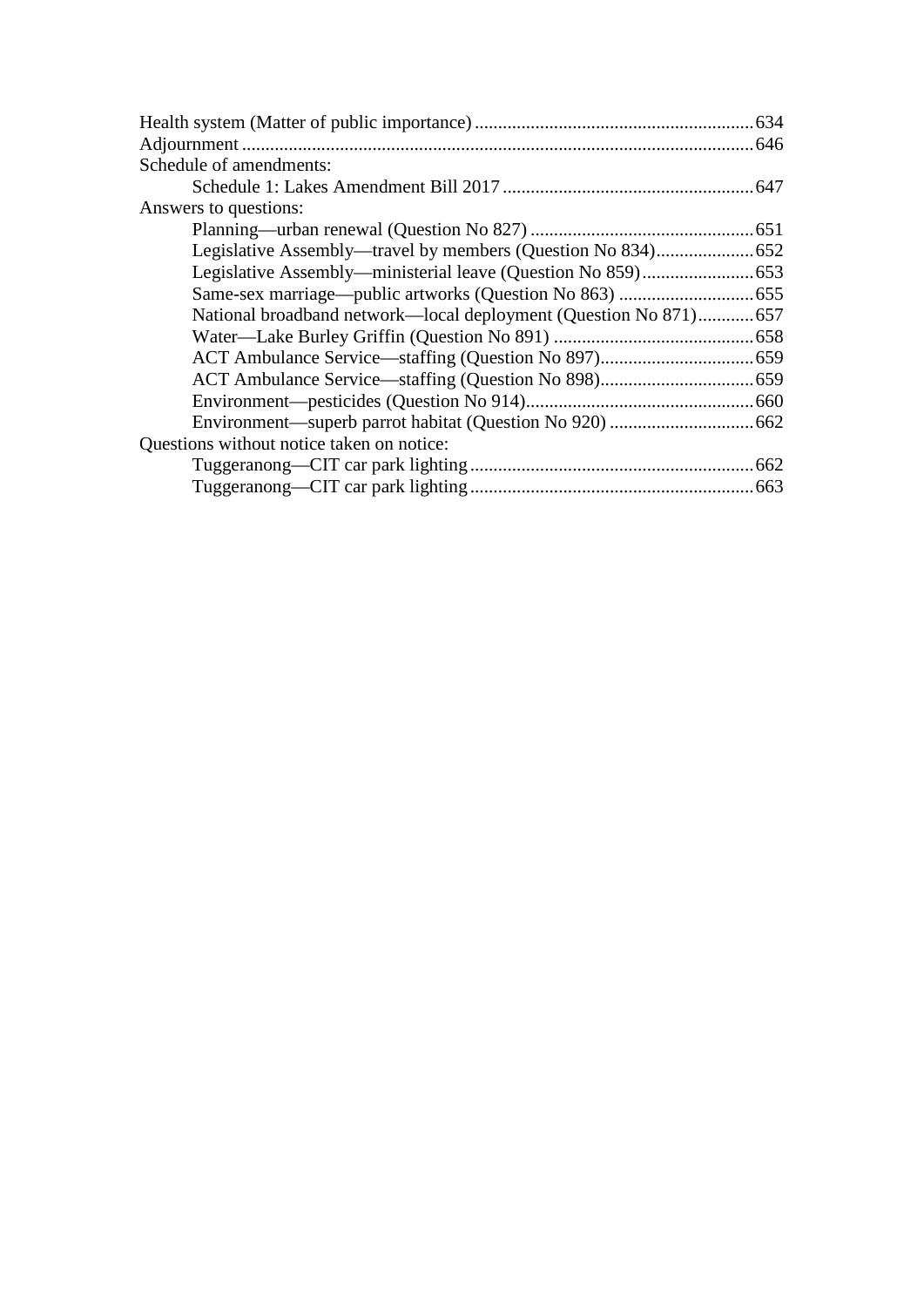# <span id="page-3-0"></span>**Thursday, 22 February 2018**

**MADAM SPEAKER** (Ms Burch) took the chair at 10 am and asked members to stand in silence and pray or reflect on their responsibilities to the people of the Australian Capital Territory.

# <span id="page-3-1"></span>**Petitions**

*The following e-petition and petition were lodged for presentation:*

#### <span id="page-3-2"></span>**Downer community centre—petition 1-18**

*By* **Ms Le Couteur**, *from 146 residents:*

#### **To the Speaker and Members of the Legislative Assembly**

The following residents of the ACT draw to the attention of the Assembly the proposed increased charges to the current lease arrangements for the Downer Community Centre (DCC) by ACT Property Group will threaten the existence of the DCC and its current users.

Your petitioners, therefore, request the Assembly to:

(1) Restore the existing lease, including current rates and conditions, acknowledging the central place the DCC has in the suburb of Downer.

(2) Ensure the lease is signed before the existing lease lapses, to provide certainty to current and future community users.

(3) Acknowledge and account for the excellent economic management and care taking role that the DCC has performed over the previous leases, including the running and basic maintenance of the facility.

(4) Return to the Downer community some of the money that the Government received from the sale of the primary school and community zoned land to Community Housing Canberra.

#### <span id="page-3-3"></span>**Downer community centre—petition 5-18**

#### *By* **Ms Le Couteur**, *from 503 residents:*

#### **To the Speaker and Members of the Legislative Assembly for the Australian Territory**

This petition of certain residents of the ACT draws to the attention of the Assembly that the proposed increased charges to the current lease arrangements for the Downer Community Centre by ACT Property Group will threaten the existence of the DCC and its current users.

Your petitioners therefore request the Assembly to: take the following steps to restore certainty and confidence in the management of local and much used Downer Community Centre (DCC).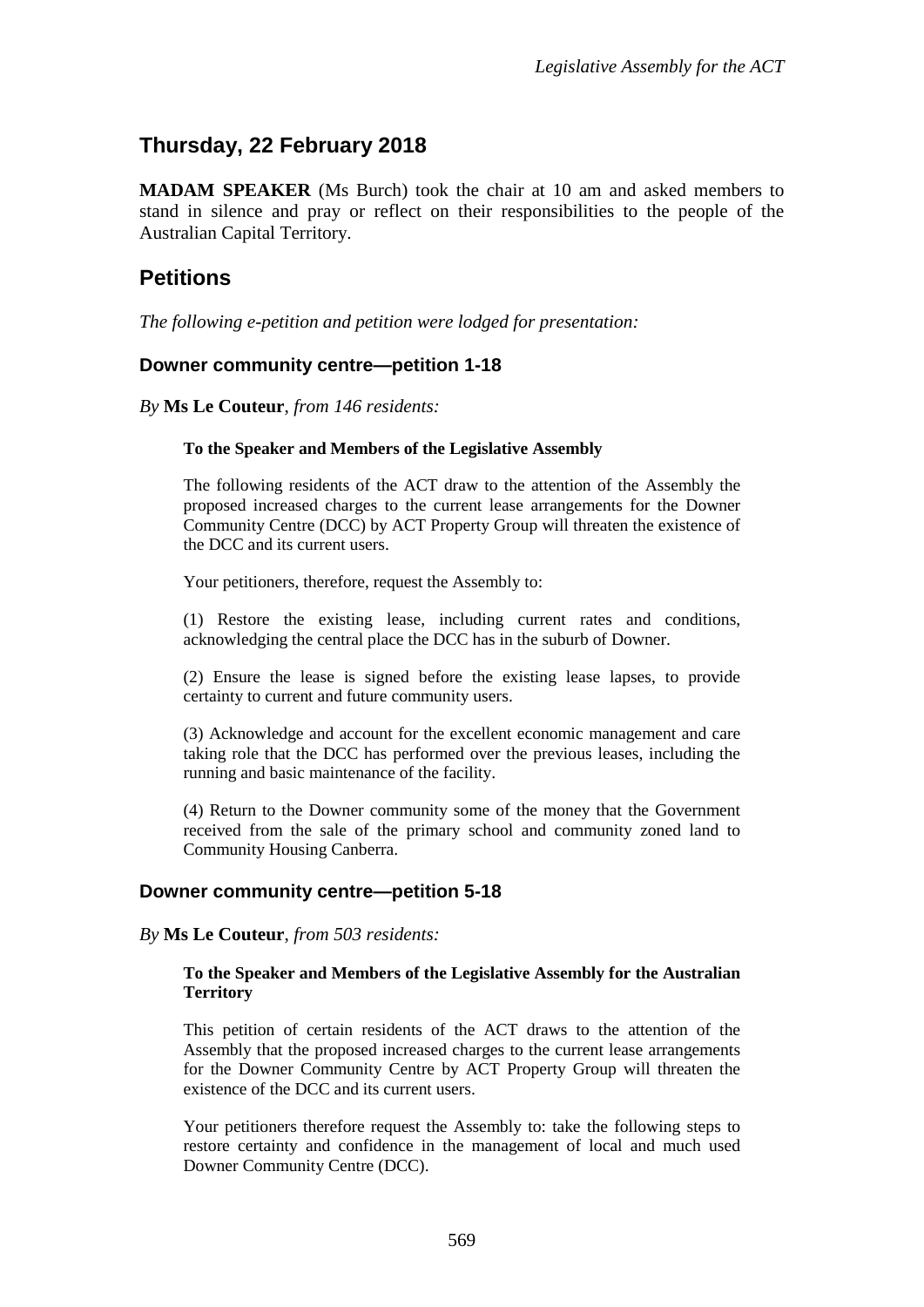To restore the existing lease, including current rates and conditions, acknowledging the central place the DCC has in the suburb of Downer.

- 1.·Ensure the lease is signed before the existing lease lapses, to provide certainty to current and future community users.
- 2. Acknowledge and account for the excellent economic management and caretaking role that the DCC ha performed over the previous leases, including the running and basic maintenance of the facility.
- 3. Return to the Downer Community some of the money that the Government received from the sale of the Primary School and Community Zoned land to Community Housing Canberra·.

*Pursuant to standing order 99A, petition 5-18, having more than 500 signatories, was referred to the Standing Committee on Economic Development and Tourism.*

*The Clerk having announced that the terms of the petitions would be recorded in Hansard and referred to the appropriate ministers for response pursuant to standing order 100, the petitions were received.*

**MS LE COUTEUR** (Murrumbidgee) (10.02), by leave: I rise today as an ex-resident of Downer, and an ex-member of the Downer Community Association, which is the reason that I have pursued this issue so much. The Downer Community Association and other such groups that run the local halls in Canberra play a vital part in our community life.

It is really important that we have spaces where community groups and individuals who are holding bigger events can meet in their local communities. They do not have to be held in big, fancy hotels. They also have a function in life, but we need spaces in our communities where groups like the Majura Women's Group, the playgroups, SEE-Change, and machine knitters can meet. They are all small groups, generally without any sort of government funding. The only government assistance they get is indirectly, via groups like Downer enabling them to have easy access to affordable, convenient facilities to meet in. This is an important and essential part of our community life.

The ACT government, in its wisdom, decided that ACT Property would do a review of the lease arrangements, with the aim of making them all more consistent and commercial. I can understand, from ACT Property's point of view, that they would be looking at the number of square metres and what they should get for it. It made a degree of sense. From the point of view of the community groups that use and run the spaces, and particularly in the instance of Downer, they do an awful lot of the minor maintenance. When I was with the association, one of our members was incredible. He spent about half a day a week doing minor maintenance on the hall. It is a heritage-listed hall. I suspect that it would cost the ACT government more if they were to take it over and run it themselves than to let the community do an excellent job of managing bookings and looking after minor maintenance.

I think there are about 16 or 17 other groups as well as Downer that are in a similar situation where they are paying peppercorn rent and passing on the advantages of the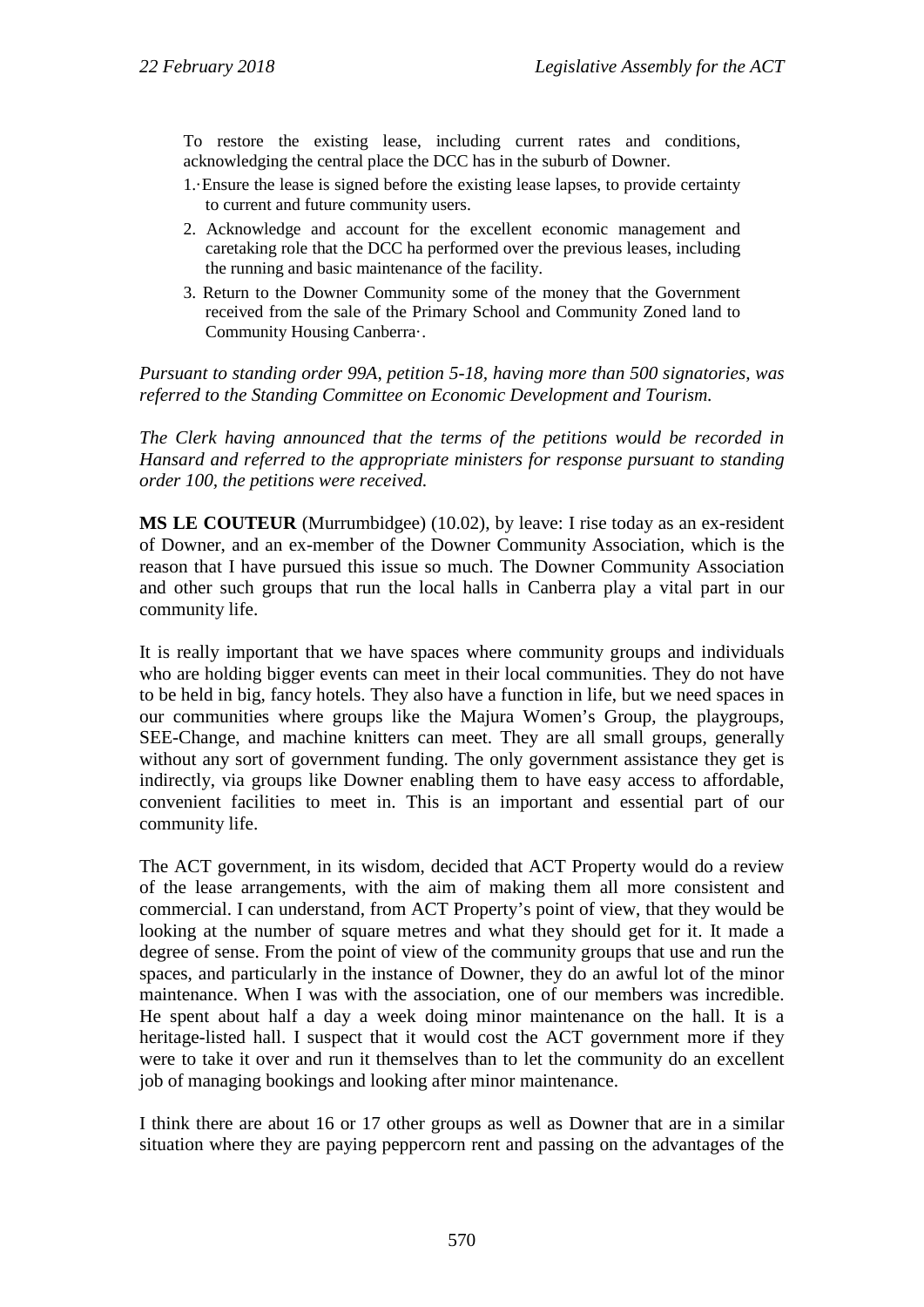peppercorn rent to a variety of other groups who made use of the space. One that comes to mind is Oaks Estate. I understand that Oaks Estate has not been able to finalise any agreement with the ACT government around how their heritage-listed building should be looked after.

I should have mentioned at the beginning that since this petition has been lodged, the ACT government has seen the logic behind the petition and has emailed the Downer Community Association to say that the lease will be re-granted at a peppercorn rent, and I am very pleased about that.

Another bit of unfinished business was mentioned in the petition. The ACT government, many years ago, promised considerable renovations for Downer Square, the bicentennial square, and I would very much like to see that promise eventuate. There are now new shops in Downer, and the people of Downer would love to see the square renovated, to go with the other renovations.

# <span id="page-5-0"></span>**Administration and Procedure—Standing Committee Report 6**

**MADAM SPEAKER**: I present the following report:

Administration and Procedure—Standing Committee—Report 6—*Models for Estimates Inquiries*, dated 22 February 2018, together with a copy of the extracts of the relevant minutes of proceedings.

#### **MR RATTENBURY** (Kurrajong) (10.06): I move:

That the report be noted.

As members are aware, this matter arose because of a consideration of whether we might look at the budget differently. The discussion involves two possible models. One is the current model of an estimates committee, which has been the practice since self-government in 1989, where we have a select committee that looks exclusively at it. The alternative option is one used in some other parliaments, whereby the budget would be broken up and the existing standing committees would look at their areas of expertise.

The committee has had some discussion about this. The report has obviously been a quick one. The committee has recommended that the decision on whether to establish a standing committee on estimates be made at the March sittings—in the next sitting period—and that the matter be further considered by the Assembly and, potentially, by the admin and procedure committee in the future.

The report includes two papers: one showing the practice in legislatures across Australia and New Zealand; and another which is an options paper prepared in 2010 listing six options to consider the estimates in the appropriation process.

That is the work that the committee has done to this point. I commend the documents to the Assembly for further consideration.

Question resolved in the affirmative.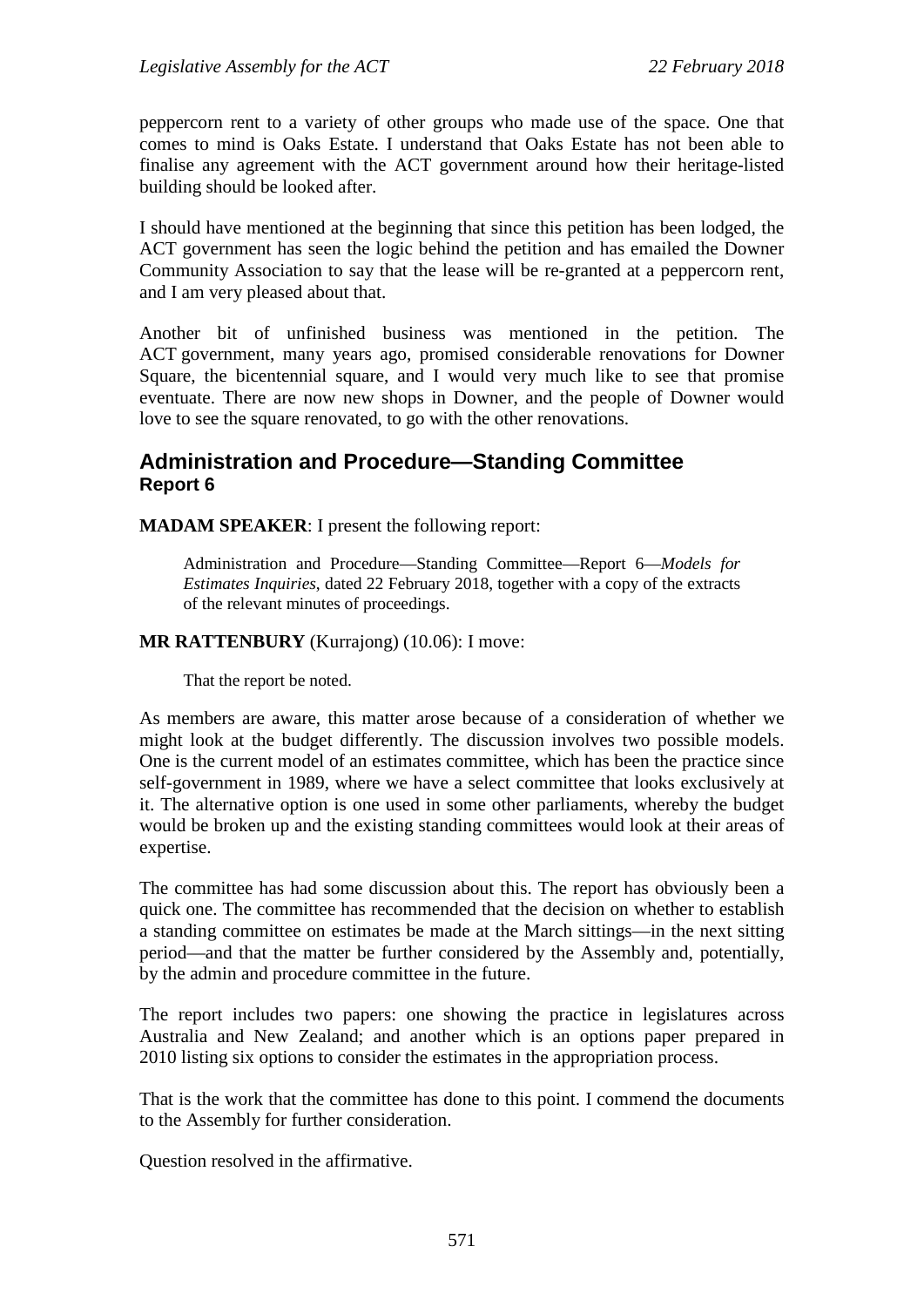# <span id="page-6-1"></span><span id="page-6-0"></span>**ACT Health—system-wide data review quarterly update Ministerial statement**

**MS FITZHARRIS** (Yerrabi—Minister for Health and Wellbeing, Minister for Transport and City Services and Minister for Higher Education, Training and Research) (10.08): It is great today to have the opportunity to update the Assembly as we draw to the end of the system-wide review of ACT Health data.

As members are aware, significant work has occurred within the Health Directorate over the past 12 months since the review commenced last year. When I announced this comprehensive review, I committed to providing quarterly updates to the Assembly as this work progressed and today I am very pleased to deliver my fourth update in this place.

Overall, I am very pleased to say that the system-wide review has been instrumental in resetting and enabling effective data management practices across the ACT Health Directorate. I am confident that the directorate now has a definitive performance reporting and data management strategy which, if we continue to support it, will transition ACT Health to a best practice data and reporting health organisation.

The system-wide review has enabled the directorate to constructively learn, build capability and expertise, and address root cause and systemic issues. We now look forward to building on the momentum that has been created from the review to move towards a hospital and healthcare system that is accountable, transparent and responsive, which overall will better inform and deliver the community's healthcare needs.

The system-wide review is just the start of the journey. The directorate recognises that there is still much to do to be an exemplar jurisdiction. I am very pleased that we can now say we are on a course that will support innovation in data reporting to meet local community, territory-wide and national requirements.

I would like to take this opportunity to share some of the notable key outcomes of the system-wide review that have occurred since my last update. These are, first, meeting external reporting obligations such as the recently released 2018 *Report on government services* and the 2016-17 ACT Health annual report. Second, ensuring security and access policies are in place, so that personal information is kept confidential and is stored and released with the appropriate privacy safeguards. Third, embedding strong governance models to ensure decisions regarding our data are made by those with appropriate skill and delegation. Fourth, building enduring relationships with external data reporting agencies, such as the Australian Institute of Health and Welfare. Fifth, embedding a directorate-wide front-door "reporting coordination unit", so that both internal and external stakeholders have a centralised point of contact for data and reporting matters.

Sixth, engaging independent experts to review the system-wide review activities to ensure that they are comprehensive and that all systemic issues are addressed. Seventh, embedding a number of key quality assurance processes to ensure that the data is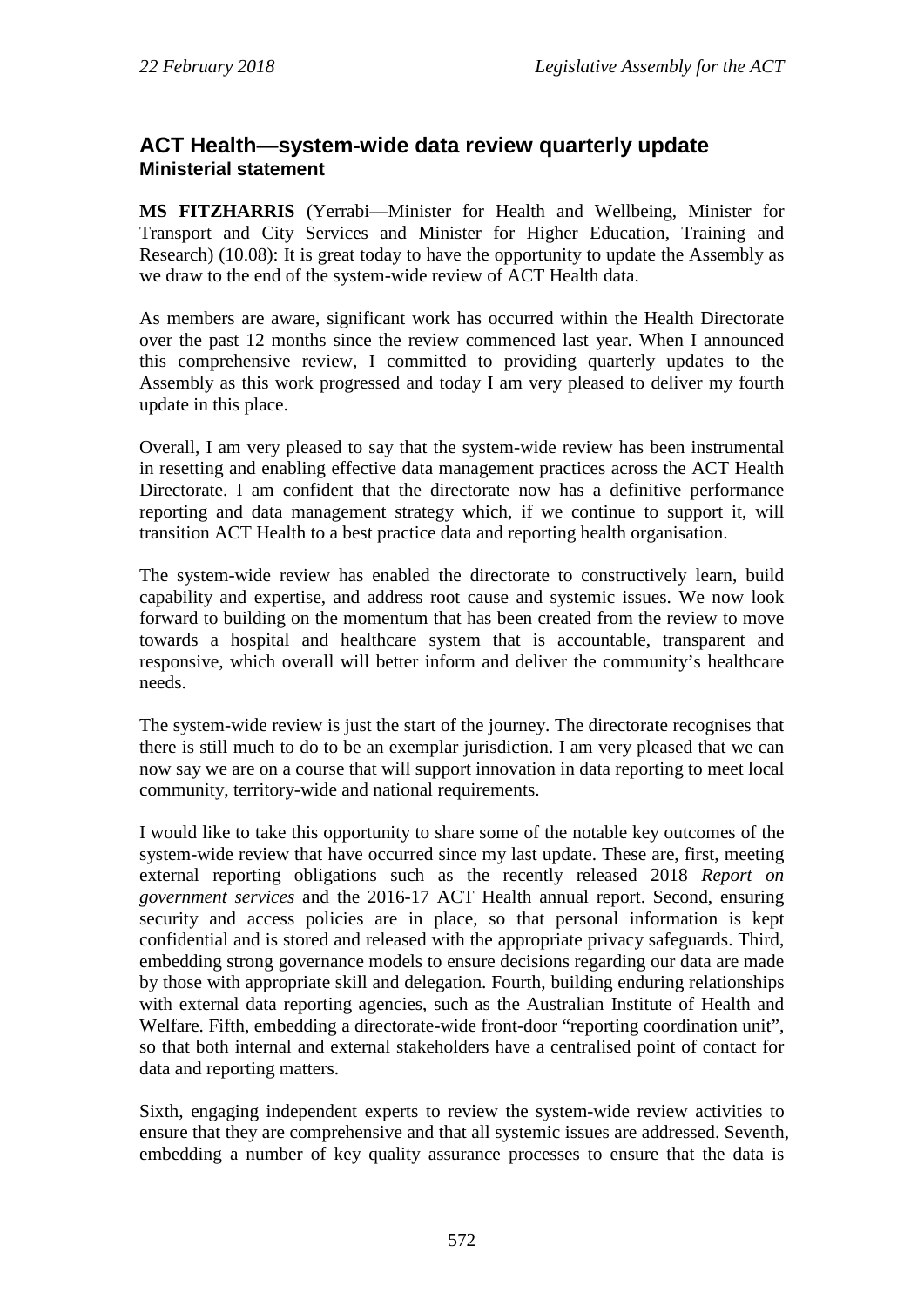accurate and correct at the time of release. Eighth, developing an annual audit program across our data collection and reporting systems to ensure that each year a sample of patient journeys will be followed from the initial collection point to when the record is reported in a dataset. This process demonstrates confidence and transparency across the data and reporting systems.

Ninth, reaching an agreement with the AIHW to accredit ACT Health to use their metadata registry "MeTEOR" as a data repository for all definitions and standards. While this work has only just commenced, this is a major improvement and will ensure our existing and new standards and definitions are robust and consistent with national requirements.

Tenth, investing in our staff, and embedding a culture of respect and innovation to ensure that we attract and retain a skilled workforce. Eleventh, developing end-to-end documentation for all national data collections, from collection point right through to reporting, demonstrating transparency of data management processes and mitigating gaps in collection.

Twelfth, identification of over 130 performance indicators that are currently published. The system-wide review is assessing and restructuring this consumer information so that it is informative, can easily be found and navigated through ACT Health websites and other media platforms. This will encompass the quarterly reporting arrangements and recommendations on format, structure and metric frequency for system performance reporting to consumers. Thirteenth, rolling out a new data repository, an "enterprise data warehouse", that is innovative and a first for the ACT government that has the potential to be expanded and adapt to changing community health needs.

As I noted earlier, these key outcomes of the review are just the beginning, with momentum building from the work that has been achieved over the past 12 months. Enabled and informed by the review, I am pleased to note that planning and work have commenced for the following projects to be rolled out in the coming months. These include: mental health services—implementing new performance indicators and reports across all services ranging from day-to-day operational reports to those presented in this place; elective surgery waiting lists—an analysis of the impact of activity-based funding methodologies on elective surgery management practices; University of Canberra hospital—designing new performance metrics, including the potential for automated costings; consumer information—developing options for improving public reporting and potential innovative technologies available moving forward; and real-time data available for clinicians—developing an analytics capability, including trialling new technologies and analysis tools for clinicians to inform and improve patient outcomes.

Lastly, to demonstrate that the directorate has been transparent and accountable with their work, an independent auditor continues to undertake quarterly reviews of the 175 external recommendations. As at the end of December 2017, over 44 per cent have been completed, with the other 55 per cent well underway. Only one of the 175 recommendations had not commenced, and this has now been actioned. Of course, a final assessment will occur post the system-wide review and regularly thereafter, to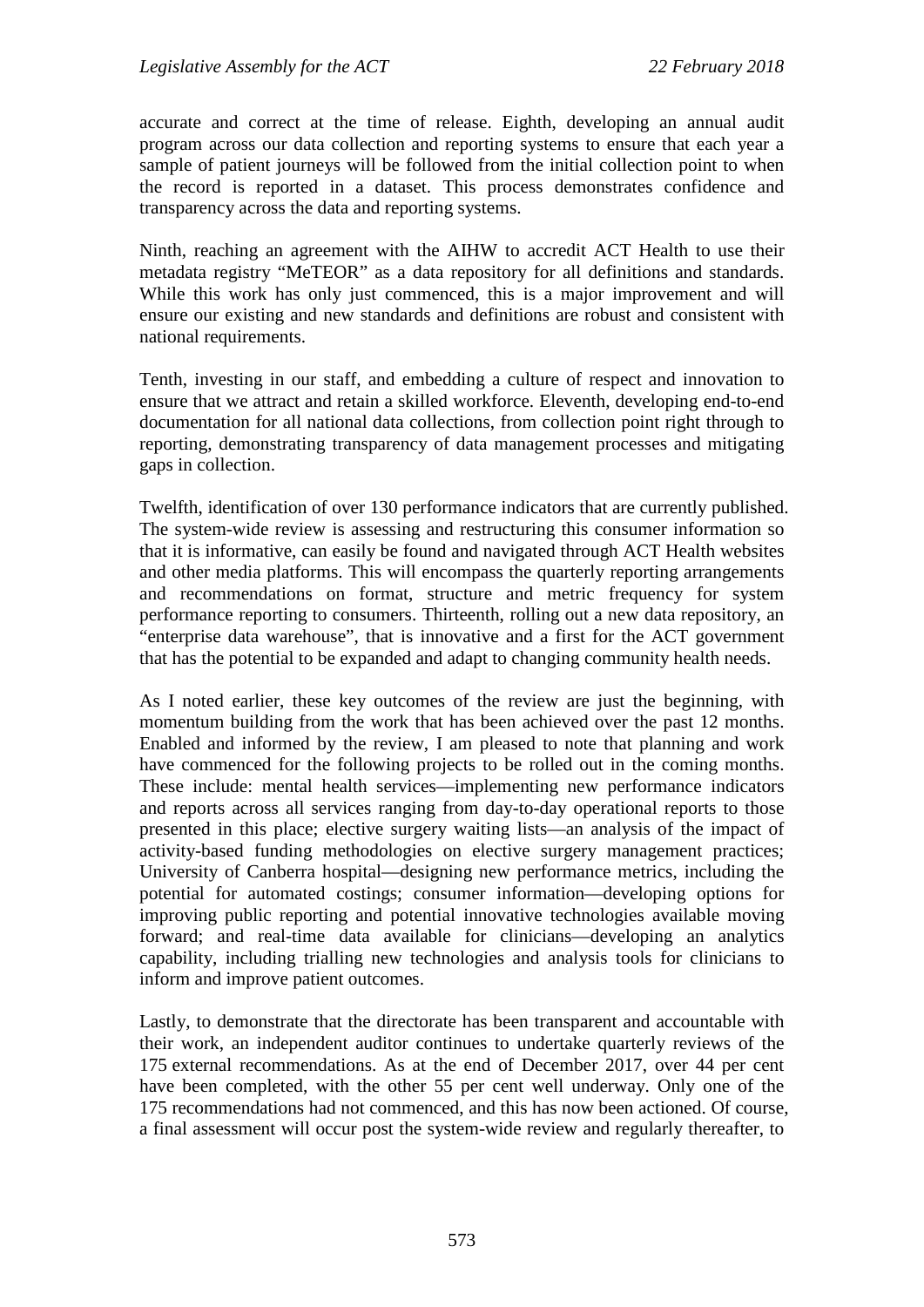ensure that ongoing monitoring and compliance of a very complex set of recommendations is adhered to.

Before concluding today, I would again like to thank very much members of the external review panel who have been fundamental in providing comprehensive advice to the system-wide review team. Without this guidance, the directorate would not be in the position that they are in today, ready to move forward beyond the review.

I would also like to acknowledge the very hard, dedicated and skilled work of staff in the ACT Health Directorate and the support that has been shown from external bodies while we have worked through this important review.

The review is due to be completed by the directorate at the end of next month. The government will then consider the final outcomes and recommendations of the review. In the coming months, I will then make further announcements on the review and the work that will be undertaken to continue to improve our data systems and processes moving forward. I present the following paper:

ACT Health System-Wide Data Review Quarterly Update—February 2018— Ministerial statement, 22 February 2018.

I move:

That the Assembly take note of the paper.

Question resolved in the affirmative.

# <span id="page-8-0"></span>**Courts and Other Justice Legislation Amendment Bill 2018**

**Mr Ramsay**, pursuant to notice, presented the bill, its explanatory statement and a Human Rights Act compatibility statement.

Title read by Clerk.

**MR RAMSAY** (Ginninderra—Attorney-General, Minister for Regulatory Services, Minister for the Arts and Community Events and Minister for Veterans and Seniors) (10.15): I move:

That this bill be agreed to in principle.

I am pleased to present the Courts and Other Justice Legislation Amendment Bill 2018 to the Legislative Assembly. The bill makes a range of amendments to 16 acts. The legislation will facilitate access to justice by introducing efficiency measures, which will mean less time and less red tape for people involved in litigation to get outcomes. The legislation will respond to issues identified in the courts to help them better administer their procedures and cases to ensure fair outcomes. It will also introduce changes to how oaths and affirmations are administered.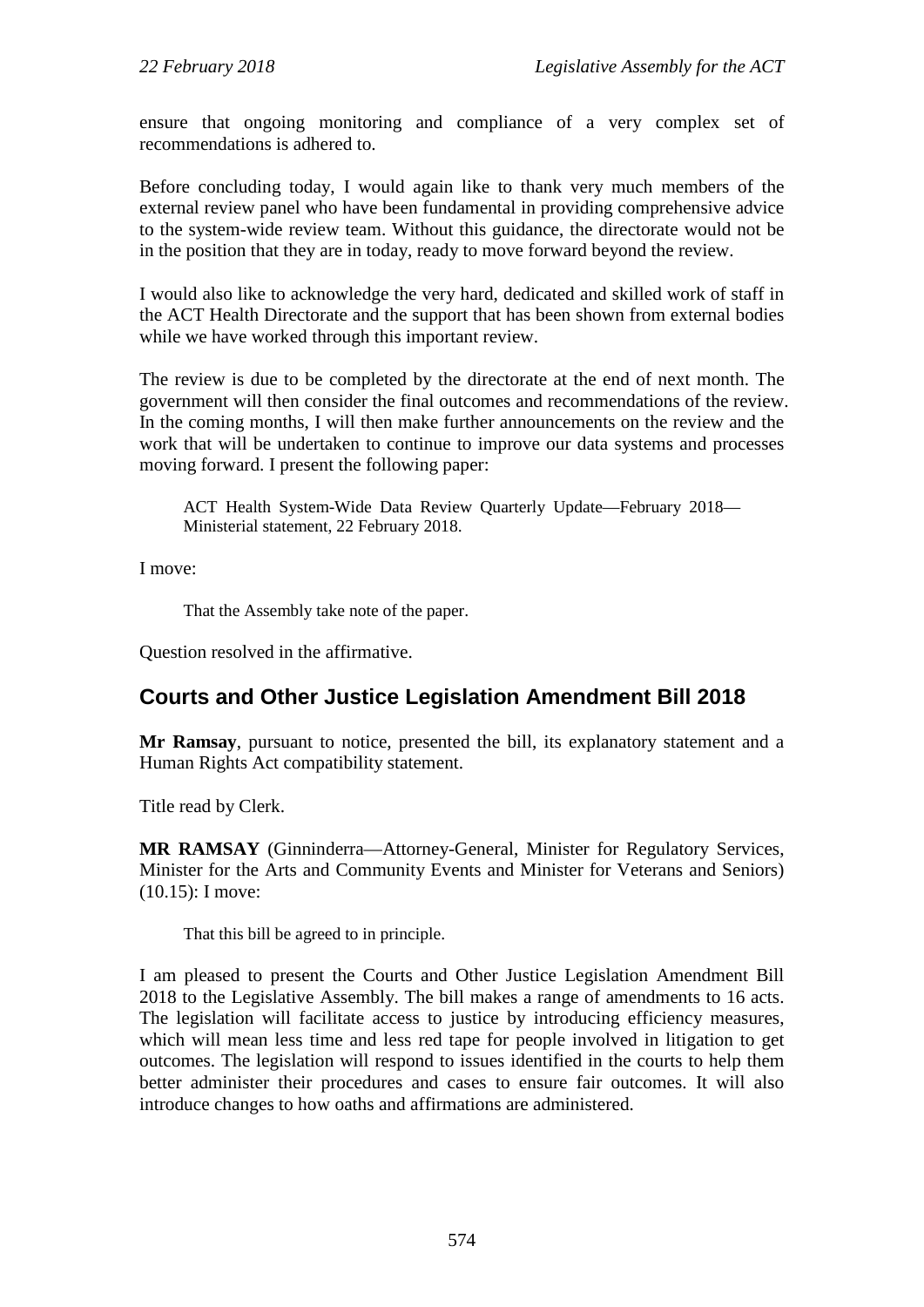This bill is part of the government's regular process of review and reform of justice legislation to ensure that the ACT has an accessible, a fair and an efficient justice system.

The bill facilitates access to justice by clarifying the process for enforcement of ACT Civil and Administrative Tribunal orders in the Magistrates Court. There are a series of amendments in this bill that will achieve a better process for giving effect to ACAT orders. This follows the judgement of Justice Refshauge in the case of Kaney and Rushton last year. In that case, His Honour noted that it would be preferable to put beyond doubt that the enforcement of ACAT orders is intended to happen through the established procedures under the Magistrates Court Act 1930.

The amendments to section 71 of the ACAT Act make it clear that an ACAT order may be enforced by filing a copy of the order sealed by the tribunal, along with an affidavit in support stating that the order has not been complied with in the appropriate court, usually the Magistrates Court. This important clarification will reduce red tape for enforcing judgements in litigation. It will reduce the potential for uncertainty and for delay in the enforcement of orders, providing additional incentive to comply with them.

The bill will also amend the Utilities Act 2000 to increase from \$10,000 to \$25,000 the maximum monetary amount of compensation for energy and water complaints which are upheld by the tribunal. The new maximum amount will make sure that the tribunal is better able to redress unfair conduct or poor service by energy and water providers in the ACT.

The second set of amendments in this bill will help improve the way courts are able to manage their important work. One example in this bill is an amendment to the Evidence (Miscellaneous Provisions) Act 1991, which clarifies and simplifies the process for ACT courts to take evidence using audiovisual links or audio links, including overseas and interstate. This sensible change was recommended to government by the court. It will support the efficient conduct of trials by leveraging proven technology to allow the ACT justice system to be globally connected. When considering whether evidence can be provided from a place outside the ACT, courts will weigh up the benefit of reduced cost and delay in the conduct of the proceedings with any impact on procedural fairness to the parties, to determine whether it is in the interests of justice.

Fair treatment for juries and people who are called to serve as jurors is critically important in the justice system. This bill makes amendments to the Juries Act 1967 to better support jurors in their vital role in the justice system. Of particular note is that the bill will support the inclusion of people with a disability as jurors, better reflecting the diverse make-up of the Canberra community.

The amendments also simplify and remove red tape from the jury management process. The bill clarifies when jurors can be disqualified, and allows penalty notices to be issued for breaches of jury responsibilities. Jurors will also be allowed to make the oath or affirmation as part of a group rather than individually. These amendments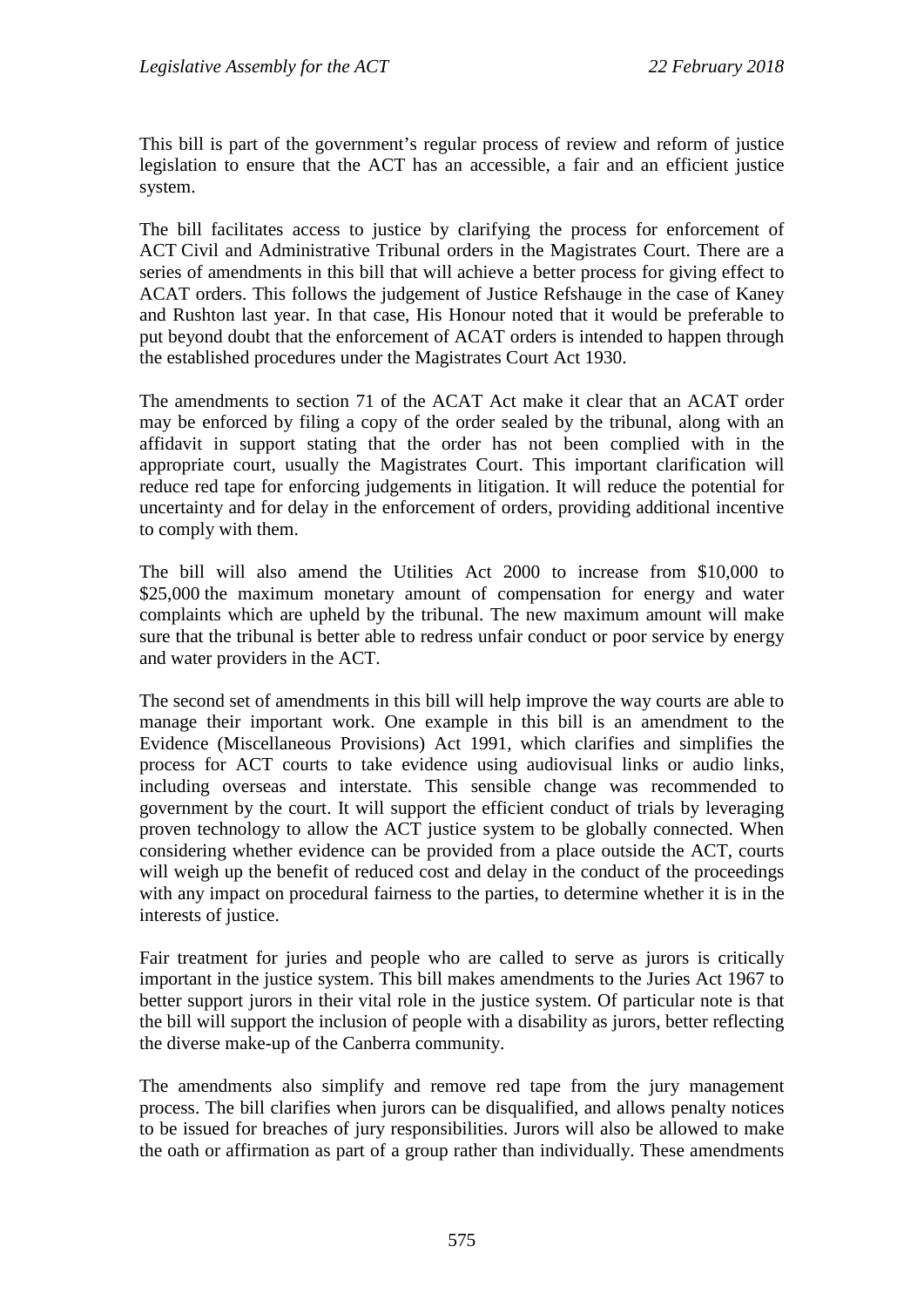will lead to a saving in court time and make performance of this civic duty more convenient and more inclusive for jury members.

The amendments to the Supreme Court Act 1933 in this bill will help the court to better manage its caseload and recognise the expanded role of the associate judge. Currently, the jurisdiction of the associate judge is specified in the Court Procedures Rules. This bill sets out in statute that the associate judge may exercise the jurisdiction of the court that is exercisable by a single judge other than for a trial on indictment or a matter before the Court of Appeal. This will provide clear statutory authority for the associate judge to take on and resolve a wider range of matters.

The final group of amendments in this bill that I will outline relates not only to the courts but to any occasion where a person takes an oath or an affirmation. Changes to the Oaths and Affirmations Act 1984 will better reflect the ACT's diverse population and make oaths and affirmations more consistent across the statute book. The amendments mean the oath can be adapted by the person taking the oath. For example, the amendments will allow a person to promise rather than swear the oath, and to name a god recognised by the person's religion rather than "Almighty God". Instead of saying, "So help me, God," a person will be able to use a similar expression recognised by that person's religion. The intention is to be more inclusive and respectful of cultural and religious beliefs while still preserving the solemnity and the legal effect of the oath or affirmation.

Today I have given examples of the ways that this bill will improve the administration of justice in the territory and support our courts and our tribunals. As members can see in the explanatory statement, the bill contains an extensive list of improvements. Each is the product of careful consultation with the courts, tribunal, and legal professionals. The Courts and Other Justice Legislation Amendment Bill 2018 is an important piece of legislation that represents the government's commitment to maintaining a timely, accessible and transparent justice system the ACT. I commend the bill to the Assembly.

Debate (on motion by **Mr Hanson**) adjourned to the next sitting.

## <span id="page-10-0"></span>**Justice and Community Safety—Standing Committee Reference**

**MR COE** (Yerrabi—Leader of the Opposition) (10.23): I move:

That:

- (1) this Assembly refers to the Standing Committee on Justice and Community Safety for inquiry and report by the last sitting day in April 2018, the process for conducting the Citizens' Jury on Compulsory Third Party (CTP) insurance, including:
	- (a) how the subject was determined;
	- (b) procurement of the facilitators;
	- (c) selection of jurors;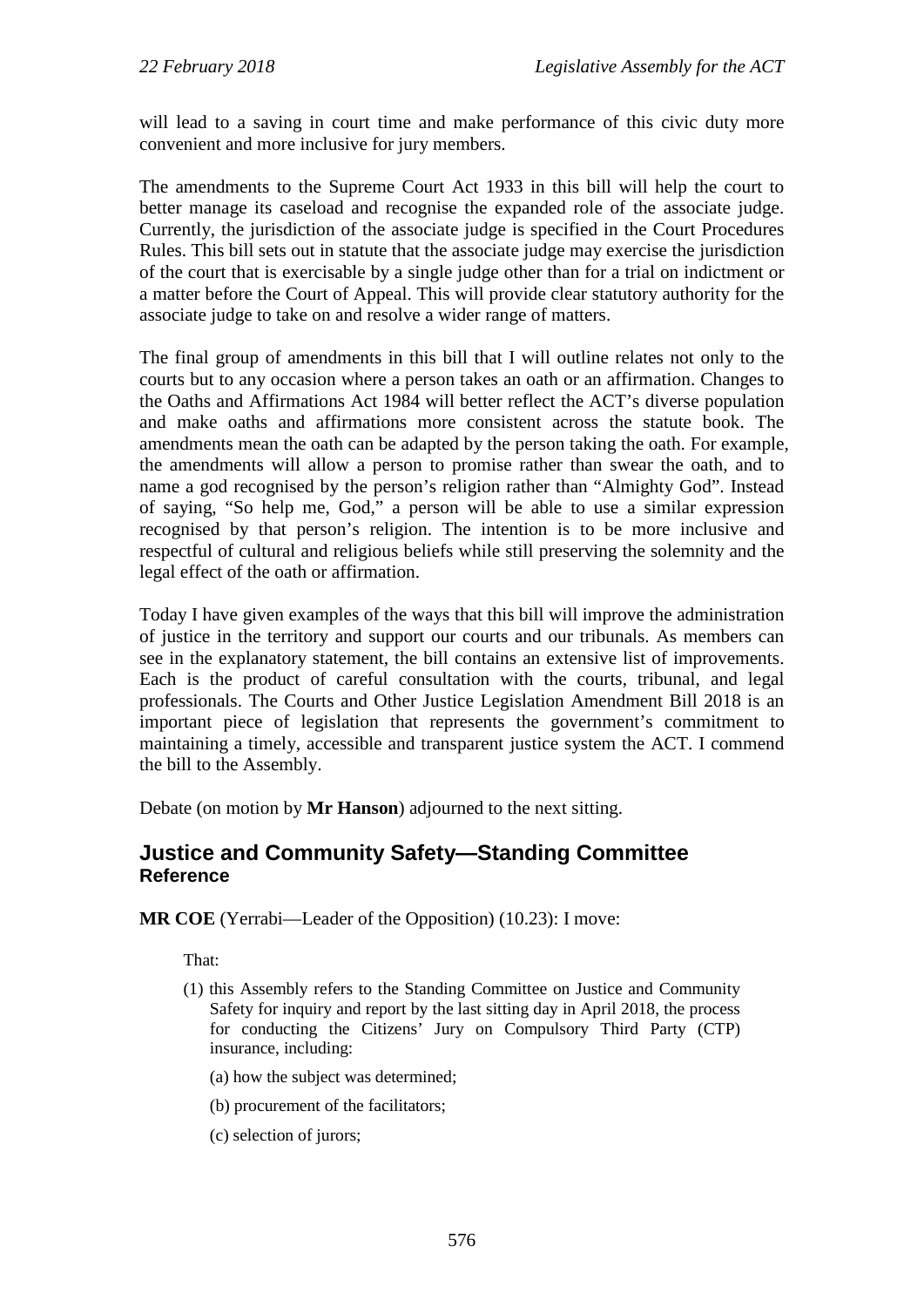- (d) information provided; and
- (e) any other relevant matter; and
- (2) the inquiry should hold public hearings and explore the effectiveness of citizens' juries, what lessons can be learned from conducting the CTP jury and whether the process adhered to best practice.

The citizens jury on compulsory third-party insurance is really the first time this type of deliberative democracy has been trialled here in the territory. This means it is very important that the ACT government get it right, especially when the ACT government has pretty much signed up to the verdict of the jury regardless of what that verdict is and with real doubt and ambiguity in this Assembly about what process has been undertaken to get to that point.

Of course, the Canberra Liberals support effective community engagement and consultation and believe that it is important to determine whether this citizens jury process has delivered on its purported benefits or whether it can be improved. The use of deliberative democracy strategies is an element of the Labor-Greens parliamentary agreement. However, the citizens jury should not be pursued or used as a political tool. Canberrans deserve sincere and objective engagement and a model that adheres to best practice.

The opposition does not have confidence that the jury process has been conducted fairly. That is not to say that we believe that it has been done unfairly but we simply do not have the confidence one way or the other. There is too much doubt about this process. We in the opposition would be negligent in our scrutiny of policy and scrutiny of government if we did not ask these questions.

I am amazed that we have a government that has outsourced this policy area to the jury without even running it by the Assembly first. The government does not seem to want to have any scrutiny of this process. When you have a government that does not want scrutiny of their policy process, that is cause for alarm. It is prudent that a thorough inquiry be conducted and that there be a report on the processes surrounding the jury's development and performance, especially if the ACT government is going to sign up to it regardless of the outcomes.

The purpose of my motion today is to determine whether the processes adhere to best practice. It is not an extension of the debate on whether the current CTP scheme needs to be reformed. This is not about the policy area. It is about the process the government has undertaken, a process that has largely been secretive. Whilst the jurors have seen the entire process, the vast majority of Canberrans have not and we in the Assembly have not been privy to the processes for things such as the procurement, the information that has been shared, how the jurors were selected, what discussions went into when the jury would meet, the format for those presentations and, of course, how the actual deliberations will occur.

I understand that the Greens have concerns with the motion today. We were advised earlier today that the Greens' concerns relate to having scrutiny of this process before the jury had delivered its verdict. To that end, I am more than happy to move an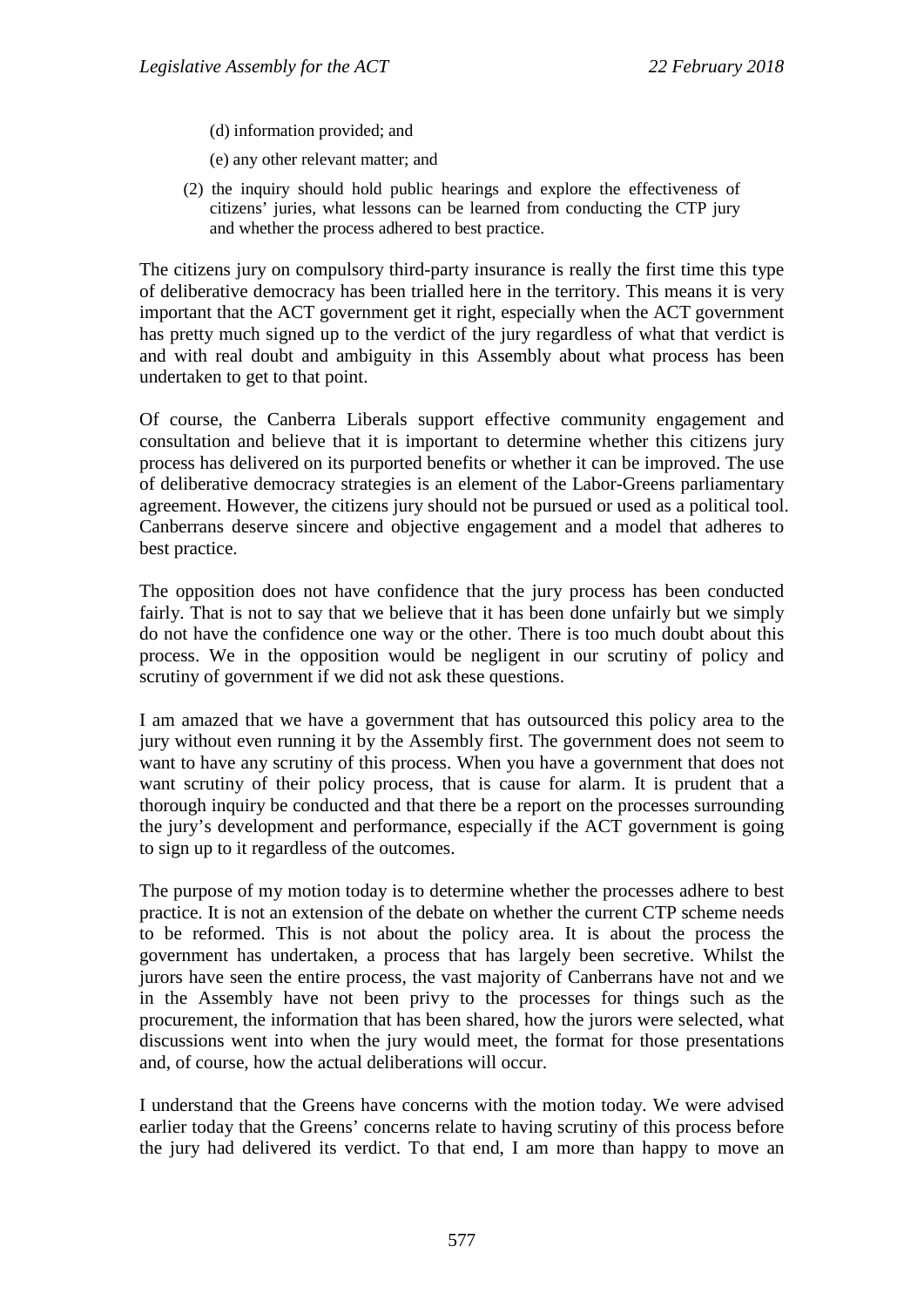amendment which pushes back the reporting date to later in the year, perhaps to June of 2018, and also to state that the public hearings and calls for submissions should not occur prior to the verdict of the jury being delivered. In effect, there is an option to pass this motion today but the inquiry would not really begin in earnest until after the verdict has been delivered by the jury.

I have had offline conversations just a few minutes ago with Ms Le Couteur. I understand it is her preference not to support that. Rather than go to the effort of seeking leave to amend my own motion, I would appreciate it if Mr Rattenbury or Ms Le Couteur would confirm that it is not their intention to support that possible amendment.

I think it is a reasonable amendment. I think the questions in the original motion such as how is the subject determined, how do they procure facilitators, how do they select the jurors, what information was provided and any other relevant matter are things this Assembly should be across before we get a bill presented in this place that signs up to that process. It would be negligent of this Assembly to entertain a bill based on a process that we are not across.

We could read the website. We could do that, but that is hardly scrutinising as a parliament should. Does anybody know how the procurement was conducted for the facilitators? Does anybody know why it is they went with the times they chose for when the presentations would take place? Does anybody know how presenters were chosen and which ones were not chosen? Do we know about the ins and outs of how the jurors were selected? Do we know which jurors perhaps were ruled out, which ones were ruled in? Do we know that it is actually a fair sample of Canberrans? Do we know why it is the government had some criteria which would exclude some jurors but other criteria that did not seem to be an issue?

These are all live questions. It may well be that there are perfectly reasonable answers to all these questions, but that is what the inquiry would seek to determine. Given that the government has already said they are going to sign up to the verdict, I think it is very important that we get it right.

Regardless of which side of the debate you stand on, regardless of whether or not you think the current CTP scheme works, it is quite possible that the verdict that is delivered is contrary to what you think. The government obviously wants to reform CTP in Canberra. If the verdict comes down as being against reform, I think the government is going to wish that this inquiry had gone ahead. They are going to wish that perhaps there was a problem with the jury process. But we will never know, because we are putting all our eggs in this basket without any real clarity about the process.

Let me stress this: this is not about the core issue of CTP. It is about making sure we get this process right. If deliberative democracy is going to become a function of government, Canberrans need to be able to trust that it is conducted in a fair and impartial manner. I would have thought that if it had been conducted in a fair and impartial manner, the government would want to be spruiking this. They would want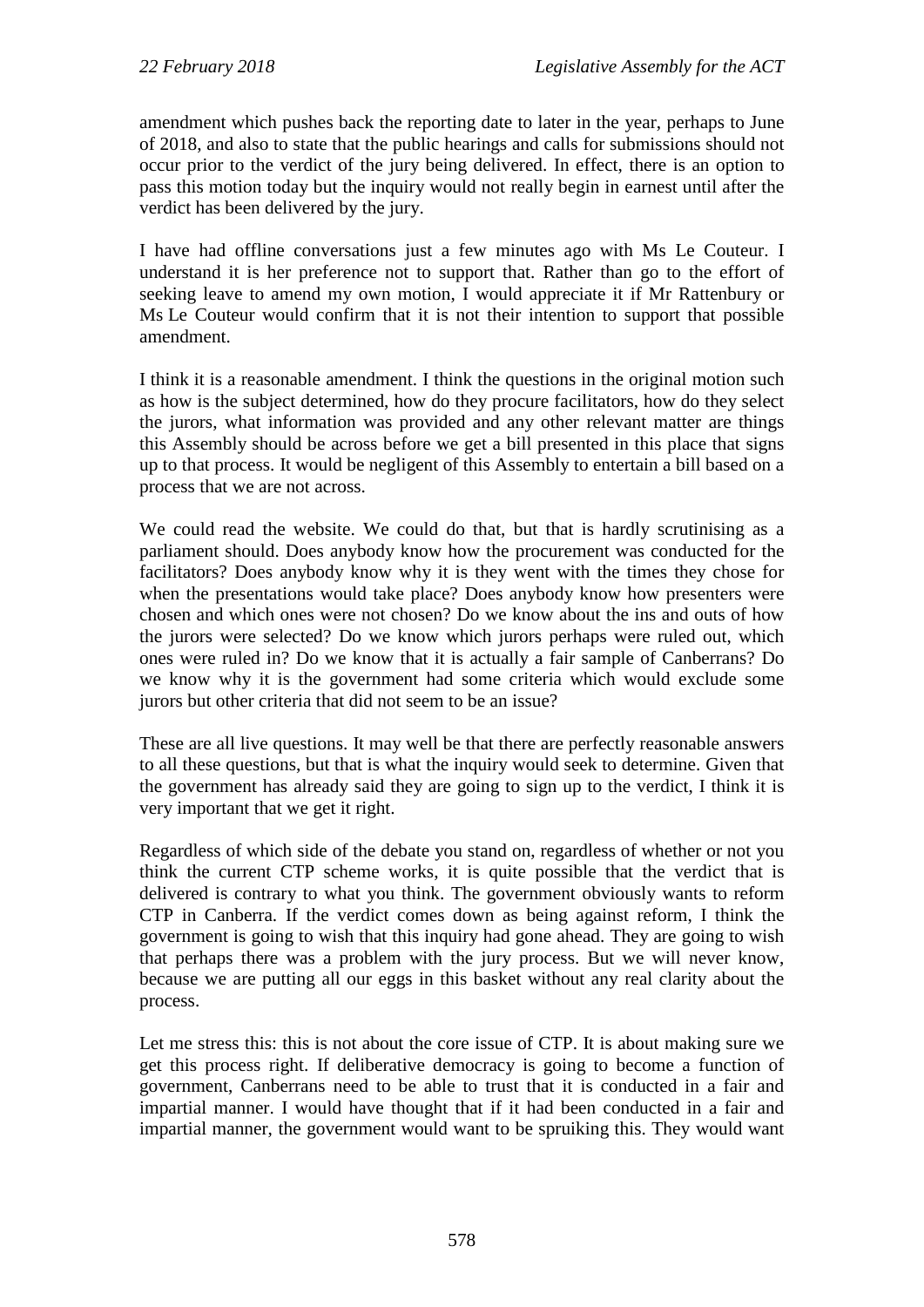to be airing this in a committee. They would want to be telling everyone about the due diligence that they have gone through in order to establish this process.

But the fact that they do not want scrutiny of this process suggests that there is something to hide. If we cannot trust the process, then deliberative democracy will be at best expensive tokenism. I say to advocates of deliberative democracy that I think you would want to get this right, because it is going to do a real disservice to deliberative democracy in the future if we do not get it right now. If this process is tainted now, it is going to be very hard to recover in the future. Under the terms of the referral in my motion, the JACS committee would have broad powers to investigate areas of concern in the public nature of such an inquiry.

It is important to note that, upon the announcement of this inquiry, Ms Le Couteur was critical of the subject. She came out and said it is potentially very boring. Obviously, Ms Le Couteur had doubts about this inquiry as well. Yet is she willing to sign up to this regardless? Is she willing to rubber stamp whatever comes out of this jury, even though she was on the record as saying that she had doubts about that? I think it is a pretty shabby process where the government does not want to shed any light upon what is a policy formulation process.

I look forward to the response of the Greens and the Labor Party to this motion. They are going to be unwilling to appear to question what is in their Labor-Greens agreement. But in actual fact what I think this motion does is affirm the importance of deliberative democracy and give an opportunity to make sure that it is actually a lasting part of the ACT rather than perhaps a short-lived experiment that went wrong because we did not intervene or at least scrutinise it when we had the opportunity.

#### **MS LE COUTEUR** (Murrumbidgee) (10.36): I move:

"(1) this Assembly notes:

- (a) the ACT Government is in the process of rolling out a new approach to community engagement which includes the piloting of a range of deliberative democratic processes such as:
	- (i) the Citizens' Jury on Compulsory Third Party insurance;
	- (ii) the Carers' Voice Panel to design the ACT Carers Strategy;
	- (iii) a participatory budgeting initiative feeding into the 2019 Budget; and
	- (iv) the delivery of an online community panel;
- (b) that these approaches aim to broaden the range and number of Canberrans who are able to participate in, and have input on, major decisions about our city and the direction of policy reform; and
- (c) that each deliberative exercise provides the opportunity for new learnings which can drive future engagements of Government with Canberrans; and
- (2) calls on the Assembly to support a referral for committee inquiry into the Government's use of deliberative democratic processes not later than the Autumn sittings of 2019.".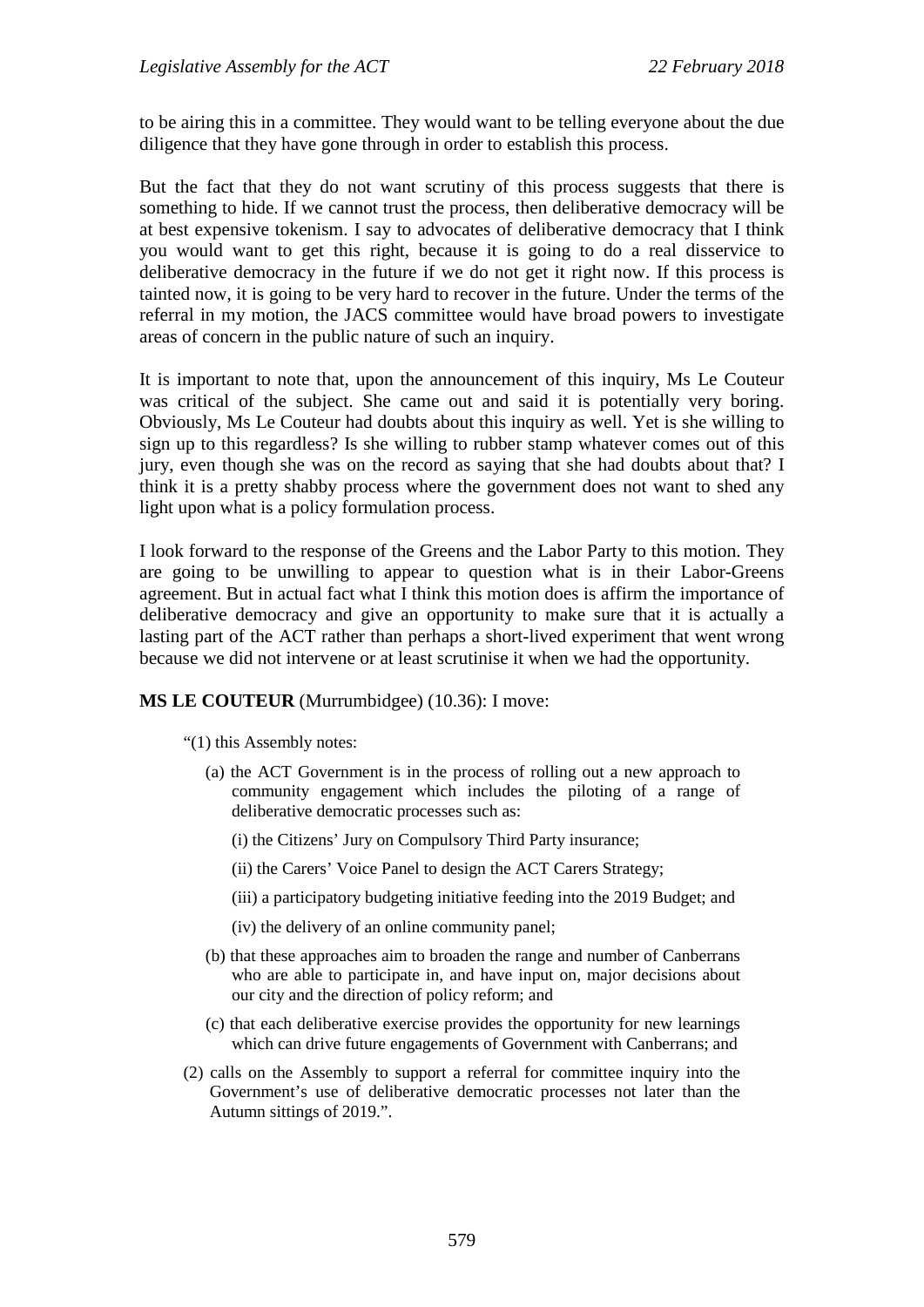I sincerely thank Mr Coe for bringing this motion forward. Deliberative democracy is something the Greens have been talking about for I do not know how long, but possibly decades; certainly a long time. The Greens are very concerned that our democratic system is not functioning or certainly not perceived to be functioning as well as it could be. We want to see ways to make it better, to make both better decisions and decisions the community as a whole feel are better decisions. I am very pleased at all the positive comments Mr Coe made about deliberative democracy in general.

I was very pleased to see the Law Society's report on this particular exercise. I was one of the people they spoke to, and their report basically said it was a very good process which should be continued. Yes, they had a number of small concerns; I remember talking to them about the advertising process. They said it had unnecessarily politicised it. While that statement had some truth in it, the problem was encouraging people to believe there was an issue, because if there were not an issue people would not sign up to devote at least three weekends to this exercise.

The subject is certainly not the first thing I would have chosen for deliberative democracy. As someone who was on the public accounts committee in the Seventh Assembly, we did an inquiry into CTP—Mr Coe was involved in that as well, from memory—and I admit that it was not the most inspiring thing I have ever been involved in. I suppose I bring that experience into my feelings about that, and that is one of the reasons I am so positive about this specific trial.

Mr Coe talked about the concept that we were not going to be able to scrutinise this bit of policy development. I would argue the opposite in this case: I think the Assembly has a much better chance to scrutinise the policy development. We have just had a bill presented by Mr Ramsay about courts and other justice. I have not read it but I assume it is entirely worthy; I do not know. But my point is that the public debate in terms of getting that organised has been very low.

I know a little bit more about the Lakes Amendment Bill because I will be speaking on it, and there has not been a citizens jury for that. There has not been a lot of public debate about this. The government has seen some issues and some public servants have developed what I am shortly going to say is an entirely reasonable solution to those problems. My point is that most of our policy development is not out there in the open. Arguably, it should be more open, and that is one of the reasons that deliberative democracy is a good idea.

To say that this one is shrouded in secrecy is simply, in my opinion, not the case. I went along to a half day on one of the weekends so I was able to see the jurors and the facilitators in action. I must say, the facilitators appeared to me to do an excellent job. All the information the jurors were given was available to the public as a whole including, of course, the 25 members of the Legislative Assembly—to see via the your say website. If we want to be informed as to what is happening in terms of that policy development, we can be informed; it is all out there.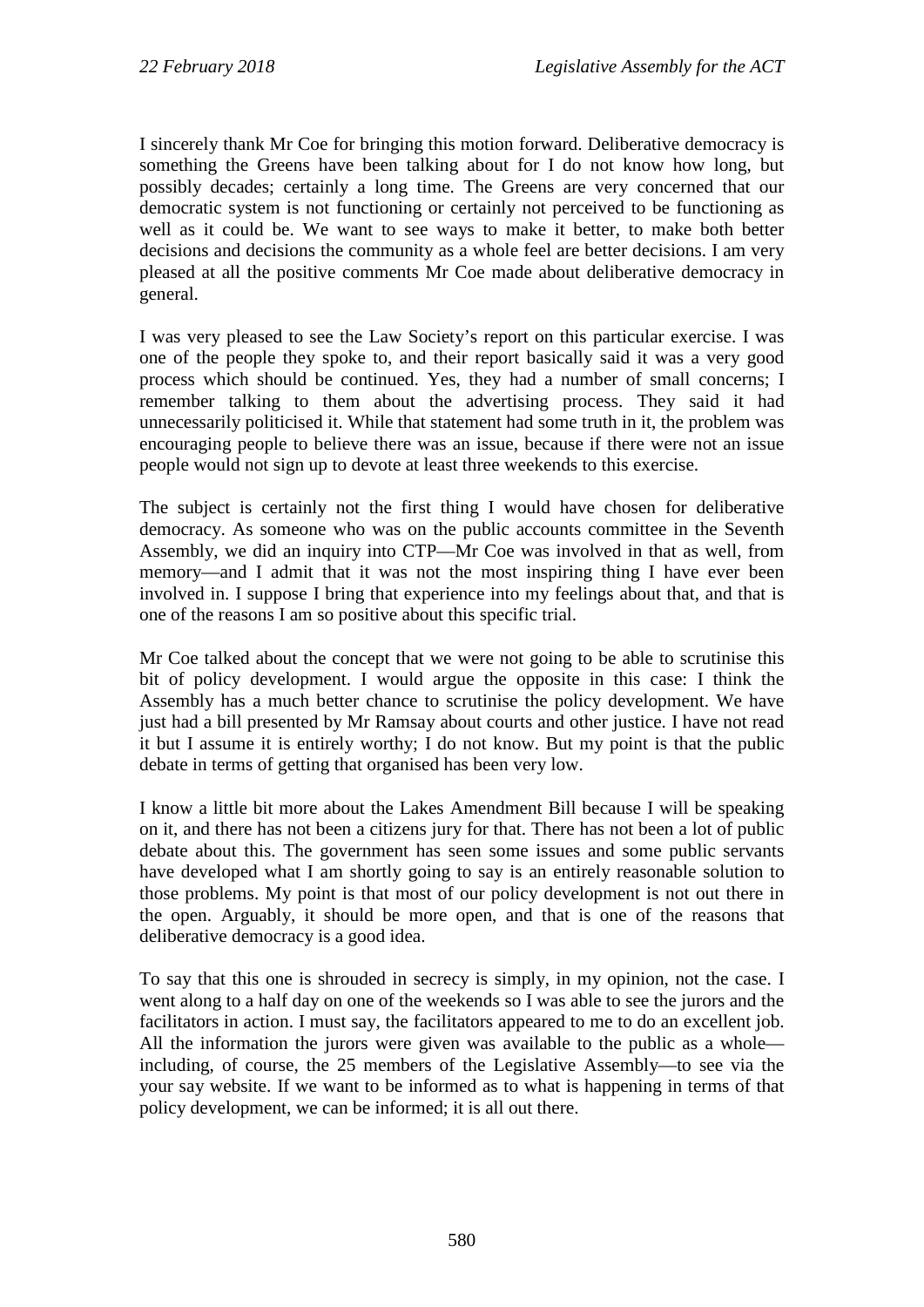The jury has given their initial report. I have read that through, and it has proposed a number of principles. From that have come a number of possible options, and right now I understand that the actuaries are beavering away to try to work out how that would work. I am quite happy that the actuaries beaver away at the back end because that is well beyond my capabilities, even when I was younger and my maths was better.

I am totally in favour of the idea of getting the deliberative democracy process right. That is one of the reasons that I have concerns about Mr Coe's motion. The first obvious problem, of course, was that while the CTP deliberative citizens jury is still in play, there has been another one: the carers voice panel was formed to design the ACT's carers' strategy. Why was that not part of this motion? If this motion is actually about ensuring that we do deliberative democracy better, it logically would have been part of it. I am not sure why Mr Coe omitted it. It is possible that Mr Barr's suggestions yesterday about donations were relevant to that; I do not know. But it is a surprising omission.

I admit that this amendment was circulated only this morning, but in this amendment we have tried to look at something to help advance the cause of democracy in the ACT, particularly deliberative democracy. We are noting that the CTP panel is not a standalone thing; it is part of a process. I understand the carers strategy has been completed. The Assembly last year voted to do a deliberative democracy and participatory budgeting process feeding into the 2019 budget. That is going to be really interesting. And the government has just started doing an online community panel. All of these are trying to go in the same direction—deliberative democracy to improve our democracy.

I think we should really focus on the "deliberative" part of it, which is a bit of where Mr Coe went to in his remarks. One of the considerable issues with how we do our democracy is that people in general do not have access to enough information to make informed decisions. Partly this is because they do not allocate enough time for that, understandably, given all the other things that people have to do in their lives just to keep them going. But one of the big pluses of the deliberative democracy process is that a representative group of people will actually spend the time and get the information provided to them to make better informed decisions.

My amendment talks about four processes and notes that they aim to broaden the range and number of Canberrans to participate in and have input on major decisions about our city and the direction of policy reform. Each of these exercises is going to provide new learnings which will improve our government and improve the outcomes for all Canberrans. That is the whole idea of the exercise.

I am calling on the Assembly to support a referral for a committee inquiry no later than the autumn sittings of 2019. I note that this general issue of consultation is something the planning committee has talked about as a possible inquiry. I am not in any way trying to suggest that the planning committee is the obvious place for this. I think all sides of the chamber have talked about these issues. We had an MPI about consultation, in fact, on Tuesday.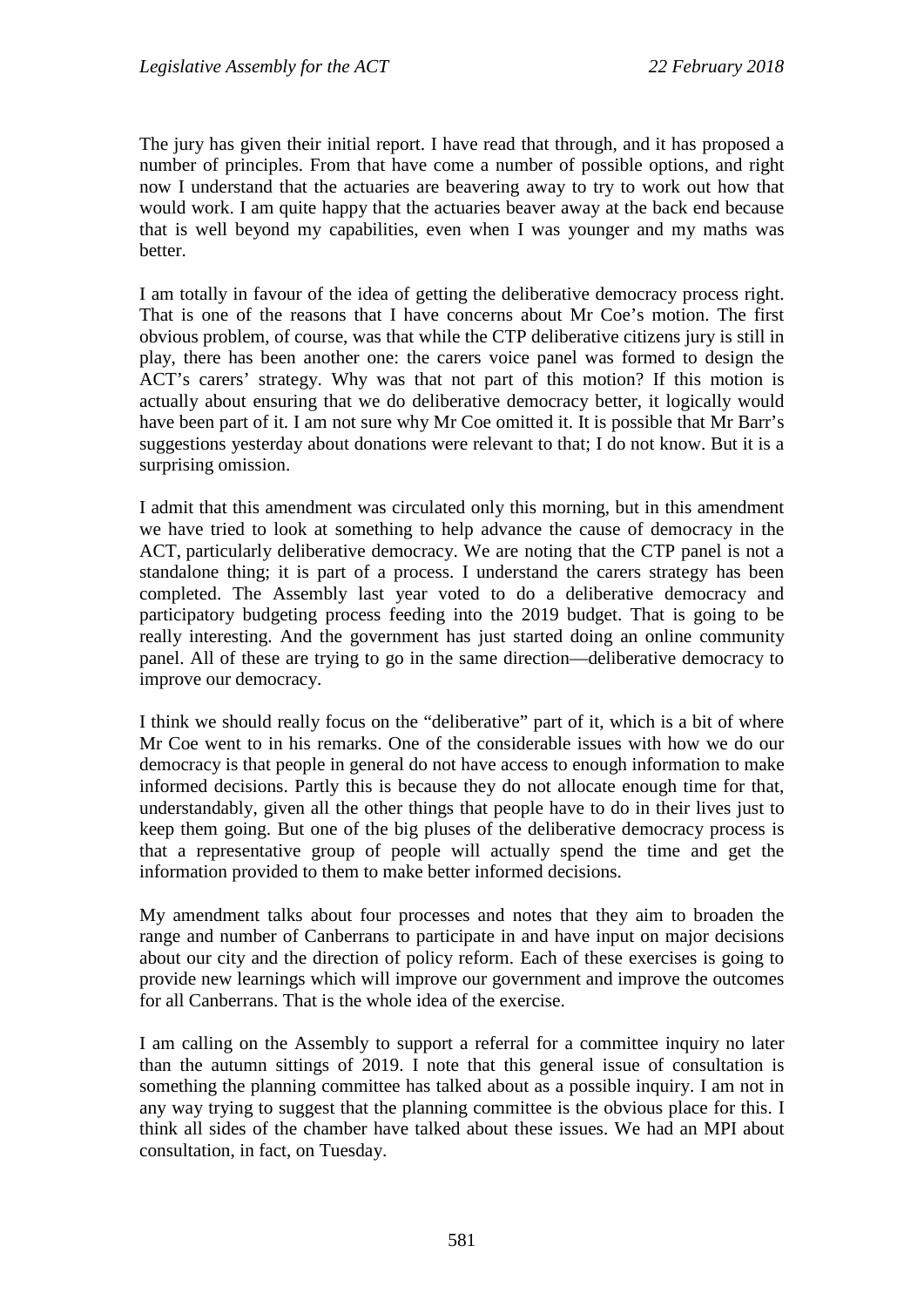This issue is clearly of major concern to every member of the Assembly, as it should be. From that point of view I think it is worthy of a significant committee inquiry. But I would like to see that inquiry done at a better time and be a broader inquiry rather than focusing on only one important part of a larger jigsaw.

**MR GENTLEMAN** (Brindabella—Minister for Police and Emergency Services, Minister for the Environment and Heritage, Minister for Planning and Land Management and Minister for Urban Renewal) (10.46): I thank members for their input on this. We will not be supporting Mr Coe's motion as it stands; we will be supporting Ms Le Couteur's amendment. It sets out a positive path and gives us a better chance of scrutiny with the process outlined in the amendment.

One of the reasons I do not support Mr Coe's original motion is his claims of secrecy. They are spurious claims. There is no evidence to support them. If you look at the work the citizens jury has done, it has been very open. I respect the work they have done, and I look forward to the inquiry having a look at that work as well. It is interesting that we have received about 100 pieces of feedback in the jury. There were 725 survey responses and 328 people had their say on these priorities. All of that feedback was given to the jury and helped inform their inform deliberations.

It is important also to understand that 285,000 motor vehicles are registered in the ACT each year, and CTP at the moment does not cover everyone injured in a motor vehicle accident. I am really looking forward to this inquiry and the response later on.

**MR RATTENBURY** (Kurrajong) (10.47): I was intrigued by Mr Coe's line of argument about the lack of scrutiny on the preparation of this bill. He basically asked how we can consider a bill when we do not know about the process. I think that was the line of argument; if I have paraphrased incorrectly I am sure Mr Coe will point that out. The answer to that is that we do it every time a bill comes into this place. Most bills are worked up by a public service agency. They go through a cabinet process and then they appear here, and that is when the scrutiny starts most times. Sometimes there is an exposure draft and often stakeholders are involved, but largely that is how it works.

This process is far more open than any other process that normally takes place, and this is because the government is trying to do something different. This is a far more participatory process where the government has invited the community to be involved in the design of the very policy that underlies the bill. I do not think that that line of argument stacks up. I think Ms Le Couteur's amendment is particularly valuable because we are seeing a number of deliberative democracy processes being run at the same time in different forms. I think this is a far better way to actually look at it rather than pick on this one, which we know is hotly contested.

There has clearly been in some quarters an effort to undermine the legitimacy of the citizens jury. Let this inquiry not be seen as part of that process. Instead, let us have an inquiry that genuinely looks at how the deliberative democracy processes have turned out. Ms Le Couteur in her amendment has identified a number of them that are taking place. I think it would be worthwhile in six, eight, nine months time—certainly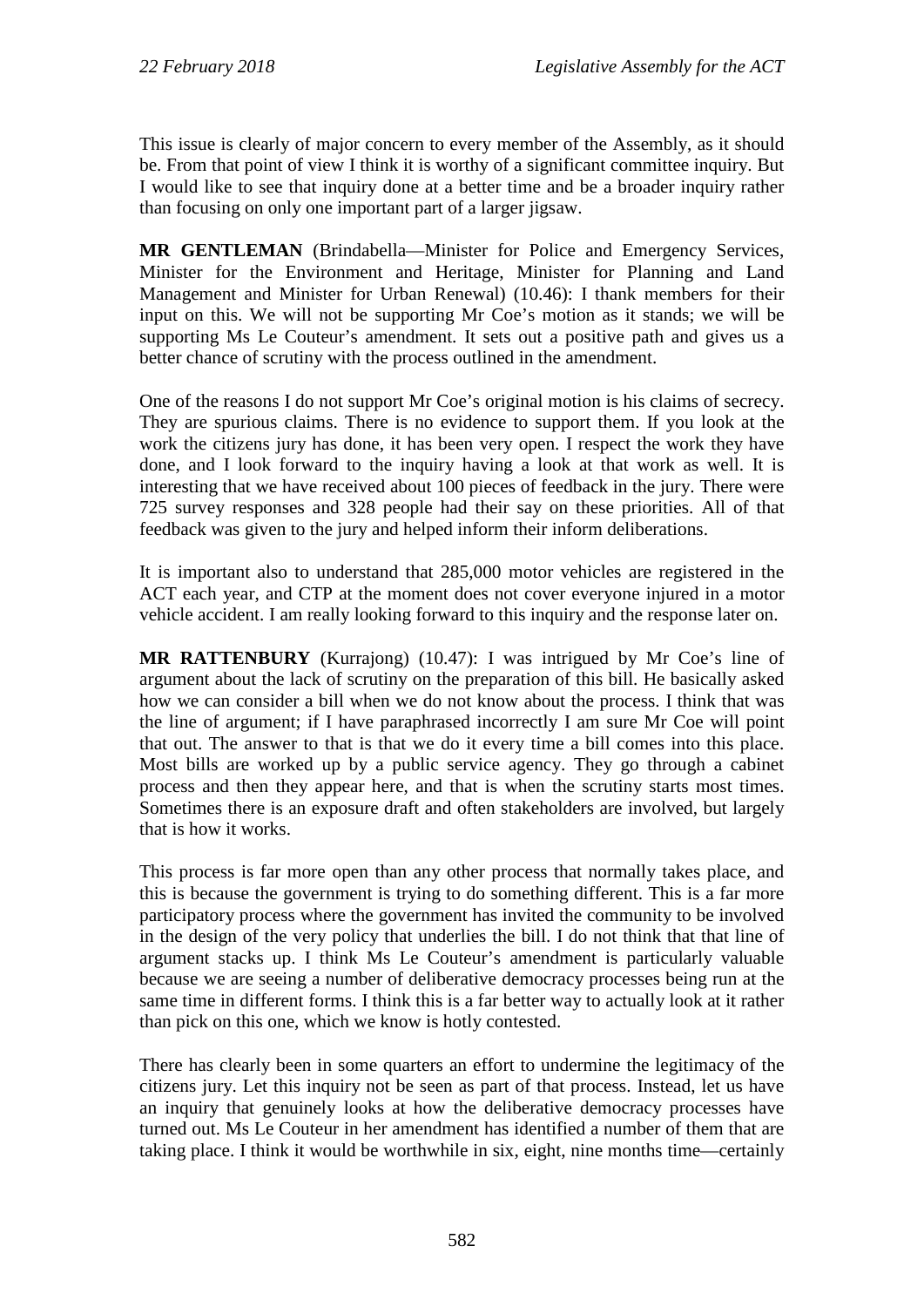no later than the autumn sittings in 2019, as Ms Le Couteur has identified—for an Assembly committee to sit down and say, "We've tried three or four different deliberative democracy processes now. What can we learn from those, are they valuable, how has the community perceived them?" and some of the questions Mr Coe has asked, but let us not step into a frame on this particular matter.

The community will still get plenty of opportunity to see a bill that comes before this place. I have no doubt the opposition will scrutinise it closely, as will my party. We will look at these matters very closely given how important this issue is for members of our community. But we are certainly not prepared to step into that frame of seeking to delegitimise this process. I welcome the amendment Ms Le Couteur has brought forward as a far more constructive way to reflect on the deliberative democracy processes the government is currently trying out.

Amendment agreed to.

Original question, as amended, agreed to.

### <span id="page-17-0"></span>**Education, Employment and Youth Affairs—Standing Committee Statement by chair**

**MR PETTERSSON** (Yerrabi) (10.51): Pursuant to standing order 246A, I wish to make a statement on behalf of the Standing Committee on Education, Employment and Youth Affairs. At a private meeting on 22 February 2017, the committee resolved to conduct an inquiry into the extent, nature and consequence of insecure work in the ACT. The committee indicated in October 2017 that it would move its anticipated reporting date to February 2018. Given the extent of the evidence before it, the committee has now resolved to report by the last sitting day in April 2018.

# <span id="page-17-1"></span>**Environment and Transport and City Services—Standing Committee Statement by chair**

**MS ORR** (Yerrabi) (10.51): Pursuant to standing order 246A, I wish to make a statement on behalf of the Standing Committee on Environment and Transport and City Services. At a private meeting on 6 December 2017, the committee resolved to conduct an inquiry into the role of, and opportunities for, the natural environment in Canberra as an urbanising city. The committee has resolved that I announce the inquiry and inform the Assembly in this statement.

The terms of reference are as follows:

The Standing Committee has resolved to conduct the following inquiry—

Noting the importance of the natural environment to Canberra, including the level of public support for nature and the natural environment, the growing importance of urban open spaces and bushland reserves and the benefits they bring to Canberra and opportunities for development of Blue—through water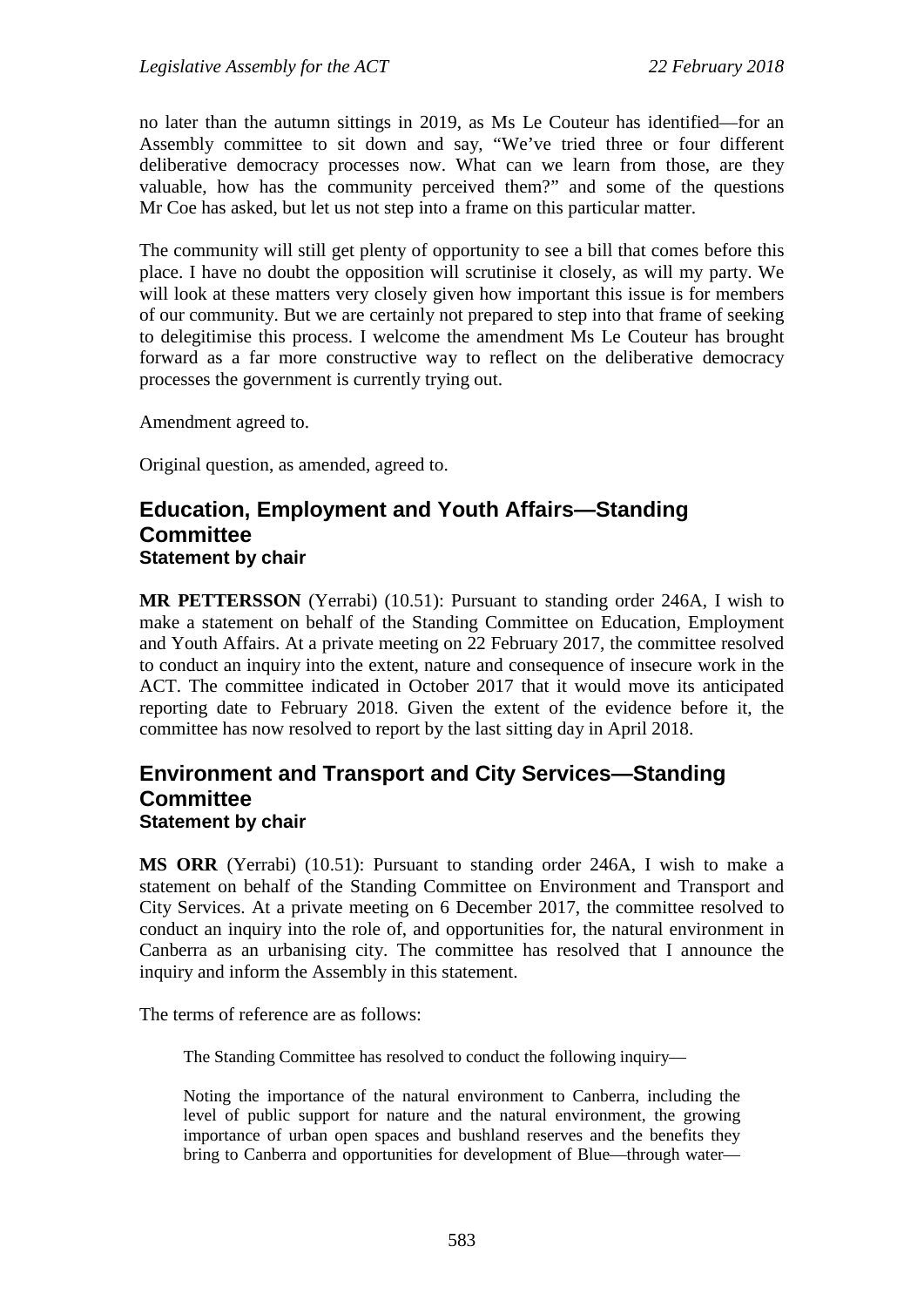and Green—through natural form—infrastructure in Canberra resolved to inquire into and report on the matters affecting the value of the natural environment to an urbanising Canberra, including:

- 1. The level of public support for and satisfaction with amount and quality nature and natural environment areas in Canberra, particularly in urban areas.
- 2. The types of nature and natural environmental areas within Canberra e.g. urban open spaces or bushland reserves and the existing or potential benefits and challenges they bring to Canberra's:
	- (a) Social amenity;
	- (b) Economic development;
	- (c) Biodiversity; and/or
	- (d) Climate resilience.
- 3. Opportunities for Blue (water) and or Green (natural) Infrastructure in Canberra including;
	- (a) Functional requirements of proposed infrastructure;
	- (b) Cost and Maintenance considerations;
	- (c) Amenity benefits; and
	- (d) Conservation and biodiversity benefits.
- 4. Managing the interface between the natural environment and urban areas particularly in regards to conserved environmental areas.
- 5. Current policy or regulatory settings that impede the integration of the natural environment within optimal urban development and design.
- 6. Any other relevant matter.

The committee will report by the last sitting day in 2018.

## <span id="page-18-0"></span>**Environment and Transport and City Services—Standing Committee Statement by member**

**MS ORR** (Yerrabi) (10.53): I seek leave to make a short statement in relation to this inquiry, as an individual member, not as the chair.

Leave granted.

**MS ORR**: Canberra is often referred to as the bush capital, which is not surprising given the extent of nature we have always had within our city. In years gone by, maintaining a natural environment within our city boundaries has been made easier by the small population to land space ratio. But, as we know, Canberra is growing, and with this population growth comes the need to accommodate everyone who is catching on to what longer term residents have always known: our bush capital is a great place to call home.

It is well known that the expanding of populations leads to expanding urban areas, which can and does put pressure on the natural environment. This is especially the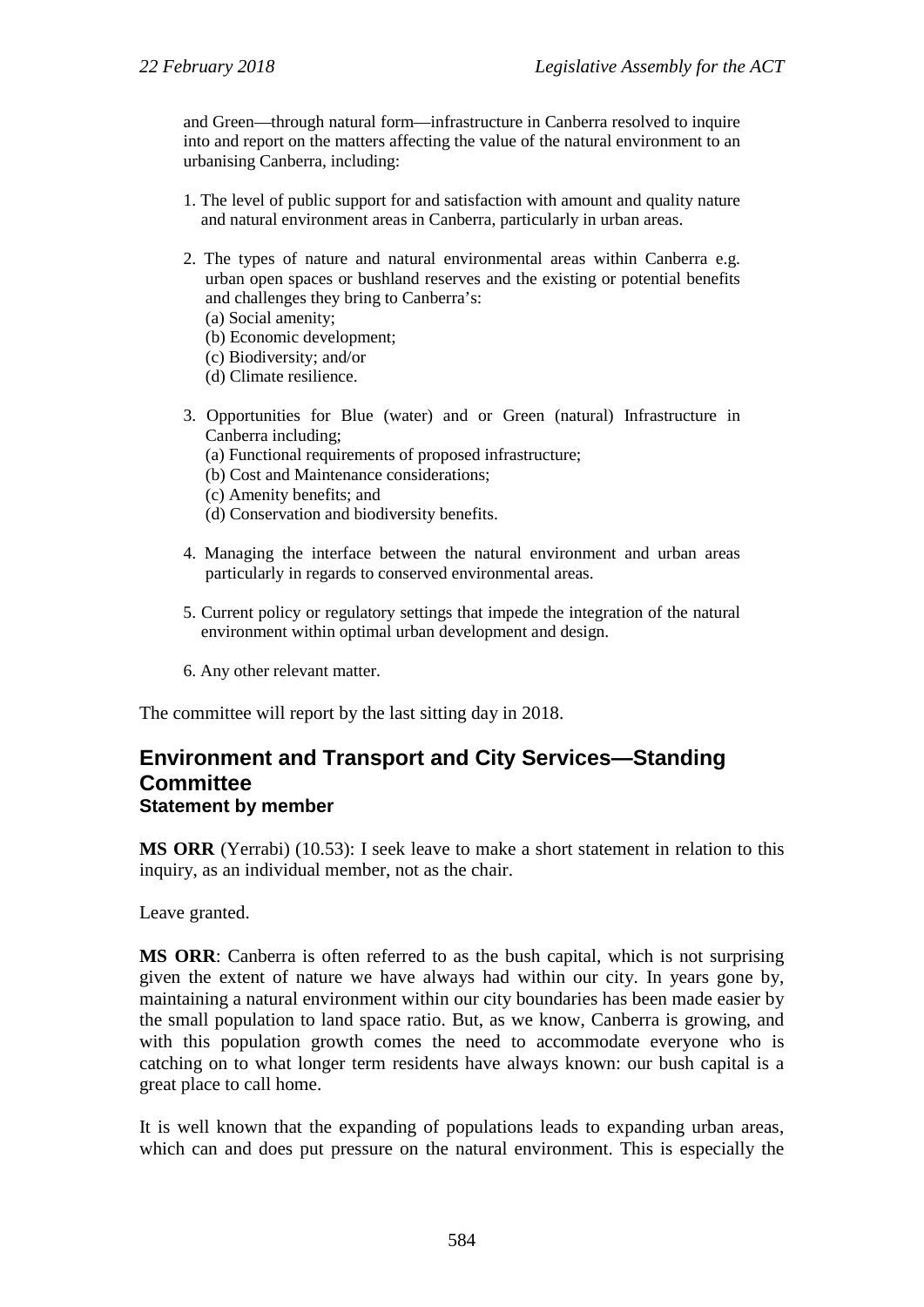case in a landlocked city where the options for urban development become either developing up or developing out. Whether it be developing up or developing out, each in its own way puts pressure on the balance between our urban and natural environments. The good news is that it is not necessarily a case of having one option or the other, but as the challenge becomes a bit trickier, there is a need for a higher level of productivity to make sure that, as Canberra urbanises, we always keep nature in our city.

This inquiry provides Canberrans with a great opportunity to have their say about nature in our city as our bush capital grows, and I look forward to hearing people's thoughts.

# <span id="page-19-0"></span>**Executive business—precedence**

*Ordered that executive business be called on.*

# <span id="page-19-1"></span>**Lakes Amendment Bill 2017**

Debate resumed from 31 October 2017, on motion by **Mr Gentleman**:

That this bill be agreed to in principle.

**MR MILLIGAN** (Yerrabi) (10.55): I can confirm to the Assembly today that the opposition will not be opposing this bill. I will, however, take this time to make some comments on the nature of the bill and the proposed amendments.

Whilst overall it is pleasing to see that the review initiated by the National Capital Authority in 2016 has resulted in updates to this legislation, it is disappointing that the ACT government has not been proactive in this area, and required a prompt from the National Capital Authority.

As a former waterski instructor, I spent many years on the water, probably too many, enjoying the fun that waterways can provide. That is why I find it disappointing that this bill fails to provide any increase in access to or opportunities available for recreation on Canberra lakes.

It is concerning that these amendments have taken so long, given that they address matters of public safety and enforcement of laws that Canberrans rightly expect to be in place. These amendments include the requirement to provide and wear life jackets; restrictions on the operation of boats under the influence of alcohol and other drugs; reporting requirements for accidents; and a number of clauses relating to powers of inspectors and the penalties for not obeying directions or requests.

Essentially, these are commonsense measures that should have been reflected in this legislation long before now. I note that these important safety measures are already operating in other jurisdictions. But at least the government is finally catching up.

It is also evident that some of these changes put forward have human rights implications. I note that these issues were explored by the Standing Committee on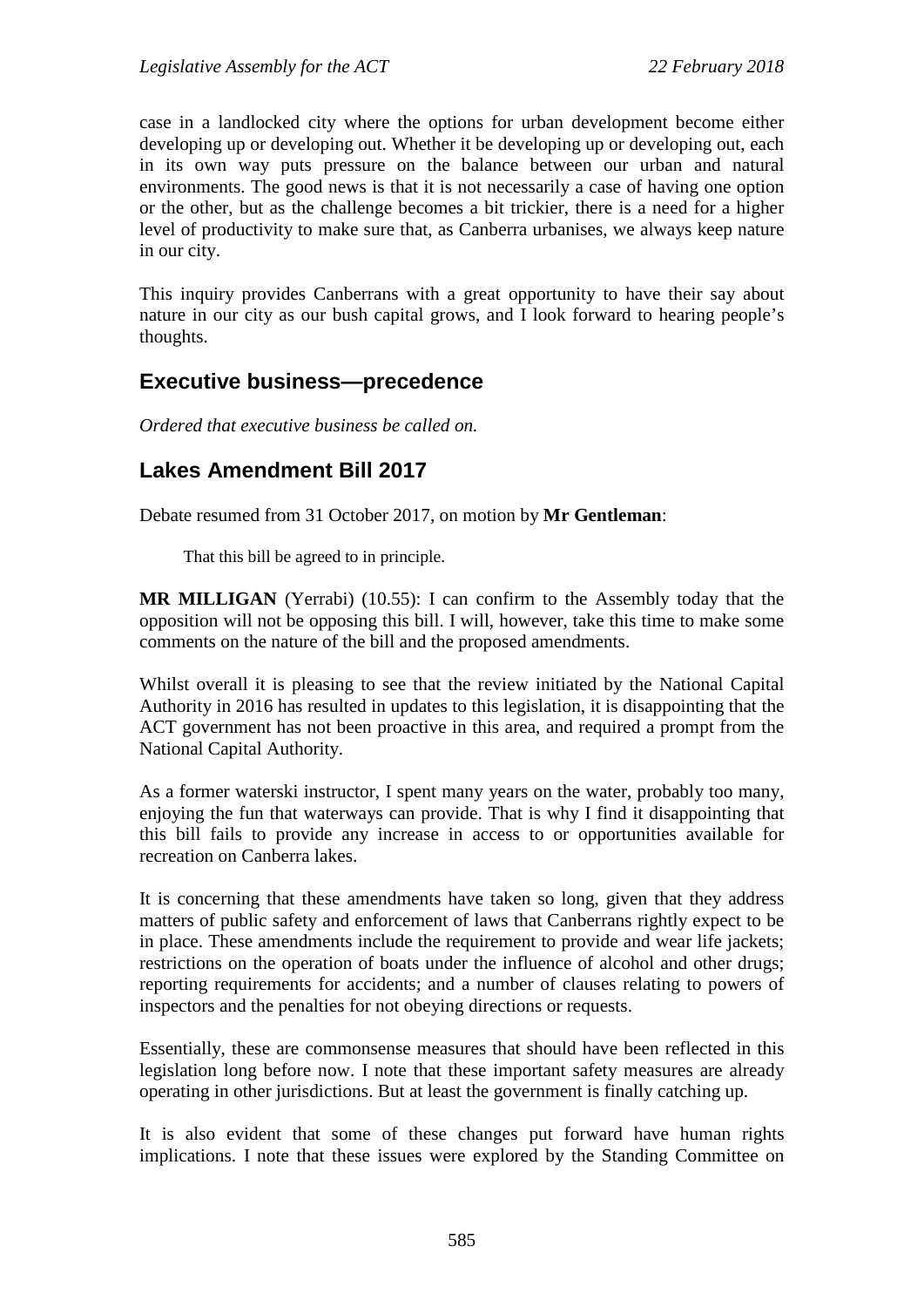Justice and Community Safety, and that these provisions are permissible and reasonable limitations. Still, it may be a case of "wait and see" to see how these changes are managed by this government. It will be vital to see that there is a balanced approach between the rights and responsibilities of water users and community stakeholders.

Another issue which has not been clarified by these amendments is that the additional activity or recreational use of lakes still requires ministerial approval. I will be monitoring the way the process for permits and the parameters used to make these decisions are communicated to the public.

Further aspects that I believe need to be highlighted—and this goes back to my love of water sports and recreation—are the restrictions placed on the types of boats and the maximum speeds allowed on Canberra's lakes. This legislation enhances water use on one hand by allowing electric powered boats to operate without a permit if they travel at less than 10 knots, but it also restricts water access for other powered boats. A powered boat can be operated on a lake if it is not a personal watercraft such as a jetski and it does not exceed 10 knots. This excludes a wide variety of vessels whilst also placing an arbitrary speed limit on powered boats that are allowed to operate. This move is disappointing since water users are forced to rely on ministerial discretion for permits and authorisation.

There is another worrying aspect to these amendments. The minister can make these changes to the rules covering speed limits and the types of boats simply by placing a sign on the edge of the lake. This does not seem sufficient in terms of engagement and communication. I hope that the government will be more proactive and engage effectively with water users and their organisations.

It also seems very strange that as part of these amendments the government has decided to target particular water users. Section 43(a), covering waterskiing and other recreational activities, singles out wakeboarders and wake surfers. I would like to point out to the government that there are many other types of recreational water users. These can be grouped under the previous statement relating to "any person being towed by a boat on or over the water". I hope that there is no other reason to single out this narrow group of water users apart from the fact that the government does not understand the types and needs of lake users.

As an avid fan of water sports, I believe that there is a place for greater access to and use of our waterways by a broad range of stakeholders. But I also believe that this must be done with proper consultation and consideration of all lake users and other representative organisations.

Again, I will be watching with great interest to gauge the impact of these amendments, and I will continue to liaise with water sports and fishing organisations in the ACT to provide them with a voice and to represent their interests.

**MS LE COUTEUR** (Murrumbidgee) (11.00): The Greens will support the overhauling of this outdated legislation. The government have assured us that they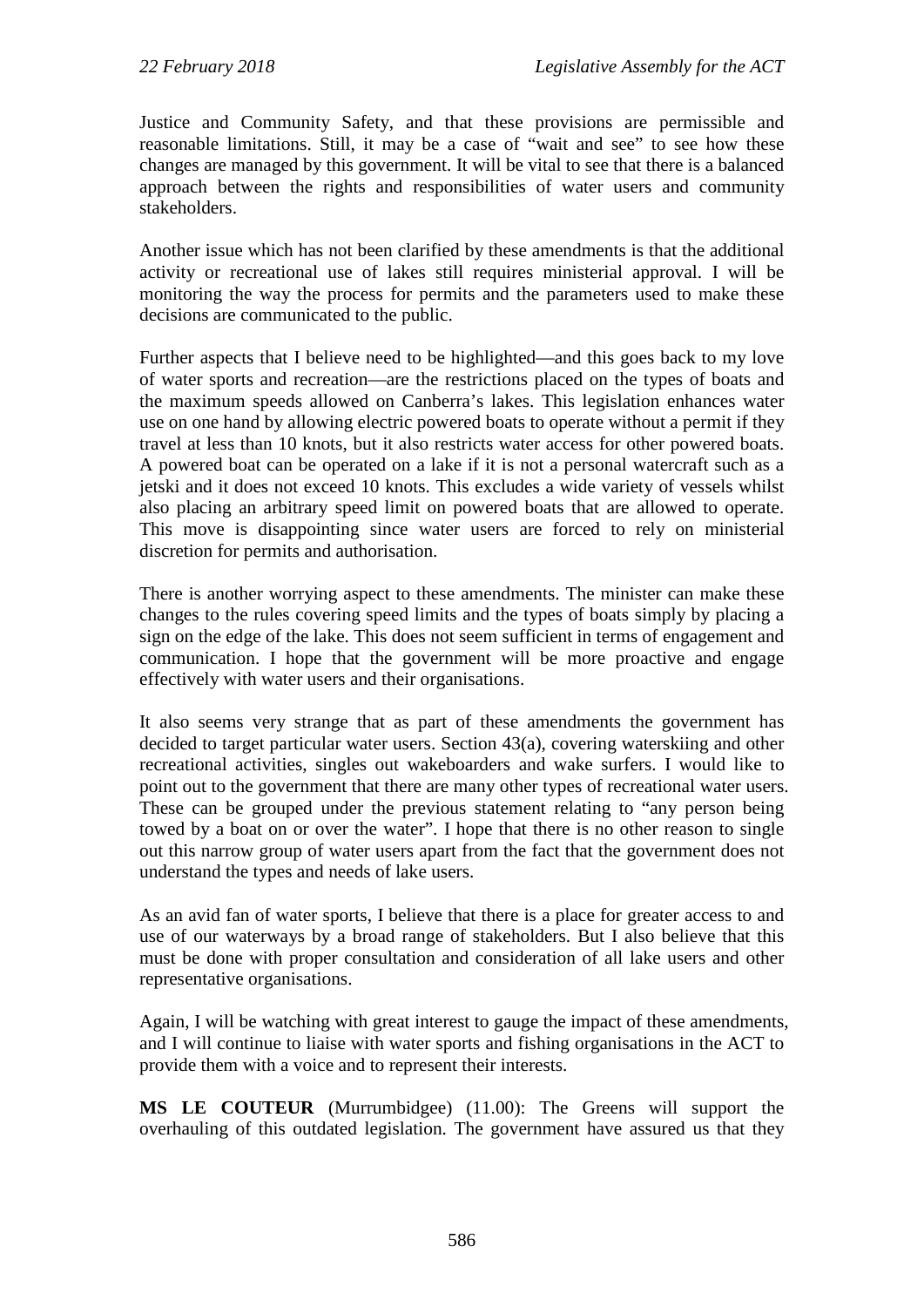have consulted with lake users and other groups although they have not done a deliberative democracy campaign on it. The Greens are happy to support the bill.

**MS CHEYNE** (Ginninderra) (11.01): Ms Le Couteur, I have to say that I think that is the shortest speech you have ever given in this place.

**Mrs Jones**: No, I think the Chief Minister outdid her yesterday.

**MS CHEYNE**: True. It took me by surprise. I rise to speak in support of the Lakes Amendment Bill 2017. This bill amends the Lakes Act 1976. The act commenced operation on 11 May 1989 following self-government. At the time it was a mirror of the commonwealth Lakes Ordinance 1976, which continues to regulate the waters of Lake Burley Griffin.

The ACT Lakes Act and commonwealth Lakes Ordinance have remained largely unchanged since their inception and they no longer reflect contemporary marine legislation. Minor technical and administrative amendments over time to both these laws have seen a slight divergence between the provisions within these laws.

For lake users, this creates potential conflicts and uncertainty when using our waterways, particularly for lake users who use Lake Burley Griffin, which is regulated by the commonwealth under the Lakes Ordinance. Then they might enter the Molonglo River or Kingston harbour, which are regulated by the territory under the Lakes Act.

I understand that the National Capital Authority, which administers the Lakes Ordinance, has been working with the ACT government on these legislative reforms and has agreed, subject to its legislative drafting process, to mirror the ACT legislation when passed to ensure a consistent approach across all ACT waterways. The minister has previously detailed some of the major reforms in relation to safety, navigation, compliance and enforcement, and I expect he might reiterate those today.

I would like to use my remaining time today to focus on other important reforms that will improve the operation and administration of the act, including reforms that will reduce the regulatory burden on lake users and on the issuing of approvals to undertake activities on our lakes.

The reforms reconcile ACT waters with commonwealth waters for ease of administration, particularly the interaction between Lake Burley Griffin and the intersecting ACT waters I previously mentioned: the Molonglo River and Kingston harbour. I will also discuss the new regulation-making provisions and proposed lakes regulation that will be developed to support the operation of the bill.

The new regulation-making power allows for offence provisions when setting out requirements related to safety equipment to be carried on a boat, qualifications of operators and detailed safety and navigation rules. Minor anomalies also exist both within the Lakes Act itself and between the Lakes Act and the commonwealth's ordinance.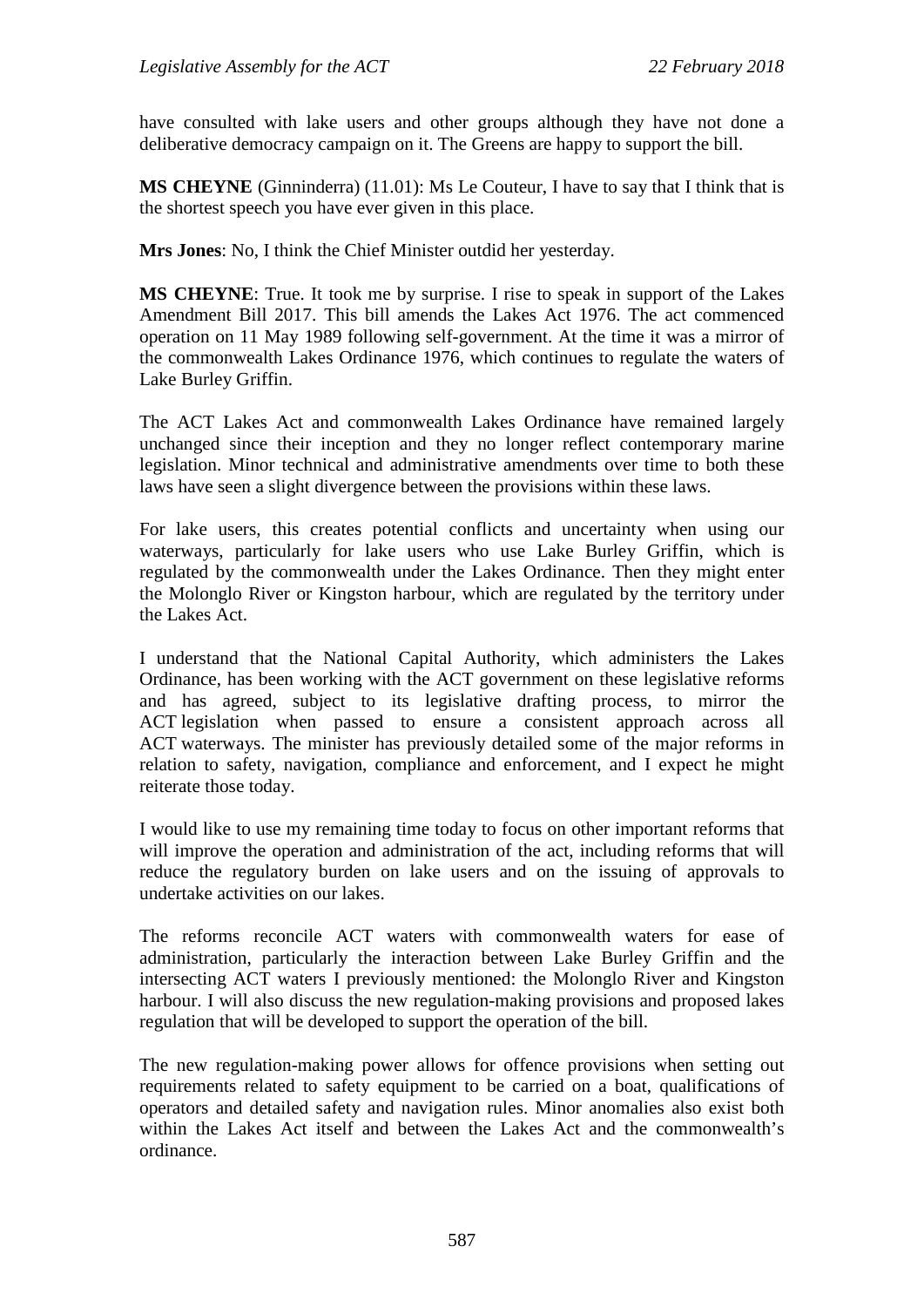The proposed legislative amendments in the bill seek to correct these anomalies which relate to areas declared as lakes under the respective laws. Currently, areas of the Molonglo River upstream of Lake Burley Griffin are declared under the Lakes Ordinance as a lake and they are administered by the National Capital Authority. However, the management of the area is undertaken by the territory.

The bill seeks to clarify the administrative and management responsibility for Molonglo Reach from the confluence with Lake Burley Griffin and align it with land management area responsibilities. The amendments in the bill make it clear that the territory has legislative and management responsibilities for Molonglo Reach and Kingston harbour, while the NCA has responsibility for Lake Burley Griffin.

The bill also introduces cross-jurisdictional arrangements where approvals issued under the respective territory or commonwealth law are recognised, subject to consultation between the regulating authorities. For example, commercial vessels operating out of the Kingston harbour, which is regulated under the Lakes Act, and travelling on to Lake Burley Griffin, which is regulated under the Lakes Ordinance, will require only one approval.

The provisions in the bill governing this approach require mandatory consultation between the territory and the relevant commonwealth agency responsible for administering the respective lakes legislation. This will remove the current duplication in respect of approvals for users of Lake Burley Griffin—administered by the commonwealth—and Kingston harbour and the Molonglo Reach—administered by the territory—where boats operate throughout these waters.

The ACT does not have boat registration and boat operator licence schemes. It therefore recognises licences to operate a boat and boat registrations that have been issued by other jurisdictions. The provisions in the bill recognise these licences for operating a boat on an ACT lake and the corresponding conditions issued by the respective jurisdiction.

To ensure compliance with the conditions of a boat registration or a boat operator licence issued in another jurisdiction, the bill contains provisions which make it an offence to operate or maintain a boat in contravention of the conditions imposed by the approving jurisdiction. That makes sense.

Due to the ACT's position within New South Wales, and considering the administrative resourcing required for ACT-specific licensing and registration schemes, this is considered an appropriate regulatory mechanism to achieve the desired outcome.

The bill also seeks to harmonise the regulation of powered recreational boating use on ACT lakes to be consistent with New South Wales laws. Under the amendments in the bill, for low-risk activities such as recreational powered boats travelling at speeds of less than 10 knots, licensing is not required. Currently, electric-powered boats operating on ACT lakes require a permit. This has resulted in a significant burden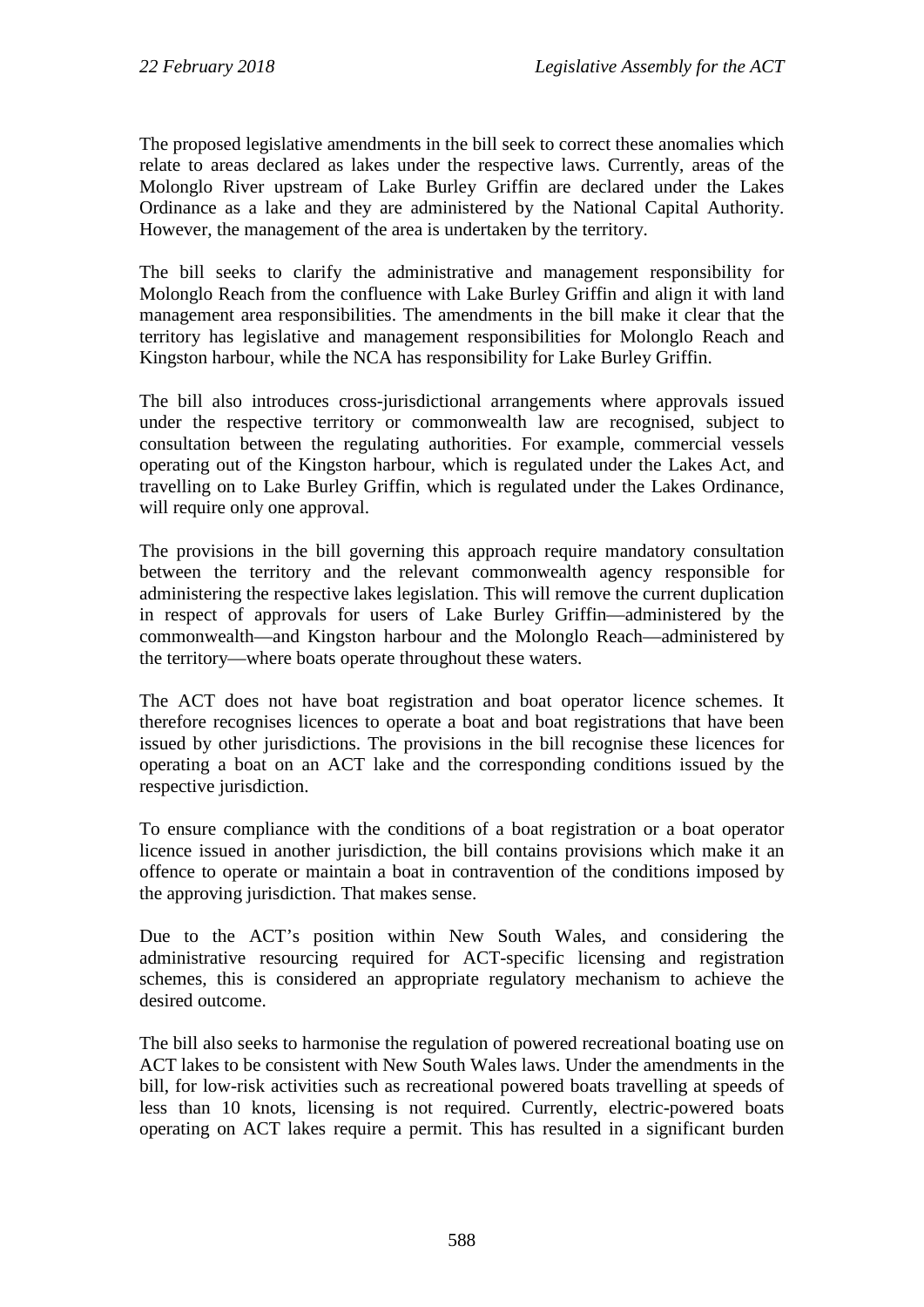both for government in administering the permit scheme and for lake users who, let us be honest, are undertaking low-risk activities on the lake.

The permit scheme is a legacy of the current outdated legislative framework due to the lack of specific safety and navigation provisions in the legislation and the absence of associated regulations. Currently, these requirements are included as conditions of use for each individual permit holder.

To ensure that safety is maintained, consistent with the New South Wales laws, the bill contains offence provisions for boats that are not licensed to travel over 10 knots, or that exceed this speed, and the other associated rules governing the safe use of boats.

The introduction of a more streamlined and risk-based approval regime will reduce red tape and remove regulatory barriers for people wanting to enjoy the territory's lakes. This will promote and facilitate greater use of this valuable resource for the benefit of all the community without compromising public safety outcomes.

I will now discuss in more detail the regulation-making power included in the bill. I first note that a draft of the regulations will be tabled for the information of members. This draft is indicative of the likely content of the proposed regulation should the bill be passed. The regulation-making power supports the operation of the bill and deals with technical and operational matters, including specifications and standards for safety equipment to be carried on a boat, navigation and general rules for the safe operation of boats.

For consistency, the regulations will be modelled on the corresponding New South Wales regulations. They will deal with matters such as the number and type of life jackets required for specific boats, the types of safety equipment required to be carried by specific boats and the lights required on specific boats.

The regulations will also contain offence provisions for lesser offences relating to safety and navigation. The regulations detail a number of safety requirements for operating a boat, including speed limits, distances to be maintained between boats, other lake users and designated areas such as swimming areas and requirements for the towing of people by boats, as well as the safe loading of boats.

The regulations will also address the conduct of people on boats, including passengers on boats and interference with navigation aids and safety equipment on boats. These provisions are particularly important due to the increasing use of our lakes and the variety of boats using our waterways. They range across commercial, sporting, community and recreational user groups. I think we are all aware of the new example we have seen on Lake Burley Griffin, which I understand has been incredibly successful.

In summary, this bill amends the territory's safety laws for lakes to ensure that they are up to date, as well as facilitating the safe use of our lakes for the enjoyment of our entire community. It results from the consideration of contemporary marine legislation that regulates the use of surrounding waters in New South Wales and the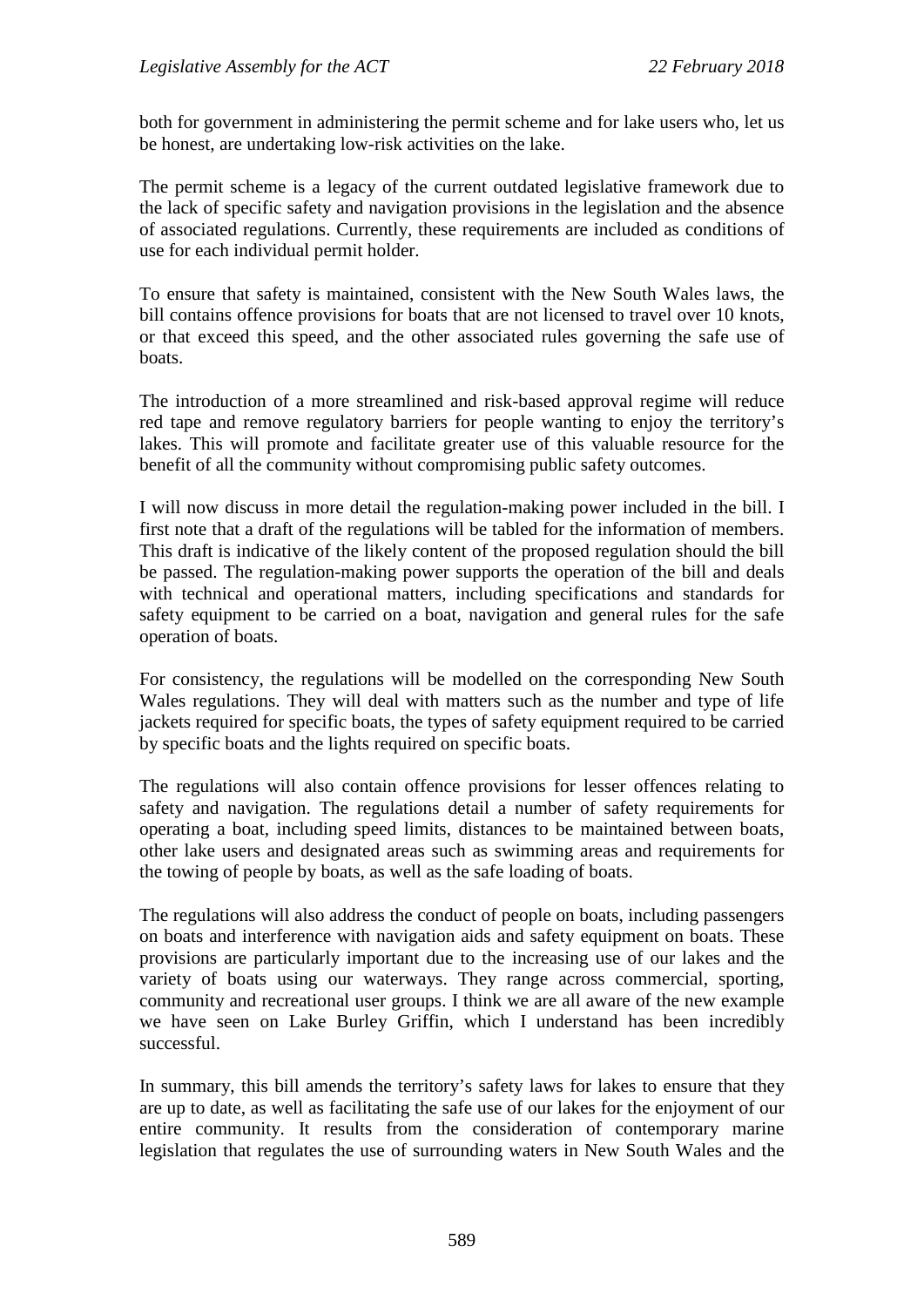views of commercial and recreational lake users, lakes managers, the regulators, and operational experiences in administering the legislation. It is always good to have consistency and harmonisation and to make things clearer. I commend the bill to the Assembly.

**MR GENTLEMAN** (Brindabella—Minister for Police and Emergency Services, Minister for the Environment and Heritage, Minister for Planning and Land Management and Minister for Urban Renewal) (11.13), in reply: I thank members for their input into the debate on the Lakes Amendment Bill 2017. The bill makes amendments, as we have heard, to the territory's primary legislation that regulates the safe use of territory lakes, the Lakes Act 1976. We have a revised explanatory statement to the bill, which I will table for the benefit of the chamber.

The territory is a unique jurisdiction comprising modern urban centres, suburban and rural living, and we are fortunate to have a mix of high quality infrastructure coupled with large areas of nature, including our waterways, available for the enjoyment of the community. Canberra really is the bush capital.

Modern, effective and efficient laws, including those contained in the bill, aim to encourage enjoyment of our lakes while protecting the community who use them. The safe use of our lakes is necessary for all Canberrans as well as visitors to the national capital.

The Lakes Act provides the framework for safe use of our lakes. It also provides for managing activities on ACT lakes and waterways. This includes both commercial and recreational activities and provisions for lake closures for special events or to reduce the risk to the public.

The bill proposes a number of amendments to the Lakes Act. The proposed amendments may be categorised into three broad areas: firstly, major amendments to the Lakes Act to improve safety and navigation; secondly, specific activity related forums in response to operational experience; and, thirdly, minor and technical amendments to the act to improve its operation.

I would like to revisit the major amendments in the bill to the navigation and safety provisions of the act. These include the introduction of drug and alcohol testing for boat users consistent with the ACT road rules. I will detail the compliance and enforcement tools to be introduced to allow appropriate regulation of the navigation and safety provisions for lake users. I will also outline the life jacket requirements for users of boats on the lake.

A recent review of the Lakes Act 1976, conducted with the National Capital Authority, highlighted that the act is outdated and has inadequate stature. It has not been reviewed since its inception and does not currently provide clear or enforceable provisions in relation to navigation and public safety for users of ACT lakes. The legislation is out of step with contemporary marine legislation in surrounding New South Wales waters, which Canberrans frequent, and this potentially creates conflicts between lake users for New South Wales and interstate users who are increasingly enjoying ACT waterways.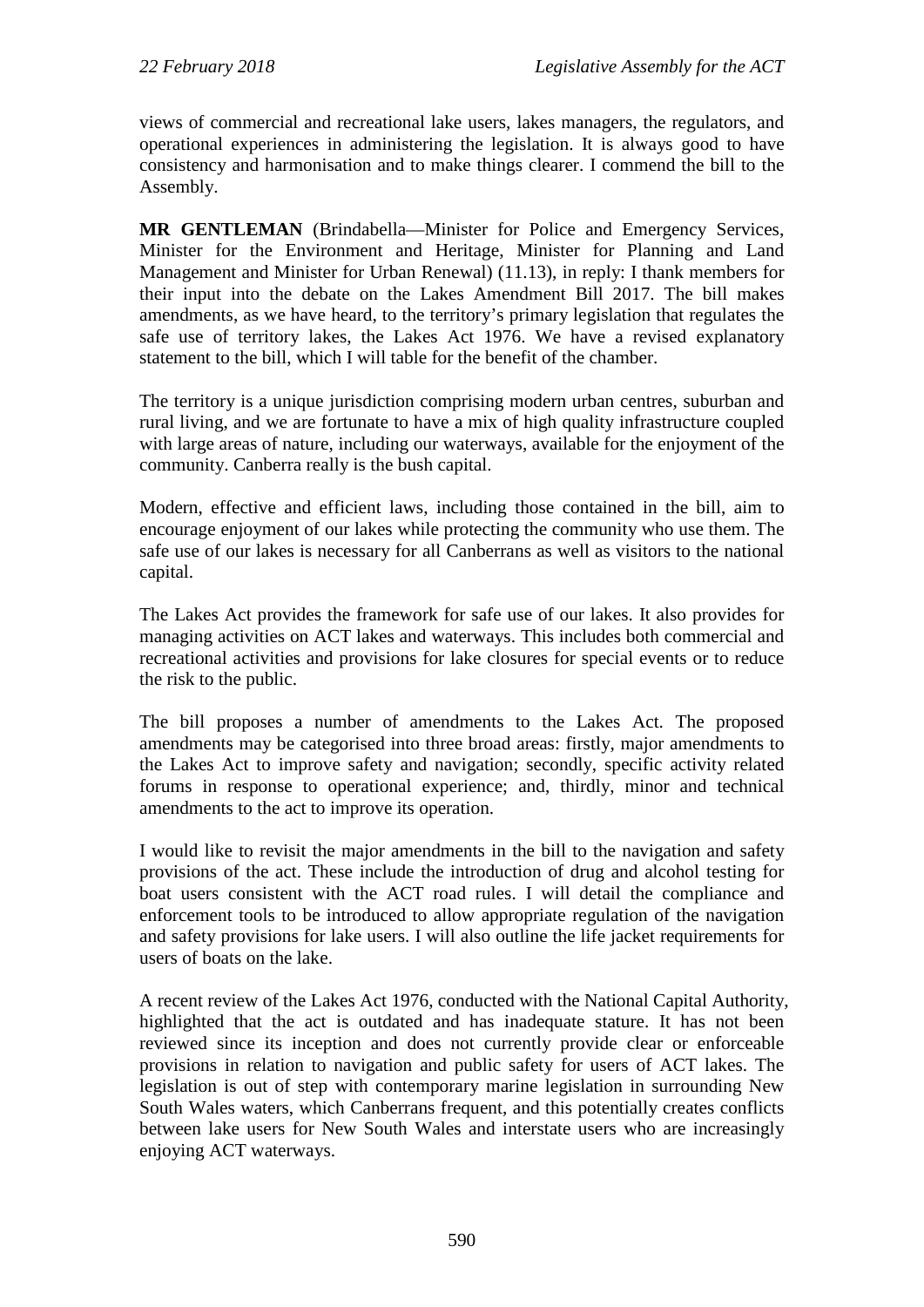The ACT lake users group was consulted to determine the issues to be addressed in the proposed review. The lake users group comprises representatives of recreational lake users, sporting and community clubs, and commercial operators, along with the ACT and Australian government's lake managers and regulators.

A working group, the ACT lake managers forum, was subsequently established, comprising representatives of the National Capital Authority, ACT Water Police, Access Canberra, Transport Canberra and City Services Directorate, the Environment, Planning and Sustainable Development Directorate, and the Australian Maritime Safety Authority, to progress the review of the Lakes Act and the commonwealth Lakes Ordinance. The provisions of the commonwealth Lakes Ordinance and the Lakes Act are effectively the same, with the main point of difference being jurisdiction over different bodies of water within the territory.

The ACT government supported the review due to concerns for users of ACT lakes and the ACT coroner's report recommendations in August 2015 following a fatality on the Molonglo Reach water ski area in 2010. One of the recommendations of the coroner's report was that a review of the relevant legislation be carried out to ensure that it is adequate and carries sufficient deterrence for unlawful use, and that members of the Australian Federal Police, ACT Water Police, have sufficient powers to enforce relevant legislation, including the issuing of infringement notices and the carrying out of random alcohol and drug testing.

The ACT lake managers forum agreed that the Lakes Act and Lakes Ordinance amendments should be modelled on the maritime safety laws of New South Wales, and specifically the New South Wales Marine Safety Regulation 2016. The New South Wales regulations are the most relevant to the ACT based on the ACT geographic location and the fact that they currently reflect best practice in maritime regulation. Further, given that water and boat users regularly cross jurisdictions, it is important that the maritime laws of the ACT and New South Wales are consistent.

The Jervis Bay Territory Marine Safety Ordinance 2016 was also recently enacted to address similar issues in Jervis Bay territory and served as a useful reference for amendments to the Lakes Act and ordinance as it is modelled on the New South Wales Marine Safety Regulation 2016 for safety and navigation provisions and the ACT Road Transport (Alcohol and Drugs) Act 1977 for drug and alcohol provisions.

The new drug and alcohol provisions will modernise the offence provisions and ensure consistency with the ACT road transport legislation framework and comparable maritime legislation in New South Wales. The drug and alcohol penalties under the bill are not linked to a person's vehicle drivers licence and the associated demerit system that applies.

The other major safety aspect of the bill relates to the responsibility of the boat operator. This person is known as the master of the boat, similar to the driver of a motor vehicle. The bill contains specific provisions in relation to the responsibility of masters. The master of a boat has specific responsibilities under the legislation in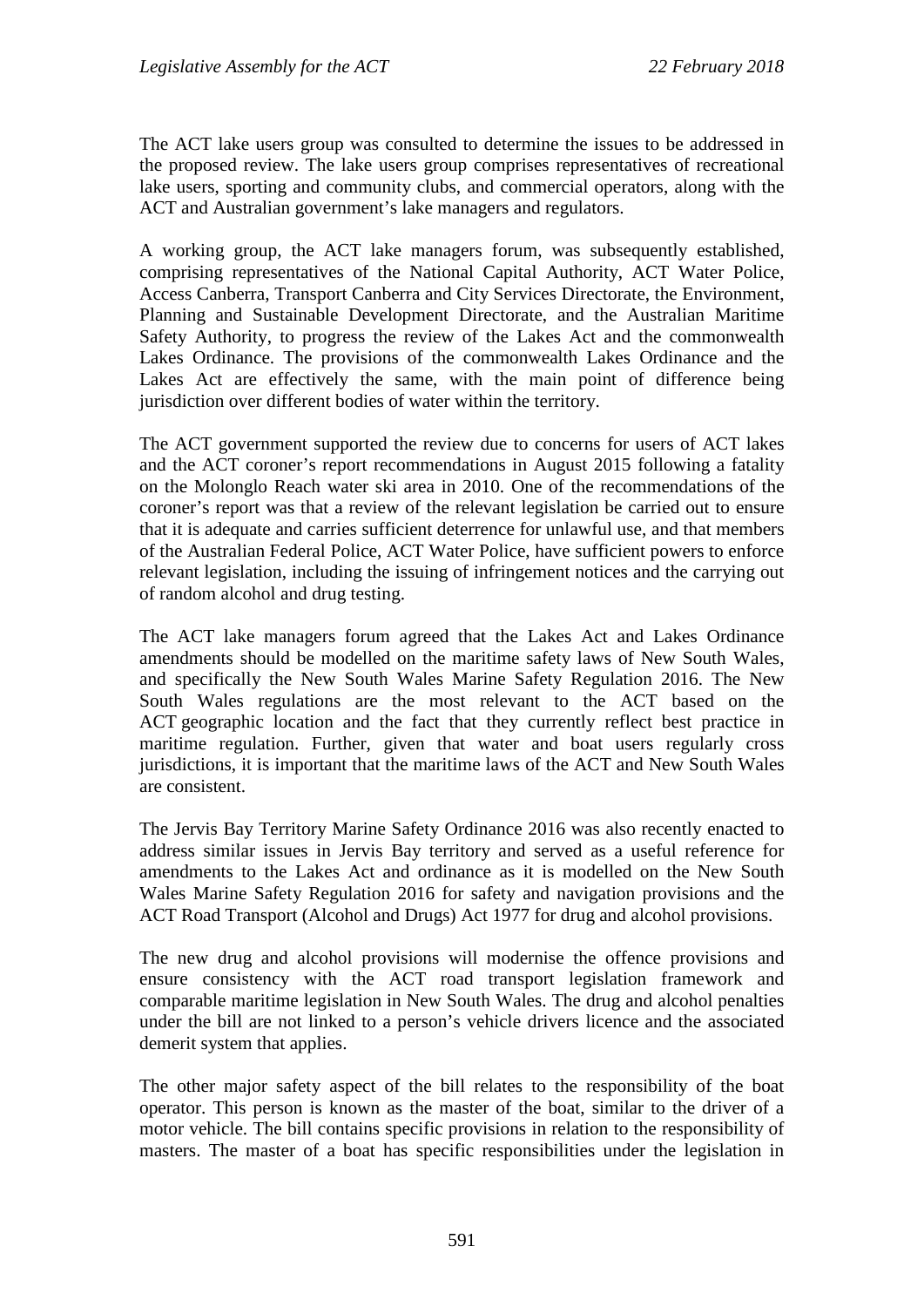relation to safety. This includes responsibility for ensuring that life jackets are available and worn by occupants in the boat, and are the appropriate type of life jacket for the person. This is particularly important for young children where an adult life jacket would not be suitable.

The master also has responsibilities in relation to boating accidents. This includes a requirement to stop and assist in the event of an accident, to provide licence information to other parties involved in the accident and to report the details of the accident to the appropriate authority. These requirements are consistent with road rules regarding safety and accidents and are again modelled on contemporary provisions contained in the corresponding New South Wales legislation.

To complement the provisions of the bill relating to safety and navigation, the bill contains enforcement provisions. These provisions are modelled on the corresponding New South Wales enforcement provisions and provide powers for authorised lakes inspectors to inspect boats for compliance with the act.

The proposed amendments to the Lakes Act will also insert and update contemporary safety and navigation requirements and associated directions and offences provisions relating to the use of the territory's lakes, consistent with the surrounding New South Wales waters. These provisions cover actions relating to the safe use of boats in the territory's lakes, including speed, boat operation, navigation, signals and lighting, towing, and loading of boats and safety equipment.

The bill also contains directions powers for lakes inspectors in relation to the safe use of our lakes. This will allow lakes inspectors to issue directions where a person is operating in a manner that could be considered a risk to other users or where the person is operating a boat in a reckless or negligent manner. For example, where a lake area has been closed for a safety reason, an inspector can direct the person to leave the area.

The bill also includes provisions for breaches of the safety and navigation provisions included in the bill. For example, where a person is required to wear an appropriate life jacket or carry specific safety equipment, these offences due to their nature are strict liability offences which can result in a person being fined for noncompliance.

The more serious offences which could result in significant risk to public safety are contained within the act. The penalties associated with these provisions are modelled on the corresponding New South Wales penalties appropriate to the ACT context. Provisions and offences of a lesser and technical nature are to be included in the new regulation to support the operation of the bill.

In relation to the proposed regulations under the bill, I note that these cover matters such as requirements for safety equipment to be carried on a boat, qualifications of operators and detailed safety and navigation rules.

I would like to finish by talking briefly about the requirements in the bill for operators and passengers on boats to wear life jackets. The government amendment which I will move shortly reflects consistency with the New South Wales rules for surrounding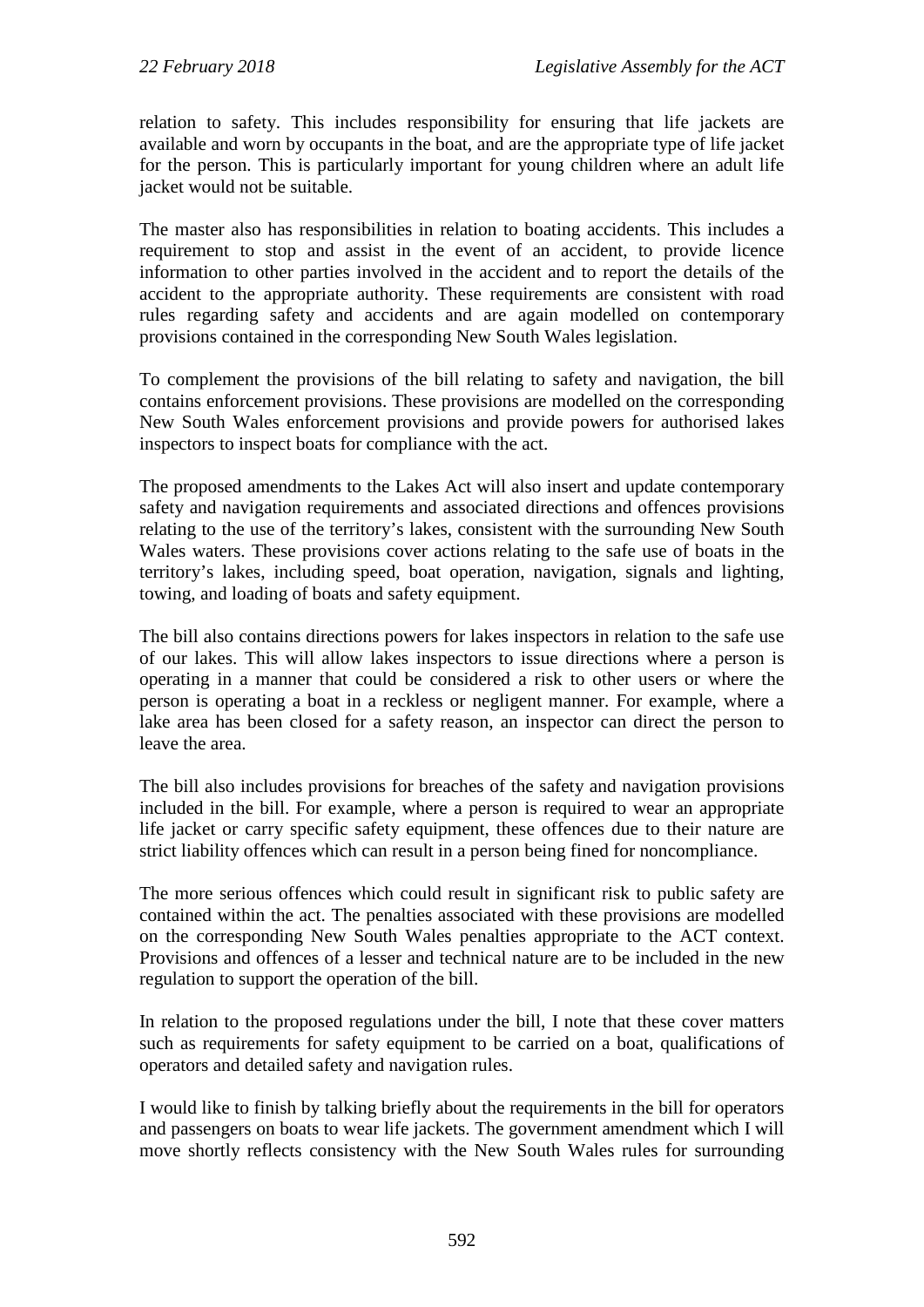alpine waters. This will require all persons on smaller recreation boats, being boats less than 4.8 metres in length, or on an off-the-shore sailing boat of any size, to wear the appropriate life jacket at all times. Smaller boats and the off-the-shore boats which do not have a fixed keel are more prone to capsizing, and it is appropriate that persons on these boats wear appropriate safety equipment.

For larger boats there are requirements that life jackets must be carried on the boat and be available for persons on the boat. The type of life jackets required and how they are stored and available will be included in the regulations that support the bill to allow for a quick response to changing standards and practices governing their type, use and availability.

In summary, the proposed amendments will align the ACT with contemporary legislation, particularly with the rules governing boating use in surrounding New South Wales waters. With increased use of our waterways comes the increased risk of conflicts. The contemporary safety legislation contained in the bill will protect all users of our lakes, ensuring that our community can enjoy our waterways in the knowledge that appropriate safety measures are in place. I commend the bill to the Assembly.

Question resolved in the affirmative.

Bill agreed to in principle.

#### **Detail stage**

Bill, by leave, taken as a whole.

**MR GENTLEMAN** (Brindabella—Minister for Police and Emergency Services, Minister for the Environment and Heritage, Minister for Planning and Land Management and Minister for Urban Renewal) (11.25), by leave: I move amendments Nos 1 to 5 circulated in my name together *[see schedule 1 at page 647]*.

I table a supplementary explanatory statement to the government amendments. I am pleased to support these amendments today to the Lakes Amendment Bill 2017 for life jackets, to ensure consistency with surrounding New South Wales waters and the safe use of territory lakes under the Lakes Act 1976. The New South Wales regulations for alpine waters will require all persons on recreational boats under 4.8 metres in length and, as we have discussed, the off-the-beach sailing boats, to wear an appropriate life jacket at all times.

Googong Dam, Yass River and Lake Burrinjuck are all classified as alpine waters in New South Wales. The government amendment aligns the ACT with the corresponding New South Wales regulation for a person to wear life jackets for boats under 4.8 metres in length and the off-the-beach sailing boats.

In summary, it is important for lake users' safety and to remove any confusion for Canberrans operating in the ACT or surrounding New South Wales waters and for visitors to our region that rules regarding the requirements to wear life jackets are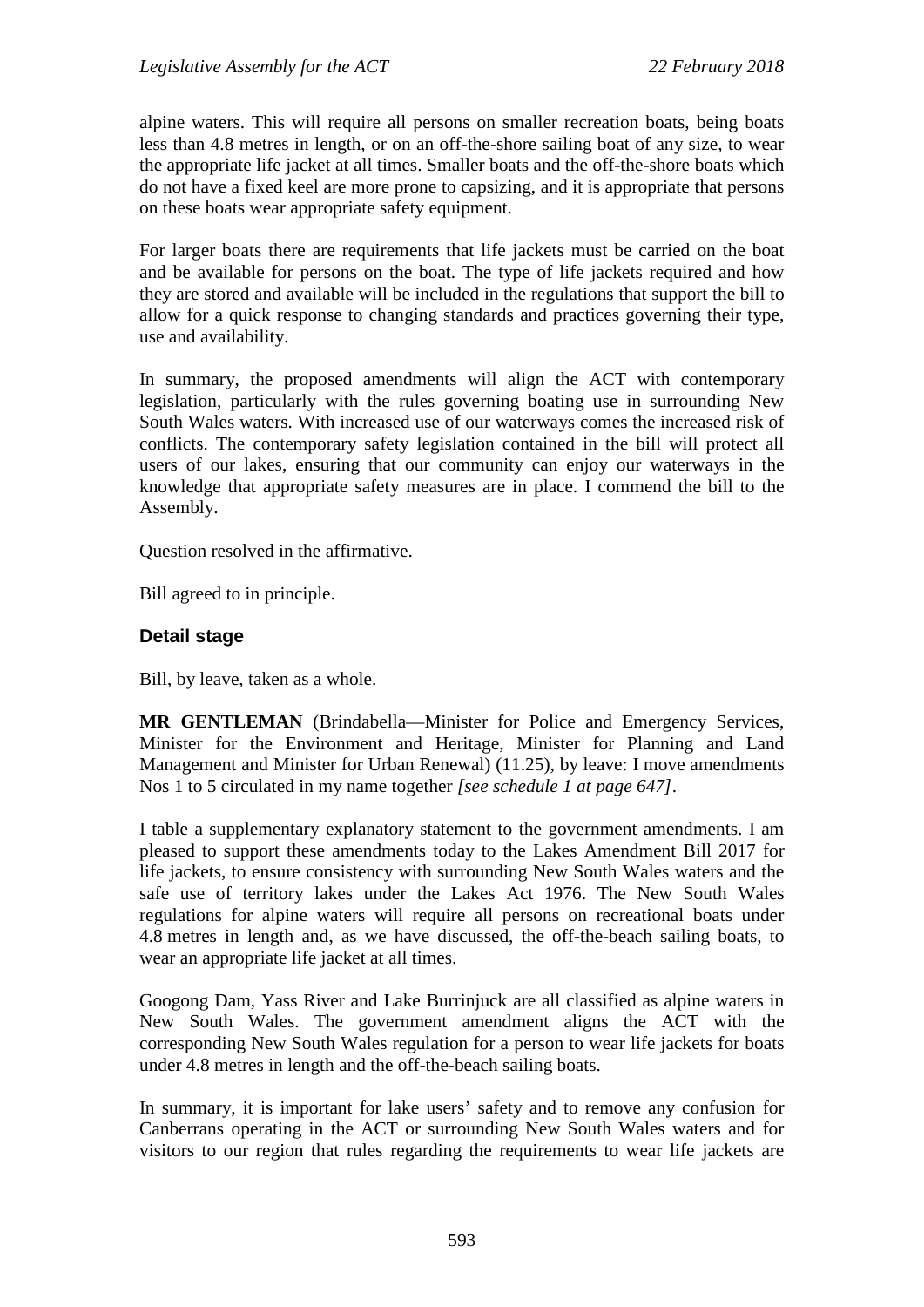consistent with the corresponding laws in surrounding New South Wales waters. I commend the government amendments to the Assembly.

Amendments agreed to.

Bill, as a whole, as amended, agreed to.

Bill, as amended, agreed to.

# <span id="page-28-0"></span>**Work Health and Safety Legislation Amendment Bill 2017**

Debate resumed from 31 November 2017, on motion by **Ms Stephen-Smith**:

That this bill be agreed to in principle.

**MR WALL** (Brindabella) (11.28): From the outset I will state that the opposition will be supporting this bill today. The Work Health and Safety Legislation Amendment Bill 2017 builds on work already done to harmonise work safety legislation across states and territories. Clearly this harmonisation has been a key priority for successive commonwealth governments over the past 20 years and has had a clear aim to reduce the incidence of work-related death, injury or illness. This is an aim and an objective shared by all sides of politics. While states, territories and the commonwealth are responsible for making and enforcing their own work health and safety laws, there are some consistent approaches to these. We can safely assume that the devil is always in the detail in the application of these laws. Therefore, it is important to have consistent laws in this space.

As the minister has previously explained, this bill proposes to adopt chapters 7 and 9 of the national model Work Health and Safety Regulation, better known as the model regulation, which governs the use, storage and handling of hazardous chemicals and also makes improvement to handling asbestos.

I understand the bill will also make consequential amendments to the Dangerous Substances Act and the Dangerous Substances (General) Regulation. This is also in line with the reform agenda in the intergovernmental agreement. Once again, the opposition will be supporting this bill.

**MR RATTENBURY** (Kurrajong) (11.30): The measures presented in this bill and the regulation accompanying it are designed to improve work health and safety regulations particularly focusing on hazardous chemicals and hazardous facilities. The changes stem from a model work health and safety regulation developed at the federal level. During yesterday's debates I mentioned the national model Work Health and Safety Act which we passed in this place in 2011 and which has been an important reform. This reform is made in the same vein and is, in fact, part of the same process.

We have since adopted the national model asbestos regulation and today's bill adopts the national regulations covering hazardous chemicals and major hazard facilities. These are changes that already exist in most other jurisdictions as well as at the commonwealth level. The model regulations have been developed by SafeWork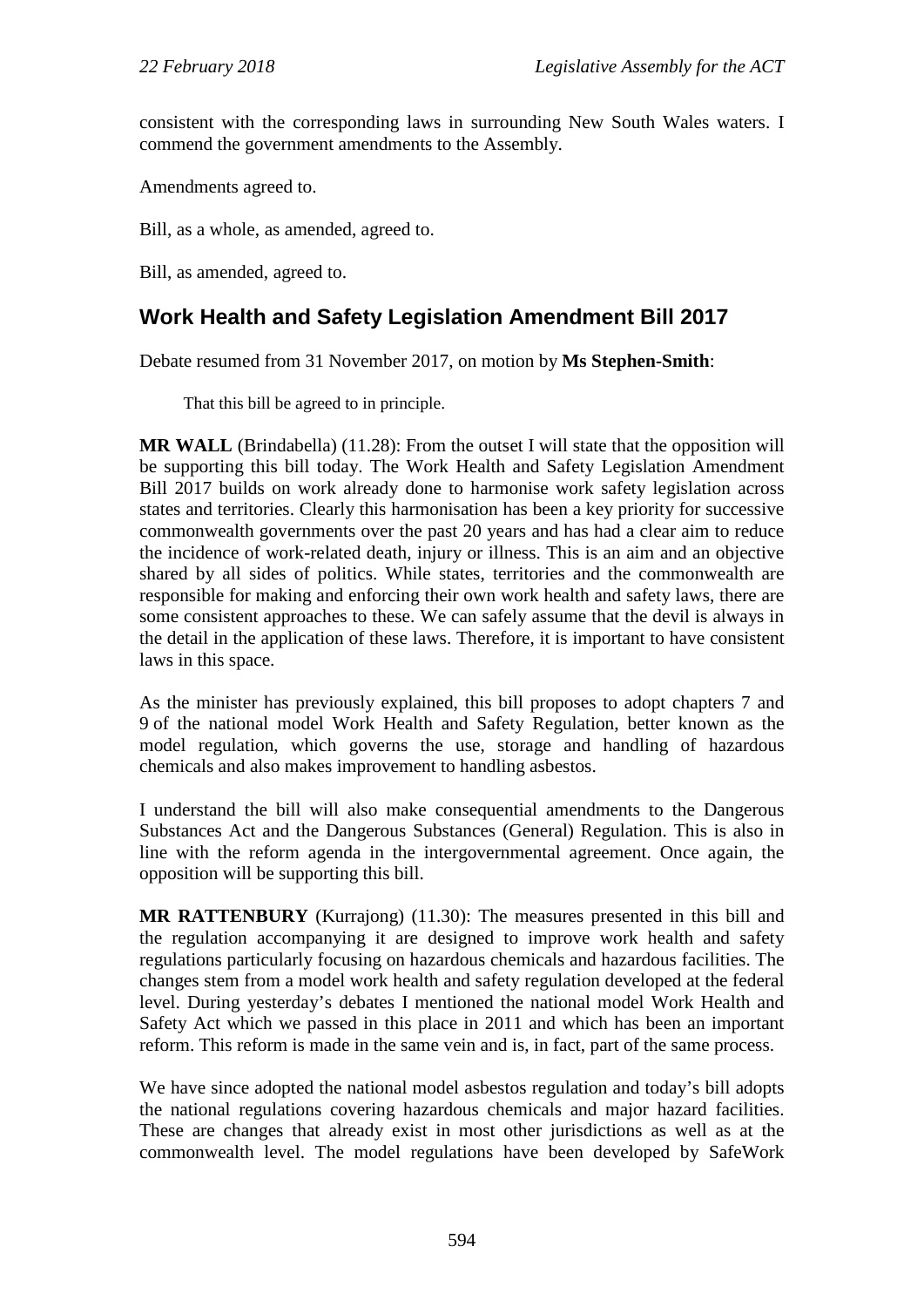Australia, and I understand it has been done over a considerable amount of time with considerable input from stakeholders and all jurisdictions.

The bill today essentially establishes the framework for the adoption of the model regulation on hazardous chemicals and hazardous facilities. More detailed regulations will follow in an amending regulation. I recall that in 2011 there was some concern that the adoption of the national code on hazardous chemicals could erode our local laws, particularly around the issue of asbestos. Members will know of course that asbestos has been a contentious issue here in the territory. There has now been evidence over several years from other jurisdictions that have adopted the model code already which has allayed these fears as the regulations appear to be working well. We have already adopted the asbestos regulations.

The legislation makes several main changes which I will not go into in detail as there is plenty of information on this elsewhere presented by another minister. The bill will require labelling and packaging of hazardous chemicals using the harmonised United Nations classification system known as the Globally Harmonised System of Classification and Labelling of Chemicals, or GHS. I think this is a sensible move as the GHS is an internationally accepted standard, and clarity and uniformity in the handling of dangerous substances can only be a good thing.

The amendments alter the requirement to register with the regulator in relation to the storage and handling of dangerous goods. Previously businesses that kept a placard quantity level of hazardous chemicals had to register with the regulator, that is, WorkSafe ACT. Under this new model law only businesses keeping more than manifest quantities of chemicals will need to register. Essentially that means a reduced requirement to register with the regulator and it is done to reduce red tape and allow the regulator to better allocate its resources.

I do not believe that this is a reduction in safety, rather a better targeting of regulation where it is needed. For example, at the same time that some businesses will no longer need to register with the regulator they will also be subject to additional safety requirements that previously only applied to businesses that were registered. An example is that they will now need to install and maintain fire protection systems designed to handle the type and quality of chemicals present at the workplace. These placard-level businesses also have to comply with various safety measures such as keeping a register of all hazardous chemicals stored or handled at the workplace and maintaining safety datasheets for all the hazardous chemicals. Through the model code there are also additional controls placed on businesses that have a manifest level of chemicals, for example, they need to consult with emergency services on their emergency plans.

Speaking of emergencies, members will recall that in 2011 there was a serious chemical fire in Mitchell. The business where the fire occurred stored a large volume of PCBs, otherwise known as polychlorinated biphenyls. PCBs are what are known as persistent organic pollutants, and the Greens have always held concern about how they are controlled and regulated, particularly when they are used or stored close to residents or where they can escape into the natural environment. Members probably recall that the report following the Mitchell fire raised concerns that the government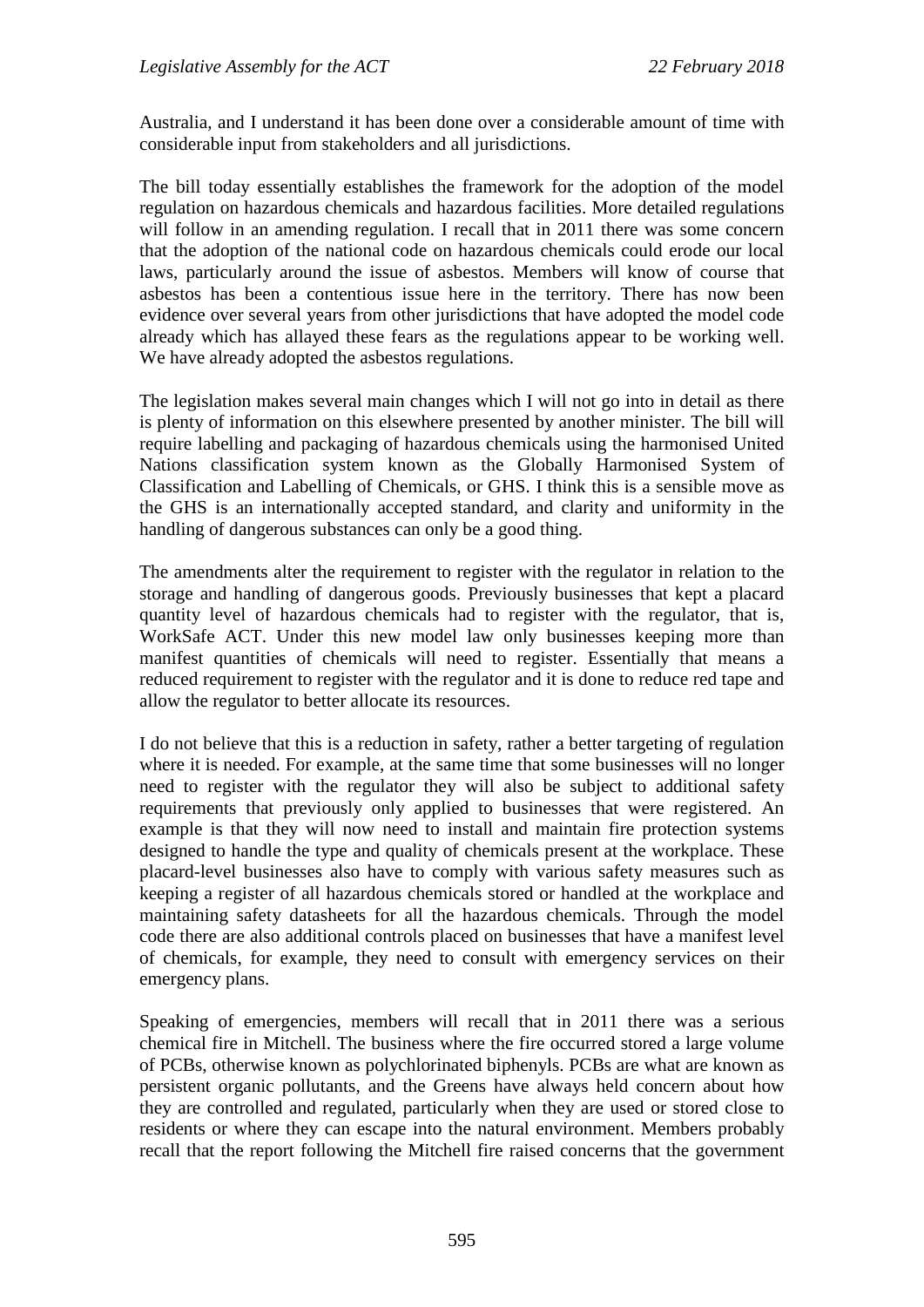did not perform sufficient sampling and analysis for residues of PCBs following the fire.

It appears that the model law improves on the current ACT regulation around PCBs. It expressly and specifically prohibits the use, handling or storage of PCBs except in very limited circumstances. It increases the regulatory oversight with respect to PCBs, which is a change the Greens support. The changes will also introduce regulations to cover major hazard facilities. These are facilities such as oil refineries and large chemical warehouses. I understand that no facilities in the ACT qualify as major hazard facilities.

We also have no current regulations to govern these facilities, so the model code gives a framework to use if any of these arrive in the ACT in the future, though the Greens would certainly question whether we should be allowing any of these facilities here at all. I am sure the community would ask similar questions. I understand that several facilities in the ACT qualify at a level of 10 per cent threshold of a major hazard facility. The model code provides a tool that can be used in managing these facilities and, in fact, the code requires these businesses to register with the regulator. I believe that is an improvement.

Lastly, I note that the scrutiny committee raised some issues around the impact the bill could have on the right to privacy but it essentially asked that a more complete human rights analysis be completed in the explanatory statement. The minister has done that and I thank her for making those changes. The Greens are satisfied that the provisions in this bill and their impact on privacy are reasonable, and we are pleased to support this bill today.

**MS STEPHEN-SMITH** (Kurrajong—Minister for Community Services and Social Inclusion, Minister for Disability, Children and Youth, Minister for Aboriginal and Torres Strait Islander Affairs, Minister for Multicultural Affairs and Minister for Workplace Safety and Industrial Relations) (11.36), in reply: As others have said, the bill before us is a precursor step needed to facilitate the adoption of the national model safety regulations for hazardous chemicals and major hazard facilities into the territory's work, health and safety legislation. The bill clarifies the relationship between the territory's work, health and safety and dangerous substances legislation to ensure where there may be an overlap in their application the work, health and safety duties take priority. This approach has been preferred so as to minimize the potential duplication of health and safety duties on duty holders who use, store or handle hazardous chemicals.

As a precursor to adopting the national model regulations, the amendments in this bill are largely technical in nature. I thank Mr Wall and Minister Rattenbury for their contributions to the debate, and I also thank the Standing Committee on Justice and Community Safety for its careful consideration of the bill and its comments in the scrutiny report 13 of 6 February 2018.

At this time I table a revised explanatory statement. The explanatory statement has been revised in response to the scrutiny committee's request for further information on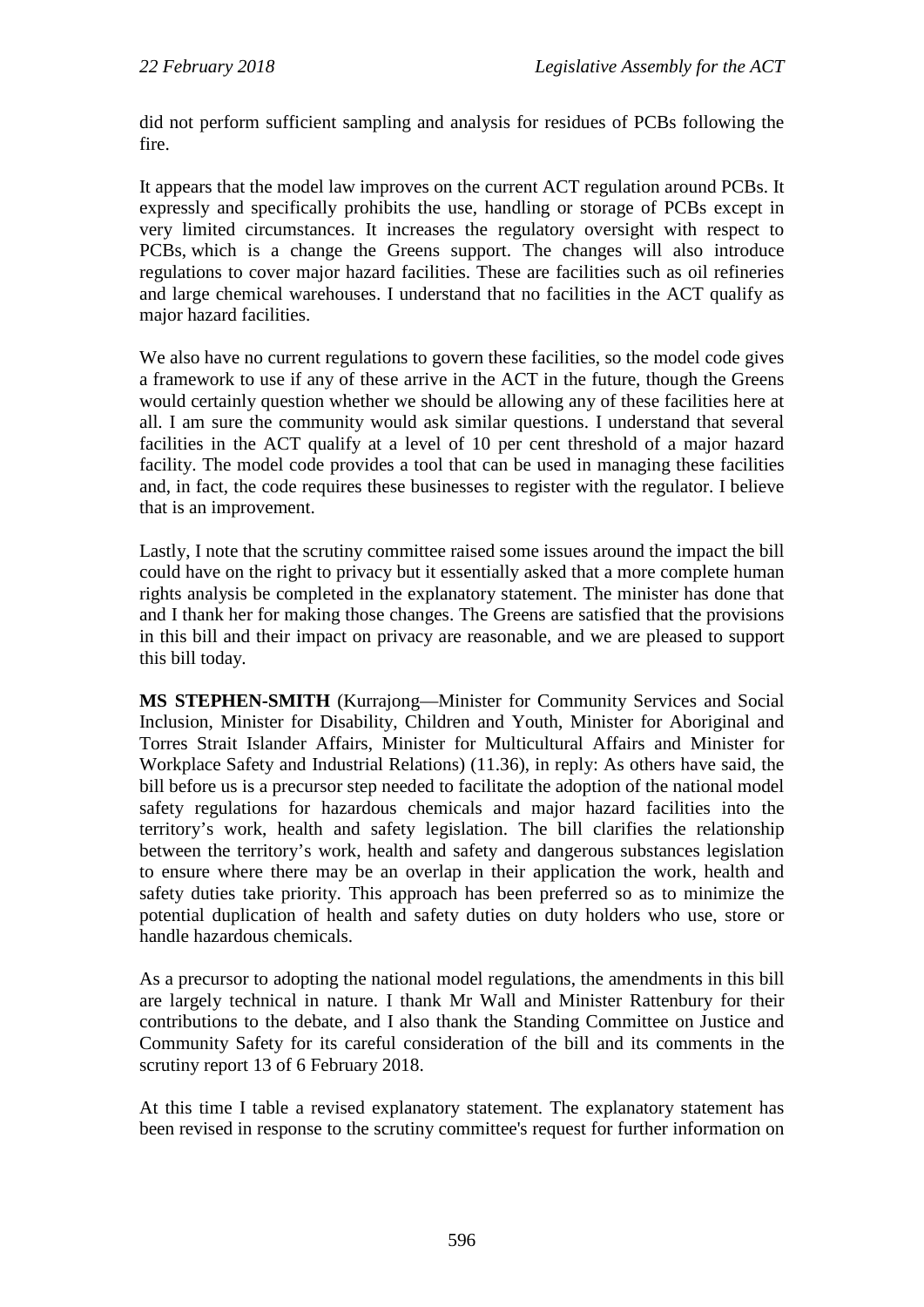the nature and extent of the application of schedule 1 to non-workplaces in the context of the right to privacy and reputation under the Human Rights Act 2004.

Recognising that hazardous chemicals are often used, stored and handled in the home, the bill makes the changes needed to ensure that the regulation of hazardous chemicals applies beyond the workplace. This move maintains the territory's current safety standards, as the current duty in the dangerous substances legislation already applies to everyone. The adoption of hazardous chemicals regulation into the work health safety legislation will give subject matter to the existing, but currently unutilised, entry and inspection provisions in relation to the use of hazardous chemicals outside the workplace.

Specifically the amendments in this bill to section 2 of schedule 1 are intended to ensure that the general safety duty under the section 23 of the Dangerous Substances Act is adequately and appropriately transferred into the work health and safety legislation. Consistent with the general duty that applies under the Dangerous Substance Act the purpose of schedule 1 is to ensure the public health and safety of occupiers of residential premises, visitors to a residence, passers-by and neighbours when hazardous chemicals are being used.

Anyone should have a reasonable expectation that their health and safety are not recklessly or adversely affected by anyone storing or handling hazardous chemicals whether at the workplace or not. Transferring this duty into work health and safety legislation provides a clear framework for regulating hazardous chemicals both within the workplace and outside of the workplace. This is important when considering the workplace and public health and safety imperatives when dealing with hazardous chemicals.

In addition to the technical changes made in this bill more substantial changes will come with the adoption of the hazardous chemicals and major hazard facilities chapters of the national model regulations into the territory's Work Health and Safety Regulation 2011. This will occur through an amending regulation which will be made and tabled in the usual process to come into effect on the commencement of this bill on 29 March 2018.

There will be a number of changes to current practices once the national model chapters come into effect. Firstly, the introduction of the Globally Harmonised System of Classification and Labelling of Chemicals, or the GHS, will bring the territory into line with other jurisdictions that have implemented model work health and safety regulations in relation to the classifying, labelling and packing of hazardous chemicals.

As I have previously outlined, moving to the GHS will address the current regulatory anomaly wherein a hazardous chemical that is supplied from New South Wales to the territory is correctly GHS labelled in compliance with the New South Wales law, but once it crosses the border into the territory it is not compliant with our law because it is not labelled under the ADG code. This has both practical implications for businesses and workplaces in the territory as well as regulatory impacts on WorkSafe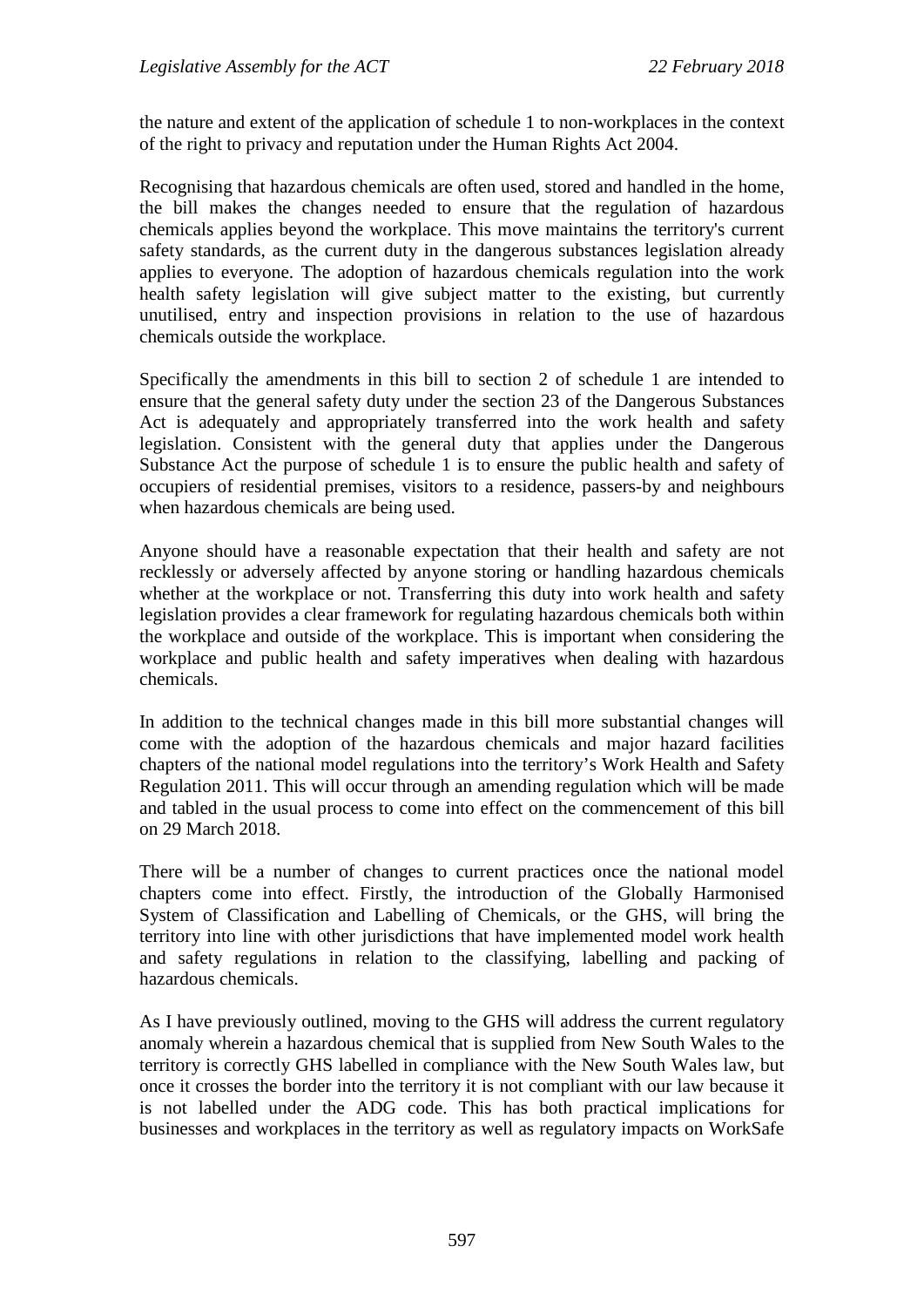ACT, the territory's regulator for hazardous chemicals. This bill will address anomalies such as this for the cross-border supply and use of hazardous chemicals.

I will quickly respond to the scrutiny committee's comments in relation to the availability of information to the public. I note the committee has made some comments regarding the displacement of subsections 47(5) and 47(6) of the Legislation Act under the dangerous substances legislation. The requirement to make all incorporated documents under the dangerous substances legislation publicly available is, I note, already found in section 206 of the Dangerous Substances Act. The notes on the definition of the Australian standards, as I have noted in correspondence to Mrs Jones, are incomplete and as such will be amended on the republication of the Dangerous Substances (Explosives) Regulation 2004 to state where copies of the standards may be inspected as required under section 206. Again, I thank the scrutiny committee for its work in relation to this bill.

This bill will bring the territory into line with modern practices to better ensure the health and safety of workers and persons dealing with hazardous chemicals and in the regulation of major hazard facilities. This bill is another indication that the government is committed to improving community and workplace safety across the territory. I commend this bill to the Assembly.

Question resolved in the affirmative.

Bill agreed to in principle.

Leave granted to dispense with the detail stage.

Bill agreed to.

#### **Sitting suspended from 11.42 am to 2.30 pm.**

# <span id="page-32-0"></span>**Leave of absence**

Motion (by **Mr Gentleman**) agreed to:

That leave of absence be granted to the Chief Minister, Mr Barr, to attend the Prime Minister's delegation to the United States.

## <span id="page-32-1"></span>**Ministerial arrangements**

**MR GENTLEMAN**: For question time today Minister Berry will act as Chief Minister and Treasurer and take questions in that portfolio, Minister Fitzharris will take question on economic development, and Minister Ramsay will take questions on tourism and major events.

# <span id="page-32-3"></span><span id="page-32-2"></span>**Questions without notice Light rail—Gungahlin**

**MR COE**: My question is to the Minister for Transport Canberra and City Services. Minister, I wrote to you on 19 December on behalf of numerous Gungahlin businesses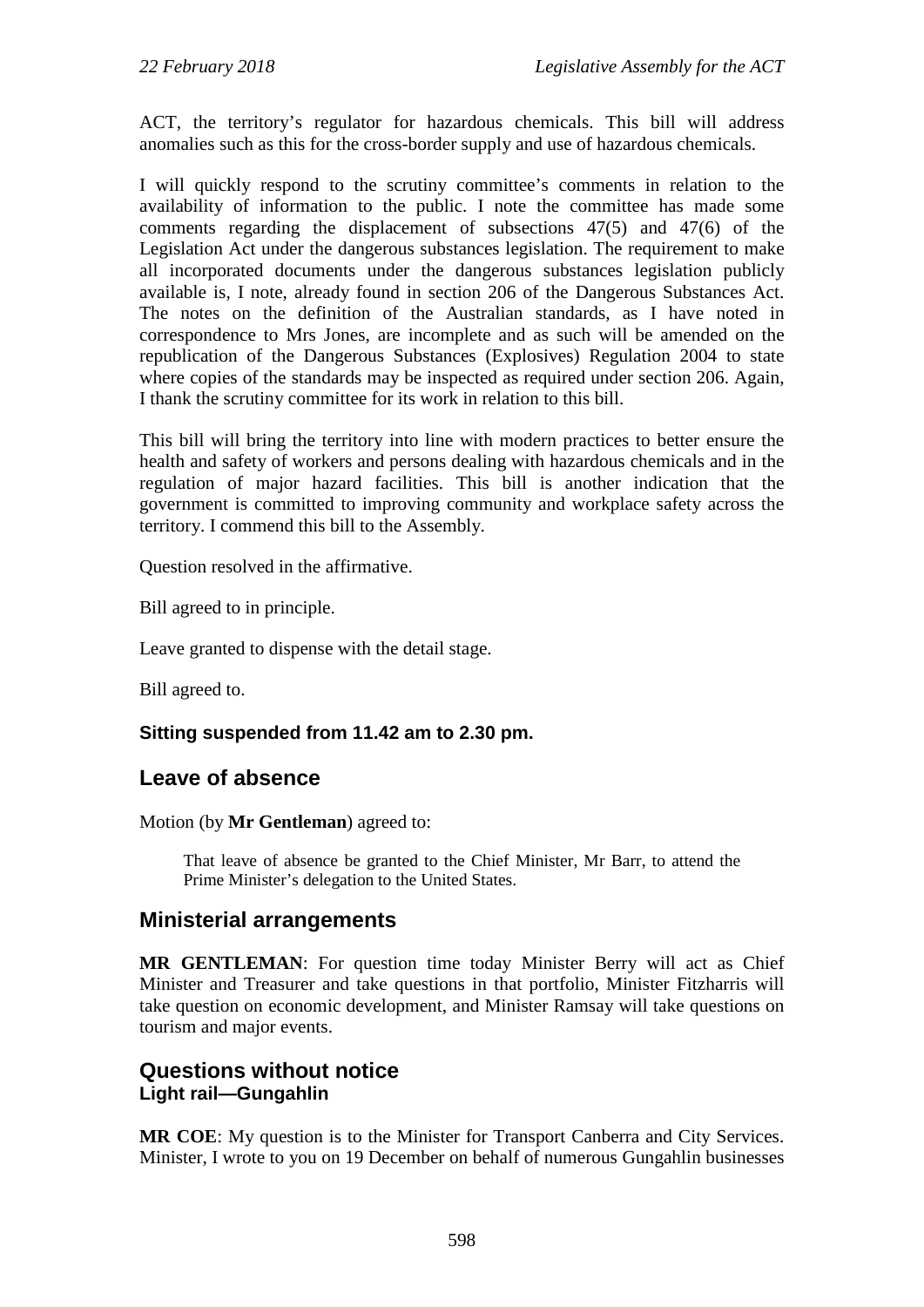that have had their financial viability threatened by light rail construction. Minister, will the government provide any form of financial compensation or relief for these businesses that are at risk of going under because the light rail work has made their operations unviable?

**MS FITZHARRIS**: I thank Mr Coe for the question. Certainly the government, through TCCS and of course through Canberra Metro, the consortium constructing light rail, has been in regular contact with businesses in the Gungahlin town centre and I have also had conversations with businesses in the Gungahlin town centre. I certainly accept that there has been disruption to a number of these businesses.

We have been working with them on ways that we can support them throughout the construction process and also, of course, giving them information on what steps are coming next. They will soon start to see some of the more immediate impacts of construction diminish, particularly on that section of Hibberson Street between Gungahlin Place and Hinder Street, which I know has had an impact on the street frontage for the businesses there. The government will continue to work with those businesses but no, as we have stated previously, financial compensation is not something the government is considering.

**MR COE**: Minister, how can you expect restaurants, cafes, dry cleaners and other service businesses to survive, given the dust, the fencing and the fact that there are no loading zones and there is no nearby parking in addition to there being limited access for those businesses?

**MS FITZHARRIS**: I personally visit a number of those businesses on quite a frequent basis and it is the case that there has been an impact. There has also been an impact from the construction works for the Gungahlin bus station. It is also the case that those businesses will soon start to see some of the benefits of significant upgrades directly in front of their businesses.

#### *Opposition members interjecting—*

**MS FITZHARRIS**: That is the case for many of them. They have been kept well informed. We understand that it has been difficult, but we have also kept in very close contact with them to provide them with information about the impact of light rail. My understanding is that the business engagement and outreach area of Canberra Metro is quite frequently in contact, in fact on a weekly basis visits businesses there and asks them what more they can do. I also note that it is a very busy part of the Gungahlin town centre.

*Opposition members interjecting*—

**Ms Berry**: Point of order, Madam Speaker.

**MADAM SPEAKER**: Resume your seat. Point of order.

**Ms Berry**: Madam Speaker, their continuous—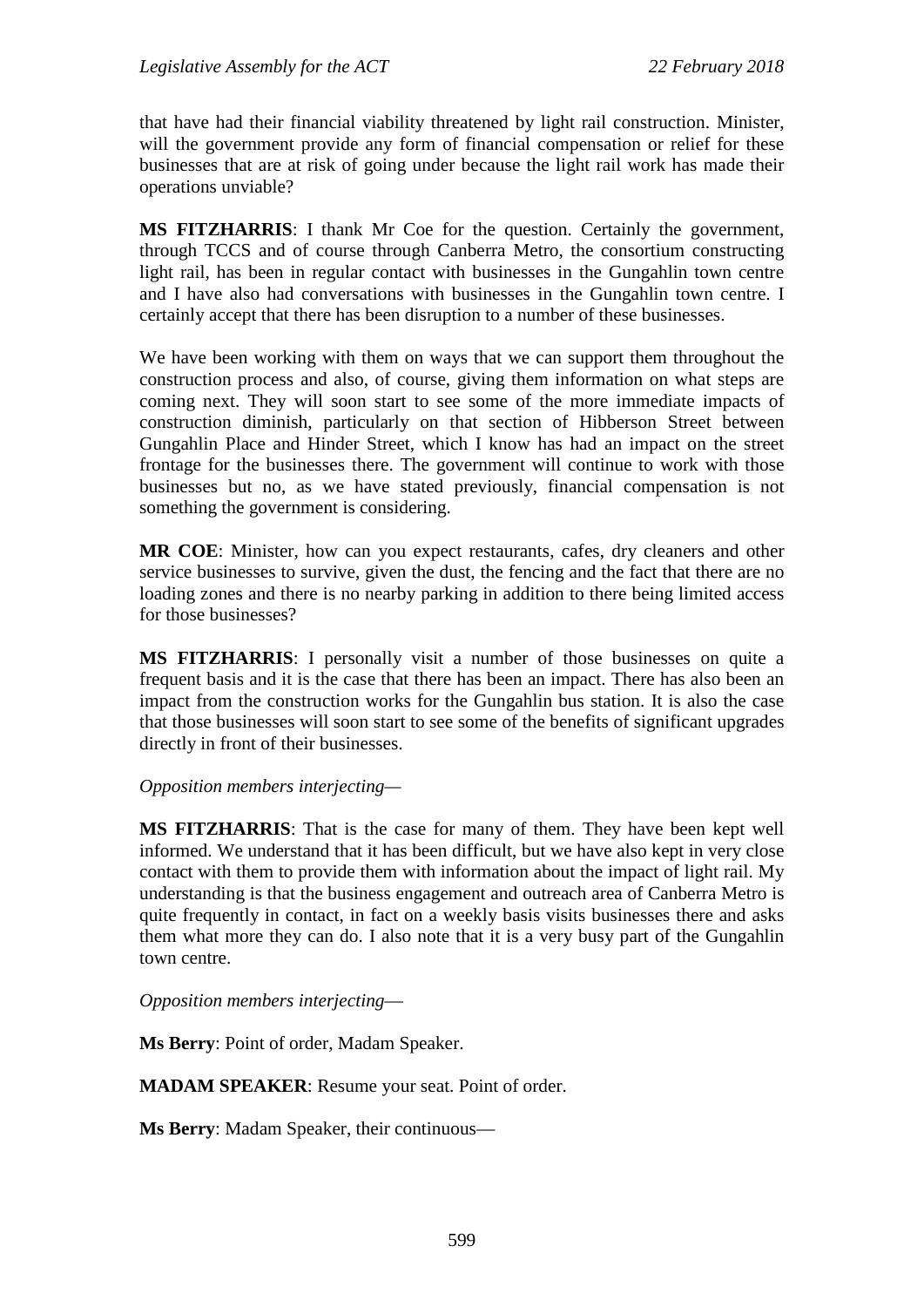**MADAM SPEAKER**: I think it is about the noise, the interjections.

**Ms Berry**: Yes, also the continuous snide and sarcastic comments that have been coming across the chamber. It is completely unacceptable behaviour. The interjections are making it difficult for anybody to hear the minister's response.

**MADAM SPEAKER**: I will ask those on the opposition benches to refrain from the interjections. Do you have anything further to add?

**MS FITZHARRIS**: No.

**MR MILLIGAN**: Minister, what legal recourse will be open to businesses to seek compensation for the economic loss resulting from your government's disregard for their plight and the welfare of their families?

**Mr Ramsay**: Madam Speaker, on a point of order, I believe that question is asking for a legal opinion, and I believe it is inappropriate.

**MADAM SPEAKER**: It is indeed, and—

**Mrs Dunne**: On the point of order, the question is not asking for a legal opinion. The question is asking: is there legal recourse? Because he used the word "legal" in a sentence it does not mean that it is asking for a legal opinion.

**MADAM SPEAKER**: Thank you. The advice is that it is out of order under standing order  $117(c)(iii)$ .

*Mr Hanson interjecting—*

**Ms Berry**: A point of order, Madam Speaker.

**MADAM SPEAKER**: Can I just finish?

**Ms Berry**: I beg your pardon for interrupting your ruling.

**MADAM SPEAKER:** I have just said that that question was out of order.

**Ms Berry**: It was about another comment that was called out across the—

**MADAM SPEAKER**: I did not hear it.

**Ms Berry**: chamber. Mr Hanson just called out across the chamber that the Attorney-General was a dud. I believe that that is unparliamentary, and he should be made to withdraw.

**Mr Coe**: Madam Speaker—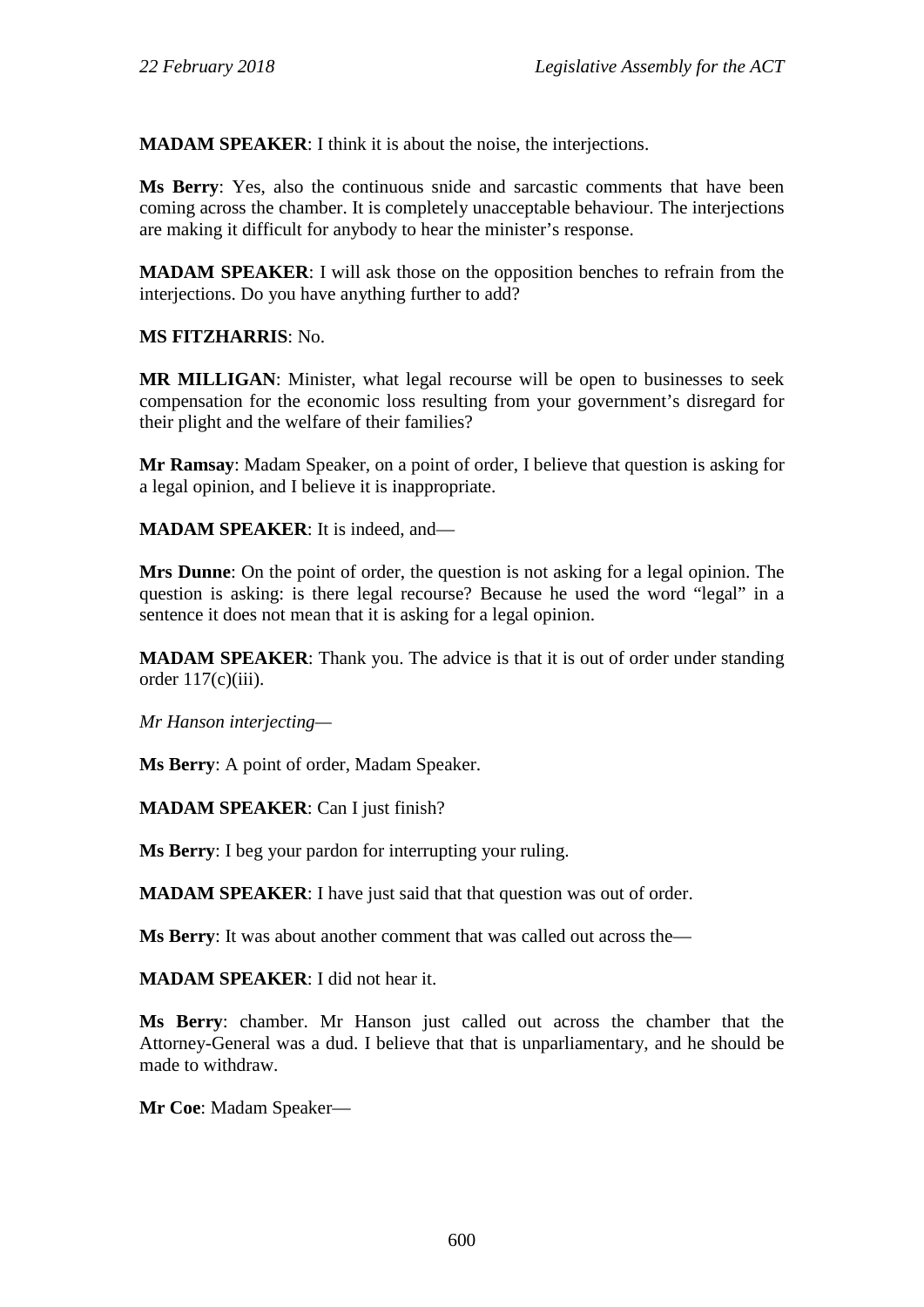**MADAM SPEAKER**: I did not hear the member. Before I go to you, if it is on the point of order—

**Mr Coe**: It is on the point of order.

**MADAM SPEAKER**: Can I finish? I do not know how many times I have raised the point about not only interjections but language that is disrespectful. It may not be considered unparliamentary by the absolute rule of the standing orders but certainly much of the interjection is offensive and disrespectful. I ask people to be very mindful of that.

**Mr Coe**: Madam Speaker, on your ruling, the question was: what legal recourse? In effect, you could also say: what recourse? The point of saying "legal" is not to seek a legal opinion but, in effect, to ask what contractual recourse is available. We could have easily dropped the word "legal" and we would have had, in effect, the same meaning. What recourse will be open to businesses to seek compensation? In effect, what contractual recourse, what legal recourse or any recourse is open to them? It is right and proper that the minister answer that.

**MADAM SPEAKER**: Mr Coe, I have made a ruling.

**Mr Gentleman**: Madam Speaker, on the point of order.

**MADAM SPEAKER**: Mr Gentleman.

**Mr Gentleman**: Madam Speaker, you have made a ruling. There is no debate on your ruling. It is important I think that you reaffirm that.

**Mrs Dunne**: I do not think you had a chance to finish making your ruling.

**MADAM SPEAKER**: I did say that I had ruled that supplementary out of order, and as for how questions are structured, I think we all should be mindful of that. I took advice; I was very clear to members that I took advice from the Clerk, and I have used that advice to base my opinion on.

**Mr Coe**: On your ruling, if we were to say what contractual recourse will be open, would that have been permissible?

**MADAM SPEAKER**: Mr Coe, I have made a ruling, and I am not debating it. The ruling has been made. The supp has been made out of order, and all of us should be very mindful about how you structure your questions.

**Mr Milligan**: Madam Speaker, can I rephrase the question?

**MADAM SPEAKER**: I will give you this one chance, but from now on, there is no more go-back. Mr Coe, I don't appreciate that little snigger from you.

**Mr Coe**: No, I was commending James for the—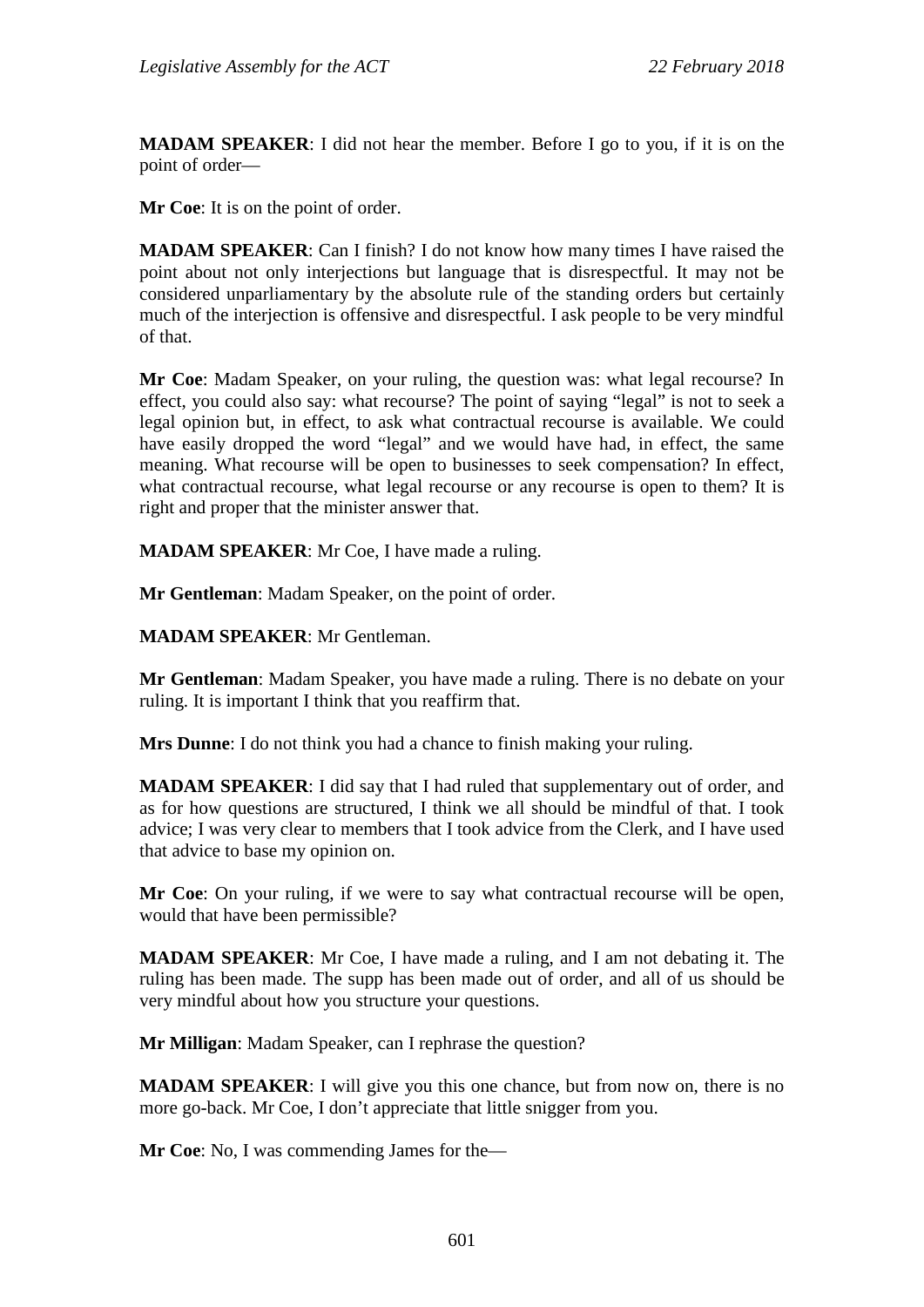**MR MILLIGAN**: Thank you, Madam Speaker. Minister, what recourse will be open to business to seek compensation for economic loss resulting in your government's disregard for their plight and the welfare of their families?

**MS FITZHARRIS**: That would be up to those businesses, but I utterly reject the facts put in Mr Milligan's question, and I ask that he would provide evidence for the government's disregard.

*Members interjecting*—

**MADAM SPEAKER**: We are just a few minutes in to question time. We have had to stop a number of times because of interjections. I have given Mr Milligan enormous leeway by allowing him to recraft that question. That will be the only leeway given this year; make no mistake. I will ask those on the opposition bench to be a bit more respectful during question time.

# **Public housing—Chapman**

**MRS JONES**: My question is to the Minister for Housing and Suburban Development. Last year, 872 residents signed a petition requesting that the development proposal for housing on block 1 section 45 in Chapman be withdrawn due to its location within the bushfire prone area, amongst other reasons. As the minister would be aware, last week the development application was approved. Minister, was the ACT government genuinely open to changing the plans or refining the plans based on the development application consultation process? If not, what is the purpose of such a process?

**MS BERRY**: As members will know, this matter has been discussed in this place at length and also within the community of Chapman. There were over six consultation sessions with the Chapman action group. A number of the issues that were raised were taken into account and the feedback that was provided by the Chapman community was taken into account in the design of the dwellings.

That included a reduction in the number of dwellings from 29 to 20, ensuring that there were central trees kept on the site, adjusting the building layout and also making sure that the access to the site was changed. Yes, it was genuine consultation and the feedback was listened to and changes were made.

**MRS JONES**: Minister, given that you claim this was a genuine consultation process, why were the many objections to the development application made by residents overridden, and what would it have taken for the government to actually change the plans to build on this block?

*Mr Wall interjecting—*

**MADAM SPEAKER**: Have you finished your question, Mrs Jones?

**MRS JONES**: I do not know. People want to rephrase my question for me.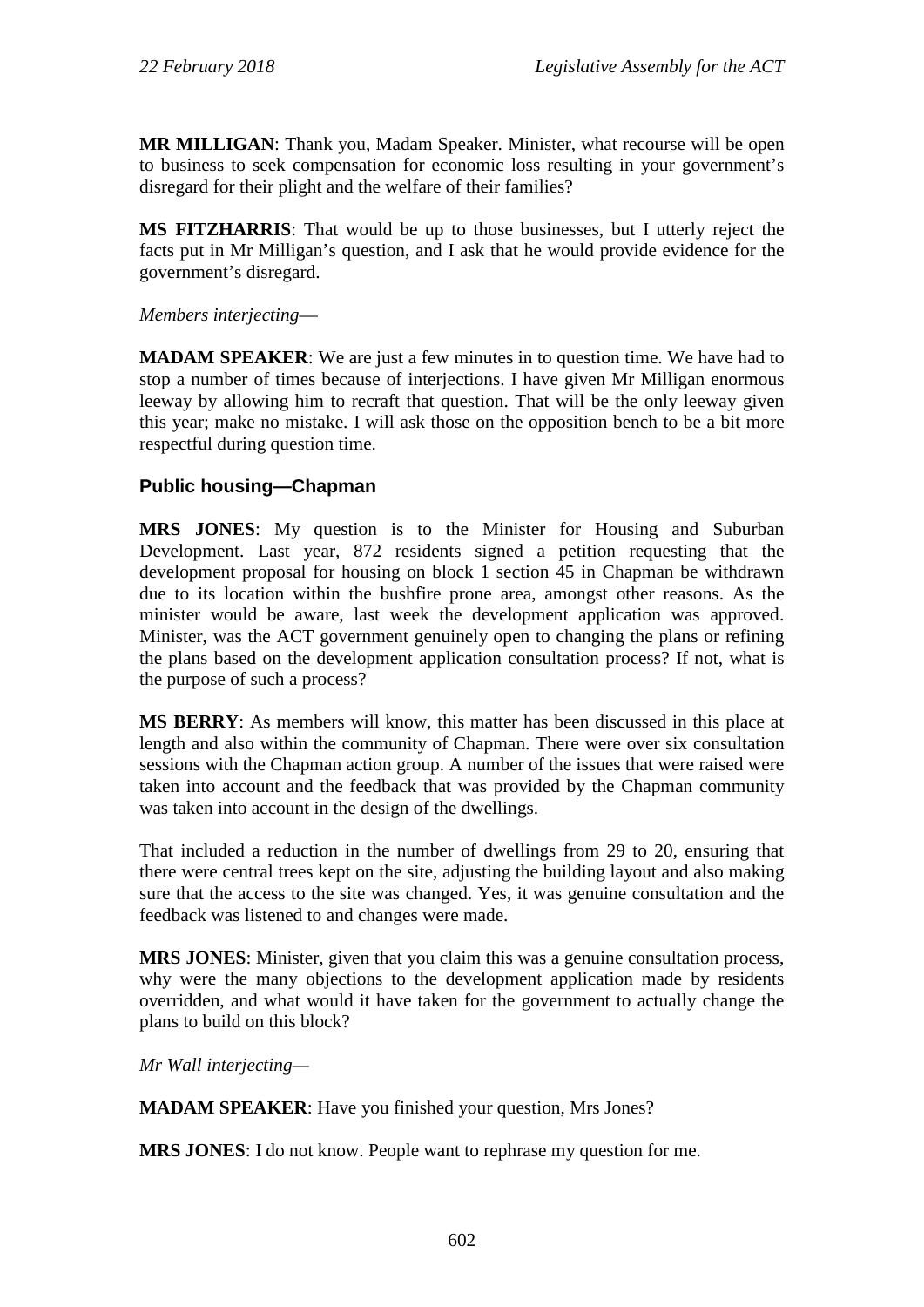**Mr Wall**: That is not allowed, apparently.

**Mrs Jones**: That is not allowed.

**MADAM SPEAKER**: Mr Wall, you are about one interjection away from being warned, given the attitude and the behaviour of your team today.

**MS BERRY**: Of course, the plans were changed. The development application has been approved by the planning authority, and now there is a period of time when people who object to the development application and the decision of the planning authority can object. That is the process. Prior to the development application being approved a considerable amount of time was taken with the community to take them through the plans and to listen to their ideas, so much so that members of the Chapman action group said that they wanted to be involved in discussing the kinds of products that would be used to build these dwellings, and that has been agreed to as well.

**MR HANSON**: Minister, had the government identified any backup sites for this supportive housing development should the consultation process have resulted in a rejection of the development application, or was the outcome actually decided from the very beginning?

**MS BERRY**: Public housing is being built all across the city, including as part of this renewal program.

### **Schools—International Women's Day**

**MS LE COUTEUR**: My question is to the minister for education: how are ACT government schools being encouraged to acknowledge International Women's Day on 8 March and the International Day of the Girl Child?

**MS BERRY**: International Women's Day is on 8 March and there will be lots of events all across the city to mark that day celebrating the social, economic, cultural and political achievements of women. Schools across the community will hold a number of events, and I can give some examples of some of the events that have occurred in schools in the past on International Women's Day.

In 2017 Gungahlin College had a special panel of women attended by students where Louise Maher, the ABC's roving reporter, talked to year 12 students about being a female leader. As well, at the International Women's Day breakfast the guest speaker was Group Captain Sally Dawsett RAAF with 120 staff, principals, teachers, seniors and students. The Education Directorate also holds tables at the UN's International Women's Day lunch where both women and men are invited to attend.

**MS LE COUTEUR**: Last year a government primary school decided to change the International Day of the Girl Child to the International Day of the Girl and Boy Child, thus completely changing the focus of the day. What guidance is provided to schools to ensure that they are not undermining the purpose of the day?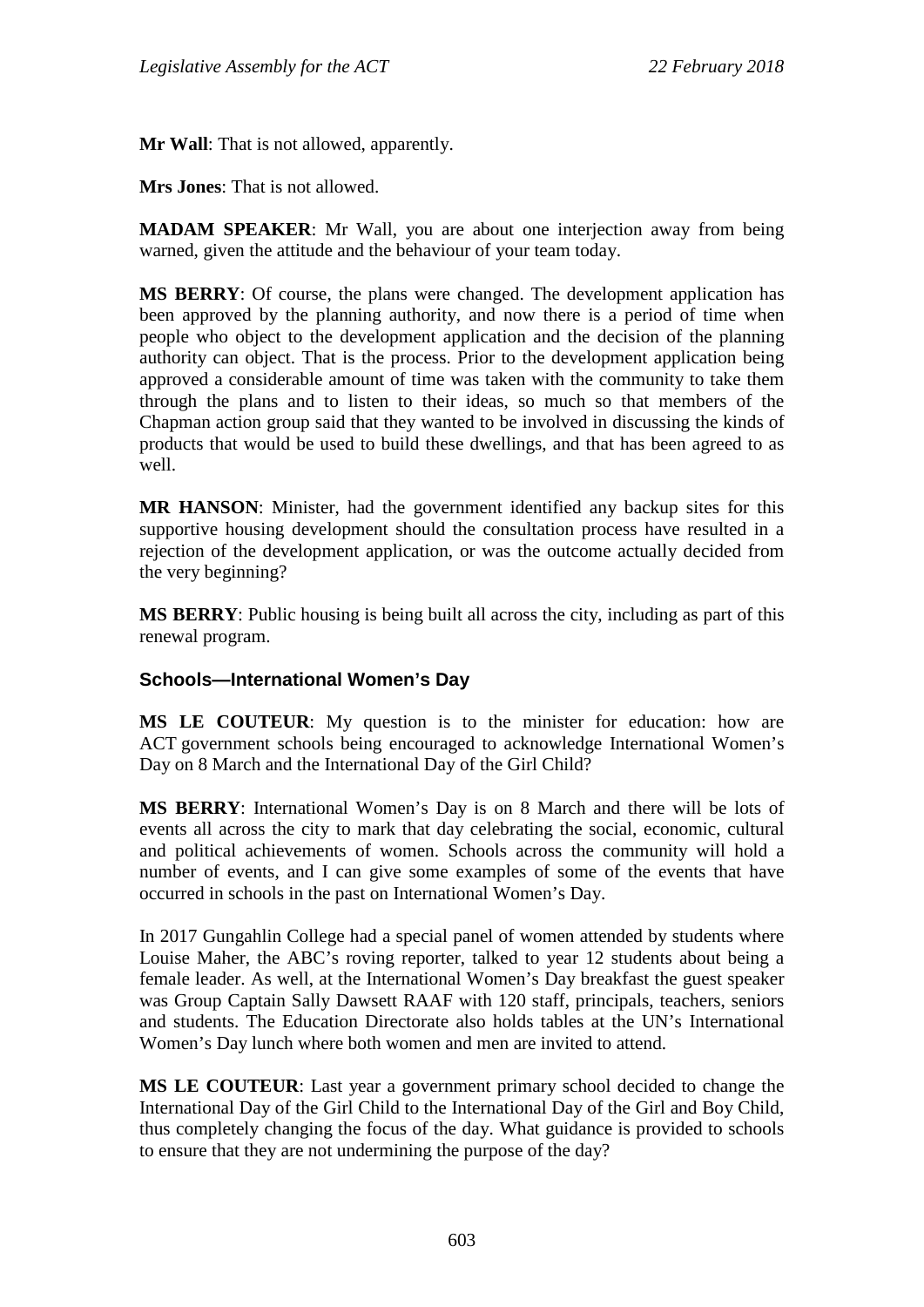**MS BERRY**: I trust that schools will make decisions with their school community on the best way to celebrate International Women's Day. I do not think there is any benefit to anybody by excluding boys and young men from this conversation. Teaching boys and young men about International Women's Day: what it is about, what it means, where it has come from and what it hopes to achieve, and encouraging them to be inspired to become feminists themselves, is something that I would encourage every school to promote.

### **Education—Teacher Quality Institute**

**MR STEEL**: My question is to the minister for education. Minister, how is the government supporting a strong, professional teaching workforce in the ACT?

**MS BERRY**: I thank Mr Steel for his question. Just like lawyers, doctors, nurses and engineers, teachers are professionals and they are experts in their field. Teachers should also be respected and valued because of the specialist knowledge they have and the skills they possess.

The government is focused on delivering a strong, professional teaching workforce by implementing systems that support teachers to grow and to best use their knowledge and skills rather than telling teachers what to do in the classroom and interfering whenever there are challenges. We trust our teachers.

Over the term of this government we have implemented some important initiatives for our teaching workforce. Great teachers by design and great teaching by design provide systemic approaches to train and recruit expert teachers into our schools and to draw out the best evidence-based practice inside the school gate.

The ACT Teacher Quality Institute truly is Australia's leader in its work. Across our schools, in all systems, teachers are also engaged working together with universities and consulting experts to grow the body of knowledge about facilitating student learning. For example, Tom Lowrie, a mathematician at the University of Canberra, has been working with teachers on the use of spatial awareness as a maths teaching method and the results so far have been outstanding. The government also works very closely with the Australian Education Union which, alongside its industrial focus, is deeply interested in growing confidence and expertise amongst teachers.

**MR STEEL**: Minister, how has the ACT Teacher Quality Institute contributed to building professionalism and expertise amongst teachers?

**MS BERRY**: In 2010 the ACT established its own Teacher Quality Institute. The institute is led by Anne Ellis. She and her team are making an incredible contribution to building a professional, expert teaching workforce in the ACT. The ACT Teacher Quality Institute, unlike some other teacher professional regulators, has among its core functions the building of a trusted teaching profession. It does this through practical efforts aimed at raising teacher quality. The institute also emphasises work across school sectors, because when teaching professionals work together they are able to best share practice and engage in coaching and mentoring.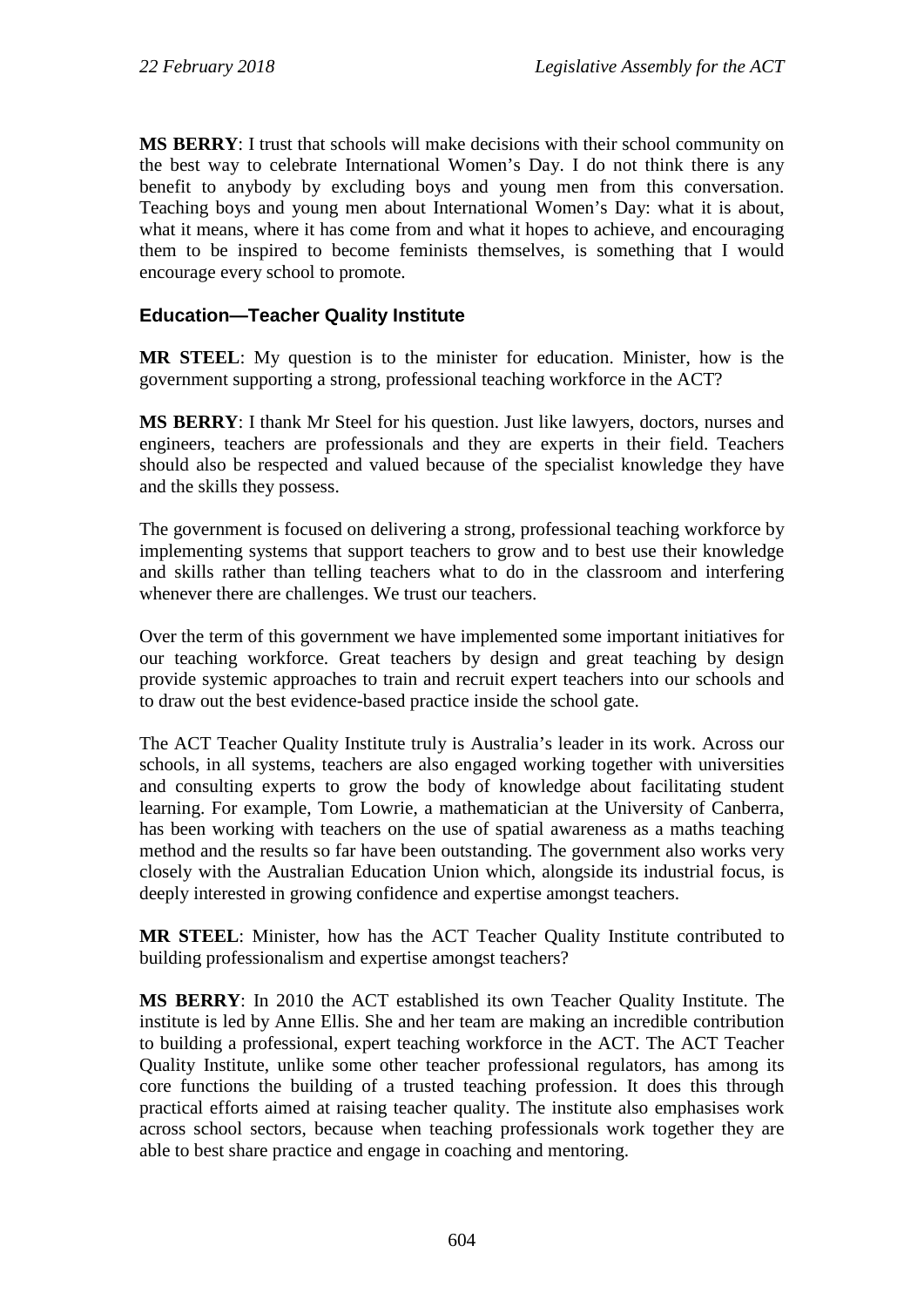The outcomes of the institute are very clear. Over my time in this portfolio I have now twice had the opportunity to recognise teachers attaining highly accomplished and lead status, as well as the expert teachers who assess people seeking this recognition. ACT teachers are doing way better than any others in schools across the country in establishing accomplished and lead status, with around 15 per cent of the national attainment, despite our having a significantly smaller number of teachers in the profession. The institute is making a very vital contribution to our teaching profession.

**MS ORR**: Minister, what is the government's focus for furthering the teaching profession in the ACT?

**MS BERRY**: The government is working hard to support a strong teaching workforce in the ACT, and we trust our teachers. That work needs to continue and needs to be done alongside the profession to make sure that students are accessing the best learning opportunities.

Teachers and teaching have been an important theme of the future of education conversation, with some key insights that have already been shared. These include: "Teachers are the single most important resource to a child's learning." That was said by a school. "What makes us succeed is being surrounded by people, teachers and principals who encourage you but also push you to be the best that you can be," from a student. "Free your teachers from the administrative burden of recording everything and allow them to teach in a way that engages children and provides them with a lifelong love of learning," from a parent.

Over coming months I will be asking teachers to reflect on their work, on their profession and to consider what else needs to be done. I look forward to releasing a discussion paper soon about this and I look forward to encouraging teachers to be part of that conversation. As a quote from a parent highlighted, I am keen to look at how assessment and reporting can be aligned to what teachers know so that we can best support our students.

### **Public housing—Chapman**

**MR HANSON**: My question is to the Minister for Housing and Suburban Development. I refer to your media release of 15 March 2017 in relation to the site selection of block 1 section 45 in Chapman for supportive housing. I acknowledge residents of Chapman in the Assembly here today.

In the media release you stated that the sites were selected for supportive housing to support "Canberra's most vulnerable residents". Minister, why are you placing some of Canberra's most vulnerable residents within the bushfire-prone area?

**MS BERRY**: The development application has been approved by the planning authority, including ensuring that those homes will be built to the highest standard to ensure that they have the best fire safety standards, probably higher than some other residences in Chapman.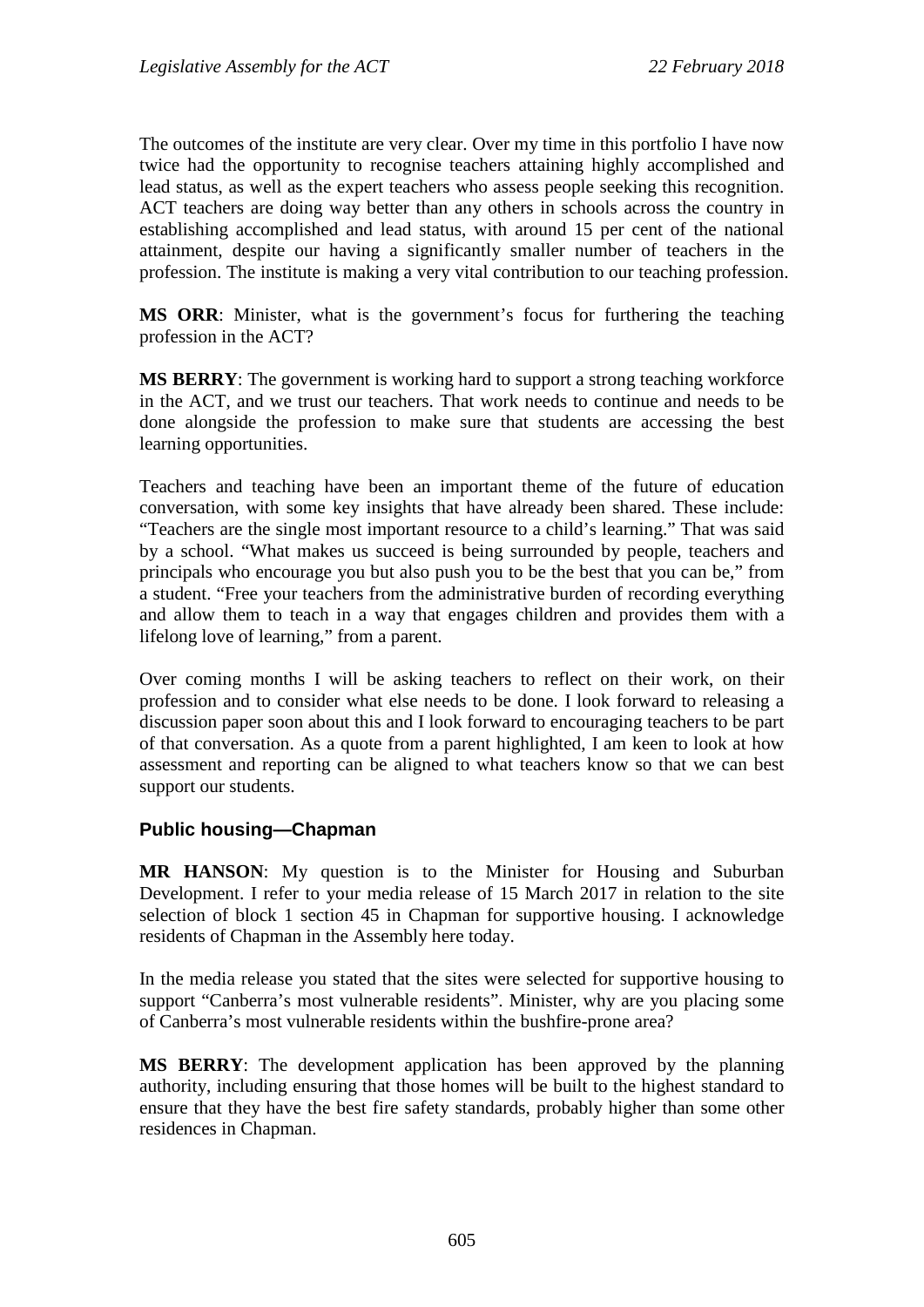**MR HANSON**: Minister, is it the government's intention to locate aged, disabled or special needs tenants on this site, and if so, are these tenants expected to self-evacuate in the event of a fire?

**MS BERRY**: As I have said previously in this place, one-on-one conversations are occurring with tenants across Canberra who are being relocated into new homes. They will choose where they live across Canberra. That may be Chapman, if it suits their needs.

**MRS JONES**: Minister, in the event of evacuation—as many in the gallery have experienced—of this site due to fire, where will the tenants be relocated, and how?

**MS BERRY**: I assume that Chapman residents will have done safety plans in the case of an unfortunate event occurring, such as a fire through Chapman again. I would suggest that the same would occur for public housing tenants—in fact, more so—and that Chapman residents would be able to assist in that process.

### **Crime—victim welfare**

**MR WALL**: My question is to the Minister for Police and Emergency Services: my colleague Mr Hanson recently asked you to demonstrate that you cared about the workers of the Raiders Weston Club and Aldi by meeting with them regarding recent robberies. You said, and I quote—

*Members interjecting—*

**MADAM SPEAKER:** I ask those having a conversation across the floor to stop; I assume that Mr Gentleman would be having trouble hearing Mr Wall. Mr Wall, can you start from the beginning.

**MR WALL**: This question is for the Minister for Police and Emergency Services: Mr Hanson recently asked you to demonstrate that you cared about the workers of the Raiders Weston Club and the Aldi store at Weston Creek by meeting with them regarding recent robberies. You said:

I am not sure that it would be appropriate at a ministerial level to take that sort of action.

Minister, why do you consider it is inappropriate for you to have direct contact with members of the public about an issue relating to your portfolio?

**MR GENTLEMAN**: I meet regularly with members of the public across my portfolios. So what Mr Wall is saying in the premise to his question is incorrect. I do meet with members of the public on a regular basis across all my portfolios.

**MR WALL**: Minister, do you genuinely consider that it is not your job to meet with members of the public about your portfolio responsibilities, given your quote earlier this week?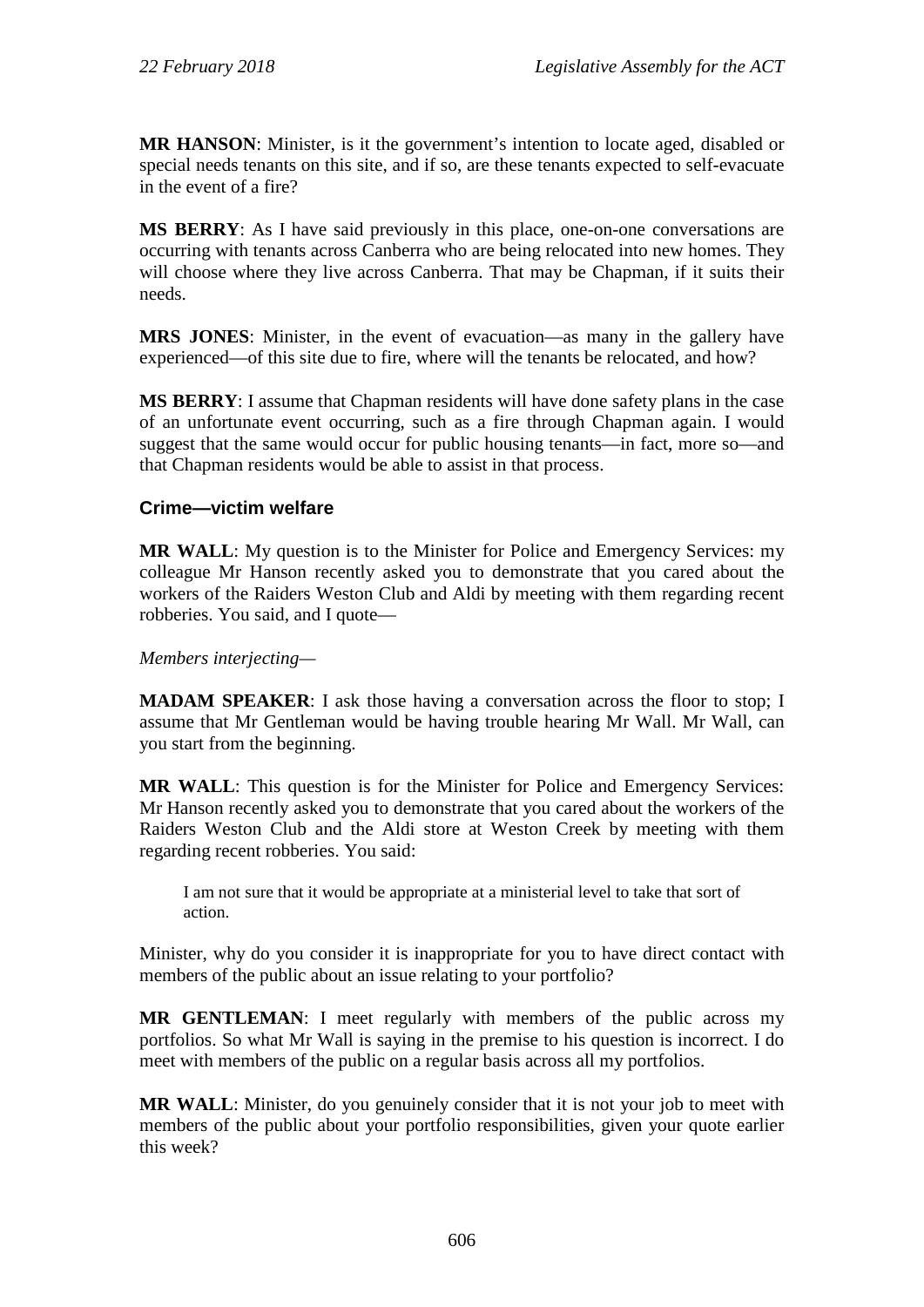**MR GENTLEMAN**: The quote that Mr Wall provides is a question I put to the Assembly in general terms. It was not an assurance that I will not meet with members of the community.

**Mr Wall**: Refer to *Hansard*, mate. Sit down before you make yourself—

**MR GENTLEMAN**: Mr Wall interjects again.

**MADAM SPEAKER**: Mr Wall, you have been asked. You have been forewarned about being warned. You are now warned.

**MR HANSON**: Minister, will you now commit to visiting the employees at Raiders Weston Club and Aldi?

**MR GENTLEMAN**: As I said to Mr Hanson in reply to his question the other day, I have not received a request to meet with those employees.

### **Community sector—government support**

**MS ORR**: My question is to the Minister for Community Services and Social Inclusion. Minister, how does the community support and infrastructure grants program support the ACT community sector to become more effective and efficient in service delivery to assist more Canberrans?

**MS STEPHEN-SMITH**: I thank Ms Orr for her question. This government works in partnership with our community organisations and community sector to provide a range of services and programs to support all Canberrans to reach their full potential. The recently opened community support and infrastructure grants program supports community organisations to deliver their programs and services for the benefit of members of the ACT community.

In 2018 the ACT government has made a total of \$230,000 available to support Canberra's community sector through this program. Organisations can apply for funding under one of the following categories: community support and capacity building; non-fixed infrastructure and equipment; and minor capital works and fixed infrastructure.

Funds may be used for a variety of purposes, all aimed at allowing these organisations to operate more efficiently and effectively, and so support Canberrans better. This can include administrative improvements, such as enabling shared service models to reduce operational burdens on organisations, allow for innovation in administration and better focus on serving clients, as well as providing for training in business and organisational planning to underpin better processes and planning inside an organisation.

Funds also may support the purchase of equipment, including furniture and storage, work safety equipment, and equipment such as cooking equipment for community rooms or kitchens. These sorts of small purchases can make a big difference to a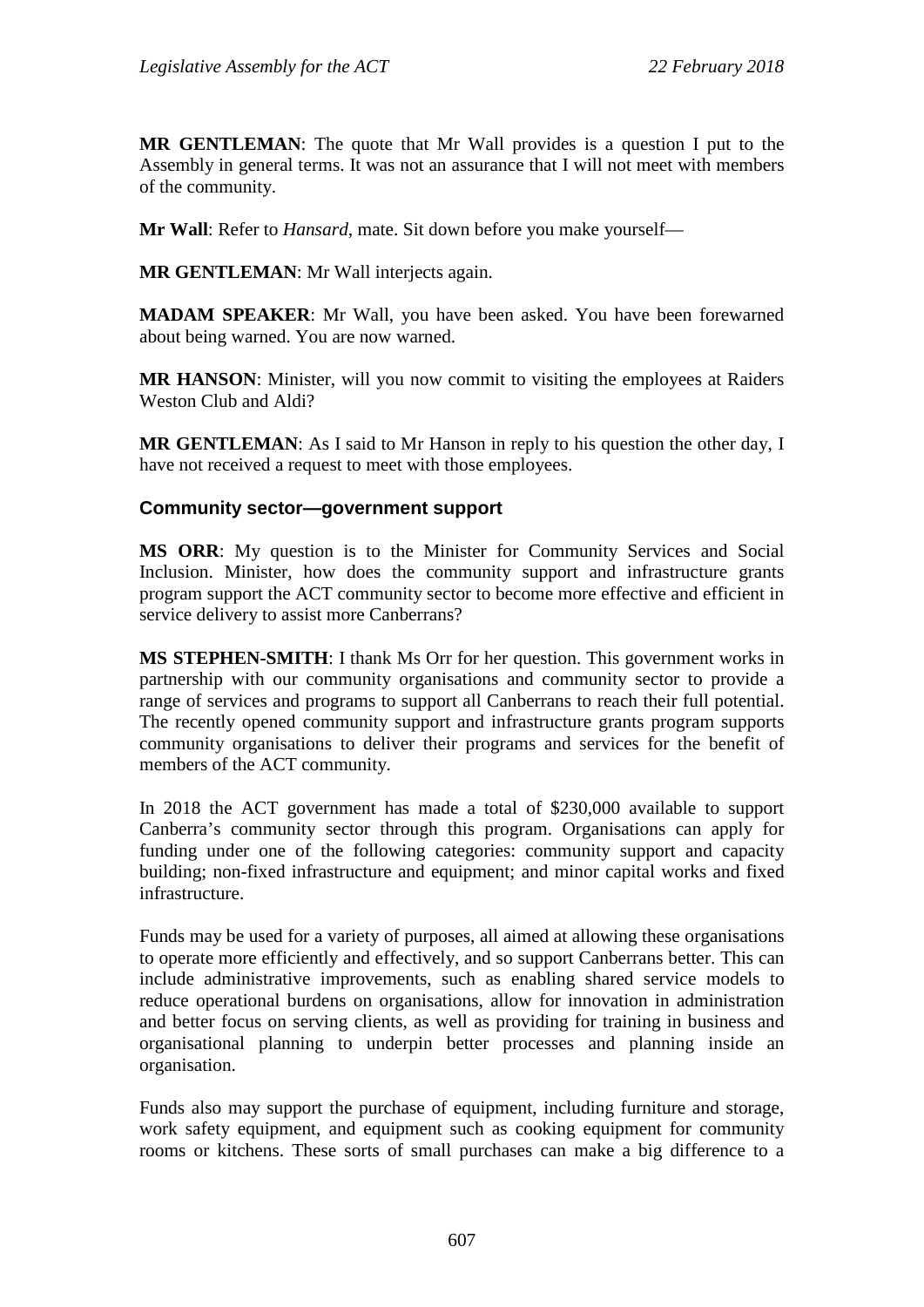community organisation, and also allow the organisation to continue meeting work health and safety requirements. Minor physical infrastructure can also be improved or built, allowing for better energy efficiency, improved environmental outcomes or enhanced storage.

Applications for the grants close on 19 March 2018. I encourage all members to make their communities aware of these grants, and I look forward to announcing the successful applicants later this year.

**MS ORR**: Minister, what is the government doing to reduce barriers to online and digital participation for community organisations and their members?

**MS STEPHEN-SMITH**: I thank Ms Orr for her supplementary. The ACT government, through the participation (digital communities) grant program, is supporting community organisations to adopt or enhance their capacity to use digital technology.

A modern and responsive online presence means that community organisations can connect more effectively with our diverse community and Canberrans can more easily find the information they need. Through this program, community organisations can apply for grants to establish or upgrade their websites, purchase ICT software and hardware, conduct digital literacy training for members of the community, and translate and provide online information to members. This can be of special value to culturally and linguistically diverse Canberrans, Canberrans with disabilities and others who might otherwise feel socially excluded from the life of our city or unaware of the services, supports and social activities available to them.

In recognition of the needs of particular communities in Canberra, the digital communities grants include three priority areas for applications. Projects under the three priority areas could be (1) people, projects, activities or initiatives that contribute towards closing the gap on disadvantage, recognising the ACT government's commitment to Aboriginal and Torres Strait Islander people in our community; (2) targeted digital and/or ICT projects which assist mature age workers, aged 50 plus, to access programs and services that increase their ability to find work, reintegrate back into employment, re-skill and ensure that they remain active and productive members of our community; or (3) projects which raise awareness of domestic violence issues or programs that address the drivers or impacts of domestic violence within the community.

In 2018, the ACT government has made a total of \$101,115 available for grants to enhance Canberra's community digital participation. These applications are open until 19 March, and I again encourage members to make their communities aware.

**MS CHEYNE**: Minister, what sorts of projects have been funded by the community support and infrastructure grants program and the participation (digital communities) grants program in previous rounds?

**MS STEPHEN-SMITH**: I thank Ms Cheyne for her supplementary question. The community support and infrastructure grants program and the participation (digital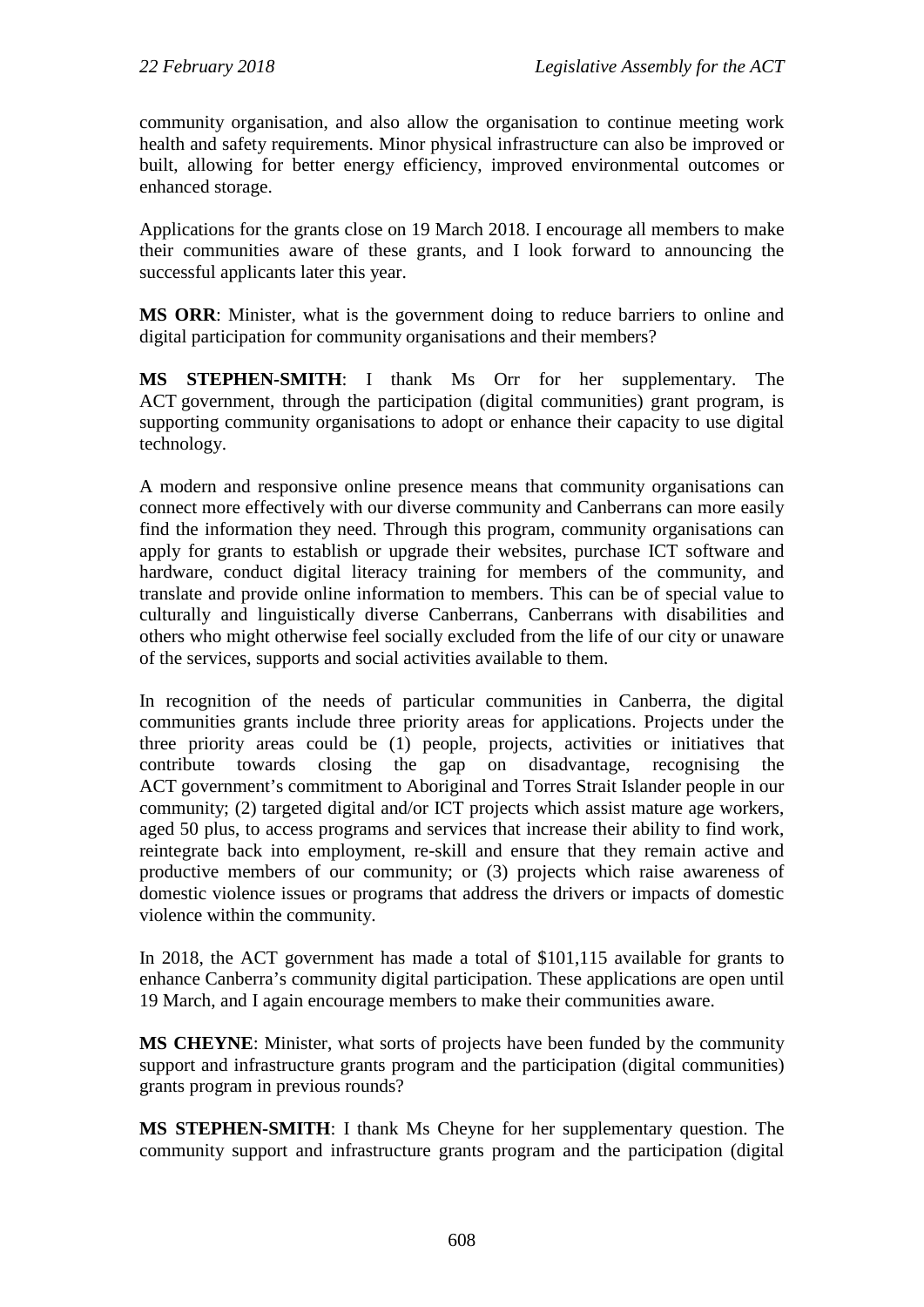communities) grants program have supported the ACT community for a number of years, funding a range of projects over the past four years.

Last year under the community support and infrastructure grants program, 37 organisations shared total funding of \$220,000 for their projects. The grants funded some essential infrastructure upgrades. For example, Companion House, a community organisation that assists survivors of torture and trauma, was successful in receiving funding to upgrade its phone system. The new high-quality conference phones that Companion House purchased enabled their clients to remain in a safe and confidential space with access to offsite interpreters. I am told that this has made a significant positive impact for clients at Companion House.

Other initiatives funded under the community support and infrastructure grants program included accessible kitchen equipment for the ACT Disability, Aged and Carer Advocacy Service, better known to most of us as ADACAS, and solar panels for the new Gungahlin mosque.

Under last year's participation (digital communities) grants program, 37 organisations shared a total funding of \$115,749.23 for their projects. The ACT Deafness Resource Centre received a digital communities grant to redesign its website to make it compatible with mobile devices. The Deafness Resource Centre relies heavily on digital media to communicate with their members. The upgraded website will utilise a different format to enable members of the deaf and hearing impaired communities to access the website from their mobile devices.

Among other organisations, Migrant and Refugee Settlement Services for the ACT was also a recipient of a digital communities grant. This funded a digital literacy program for seniors and mature aged workers.

These grants programs enable community organisations to better include and support all Canberrans in the life of our city in line with the ACT government's strong commitment to social inclusion across the board. *(Time expired.)*

### **Minister for Planning and Land Management—Europe delegation**

**MR PARTON**: My question is to the Minister for Planning and Land Management in relation to his study visit to Prague as reported on ABC radio this morning. Minister, you said you were not in control of the \$2,400 bill or the dinner venue as these were decisions made by your directorate on your behalf. Minister, why did you fail to exercise your own judgment about the excess of this dinner? Do you think it is within community standards to spend \$200 per head of taxpayers' money on a dinner in Prague?

**Mr Hanson**: Go to Hibberson Street.

**MR GENTLEMAN**: I thank Mr Parton for his question and Mr Hanson for his interjection of "Go to Hibberson Street" for dinner. I will put it to the next delegation that comes to the ACT that if they want to deal with the Canberra Liberals on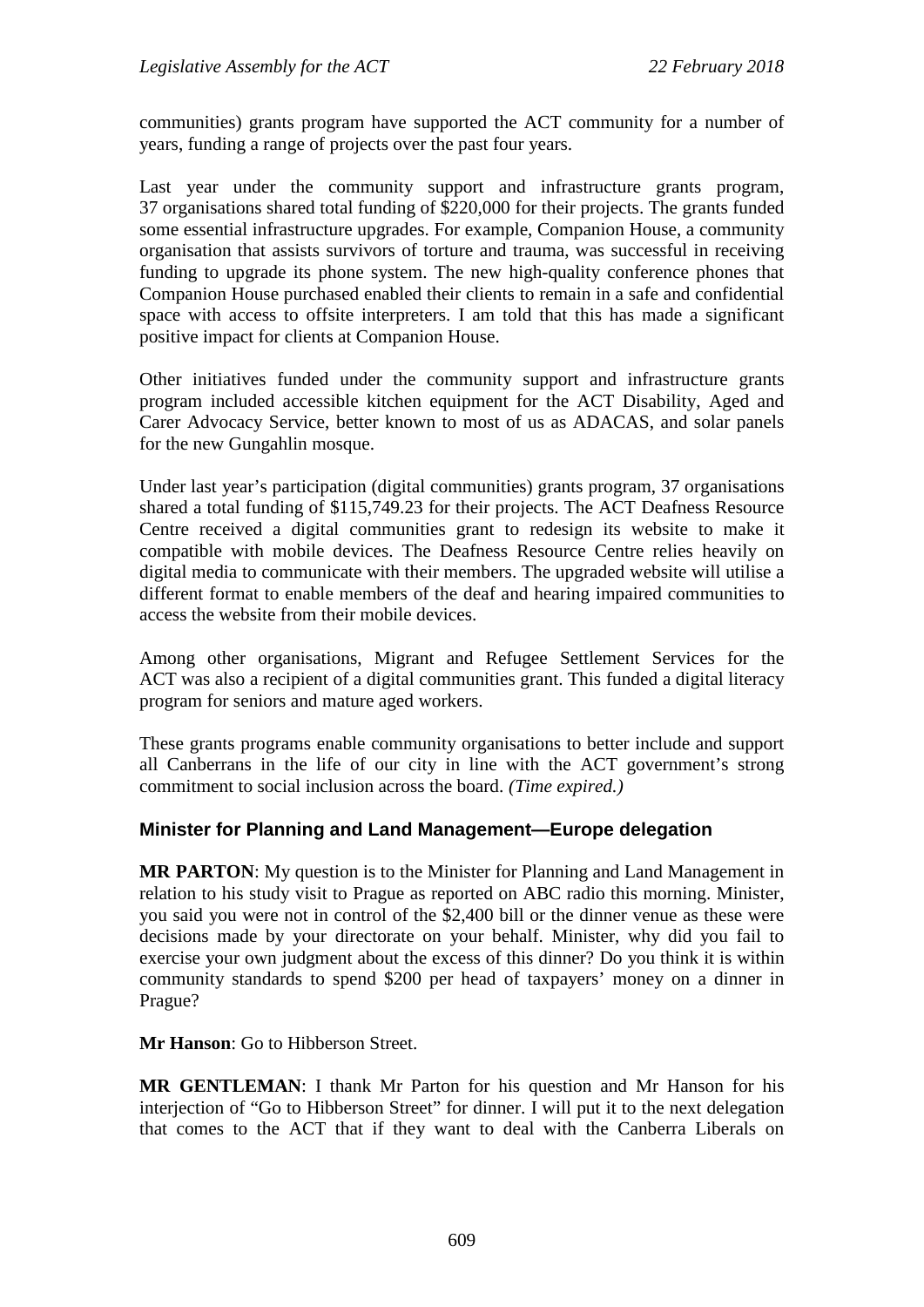international business they should take them to Hibberson Street, perhaps. It is very good. I enjoy Hibberson Street.

*Opposition members interjecting—*

**Ms Fitzharris**: I raise a point of order, Madam Speaker. While we are pleased to see the Canberra Liberals in true form, for the benefit of everyone, it is extremely difficult to hear not only over the interjections but also the personal and frankly nasty nature of many of these interjections.

**MADAM SPEAKER**: I have asked you to stop your interjections, Mr Hanson. You are warned now as well. Quite frankly, the behaviour this afternoon and the interjections are quite above normal.

**Mr Hanson**: Madam Speaker, I accept your warning but I am not clear what is so offensive about saying, "Go to dinner on Hibberson Street." That is what my interjection was. It is hardly a slur or offensive.

**MADAM SPEAKER**: Mr Hanson, I have made a warning. Throughout the afternoon your interjections have been loud, they have been constant and they have been quite snide and disrespectful.

**MR GENTLEMAN**: Of course, as minister I am the person responsible for those decisions. Those decisions are made in a budgetary sense. The directorate puts forward a budget for such trips to the Chief Minister. That is looked at by the executive and either approved or not approved. The articles in relation to the trip, including the dinner, were approved within the budget set aside for that particular trip.

Trips like this are very important. We learn new ideas and share international best practice. The delegation visited cities that demonstrated best practice examples of urban innovation, environmental sustainability and smart city initiatives. Indeed, the response from the EU world cities program was very positive. In November last year, following our trip, we had a delegation to Canberra from the world cities program to look at investments in business activities in the ACT. This year in March we will host a conference of 35 delegates from cities across the world that belong to this program. So there are fantastic learning opportunities for Canberrans and it is a very good investment.

**MR PARTON**: Minister, who actually approved the expenditure for this dinner, and were you presented with a budget for the trip in advance?

**MR GENTLEMAN**: Yes, that is the detail I just went into in my answer. Of course a budget is prepared well in advance for such a trip. The Prague EU delegation provided an incentive for us to travel there of some \$12,500. The dinner provided a response to that, as appropriate. Thirteen delegates attended the dinner, including four from the Prague City Council and one from the EU Parliament itself.

**Mrs Jones**: A point of order, Madam Speaker, on relevance. The question was who approved the dinner. Minister Gentleman said he refers to an earlier answer, but it did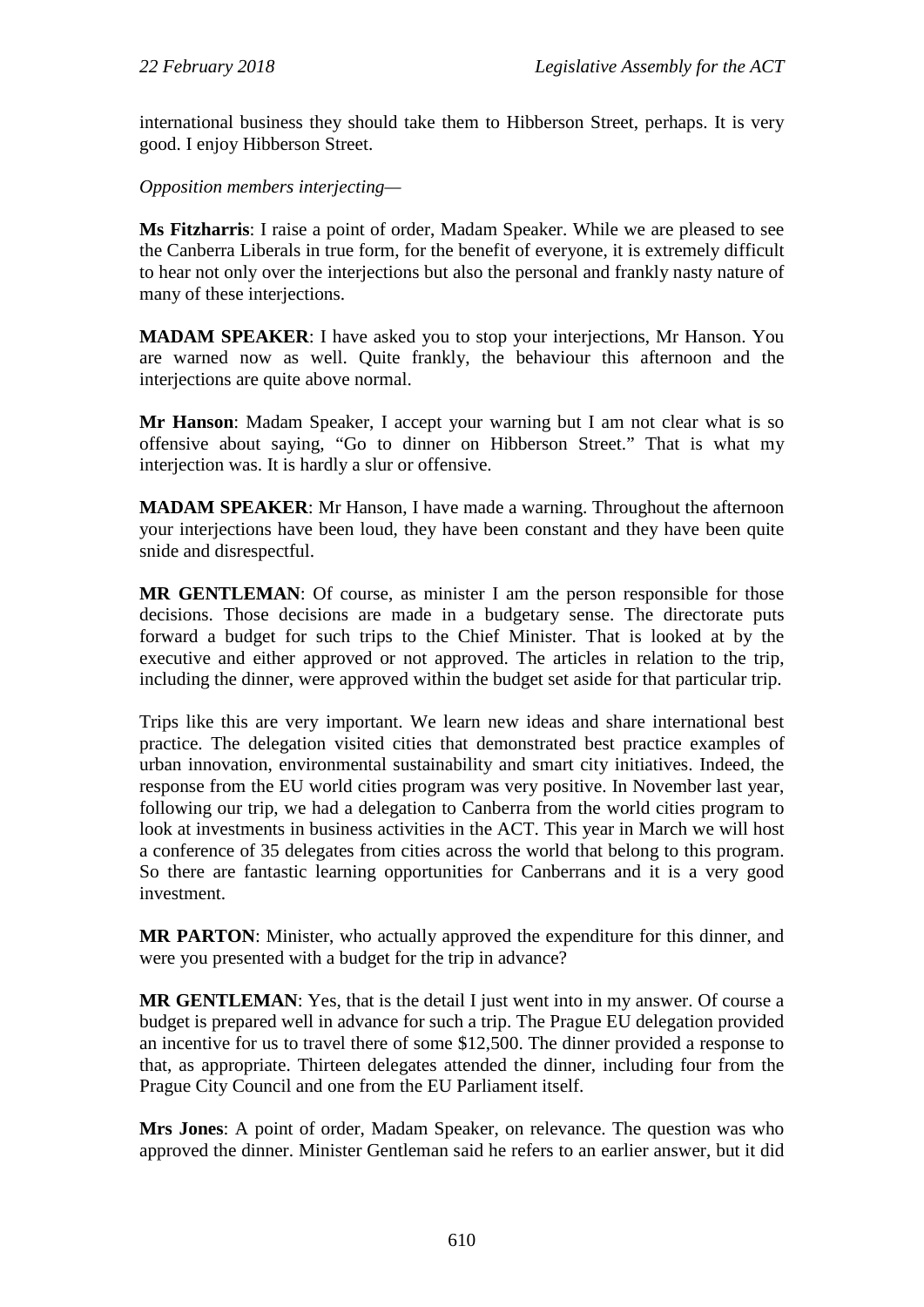not actually state whether he had seen the budget, which is a very important part of the question.

**MADAM SPEAKER**: From memory in the minister's earlier answer he made reference to the fact that trips have budgets and that is stock standard process. Mr Gentleman, do you have more to add?

#### **MR GENTLEMAN**: No.

**MR WALL**: Minister, are you not ultimately responsible for the decisions of your directorate; therefore why will you not take responsibility for the decision regarding a \$2,400 dinner bill?

**MR GENTLEMAN**: I have been open to the public, but I am responsible for the decision, and it was my responsibility for the particular dinner. So Mr Wall is incorrect in his statement that I have not taken that responsibility.

### **Public housing—Chapman**

**MISS C BURCH**: My question is to the Minister for Housing and Suburban Development. I refer to the decision last week to approve development application 201732687 to place supportive housing on block 1 section 45 in Chapman. This block falls within the bushfire-prone area, and consequently conditions were imposed on the DA by ACT Fire & Rescue. Minister, was the ACT Rural Fire Service consulted on this development application and, if so, what special conditions did they require to be applied to the supportive housing development?

**MR GENTLEMAN**: Madam Speaker, it would be appropriate for me to take that since it relates particularly to the development application for those properties. I can say that this DA in block 1 section 45 was lodged on 11 October 2017. The notification period for the proposal commenced on 20 October and was publicly notified for five weeks until 4 November. During the notification period, 83 representations were received. Concerns included registered trees, community consultation, access to shops, services and public transport, water pressure, use of community land and bushfire risk. Concerns have been considered by the planning and land authority, and where necessary conditions have been imposed on the development.

**Mrs Jones**: Point of order.

**MADAM SPEAKER**: Mrs Jones.

**Mrs Jones**: On the question, on relevance, the question was whether the Rural Fire Service was consulted, and that was not touched on at all in the minister's answer.

**MADAM SPEAKER**: Thank you, Mrs Jones. You have a minute left, minister.

**MR GENTLEMAN**: RFS were consulted through the ESA.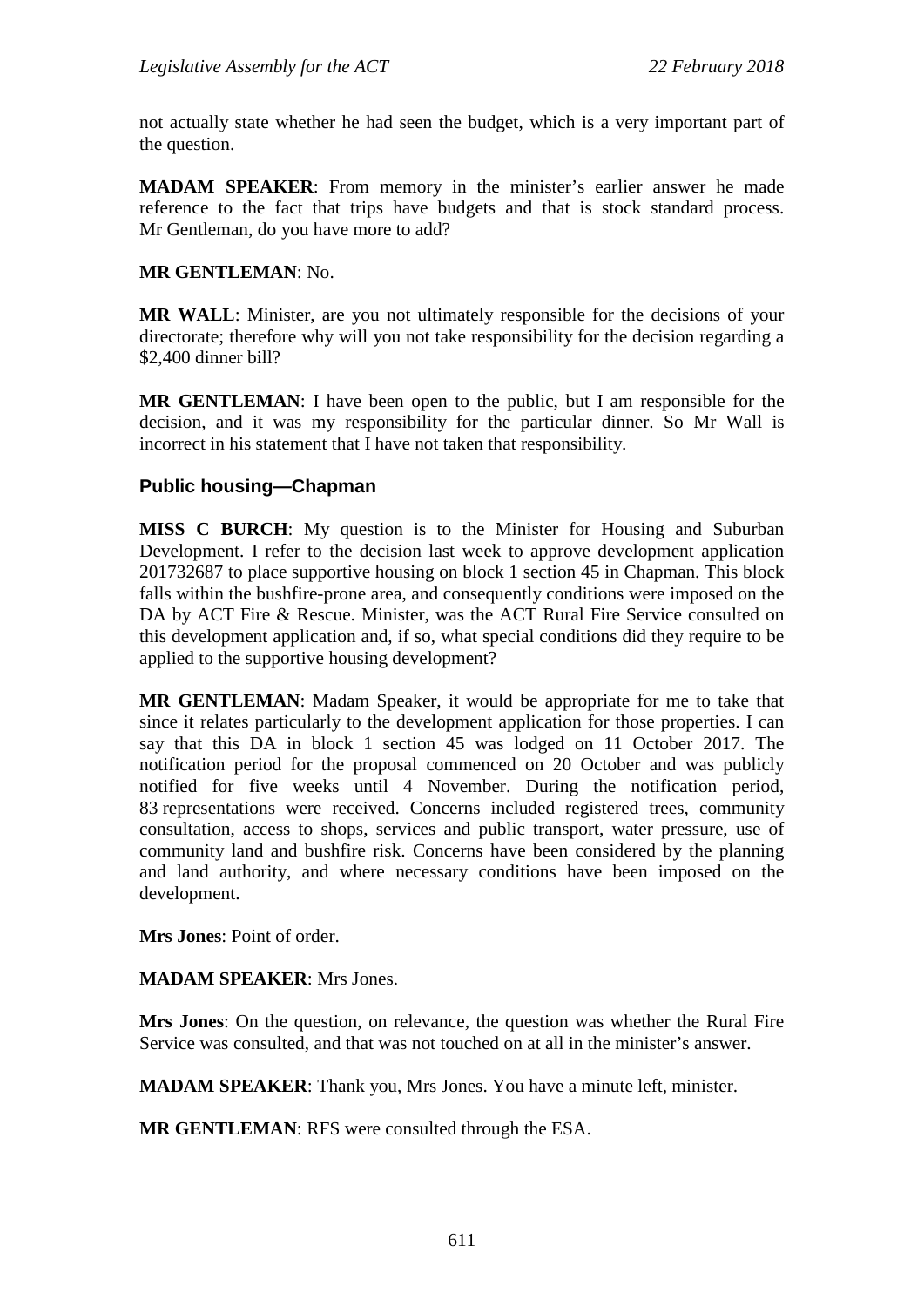**MISS C BURCH**: Minister, was the ACT Ambulance Service consulted prior to approval of the DA? If so, what special conditions did they require to be applied to the supportive housing development?

**MR GENTLEMAN**: Yes, all ES agencies were talked to during the consultation period of the development application. The directorate talks to them on a regular basis about particular issues in relation to development applications, and planning for the future of Canberra.

**MR HANSON**: How do public liability, professional indemnity and property insurance costs and cover vary for a public housing site inside the bushfire prone area as compared to a public housing site outside of the bushfire prone area?

**MR GENTLEMAN**: PLI is not my responsibility, Madam Speaker.

# **Gungahlin—sporting facilities**

**MR MILLIGAN**: My question is to Minister for Sports and Recreation. In December 2016 you promised a feasibility study for an indoor sports centre for Gungahlin and reported to this chamber, and I quote, "The feasibility study is being conducted." Then in February 2017 you reported that the feasibility study was happening very soon, and again I quote, "It's not going to happen next year; it is going to happen this year." Minister, given that we are now in 2018, when can the people of Gungahlin, Belconnen and Woden expect work on this project to begin?

**MS BERRY**: I can give some information on the feasibility study. The consultants have been engaged and conversations have occurred recently with community councils in Gungahlin and Woden. I am not sure about Belconnen, but I know those two were consulted and were part of the conversation as well as some of the sporting communities across the ACT.

The answer to the question: when will the feasibility study be released—I do not think that is what he asked—is that it will be very soon.

**MR MILLIGAN**: Minister, why has it taken so long to conduct this feasibility study?

**MS BERRY**: To make sure that it was comprehensive.

**MR COE**: When can the people of Gungahlin expect that an indoor sports centre is going to be built given you have done this year-long comprehensive study?

**MS BERRY**: The study will be released. It included Gungahlin but was not just Gungahlin.

### **Justice—restorative**

**MS CHEYNE**: My question is to the Attorney-General. Can the minister please update the Assembly on the government's work to make Canberra a restorative city?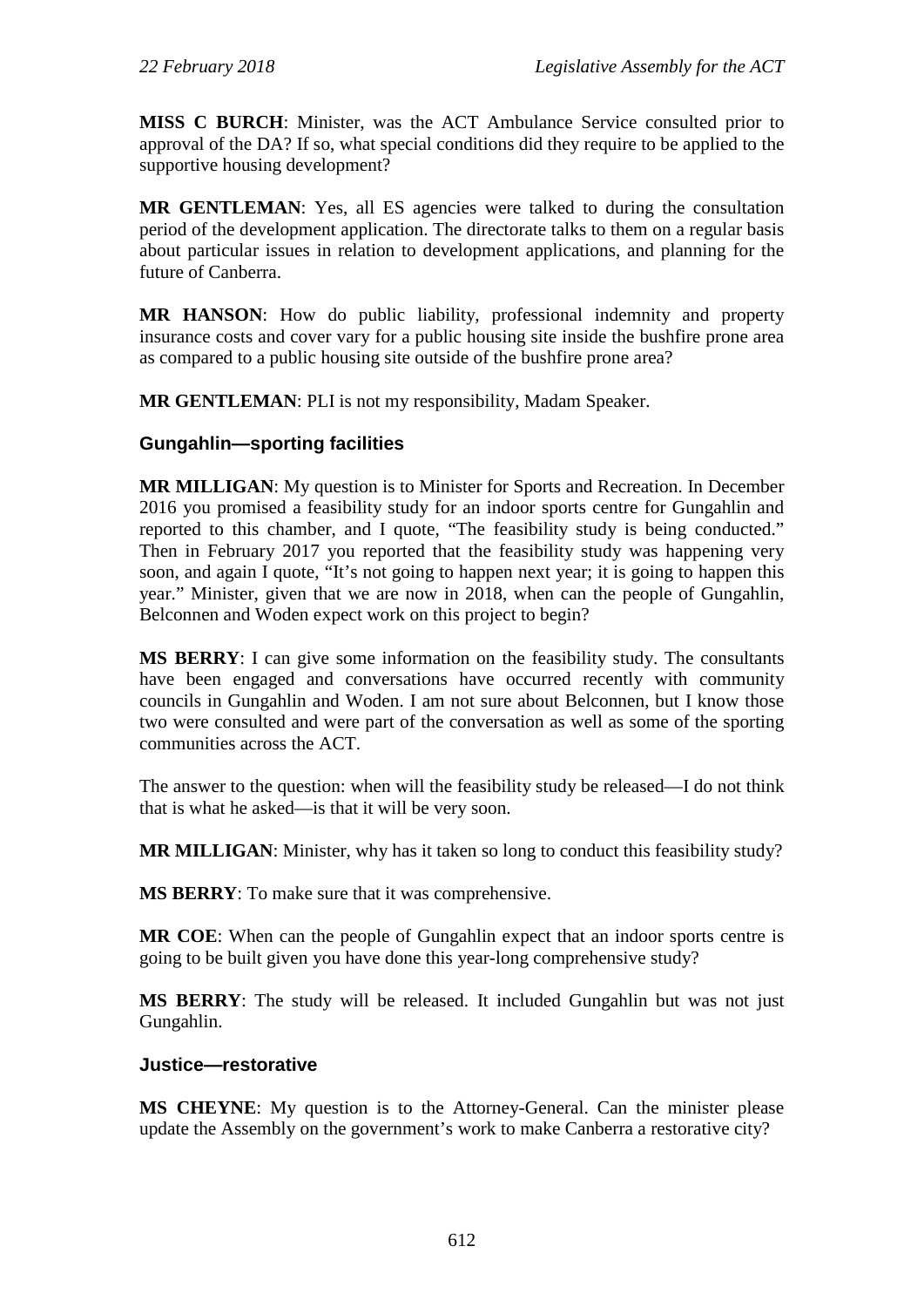**MR RAMSAY**: I thank Ms Cheyne for the question on this important area. It is certainly timely for the Assembly to receive an update on the work that is going ahead on making Canberra a restorative city. I note that there is a gathering of the restorative communities network today, and there is a forum here this evening.

Earlier this year the Chief Justice of the Supreme Court of the ACT spoke about the importance of restorative practices in criminal justice. Her Honour's comments emphasised the importance of a court process that ensures that victims have a voice in the justice system. This government recognises that an accessible justice system is one where the voices of those who seek its protection are heard, and heard well. We are developing ways to make the justice system even more timely, transparent and accessible through restorative practices.

The ACT Law Reform Advisory Council is currently developing a report on this very question, and looking at models around Australia and overseas that offer lessons for Canberra. They will report this year on ways to make Canberra a restorative city. I am looking forward to receiving their recommendations.

**MS CHEYNE**: Minister, can you give some examples of how adopting restorative practices will make Canberra safer?

**MR RAMSAY**: I thank Ms Cheyne for the supplementary question. Indeed, restorative practices are key to reaching this government's ambitious goal of a 25 per cent reduction in recidivism by 2025. Restorative approaches involve making the community whole again after there is conflict, crime or loss. Holding people responsible for crime can happen simultaneously while addressing the underlying causes of their behaviour. That is why we are investing in the development of a drug and alcohol court for the ACT.

Drug and alcohol courts are an example of therapeutic justice where the outcome sought is not just punishment but treatment of the underlying cause of offending. We know from the evidence that reaching people with the right services at the right point of time in their contact with the justice system helps to build stronger people, stronger families and stronger communities. The drug and alcohol court will help to bring this approach to the criminal justice system and help to reduce recidivism by treating people whose crimes are primarily the result of addiction.

**MS CODY**: Minister, can you provide some more detail about how restorative practices help the broader community, not just those in the criminal justice system?

**MR RAMSAY**: I thank Ms Cody for the supplementary question. Yes, indeed, decisions about services, disputes between neighbours and many other everyday processes can benefit from a fresh look at restorative practices. Our community legal centres play a key role in bringing a restorative approach to the justice system. The Women's Legal Centre's well-developed referral service is a great example. They help connect vulnerable women with support for more than just their legal issues: housing, support to end family and domestic violence, and family counselling are just some of the ways that the Women's Legal Centre can help their clients.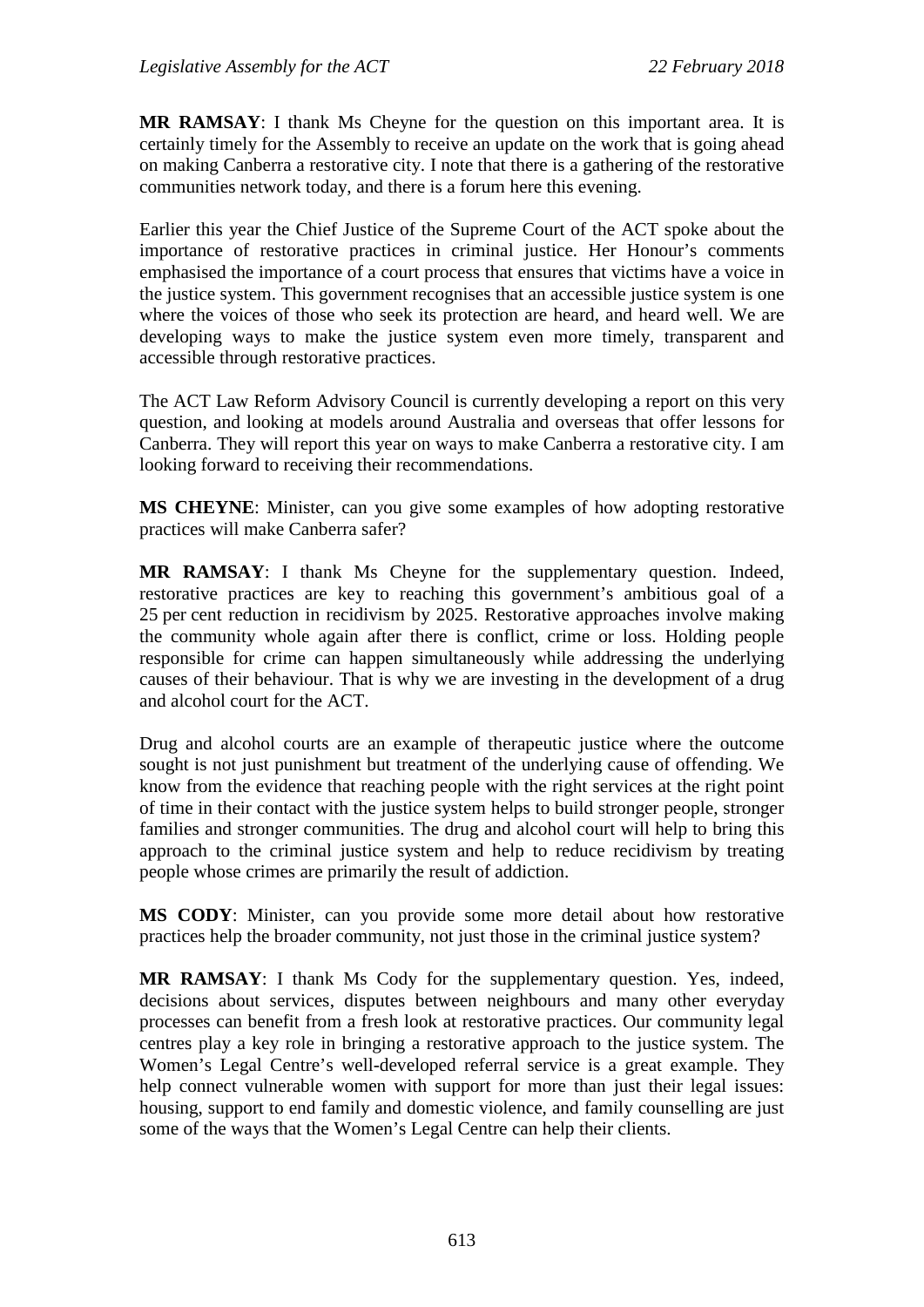Building an accessible, timely and transparent justice system requires looking at more than just the courts and just the law. It requires us to view the justice system as an integrated element of our community. The government will keep working to find ways and implement ways to ensure that the courts, and our laws, contribute to a safer, stronger and more connected city as a whole.

### **Tuggeranong—town centre upgrade**

**MS LAWDER**: My question is to the Minister for Transport and City Services. Minister, last year the ACT government undertook stage 1 redevelopment or modernisation at Anketell Street of the paved area—the courtyard or gazebo area—in the middle of the Tuggeranong town centre. The project was criticised at the time for including an unusual and unpopular lighting feature/sculpture. The trees that were originally planted in the area died and had to be replaced. Now it has now become evident that the street furniture that was placed along the street is deteriorating at a rapid pace. Minister, what actions did the government undertake to ensure that the furniture and trees chosen for the area were appropriate?

**MS FITZHARRIS**: I thank Ms Lawder for the question. I have actually had a range of responses about the upgrades, including from you, Madam Speaker. I know that the upgrades are welcome. There is more work to be done. Certainly, some people criticised them—I know Ms Lawder did—but others liked the particular sculpture that was installed there.

I am not aware of deterioration. I recall potentially one letter that I may have received. I will follow up. It would certainly be the case that TCCS always takes care to select the right landscaping, the right trees and the right shrubs. They also take care to install the right street furniture. One of the key considerations they have is the ongoing maintenance of both landscaping and the street furniture. I will take the question specifics on notice.

**MS LAWDER**: Minister, who made the decision on what objects were placed in this paved area, and what consultation was undertaken?

**MS FITZHARRIS**: That was a decision taken in the directorate. I, of course, saw the early plans. I also know that there was reasonably extensive consultation on those works over a number of different phases, including with individuals in the community, with local community groups and with the Hyperdome management staff as well.

**MR PARTON**: Minister, who paid for the replacement of the trees and potentially the furniture, and how much has it cost for these replacements?

**MS FITZHARRIS**: If I could clarify with Mr Parton: I am not aware of new furniture being reinstalled. Is that what he is asking?

**MR PARTON**: The trees specifically.

**MS FITZHARRIS**: That would be within the budget of that project, I would imagine. If I am incorrect, I will correct the record.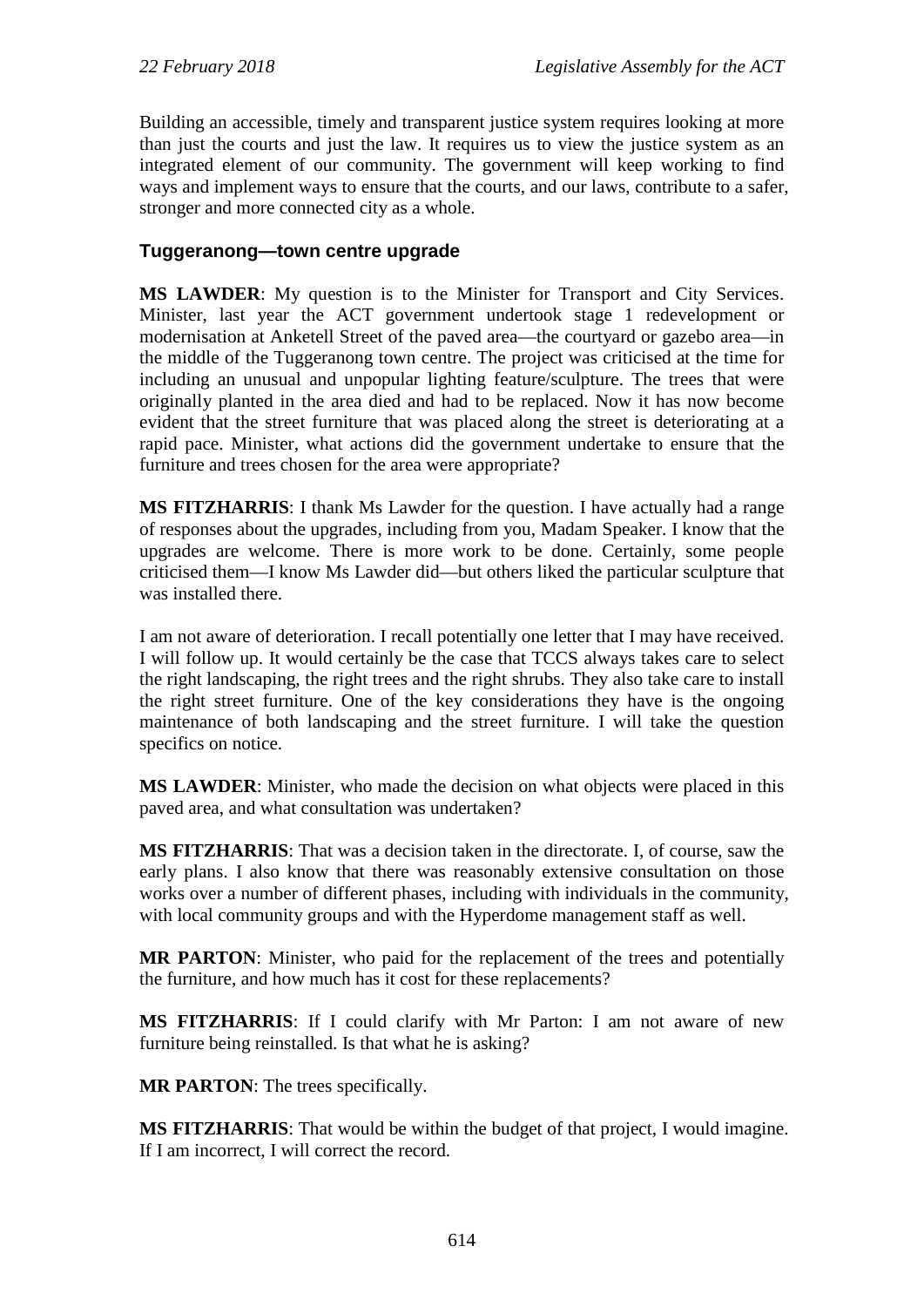### **Roads—Yarralumla**

**MS LEE**: My question is to the Minister for Transport and City Services. Minister, the government has begun the process of widening and upgrading Dudley Street Yarralumla at a cost of approximately \$8 million dollars. As the works include neither additional lanes nor improved access to either Cotter Road or Novar Street Yarralumla, why has the government committed millions of dollars to this upgrade?

**MS FITZHARRIS**: I do believe that this project is not a roads project that is being managed by Transport Canberra and City Services. But if I am incorrect I will follow up and government members will take the question on notice.

**MS LEE**: Perhaps the minister will need to take this on notice: why did the government commit itself to this type of upgrade rather than investing in the long-term goal of a road interchange at the Mint, which both the growing populations of Weston and Molonglo and the government's proposed plan for light rail stage 2 would require?

**MR GENTLEMAN**: I might take this question. It relates to the work in regard to the new residential opportunities at Yarralumla, where the brickworks used to be. The road that is being built is to give access to construction sites and, later on, traffic. It was as part of that process that the design framework and engineers did this piece of work.

**MR PARTON**: Minister, on what authority can you build on the habitat of the golden sun moth when other developments around Canberra have been prevented from proceeding due to such habitat?

**MR GENTLEMAN**: There are a number of instances where you can receive commonwealth EPBC approval for construction in some areas that could be habitat for endangered species. These matters are worked on with the commonwealth. They give us permission to use habitat in those areas as long as we provide habitat in other areas. The ecologists work in these areas and give us advice on where we could build and where we should not.

### **ACT Health—workplace attraction strategy**

**MS CODY**: My question is to the Minister for Health and Wellbeing: how will ACT Health's new workforce attraction strategy affect the health workforce in the ACT?

**MS FITZHARRIS**: I thank Ms Cody very much for her question and, of course, her significant interest in ACT Health's workforce. As members know, the ACT government is expanding health and hospital services over the coming years to cater for the growing needs of our region. This planning includes the expansion of the Centenary Hospital for Women and Children, the SPIRE centre, planning for north side health services, building the popular Gungahlin and Weston Creek walk-in centres, a new inner north walk-in and health centre, and opening the new University of Canberra hospital later this year. This means that some of the best jobs in health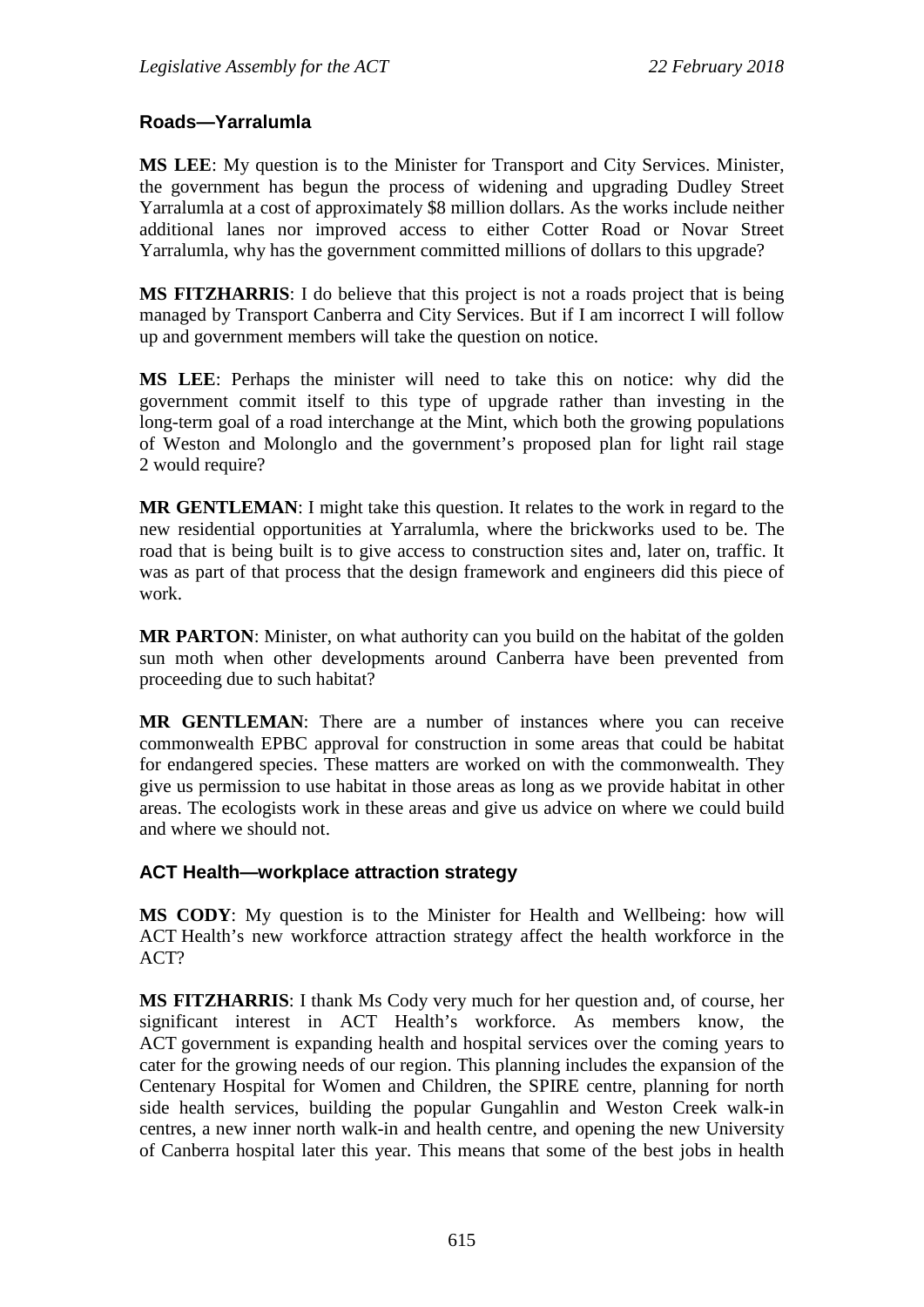will be available in the ACT, and ACT Health will be seeking highly talented health staff to help meet the health needs of our community.

Attracting high calibre staff takes planning. ACT Health are developing a broader approach that not only targets individuals but also shares the benefits of living in our attractive city which offers a wonderful lifestyle for families and careers for professionals who, of course, can take full advantage of our unique higher education and research sector here in the ACT. This approach will help us to fill some existing skills gaps, particularly in some surgical specialties and psychiatry to name a few. We will build momentum as the workforce needs for new health facilities and models of care are developed.

**MS CODY**: Minister, who is the strategy likely to target?

**MS FITZHARRIS**: The strategy will likely target some key priority areas in the first instance, particularly those where ACT Health have identified a workforce need. There will also be a strong focus on management and leadership training opportunities as well as practitioners who have sophisticated skills and expertise, including surgeons, especially ear, nose and throat specialists, anaesthetists and psychiatrists, general physicians, emergency medicine specialists, nursing staff and allied health professions. All those will be vital as we build these new services.

Recruitment has commenced as part of the planning for the opening of the new University of Canberra hospital. This will continue as the hospital ramps up to full capacity with the broader workforce attraction strategy.

The new University of Canberra hospital training partnership with the University of Canberra offers an incredible pipeline of professionals, including nurses, physiotherapists, occupational therapists and nutritionists. This strategy will target these graduates to make sure they choose Canberra as the place where they want to start their career.

There is also an opportunity to build on the partnerships we have in health with our significant research and education institutions: the ANU, the University of Canberra and the Australian Catholic University, as well as the Canberra Institute of Technology. As we know, in health professional connections to education, research and ongoing professional training are a key part of career development.

**MR PETTERSSON**: Minister, how will this improve delivery of health services in the ACT?

**MS FITZHARRIS**: This work will continue to support the ACT to be in a competitive and strong position for growing and attracting a high-performing health workforce. Addressing current gaps in services through this more strategic approach will be a foundation for planning for our significant expansion of surgical procedures in the new SPIRE centre. It will help us deliver surgery within recommended treatment time frames. It will help us continue to improve our emergency department waiting times, which are now 30 per cent better than they were a couple of years ago. It will help us respond to the growing number of births in the ACT and support young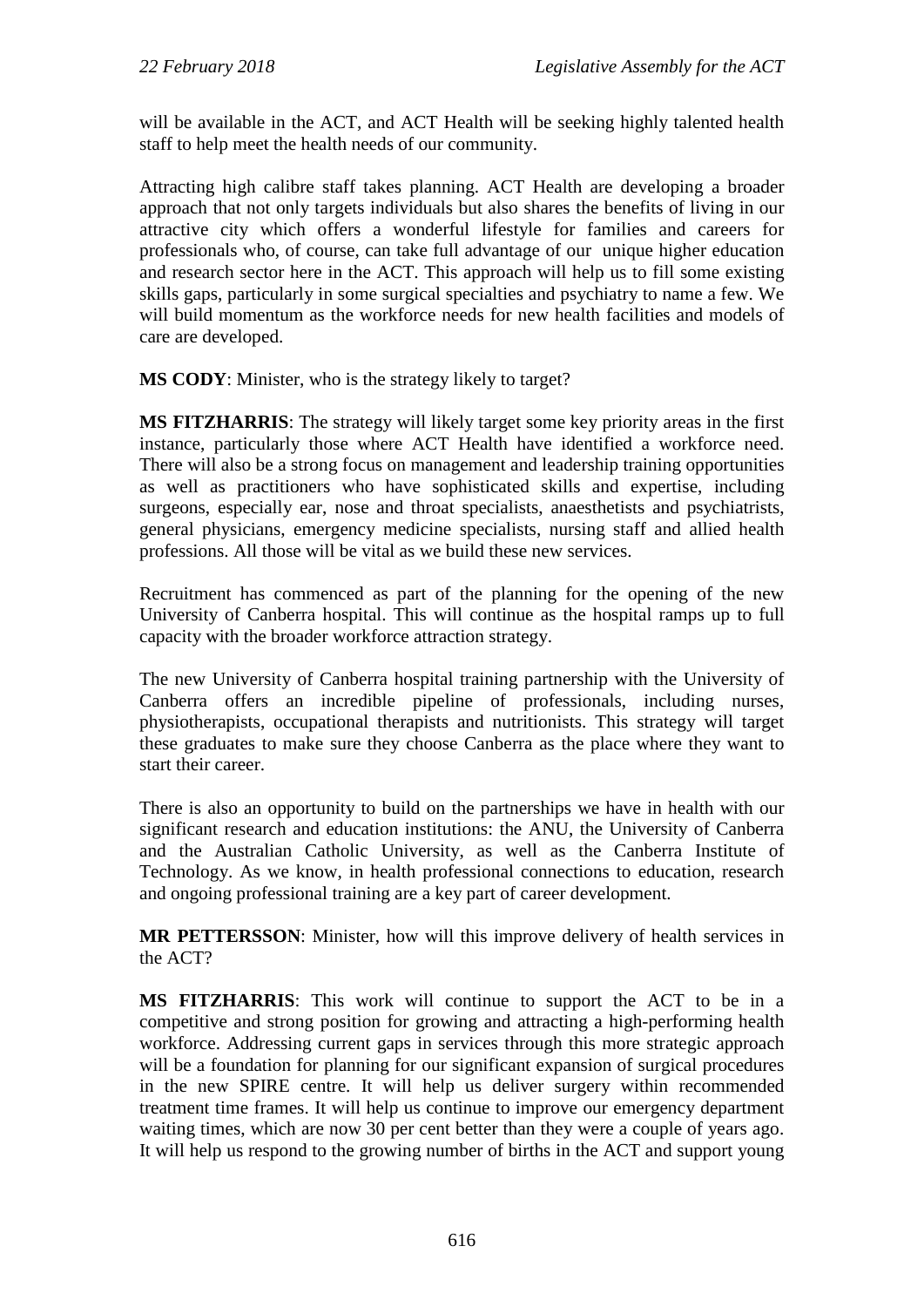mothers and families, through a workforce ready for the expansion of the Centenary Hospital for Women and Children. For people with chronic illness, it will improve gaining access to all specialists in a timely manner, delivering joined-up care, which we are strengthening and championing through the territory-wide health services planning. The strategy will also assist in recruiting for nurse-led walk-in centres, with the opening of the Gungahlin walk-in centre later this year, a new walk-in centre in Weston Creek and a new health centre in the inner north.

### **Trade unions—CFMEU**

**MRS KIKKERT**: My question is to the Acting Chief Minister. Kevin Rudd said that Labor should sever ties with the CFMEU "given the evidence of corruption, bullying and law-breaking". Bob Hawke has stated:

It just is appalling … I wouldn't tolerate it.

Judges have said the CFMEU "has contempt for the law" and is trying to "usurp parliament". Jon Stanhope has called for the first inquiry of an ACT integrity commission to be "into the relationship between the ACT government and the Labor Party and CFMEU group of clubs". Acting Chief Minister, will you suspend the political and financial relationship between the ACT government and the Labor Party and Tradies group of clubs until such an inquiry is conducted?

### **MS BERRY**: No.

**MRS KIKKERT**: Acting Chief Minister, will your government support an inquiry into the relationship between the ACT government, the Labor Party and the Tradies group of clubs?

**MS BERRY**: That question does not make sense. I am not sure which inquiry she would be referring to.

**Mrs Kikkert**: Would you support it?

**MS BERRY**: What inquiry—by whom?

**Mr Gentleman**: Hypothetical.

**MADAM SPEAKER**: Have you answered the question? And it was somewhat hypothetical as well, Mrs Kikkert.

**MR COE**: Chief Minister, why are you planning to further empower the Tradies' and CFMEU stranglehold over your government by making the MOU law when some people have already flagged that it will be referred to a future ICAC?

**Ms Fitzharris**: A point of order, Madam Speaker. Under standing order 117, that supplementary question contained significant inference and was lacking in fact and I seek your ruling on whether that supplementary question was at all in order.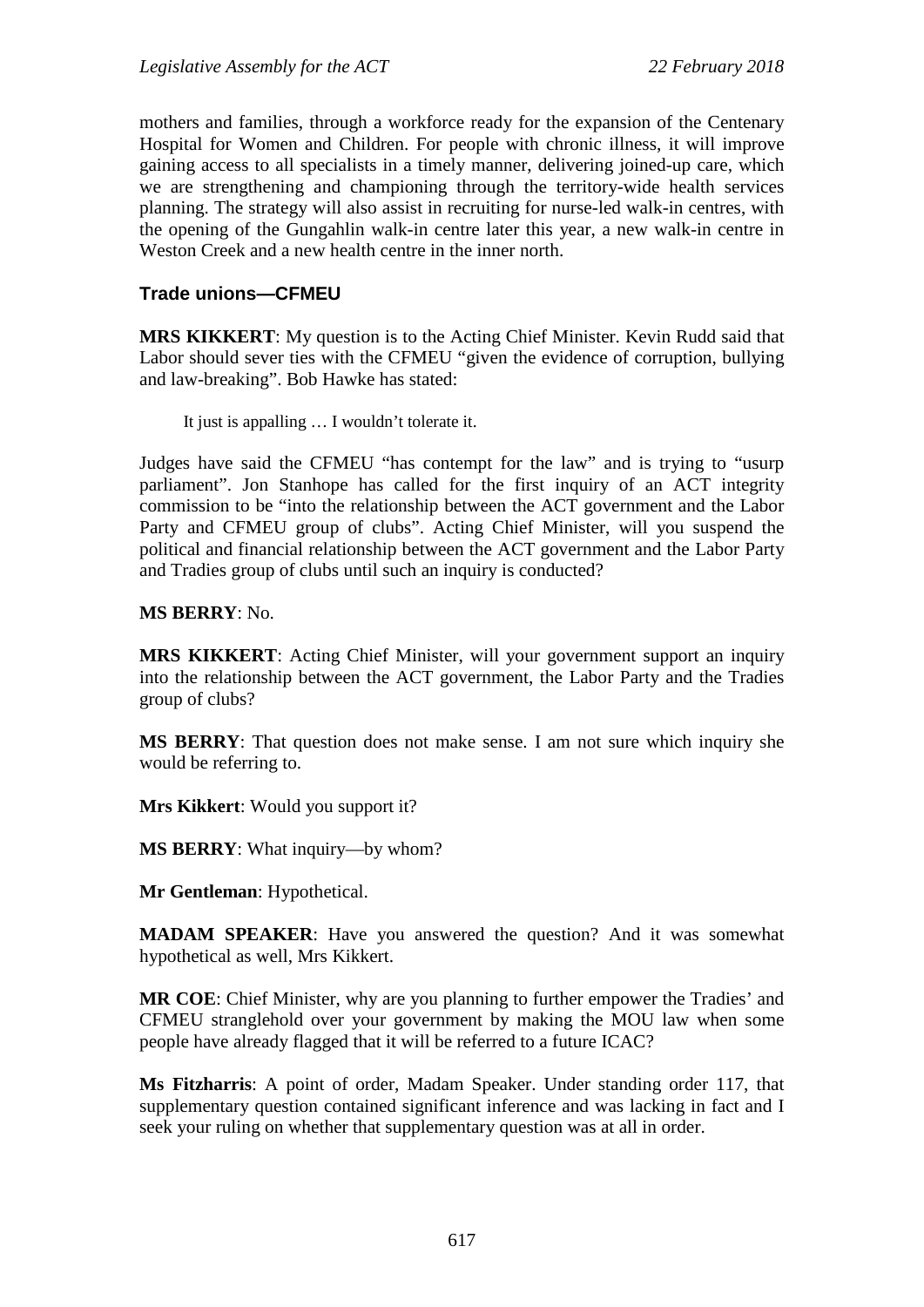**MADAM SPEAKER**: Ms Fitzharris is right to refer to 117(b), which says that a question shall not contain inferences and imputations. If we were to scour *Hansard* we would find lots of questions that indeed hold that tone. I will let the question stand, but I will let the Deputy Chief Minister answer in a manner she sees fit.

**MS BERRY**: I am confused by the Leader of the Opposition's question, given that they did not vote against the motion yesterday on the development of a code for the ACT. So the question does not make any sense to me.

*Mr Wall interjecting*—

**MADAM SPEAKER**: Thank you, Deputy Chief Minister.

**Mr Gentleman**: Madam Speaker, on a point of order, you warned Mr Wall, and he continues to interject across the chamber.

**Mr Hanson**: On the point of order, Madam Speaker, it was me who was warned, not Mr Wall. He is innocent.

**MADAM SPEAKER**: Mr Hanson and Mr Wall, you are both warned. This afternoon still has plenty of time left to see you put out the door.

### **ACT Health—opioid treatment guidelines**

**MRS DUNNE**: My question is to the Minister for Health and Wellbeing: today you announced that the ACT's opioid treatment guidelines will be replaced by the national guidelines for medication-assisted treatment of opioid dependence. These guidelines were adopted at the national level in April 2014. On 2 August 2017 you told the Assembly that new guidelines would be completed in about six weeks. That was about six months ago. And you stated in this place on 14 September regarding replacement treatment guidelines:

Yes, I received those yesterday and I look forward to having a few more days to discuss those with ACT Health directly.

That is the last we heard about that until today. Minister, why has it taken the government four years to adopt the national guideline on medication-assisted treatment of opioid dependence and five years to actually replace the out-of-date guidelines?

**MS FITZHARRIS**: I thank Mrs Dunne for the question. Indeed, we were very happy today to see that the new opioid treatment guidelines have been published. When I referred to this last in the chamber in December I had, indeed, received a briefing folder. I had not yet read it, as I indicated. In that briefing folder there was further advice that relevant stakeholder groups who had been very extensively involved in consultation, upon my request, had sought a further consultation period. Given that that was in December, one of the most difficult times of the year to consult, they asked the government through the working group if further time could be allowed.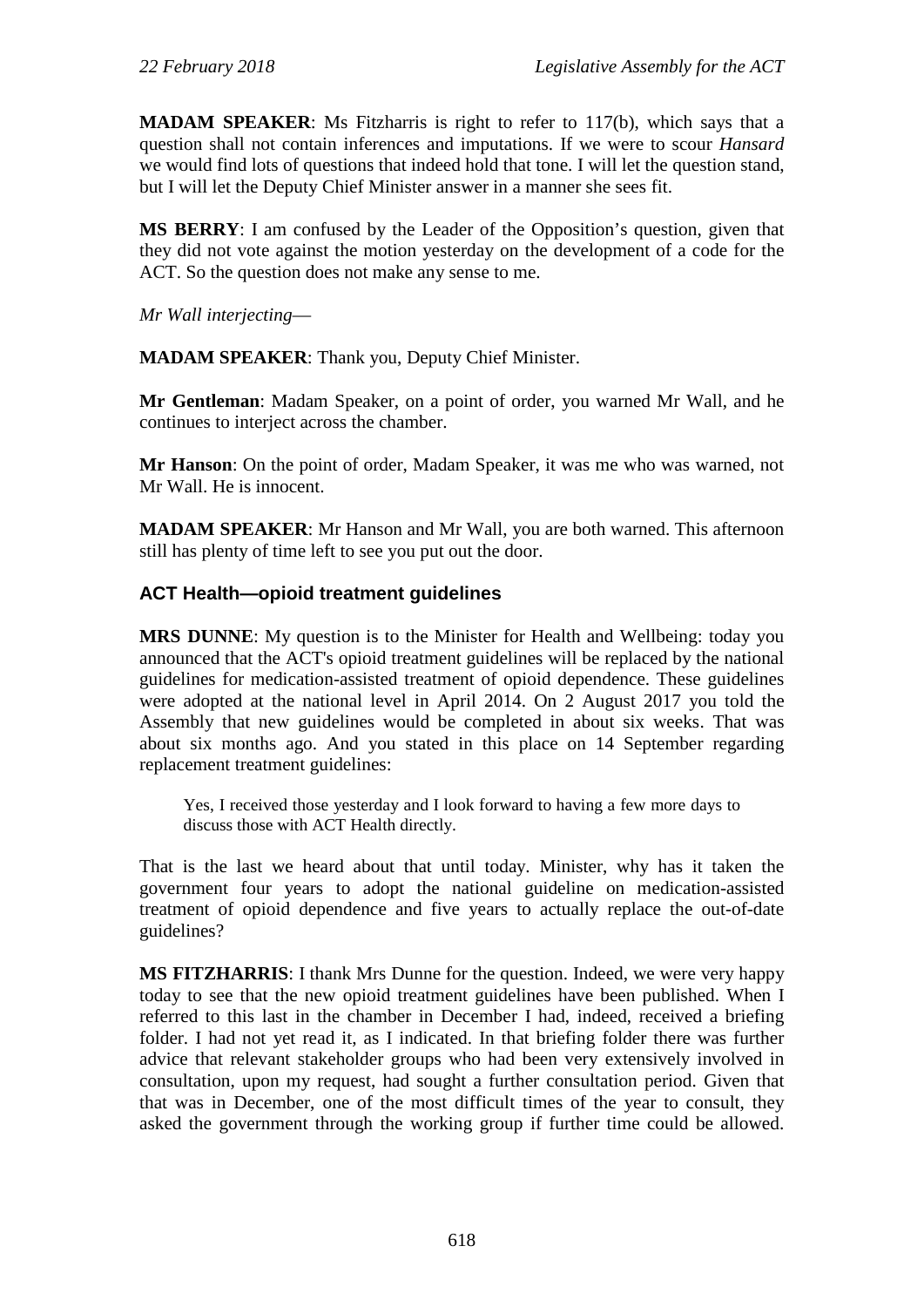That was allowed, and subsequently I believe we now have ACT-relevant opioid treatment guidelines which are based on the national guidelines.

It is also important to note that while these have now come in to effect, at no point during the preceding years were there ever outdated guidelines; they always remained in effect and they always guided clinical practice. What we now have is updated guidelines based on the national guidelines that are very relevant to the ACT and have undergone extensive consultation with stakeholders in the drug and alcohol sector here.

**MRS DUNNE**: Minister, can you clarify for the Assembly when you received this brief? What you have said in the chamber today seems to contradict what you said in the chamber last year.

**MS FITZHARRIS**: I do not believe that I did contradict. I believe that Mrs Dunne referred to the fact that when I was asked in December I said, "I have just received those."

**Mrs Dunne**: It was September.

**MS FITZHARRIS**: Well, in that case there was ongoing consultation. There was significant consultation with a range of different health groups here. I have those dates in my office. I can provide those dates on which very consultative meetings took place to update these guidelines. They continued throughout the end of last year, most recently through January and February of this year before the guidelines were completed and announced today. I do not believe that I have misled the Assembly but I will certainly take the detail of the question on notice, reread it and come back.

**MR STEEL**: Minister, why is it important to consult on the development of new guidelines?

**MS FITZHARRIS**: It is essential to consult. I thank Mr Steel for the question because it is vital. It not only allows us to learn from stakeholders. It also makes sure that we get our policies, our procedures, our frameworks and our guidelines right.

This group that was consulted with on the opioid treatment guidelines had representation from a wide number of groups, not only within ACT Health within the justice setting but also within the community setting: those members of community groups who deliver on-the-ground services, who work daily with people with opioid dependency and who rely on these guidelines.

I am very pleased that we took the time to do this consultation but I am very pleased to see these guidelines finalised.

### **Sport—go-karting**

**MR PETTERSSON**: My question is to the Minister for Sport and Recreation. Minister, can you update the Assembly on the government's election commitment to upgrade the Mark Webber go-kart track?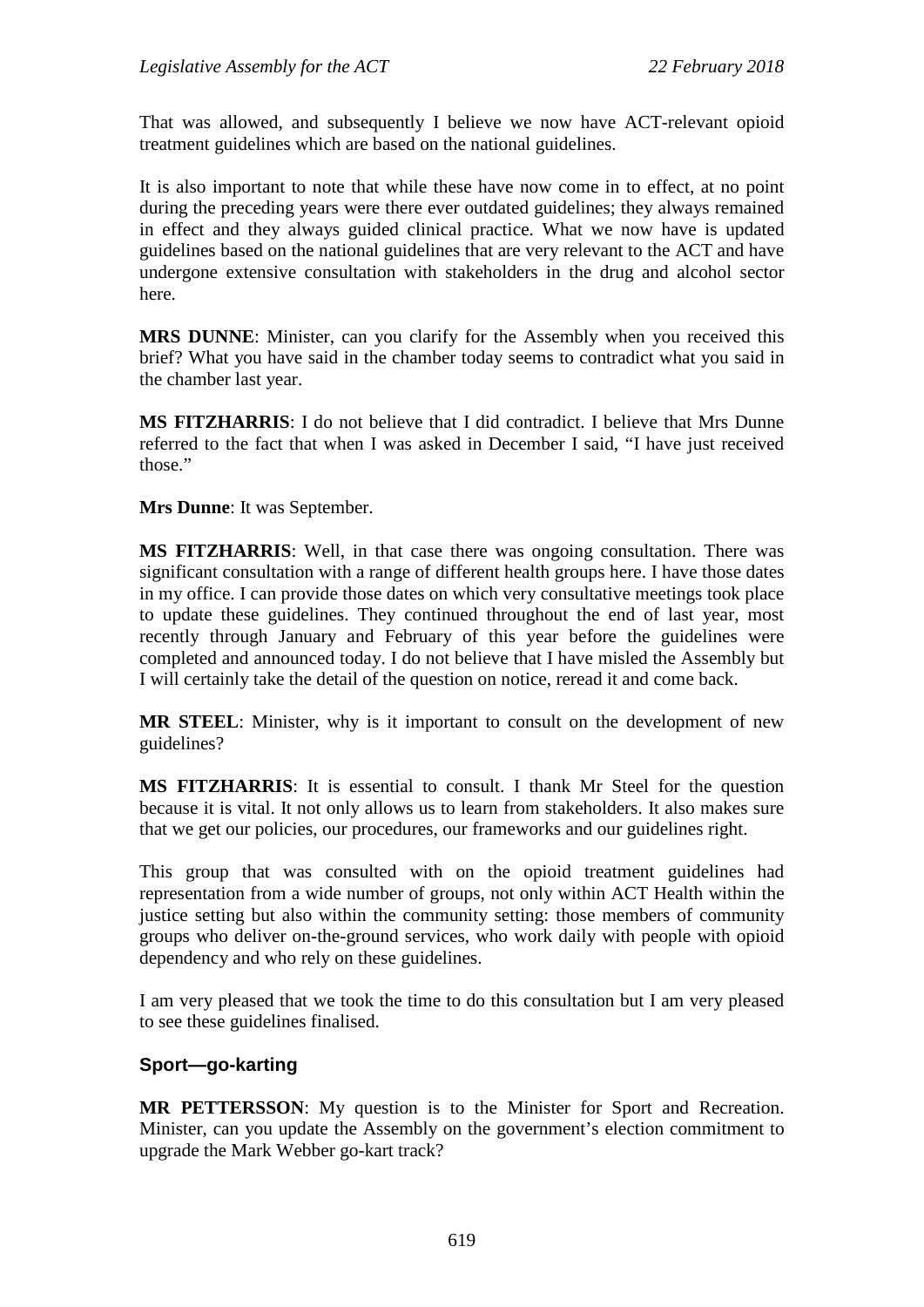**MS BERRY**: I thank Mr Pettersson for his question. The ACT government is committed to supporting new participation in motorsport through the improvement of existing infrastructure at the Circuit Mark Webber track. On 31 January 2018, the ACT government announced a \$200,000 grant to the Canberra Kart Racing Club to support an upgrade of the Circuit Mark Webber track.

I know that Mr Gentleman has a keen interest in the track, as does Ms Cody. The feedback they have had so far is that the government's new investment and how it will transform Circuit Mark Webber into an international standard track have been very well received by the community. I noted the positive comments across Facebook after the announcement was made.

Works on the upgrade are expected to commence in the coming months, and they will be completed in 2019 for the community to enjoy.

**MR PETTERSSON**: How will the upgrade improve the ability of the Canberra Kart Racing Club to attract new local participants and visitors from interstate?

**MS BERRY**: This is very exciting for the Mark Webber Canberra Kart Racing Club. It will bring the facility up to international standards. The Canberra kart club and Karting Australia will now have the chance to host a range of events. These will include state and national championships, as well as international competitions, attracting both interstate and international visitors to the ACT.

Events that the track will become capable of hosting include stages of the pro tour or Australian Pro Karting series, which can attract 200 or more karters and up to 800 spectators.

**MR STEEL**: Minister, how is the government's investment leveraging other improvements at the track?

**MS BERRY**: The extension of the Circuit Mark Webber track represents stage 1 of a broader suite of improvements the Canberra kart club wish to progress over time. These include an extension to the existing fencing and an addition to existing fencing; realignment and extension of existing gravel driveway; new ancillary building; resurfacing an existing section of the track; screen plantings; new or upgraded pit areas, including a new officials and kart weigh area; and new water sensitive urban design ponds. In addition to self-financing and in-kind support, the Canberra kart club will be partnering with Karting Australia through the Karting Australia track development fund to access additional funds to support further upgrades.

Madam Speaker, I ask that all further questions be placed on the notice paper.

# **Supplementary answers to questions without notice Light rail—WorkSafe ACT notices**

**MR RAMSAY**: In my answer to yesterday's question from Mr Coe about WorkSafe notices in relation to light rail, I indicated that there had been six prohibition notices. I am advised that that number is five, rather than six. I also note that this responds to a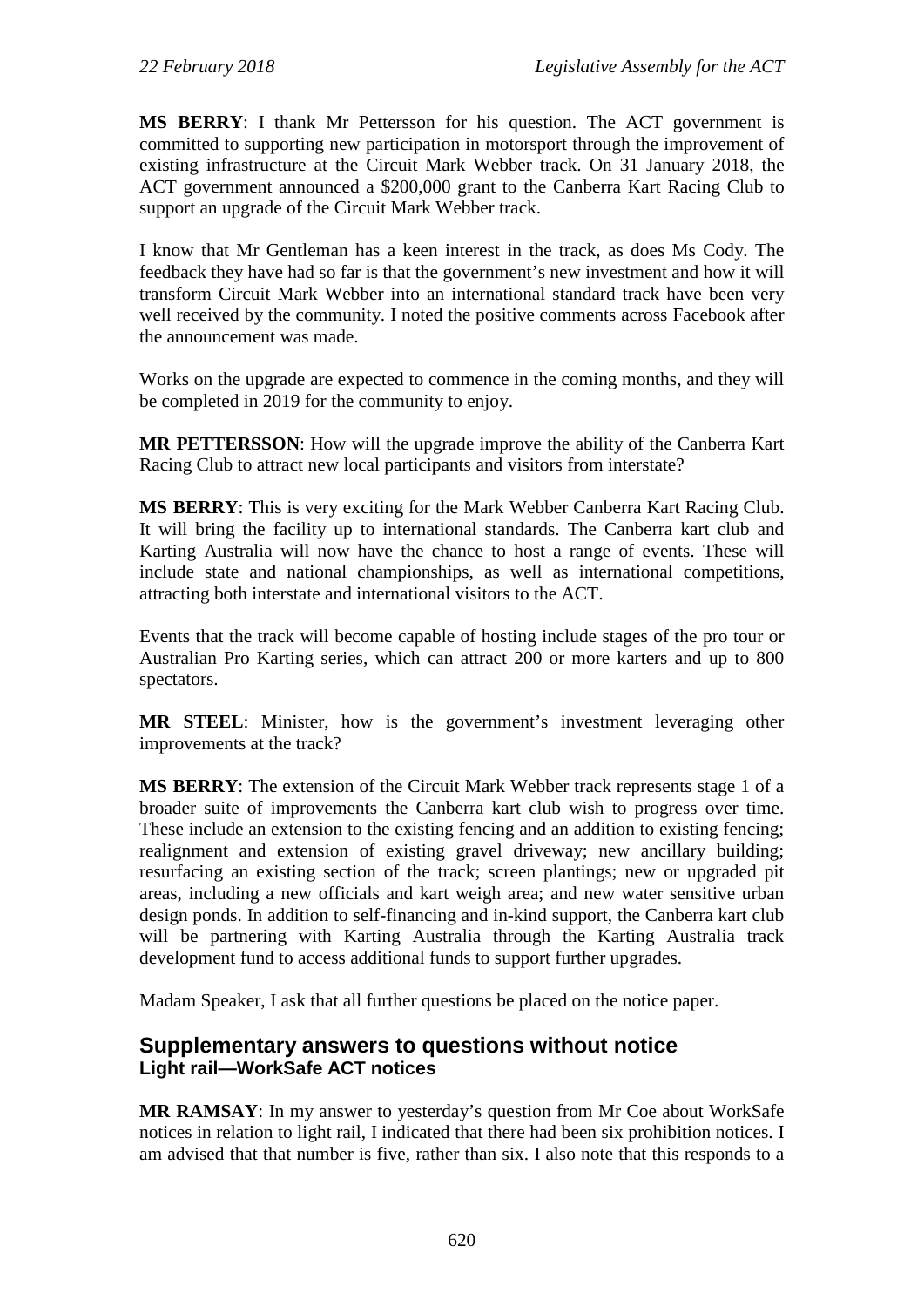matter that Minister Stephen-Smith took on notice on Tuesday. For the information of members, I can advise that the prohibition notice that was in force at the time of question time yesterday was lifted by WorkSafe yesterday evening.

# **ACT Health—opioid treatment guidelines**

**MS FITZHARRIS**: In relation to Mrs Dunne's earlier question about opioid treatment guidelines, I want to say that I misheard her and thought she said "December". She was correct that in September I did receive the outcomes of Health's internal review of the guideline and—

**Mr Coe**: You also said it was too hard to consult in December.

**MADAM SPEAKER**: Please continue, Ms Fitzharris.

**MS FITZHARRIS**: Madam Speaker, I will continue, and I encourage the opposition to listen, to wait their time. I will answer Mr Coe's question. In September 2017 I did receive the outcomes of ACT Health's review of the guidelines and Health's recommendations to adopt these national guidelines on opioid maintenance. I then sought further consultation with relevant stakeholders.

Since then, ACT Health has undertaken two extensive consultation rounds with relevant stakeholders within the drugs sector to discuss this and other measures that needed to be put in place to support the national guidelines. In late September 2017, consultations were held with the ACT Opioid Treatment Advisory Committee, OTAC, to discuss the proposal to adopt the national guidelines, and comments were sought on the development of *Opioid maintenance treatment in the ACT: local policies and procedures*, as announced today, which provides local information and procedures for opioid maintenance treatment in the ACT, to complement the national guidelines.

Follow-up consultations took place on 4 December 2017 to discuss outcomes from the initial consultation. ACT Health extended the consultation period further, as consumer representatives felt that more time was necessary to review the changes, particularly the new policies and procedures document, in more detail. ACT Health then consolidated the feedback and shared the feedback from both consultation rounds with stakeholders in January. We have today released those opioid treatment guidelines.

# **Multicultural affairs—mother languages**

**MS STEPHEN-SMITH** I rise to provide additional information in relation to a matter arising from yesterday's question time.

Yesterday in question time, Mrs Kikkert asked a question in relation to a motion that passed this place in a spirit of tripartisanship and harmony on 13 September 2017 on mother languages, specifically about the subject section of that motion calling for the establishment of "collections and displays, sometimes called an 'Ekushey Corner', at ACT Libraries to promote and protect mother languages".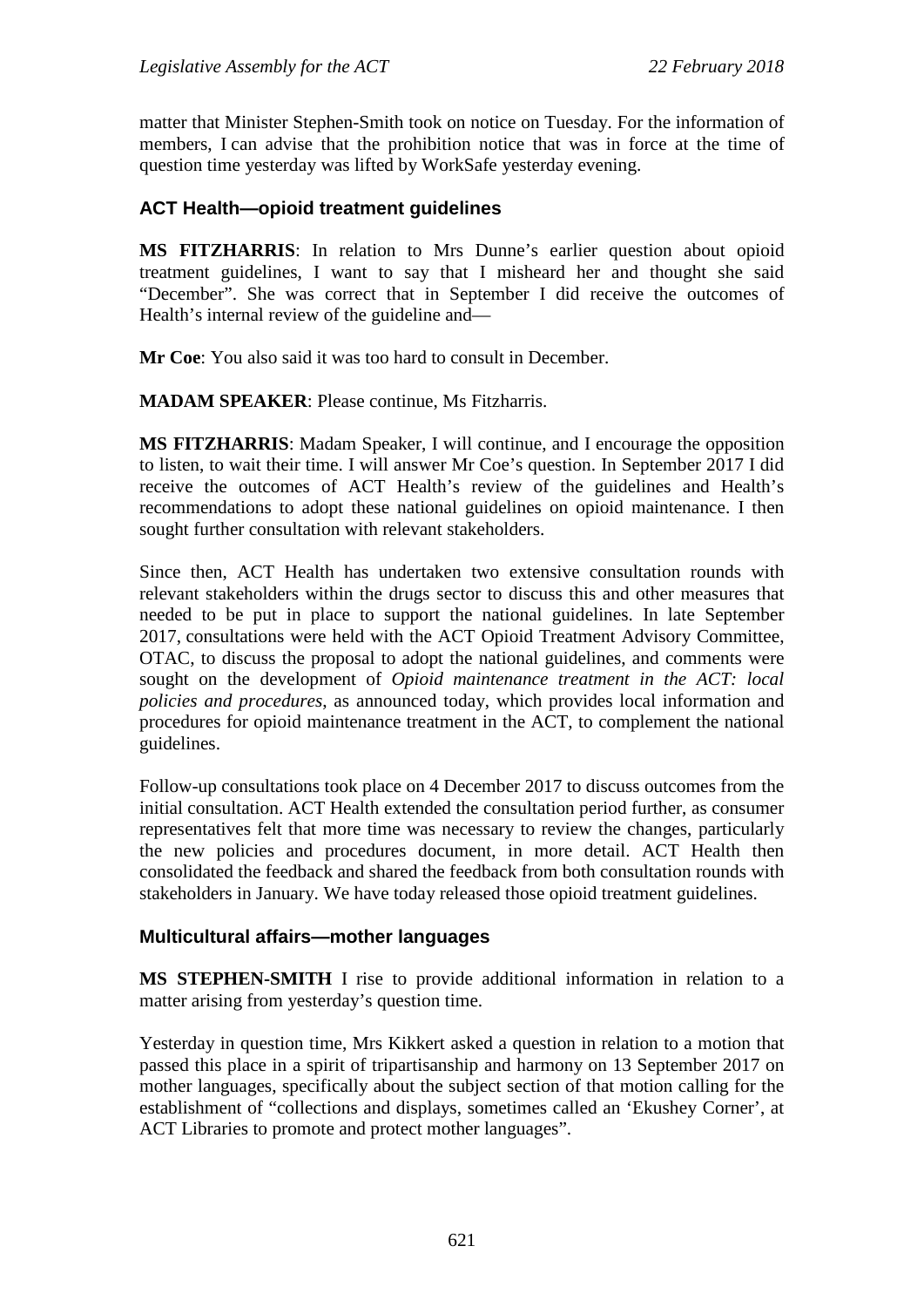Collections in a range of languages are held in libraries across the territory, from the Arabic collection held at Woden to the Sinhalese and Bengali collections held at Gungahlin and the Chinese collections held in Dickson, Tuggeranong and Gungahlin. Some of these were detailed in my letter of 20 December 2017 to Mr Coe, referencing Mrs Kikkert's question, which, to correct the record, I subsequently realised I did in fact have with me in the chamber. In my response, I also noted that Libraries ACT undertakes a range of activities that celebrate mother languages. Further to this, I can confirm that Libraries ACT is hosting a number of exciting events to celebrate culture and mother languages.

In the lead-up to International Mother Language Day yesterday, and as part of the National Multicultural Festival, bilingual storytelling was held at the Civic library. Yesterday, Libraries ACT marked International Mother Language Day at Tuggeranong library with Ngunnawal man Richie Allan sharing his language and culture with three-year-olds to five-year-olds and their carers. Further bilingual story times will be held at Libraries ACT in the coming months, starting with Hindi on 15 March, followed by Bengali in April and Mandarin in May.

These bilingual storytelling sessions also provide an opportunity for visitors to learn about the array of language resources that can be accessed at Libraries ACT. The library is keen to hear from bilingual members of the community who would like to work with them to deliver regular bilingual story times in their own language.

To mark Harmony Day in March, Civic library is hosting a celebration of language and culture, providing an opportunity to meet some of the many organisations providing services to culturally and linguistically diverse Canberrans. I am advised that Libraries ACT will also continue to consider how it may be able to build on its considerable work in establishing and maintaining collections and displays to promote and protect mother languages, as set out in the 13 September motion.

I was pleased to support Mr Coe's motion in September. For the information of the Assembly, I recently met with the international mother language movement to discuss the next steps in exploring the construction of the monument that was also mentioned in the motion.

Finally, I thank the international mother language movement for their passionate advocacy for the preservation and promotion of mother languages and look forward to joining them at the international mother language walk this weekend, where I am sure there will also be opposition members present.

# **Personal explanations**

**MS FITZHARRIS** (Yerrabi—Minister for Health and Wellbeing, Minister for Transport and City Services and Minister for Higher Education, Training and Research) (3.43): I seek leave to respond to Mr Coe's personal statement yesterday where he indicated that I had misrepresented him.

**MADAM SPEAKER**: Are you seeking to make a statement under standing order 46?

**MS FITZHARRIS**: I am seeking to make a statement.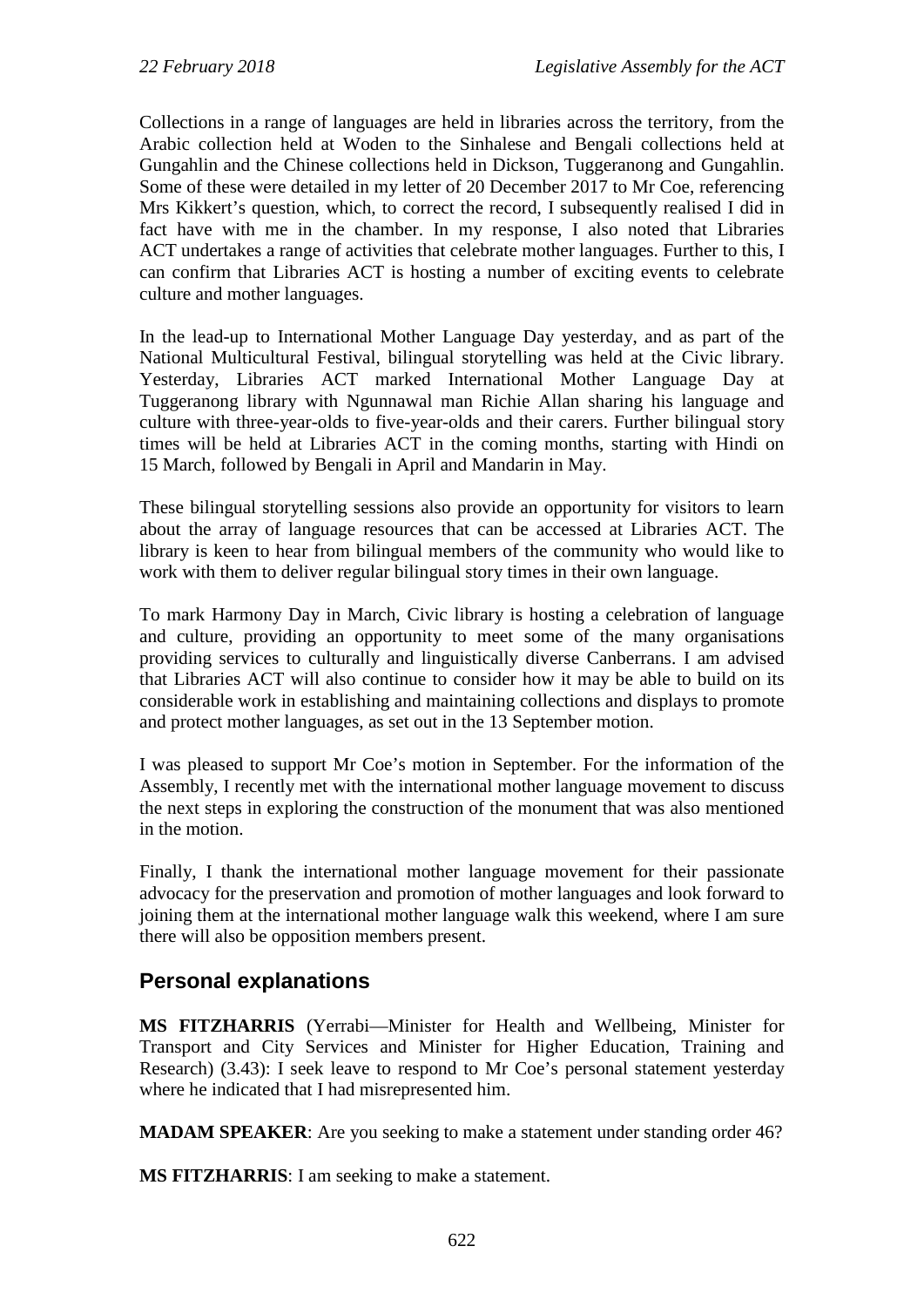#### **MADAM SPEAKER**: Ms Fitzharris.

**MS FITZHARRIS**: I rise today to respond to allegations made yesterday by Mr Coe in relation to falsely accusing him and/or the opposition of not raising the issue of the Mitchell light rail stop. Mr Coe urged me to correct the record and apologise for these assertions, and to undertake a Google search.

Madam Speaker, I do not believe I have anything to apologise for. I can assure Mr Coe that I have done a simple Google search and I am happy to update the Assembly with the results. On a simple Google search of "Alistair Coe light rail Mitchell stop", I found 67,200 hits. On a simple Google search of "Canberra Liberals light rail Mitchell stop", I found 254,000 hits. That is a total of 321,200 hits. However, there was no specific mention of the Canberra Liberals advocating for these stops, except for two references in *Hansard*.

What I did find specifically was that on two occasions during committee hearings before the last election—it turned out I was present, Madam Speaker, but I did not recall these two specific questions—Mr Coe did ask about Mitchell light rail stops. I have re-read these two transcripts and I can confirm that Mr Coe on two occasions asked two or three questions about a Mitchell light rail stop. Asking two questions out of a total of 321,200 searches on the Mitchell stops means that he mentioned the Mitchell light rail stop about 0.00000623 per cent of the time.

He also claimed that I misrepresented the position of those opposite by saying that they were nowhere requesting a Mitchell light rail stop in 2013, 2014, 2015 and 2016. I have done these searches—indeed, a number of people have—but I cannot find anything other than the two particular *Hansard* references. If I am mistaken, I would welcome Mr Coe providing that to my office and I will further assess my previous statements. There has been no press release and no public comment in multiple public forums where I can provide clear evidence of the Canberra Liberals requesting a light rail stop in Mitchell.

I did a simple Google search of "Canberra Liberals stop light rail". Madam Speaker, as you would expect, we came up with hundreds of thousands of hits on that. In fact, the first one to come up was in a Canberra Liberals press release dated 17 May 2016, where it says, in capital letters, no less:

#### CANBERRA LIBERALS WILL STOP LIGHT RAIL.

Interestingly, in that, there is no mention of a Mitchell stop, but it is very clear:

The Canberra Liberals will stop light rail if elected in October … We have made our intentions clear and people can vote accordingly.

Madam Speaker, it is very clear that they did that.

I apologise if two questions that were raised in a committee were not referenced by me. I think I am on fairly safe ground to state that the Canberra Liberals did not actively advocate for a light rail stop in Mitchell prior to the 2016 election. Again,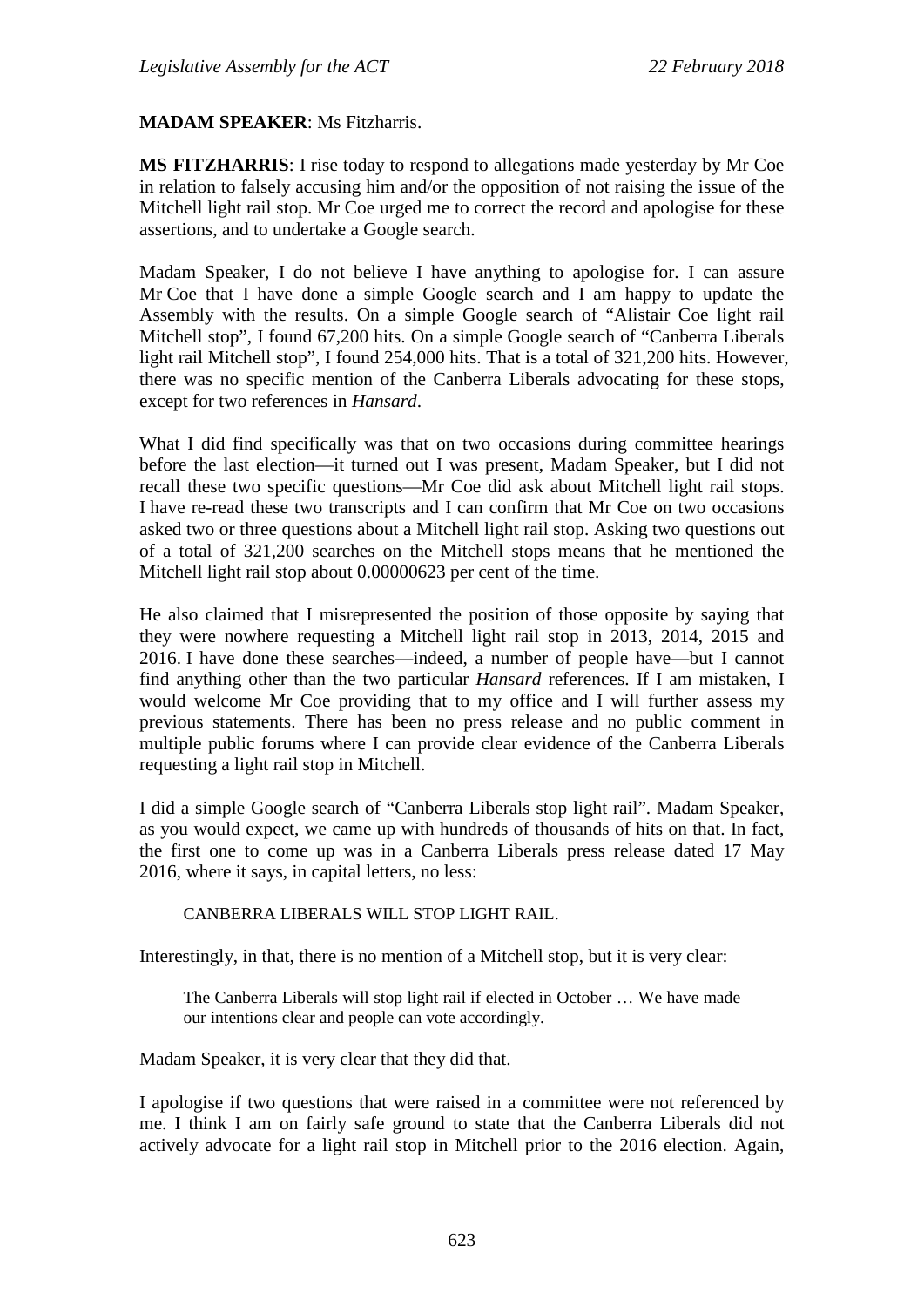I would welcome Mr Coe providing that evidence to my office, if that is the case, and I will reassess my previous statements.

It is very clear, and I do not think anyone in the community is under any illusion, that the Canberra Liberals were opposed to light rail. They made that very clear, and that was, indeed, their will. In saying yesterday that I did not recall them mentioning it, I could not. I have been reminded of two questions. Again, if Mr Coe would like to provide further information to me, I will assess that and report back to the Assembly.

**MR COE** (Yerrabi—Leader of the Opposition) (3.47): I seek leave to make a personal explanation under standing order 46, please.

**MADAM SPEAKER**: I think leave is granted for that statement.

**MR COE**: Thank you. I think it is important that I respond to what was a pretty unbecoming speech by Ms Fitzharris. She said that we did not raise it in 2013, 2014, 2015 and 2016—"not once" was the quote, "not once". She was not talking about the Assembly and she was not talking about the committee; she said that not once was it raised. Then she said that we did raise it. And we raised it on several occasions. One is:

Which begs the question, for people who work in Mitchell, how will they access the light rail? Whereabouts and what stop is proposed?

I went on:

Is there a reason there is not another stop like there was originally planned to be in Mitchell to service all the workers?

I went on:

But given Mitchell is a major employment hub, why is there not a stop at Lysaght Street as was the original plan?

On numerous occasions we asked the obvious question: why would you have thousands of people working on the route and not have a stop there? It is crazy, absolutely crazy.

Ms Fitzharris realised last night that actually she was wrong and then came in here and ranted on. If she had said, "You know what? I made a mistake. There were a few references," and then sat down, that would have been the dignified thing to do. Instead, she comes in here and speaks for five minutes about how, in effect, we did do it but we did not do it. It is pretty unbecoming, and it goes to the amateur way that she runs her office. It takes weeks and weeks to get responses. They do not do Google searches before she makes claims like that. It demonstrates that she is not fit to be Chief Minister when Andrew Barr finally calls it a day.

**MRS KIKKERT** (Ginninderra) (3.49): Madam Speaker, I seek leave to make a personal statement.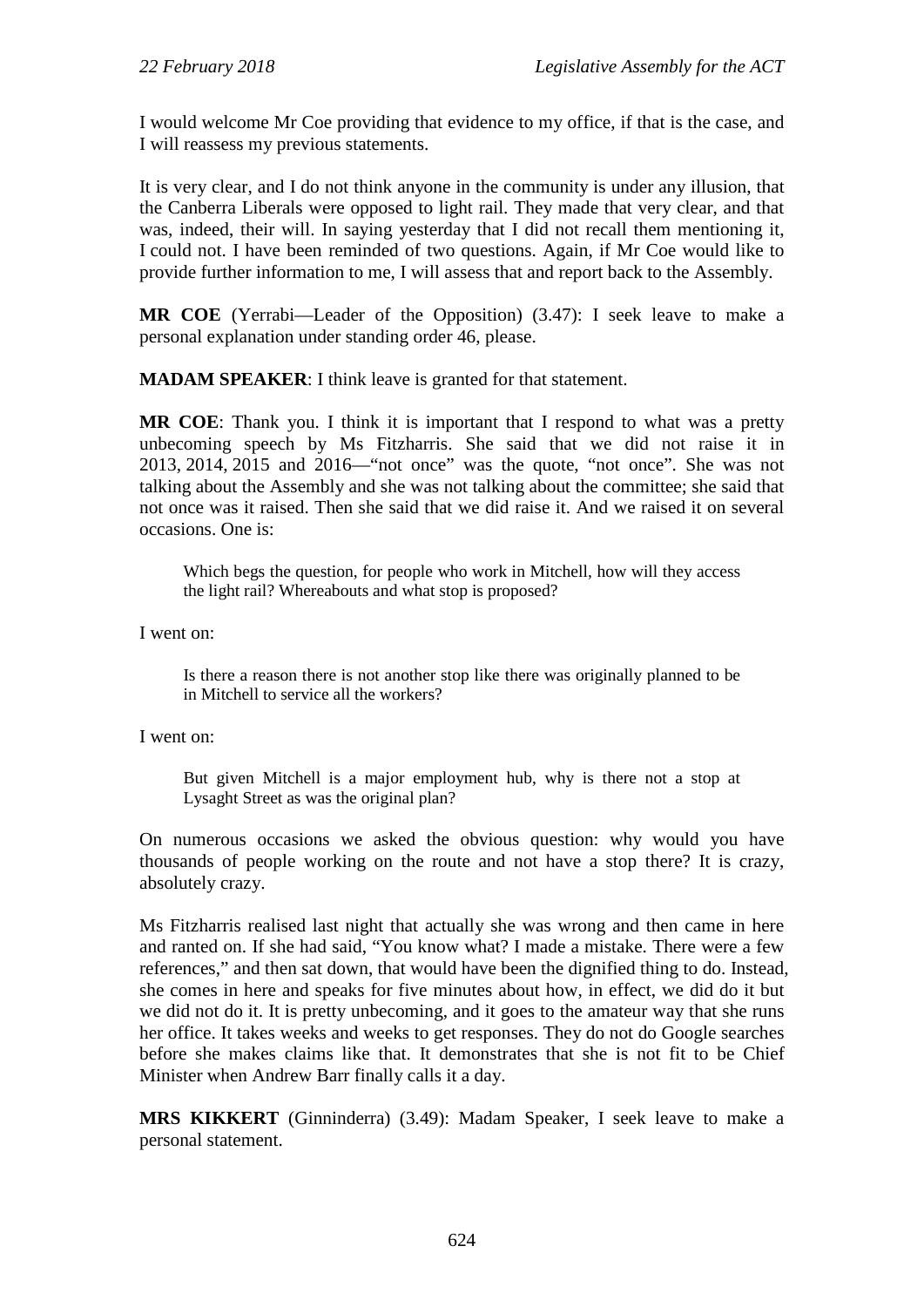**MADAM SPEAKER**: Under standing order 46, thank you, Mrs Kikkert.

**MRS KIKKERT**: Yesterday during a debate between Ms Fitzharris and Andrew Wall the minister mentioned that she had contacted my office many hours before with an amendment to my motion. I would like her to withdraw that comment because she did not contact my office many hours before we appeared here in the chamber to debate that motion; it was, in fact, one hour and 20 minutes before. That is not "many hours" and so I seek for her to withdraw that comment. I would like to put on the record that the Greens, however, received it in the morning, so that is many hours before.

# **Unparliamentary language Statement by Speaker**

**MADAM SPEAKER**: Late yesterday evening Mrs Dunne raised a point of order where she alleged Ms Cheyne was accusing Mrs Kikkert of misleading the Assembly and that she should be requested to withdraw. I undertook to review *Hansard* and come back to the Assembly with a ruling. The uncorrected proof transcript has Ms Cheyne stating:

I suggest to Mrs Kikkert and to Mrs Dunne that instead of attacking Labor Ginninderra government members that we in fact work together, given we are all in furious agreement that something needs to be done with this intersection. And to help with this, I ask, with the greatest respect, that Mrs Kikkert apologise to me and to my Labor colleagues for actively and knowingly misrepresenting our actions.

As stated on page 169 of the companion, whether a particular phrase is offensive or disorderly depends on the context in which it is used, and an expression acceptable in one context may be unacceptable in another. I note that Ms Cheyne did not use the word "mislead". Having regard to the tone and the context of the remarks, I do not consider that the phrase used by Ms Cheyne on this occasion needs to be withdrawn.

I also add that the *House of Representatives Practice*, which we are linked to by standing order 275, provides that any request for withdrawal of a remark must come from the member concerned, if present, and that any request must be made at the time the remark was made. I suggest that if we follow that practice these matters can be dealt with in an orderly fashion at the time they occur.

# **Administration and Procedure—Standing Committee Statement by chair**

**MADAM SPEAKER**: Pursuant to standing order 246A, I wish to make a statement on behalf of the Standing Committee on Administration and Procedure. Standing order 16 requires the committee in each term to inquire into and report on the operation of the standing orders and continuing resolutions of the Assembly with a view to ensuring that the practices and procedures of the Assembly remain relevant and reflect practice. At its meeting on Monday, 12 February 2018 the committee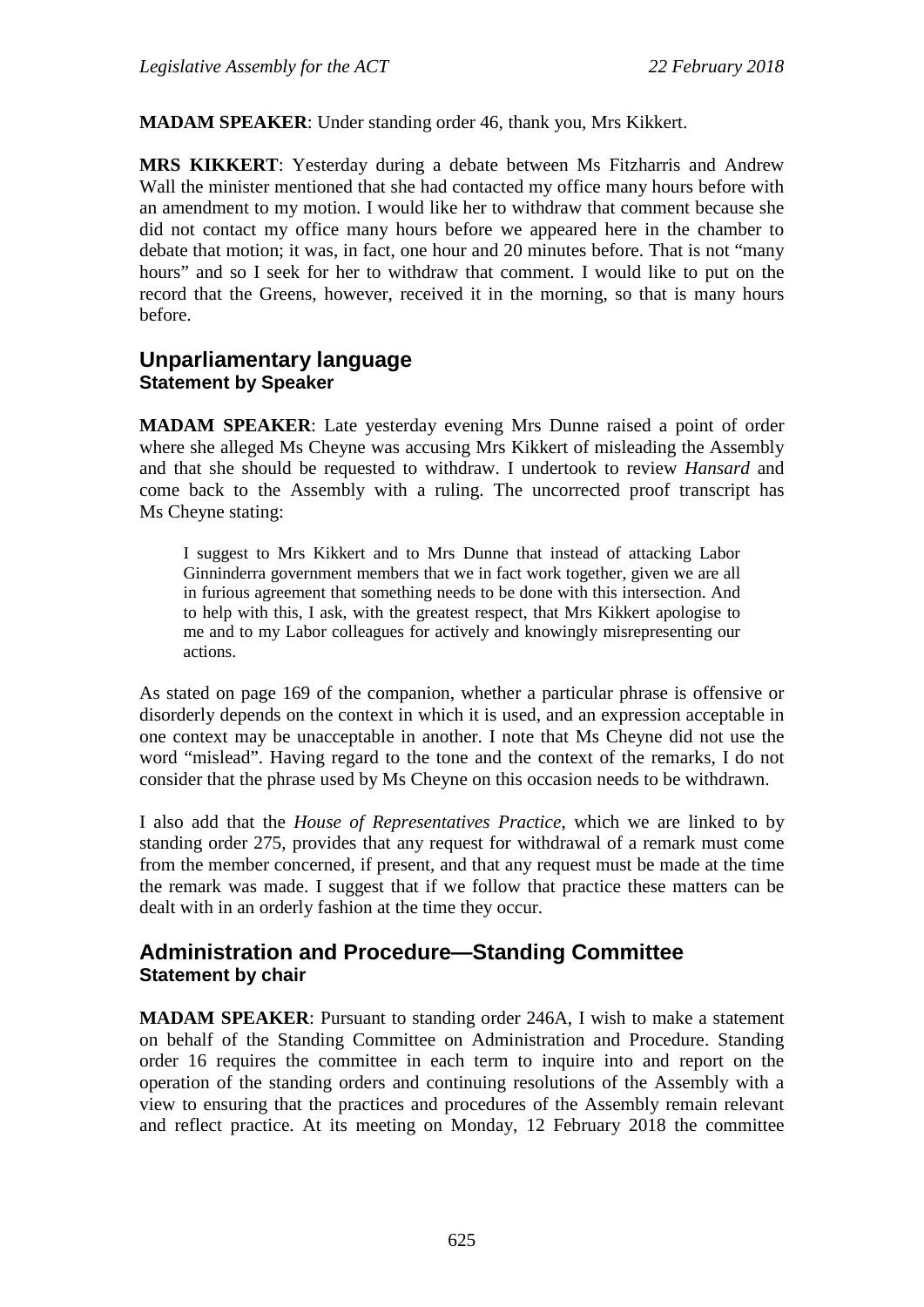agreed to commence its review, and the committee has adopted the proposed timetable.

In late February we will arrange for the inquiry to be advertised in the press and for the following parties to be written to: all current members; all former members of the Eighth Assembly; all former chief ministers and speakers; the Labor Party, the Liberal Party and the Greens; representatives of media organisations that cover the Assembly; union and business representatives in the territory; the Law Society; ACTCOSS; and any other relevant parties.

The submission deadline will be 11 May this year. In July or August of this year there will be public hearings, if necessary, and the committee will report in the August sittings. As I have said many times from this chair, I encourage all members to reflect on the standing orders and to contribute to the conduct of the inquiry.

# **Papers**

**Madam Speaker** presented the following papers:

Auditor-General Act, pursuant to subsection 17(4)—Auditor-General's Report No 3/2018—Tender for the sale of Block 30 (formerly Block 20) Section 34 Dickson, dated 21 February 2018.

Executive area of the Legislative Assembly Building—Control and management—Agreement between the Speaker and the Chief Minister, dated 23 January and 5 February 2018.

# **Environment and Transport and City Services—Standing Committee**

**Report 2—government response**

**MS FITZHARRIS** (Yerrabi—Minister for Health and Wellbeing, Minister for Transport and City Services and Minister for Higher Education, Training and Research) (3.54): For the information of members, I present the following paper:

Environment and Transport and City Services—Standing Committee— Report 2—*Planning, management and delivery of road maintenance in the ACT*—Government response.

I move:

That the Assembly take note of the paper.

Question resolved in the affirmative.

# **Planning and Urban Renewal—Standing Committee Report 2—government response**

**MR GENTLEMAN** (Brindabella—Minister for Police and Emergency Services, Minister for the Environment and Heritage, Minister for Planning and Land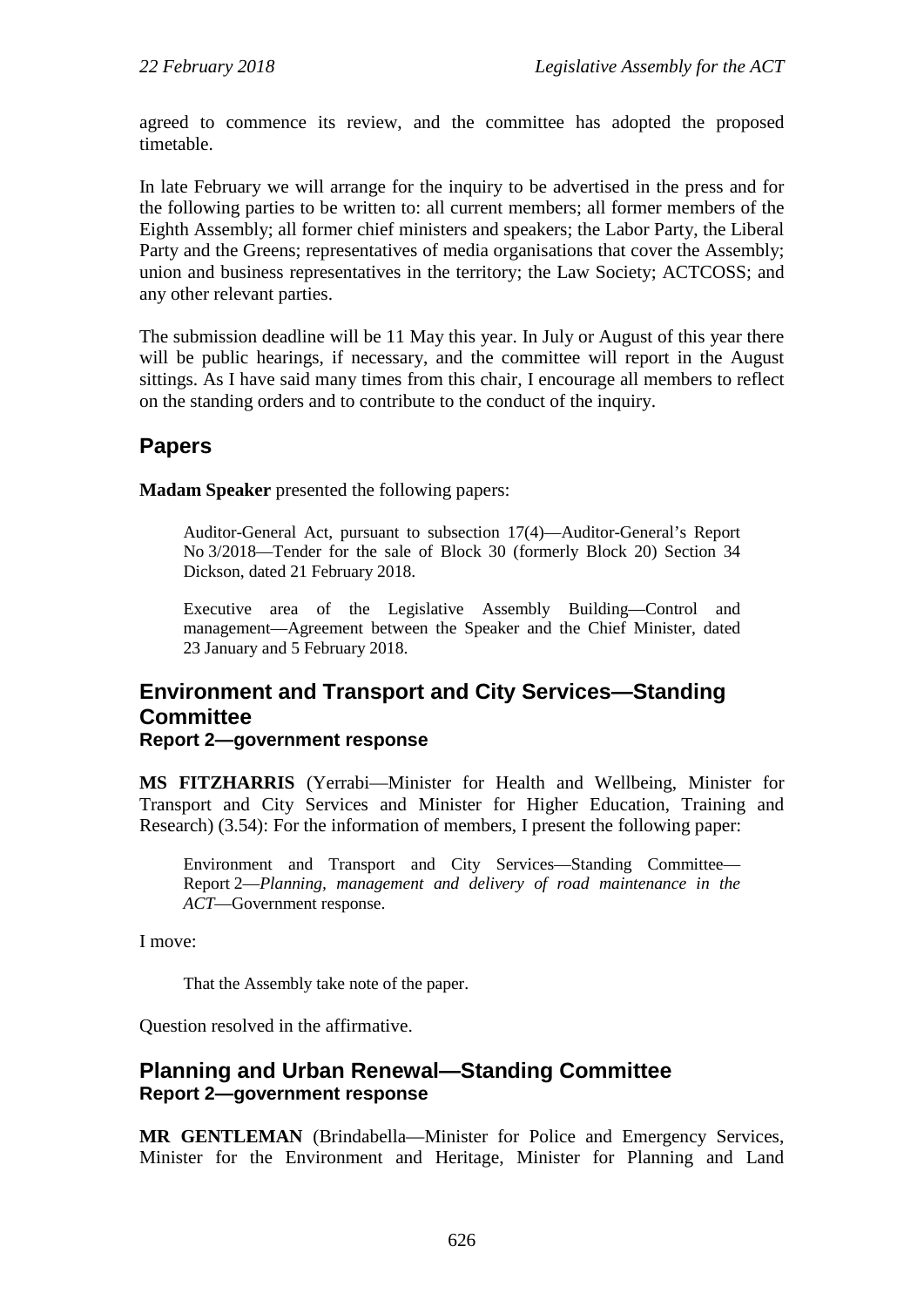Management and Minister for Urban Renewal) (3.55): For the information of members, I present the following paper:

Planning and Urban Renewal—Standing Committee—Report 2—*Inquiry into Billboards*—Government response.

I move:

That the Assembly take note of the paper.

I am pleased to table the government response to the Standing Committee on Planning and Urban Renewal report No 2 on the inquiry into billboards. The key recommendation of the standing committee's report is that the government review the relevant legislation, regulations and government policies relating to outdoor advertising signage in the ACT. An interdirectorate working group will be established in the coming months to commence this review and determine an appropriate approach for regulatory reform for outdoor advertising signage.

**MS LE COUTEUR** (Murrumbidgee) (3.56): I am very pleased to hear there will eventually be a review of the billboard legislation. When we do this, it is really important that we seriously take on board the views of the ACT community, because they have made them fairly clear. Recently some work was done with a market research group, and they found that nine out of 10 people wanted to keep Canberra billboard free and eight of out 10 thought that Canberra was a much better place because it does not have billboards.

As the minister mentioned, he was responding to a report of the planning committee. In our inquiry we had 166 submissions and only six of them supported more billboards. There was also a petition where 780 people all opposed billboards in the ACT.

I suggest that the government should first off enforce the current laws on billboards. Many billboards in the ACT appear to be larger than should be approved or probably were not approved in the first place. Secondly, as the minister alluded to, the government should review the current Territory Plan, with the aim of implementing the will of the community—to reduce the possible size of billboards and close the loopholes.

Thirdly, something the government could do very quickly is stop having full wrap covers over buses. Those who do not catch buses may not be aware of how much of a problem it is. On some of those buses—like the one which I will admit is very pretty, the rainbow coloured one—the wrap goes right over the windows. Particularly at night—and in the winter we are all going home at night—you cannot see out of the windows very well and it is really easy to not get off at the right stop, which is a pain, to put it mildly. I speak, unfortunately, from experience. It is also a safety issue: I know bus drivers have reported that if they are driving a full wrap bus they cannot see out of the windows, so it is very hard for them to see if there is someone racing to the bus or if someone has tripped or had an issue on the way off the bus. I am glad to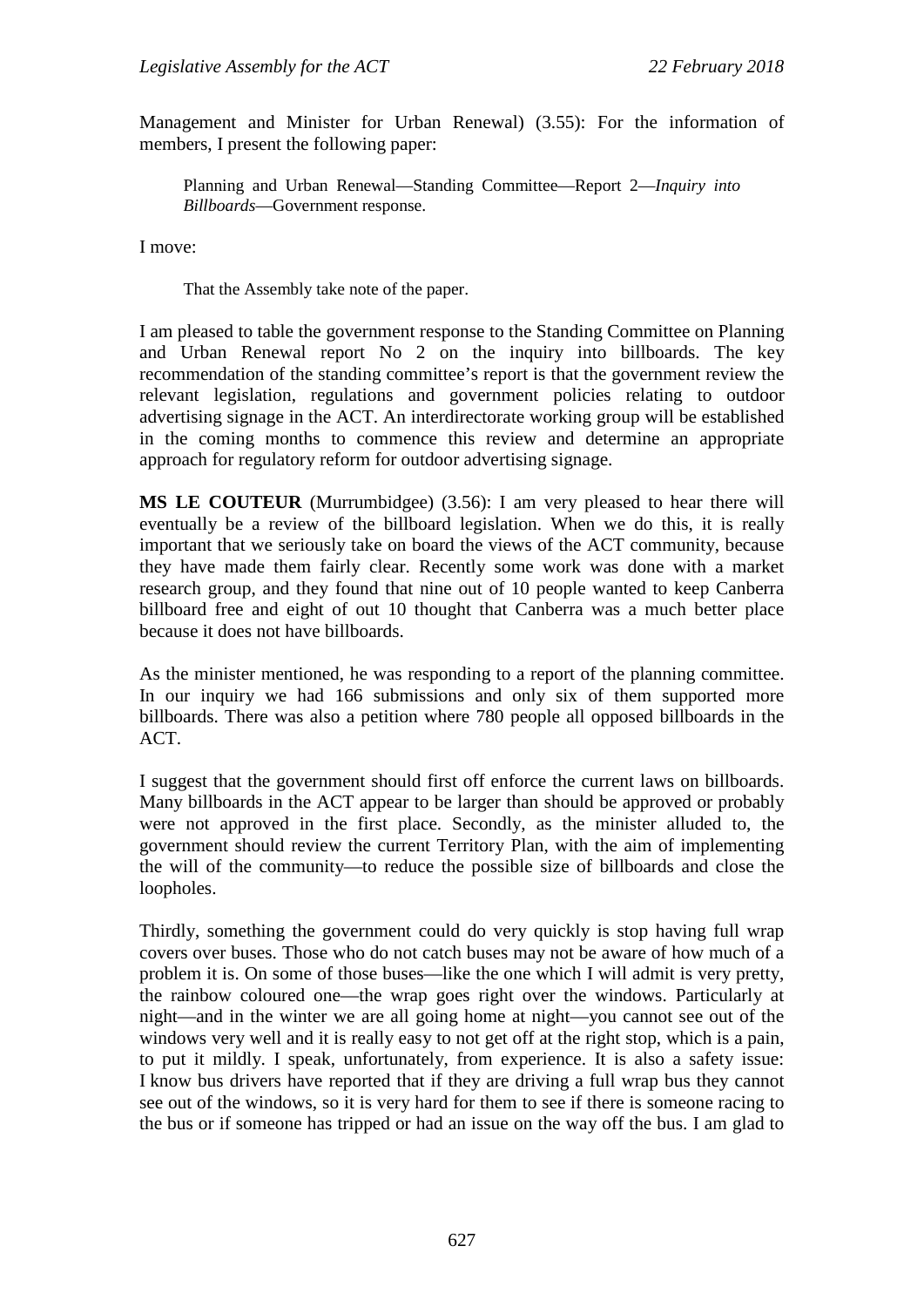hear the government will be doing something. I call upon the government to listen to the community, act quickly and reduce the billboards in the ACT.

Question resolved in the affirmative.

# **Road safety report card—2018 Paper and statement by minister**

**MR RATTENBURY** (Kurrajong—Minister for Climate Change and Sustainability, Minister for Justice, Consumer Affairs and Road Safety, Minister for Corrections and Minister for Mental Health) (3.59): For the information of members, I present the following paper:

ACT Road Safety Strategy 2011-2020—Road Safety Report Card 2018.

I seek leave to make a statement in relation to the paper.

Leave granted.

**MR RATTENBURY**: I present the 2018 ACT road safety report card. This report card is intended to provide information to the public on ACT government responses to road safety and the implementation of the national and jurisdictional road safety strategies. This report card includes a summary of the government's key road safety achievements over the past 12 months, an update of the implementation status of the government's road safety commitments and the ACT's statistical measures of progress, including ACT reporting against the national road safety performance indicators.

The commitments made by the ACT government on road safety are summarised in the four appendices at the back of the report card. They include: the road safety action plan 2016-20; the agreed recommendations arising from the Legislative Assembly inquiry into vulnerable road users; the agreed recommendations from the ACT Auditor-General's audit report on speed cameras in the ACT; and the action items from the ACT road safety camera strategy. A total of 93 commitments were made by this government in the four areas I just mentioned. Sixty-one of these commitments are complete and another 21 commitments are either well advanced or progressing well.

The implementation of these recommendations and the government's commitment to road safety has helped us achieve a reduction in fatalities on ACT roads. In 2016 the number of deaths resulting from road crashes decreased by over 25 per cent, from 15 to 11, and the number of deaths per 10,000 registered vehicles in 2016 decreased by 32 per cent compared to 2015, from 0.37 down to 0.25.

I will briefly highlight some of the key road safety achievements for 2016. The government opened two learn-to-ride centres, one in March, in Tuggeranong, and one in June, in Belconnen. These centres are designed for children from preschool to year 4 and provide a fun environment where kids can learn all the basics of road safety, from how to safely cross the road through to independent and confident riding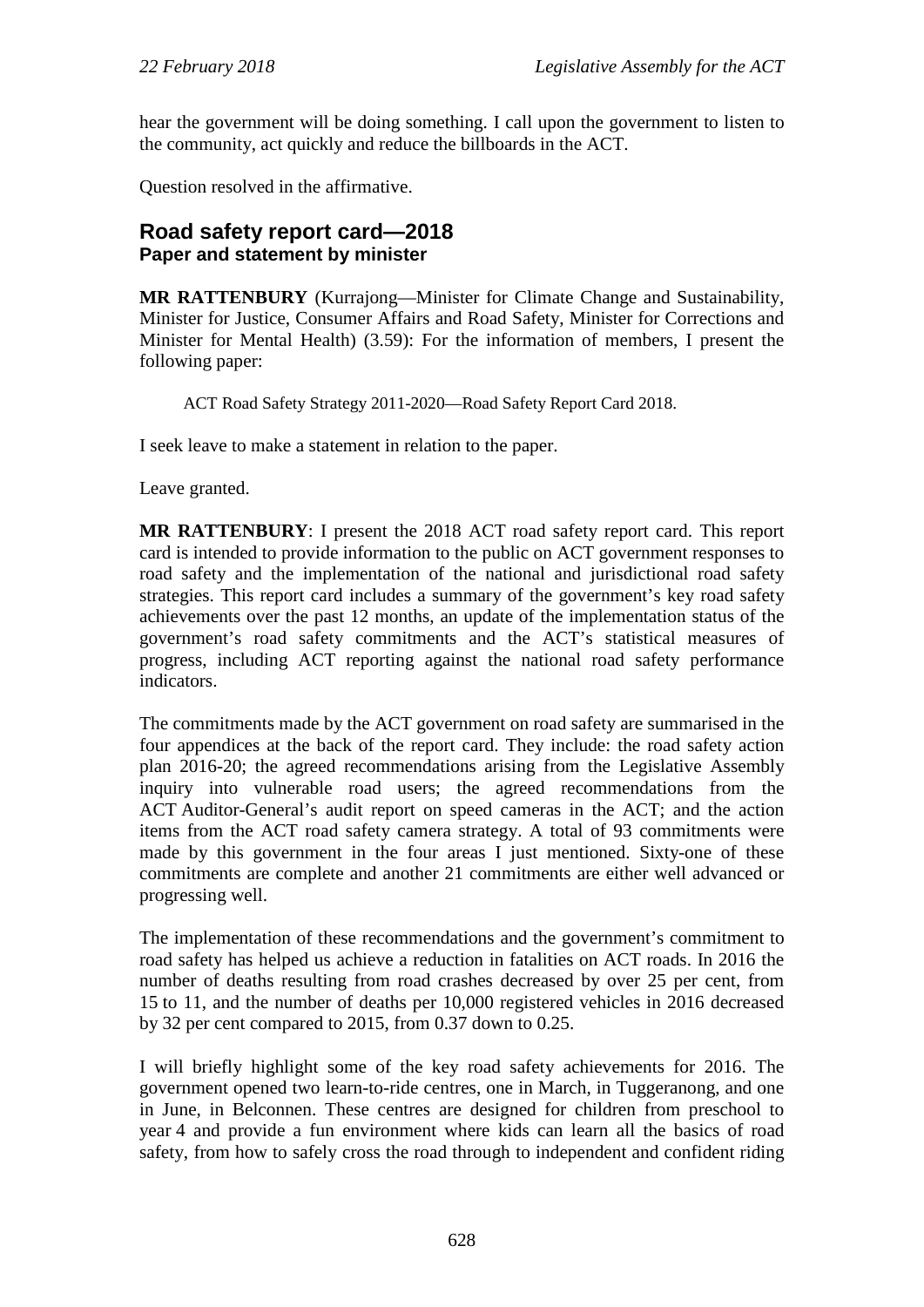on their own bikes. The centres have a look and feel of the real road environment, with child-size roads and pedestrian crossings built around footpaths making this an ideal learning environment for schools, families and, in fact, the whole community. They provide a practical way to educate cyclists at an early age while promoting the health and environmental benefits of active travel.

The ACT government partnered with Safer Australian Roads and Highways, or SARAH, to promote National Road Safety Week in May with a display of large yellow floral wreaths on four ACT roads with the highest collision rates. The wreaths were used as a reminder to all Canberrans of the significant physical, emotional and financial impact road trauma has on our community.

The ACT government has promoted the Australasian new car assessment program better known as ANCAP—safety rating on new cars targeted at younger and older drivers. In July two ANCAP crash test cars—one a five-star-rated vehicle and the other a zero-star-rated car—were on display at St Mary MacKillop College, demonstrating the difference in damage caused to each vehicle in a head-on collision. Following the success of this first launch, the display was repeated in Garema Place in November 2017.

There are also a number of evaluations completed and underway, such as the recent motorcycle lane filtering trial and the road safety camera program. The two-year trial of motorcycle lane filtering was completed in February 2017. The conditions of the trial are still in place while the working group considers the outcomes of an evaluation to make recommendations to me on how it believes we should proceed.

An evaluation of the ACT road safety camera program is currently underway to assess the impact of the ACT's mobile road safety camera program and point-to-point camera program on reducing crashes and speed. The evaluation will also identify any changes in community attitudes towards speeding and road safety camera enforcement and provide advice on strategic management of the camera program.

In December the 2017 ACT road safety forum was held in conjunction with the Australasian College of Road Safety. The forum discussed ways to achieve vision zero in the ACT through the safe systems approach to road network planning, design and maintenance. Associate Professor Jeremy Woolley, Director of the Centre for Automotive Safety Research at the University of Adelaide, provided an overview of the core elements of the safe systems approach to attendees representing various government directorates and other stakeholders. This was followed by a hypothetical discussion of what the ACT road network would look like in 2050 if we fully realised safe system design across the ACT road network in order to achieve vision zero.

As part of my commitment towards vision zero I will soon be issuing a discussion paper on the ACT graduated driver licensing scheme. I want to hear the ACT public's opinion on changes to the current ACT graduated driver licensing scheme so that we may bring the current ACT scheme in line with the national framework and provide for more robust and effective road safety reforms for our young people. I am confident that bringing the ACT graduated driver licensing scheme in line with the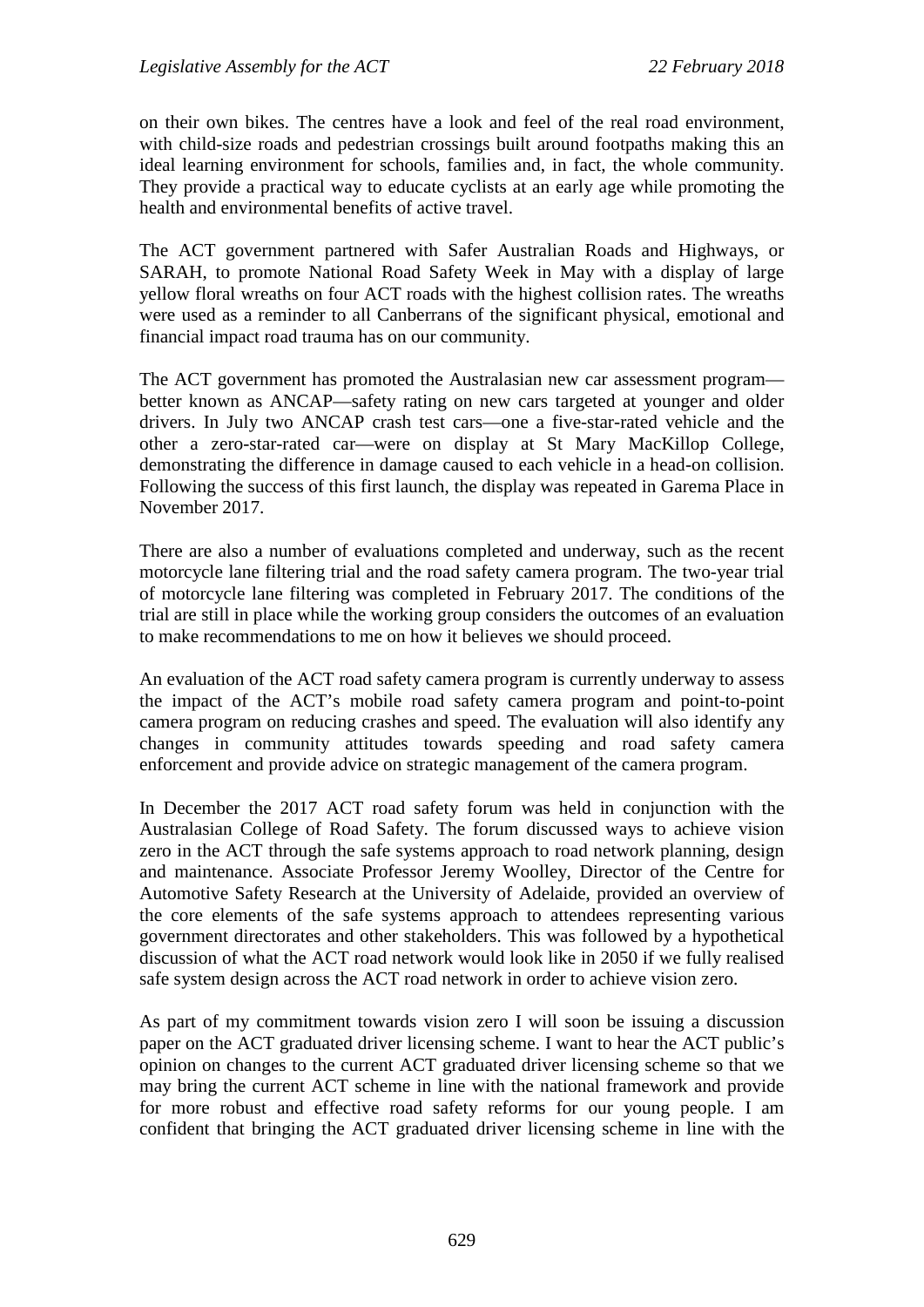national framework will prove, as it has in other jurisdictions, to significantly reduce the prevalence and severity of road trauma involving our youth.

Also in December, the government announced the recipients of the road safety grants program as part of the 2017 ACT road safety community grants program. Seven successful applicants will share in nearly \$320,000 to deliver projects across areas of training, education and awareness programs. These projects continue to demonstrate our commitment to maintaining a lower number of fatalities per capita than the national average, with a target of zero road deaths.

Our vision of no deaths on ACT roads is unfortunately at least a year away now, with two lives lost on ACT roads already this year. Many of the deaths we see on our roads are preventable. Members may have seen this year that the ACT government has strongly promoted a message to the community to stop speeding. It is one of the simplest measures the community can take, yet Canberrans continue to speed and to endanger themselves and others. As a community we should not have to endure the heartbreak associated with road trauma. To avoid it, we must share the responsibility for road safety and all strive for vision zero.

# **Gungahlin strategic assessment Papers and statement by minister**

**MR RATTENBURY** (Kurrajong—Minister for Climate Change and Sustainability, Minister for Justice, Consumer Affairs and Road Safety, Minister for Corrections and Minister for Mental Health) (4.06): For the information of members, I present the following papers:

Gungahlin Strategic Assessment—

Independent Audit, dated November 2017, prepared by the Commissioner for Sustainability and the Environment, and NGH Environmental.

Responses to the Corrective Action Requests, dated 31 January 2018.

I ask leave to make a statement in relation to the papers.

Leave granted.

**MR RATTENBURY**: I am pleased to table the first independent compliance audit of the Gungahlin strategic assessment biodiversity plan undertaken by the Commissioner for Sustainability and the Environment, as well as a number of related papers.

The purpose of the audit is to independently verify progress against the strategic assessment commitments between the ACT and commonwealth governments. These agreed commitments formed the conditions of approval for the Gungahlin development. The commitments relate to the development of Kenny, Kinlyside, Throsby, Moncrieff, Jacka (north), Taylor, and the Gungahlin town centre (east). The commitments are to be delivered over a 20-year period, with an independent audit by the commissioner every five years.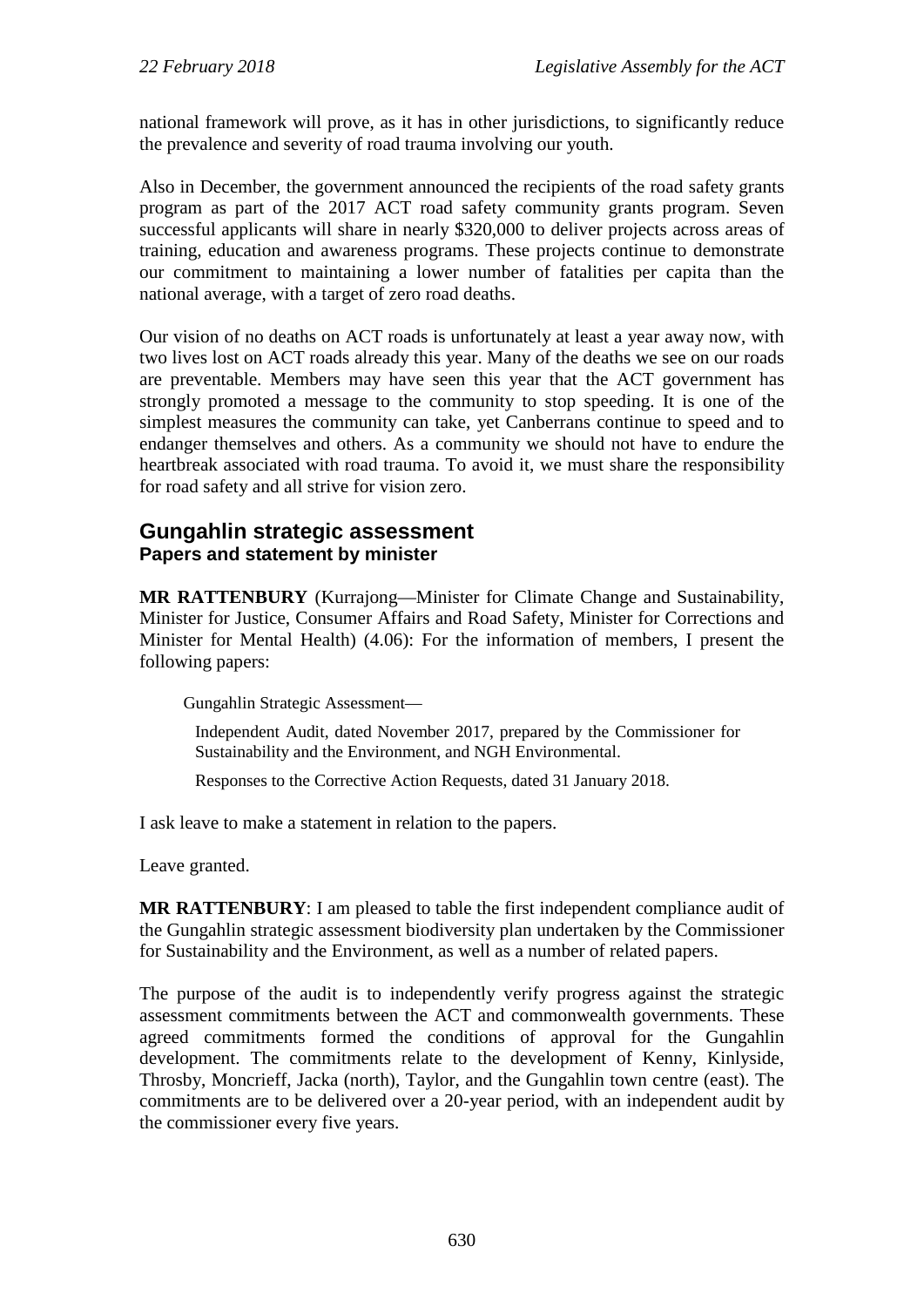It is important to note that this is the first independent compliance audit of a strategic assessment in Australia under the Environment Protection and Biodiversity Conservation Act 1999. The audit was required by the commonwealth to be completed by 20 December 2017. The time line was met by the Commissioner for Sustainability and the Environment. The audit was submitted to the ACT government on 20 November 2017 for transmission to the commonwealth by that date.

Strategic assessment audits are intended to assist us to protect biodiversity in the development of our city. In June 2016 the then Minister for the Environment and Climate Change, Mr Simon Corbell, directed the commissioner to undertake this audit, pursuant to sections 12(1)(b) and 21(1)(a) of the Commissioner for Sustainability and the Environment Act 1993. I received a copy of this report on 15 December 2017, under section 21 of the act. As the minister responsible for reports undertaken by the commissioner, I am tabling this report within the required six sitting days of receipt of the report.

In this audit the commissioner acknowledged the opportunities and challenges associated with strategic assessments. The audit was undertaken in accordance with the commonwealth's *Independent Audit and Audit Report Guidelines 2015*, which establish strict requirements for compliance audits and the auditors.

The audit concluded the status of the 39 strategic assessment commitments as follows, and these are detailed on page 37 of the report: 14 were compliant, 13 were non-compliant, five were compliant with an observation, two were undetermined and five were not applicable. Many of the non-compliant commitments were in relation to late delivery of reports and outcomes or inadequate records being provided to the auditors. The commissioner applied a risk rating to commitments to ensure that effort is placed on the most critical elements. Compliance regarding five commitments was assessed as high to very high risk.

Five corrective action requests were issued to the ACT government. Relevant agencies have been required to undertake action to eliminate the cause of non-compliance, reduce risks associated with the non-compliance or prevent the non-compliance from recurring. I am pleased to advise that agencies have provided responses to all five of the corrective action requests in accordance with established time frames.

This independent compliance audit was finalised in consultation with the ACT government, and coordinated by the impact assessment team in the Environment, Planning and Sustainable Development Directorate. The commissioner has provided eight recommendations for government to consider in the ongoing implementation of the Gungahlin strategic assessment, and these are outlined on page 64. In summary, there is an opportunity for the ACT to improve its approach to this strategic assessment. Although in general it appears that adequate progress is being made against the conditions of approval, there is a need to maintain our efforts for another 15 years and beyond.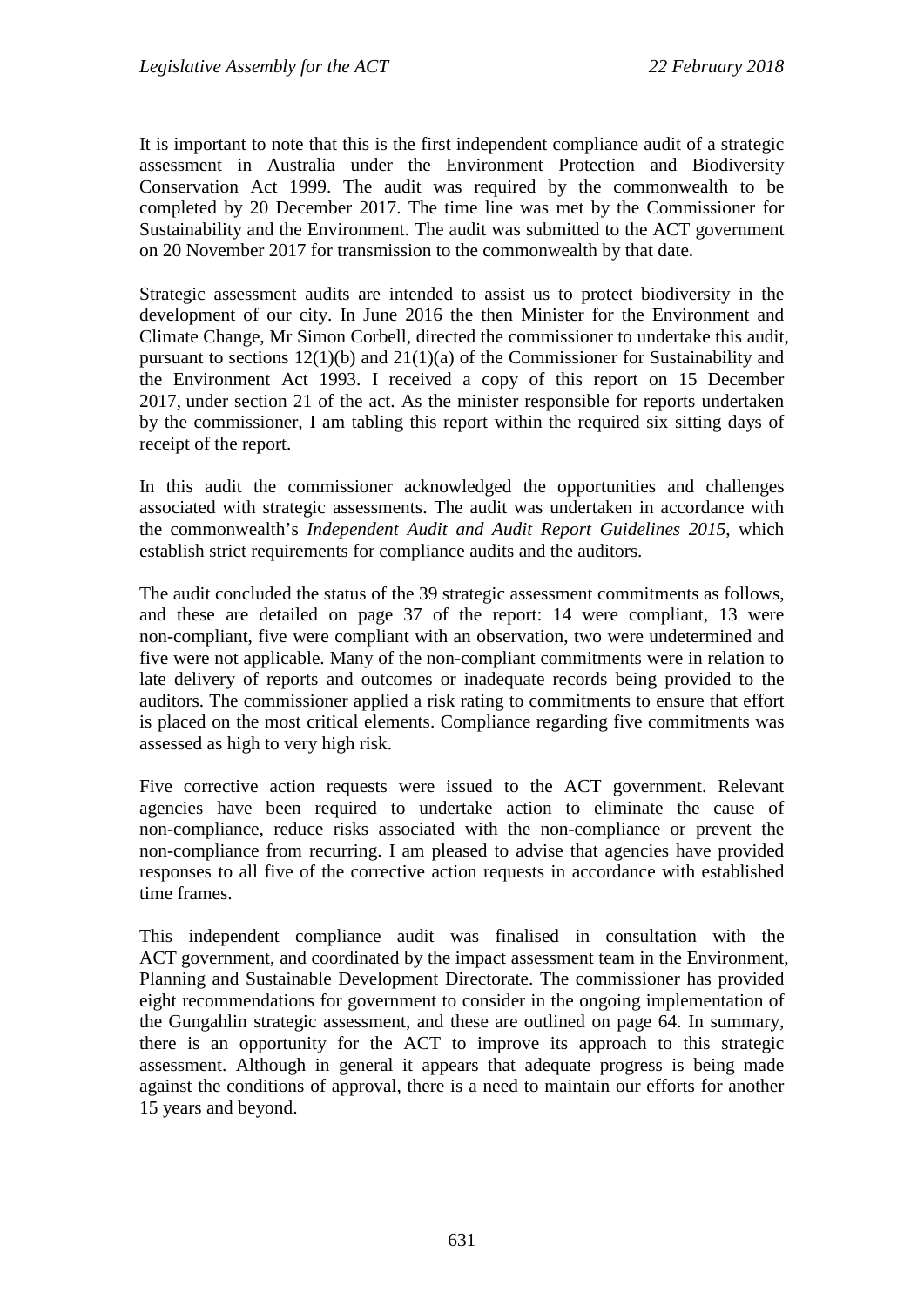The government will respond to the audit findings, which will be led by Minister Gentleman, as these matters fall within his portfolio as minister for the environment and land management. I commend the independent audit of the Gungahlin strategic assessment to the Assembly.

# **Implementation status report on ACT government's climate change policy—government response Paper and statement by minister**

**MR RATTENBURY** (Kurrajong—Minister for Climate Change and Sustainability, Minister for Justice, Consumer Affairs and Road Safety, Minister for Corrections and Minister for Mental Health) (4.10): For the information of members I present the following paper:

ACT Government's Climate Change Policy—Implementation status report— Government response.

I ask leave to make a statement in relation to the paper.

Leave granted.

**MR RATTENBURY**: I am pleased to table the 2018 ACT government's response to the 2017 implementation status report on the ACT government's climate change policy—action plan 2, prepared by the Office of the Commissioner for Sustainability and the Environment. To maintain accountability and transparency, every three years the government invites this independent audit of government action on climate change, presents the findings to the Assembly and provides a statement of government response to any recommendations made.

In February 2017 I invited the office of the commissioner to audit and report by 30 September 2017 on the status of actions under AP2. The office of the commissioner reported on whether actions are completed, ongoing, modified or subsumed through separate policy mechanisms. The office also reported on how the territory is tracking on greenhouse gas emissions reduction, and towards our greenhouse gas reduction targets.

I received a copy of this report on 15 September 2017, which I tabled in the Assembly on 26 October 2017. Under section 21 of the Commissioner for Sustainability and the Environment Act 1993, as the responsible minister I am tabling this statement of government response to the recommendations in the report within the required six months of receipt.

I would like to thank Professor Kate Auty, the commissioner, and her office for the work they have done on this audit. The audit was positive, and it found that "the ACT government's continued commitment to addressing climate change has ensured the implementation of the 18 actions". It acknowledged the complexity of a number of actions and determined that six actions are completed, eight are ongoing, one has been modified and one has been subsumed by other work.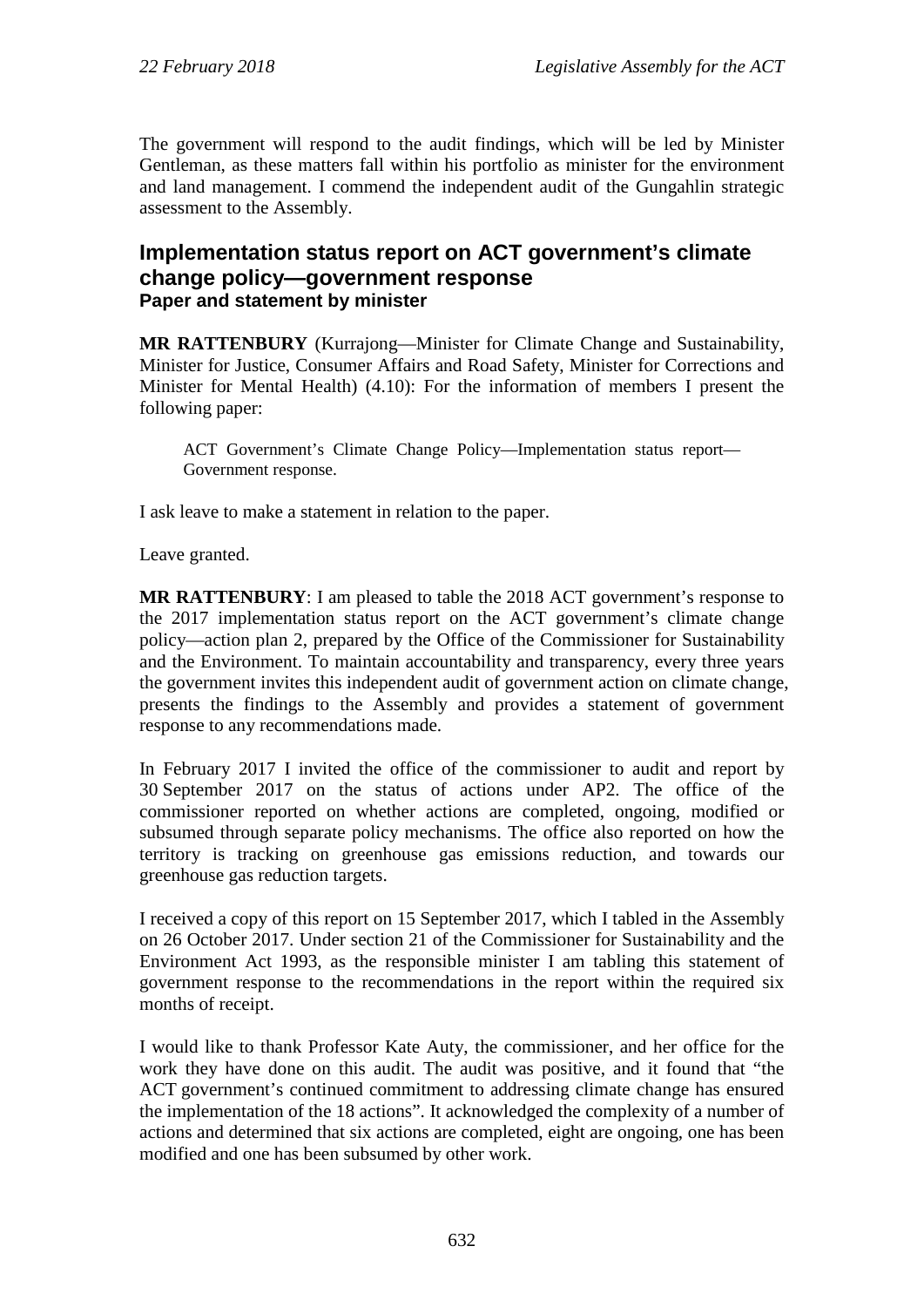The office added a fifth status category to those requested in the terms of reference, a category called "of concern". The report identifies two actions as being of concern action 3, energy efficiency information to tenants, and action 5, community engagement strategy. The office has provided suggestions on how these actions may be modified to address the issues of energy efficiency in rental homes and communication between the ACT government and members of the community whom we serve. We will consider these suggestions in the development of our climate change policies.

The government acknowledges the findings of the audit and supports the continual improvement of policy development and implementation to ensure that the ACT maintains its momentum and remains at the leading edge of policy for climate change mitigation and adaptation. Of the report's 17 recommendations, the government agrees to 16 and notes one. I will highlight some of the recommendations and the government's response.

The report notes that transport is the biggest climate change mitigation challenge for the territory and it recommends significant commitment to policy development, action and targets to ensure the ACT continues its reputation as a climate change policy leader and driver of change. The government agrees with this recommendation. Our emissions modelling to 2050 demonstrates the major contribution of transport emissions and shows that a reduction requires adjustments to mode share trends, vehicle occupancy, trip length and the fuel type of our transport network. The government raised this issue with the community in its ACT climate strategy to a net zero emissions territory discussion paper December 2017, with a view to including mitigation measures to reduce emissions from transport in the next climate strategy for the ACT. The government, through Minister Fitzharris, is also developing the next transport for Canberra strategy concurrently.

The government agrees with the recommendation that addressing and adapting to climate change is a key priority for how we deliver services in the territory, and this needs to be backed up with consistent and significant funding.

The government also agrees with the commissioner's finding that community engagement in discussions about climate change policy is fundamental to effective interventions in respect of mitigation and adaptation. Public consultation is currently underway in the development of our next climate change strategy. Further to this, I have established a climate change ministerial advisory group as an additional way for community organisations and businesses to provide me with direct input from their sectors and member groups as the climate change pathway to zero net emissions policy is developed. The members of this group will also be another way for the government to communicate with their respective organisations.

I am pleased to also report that changes are already underway within my directorate to better document our greenhouse gas accounting processes in response to several of the recommendations of this report.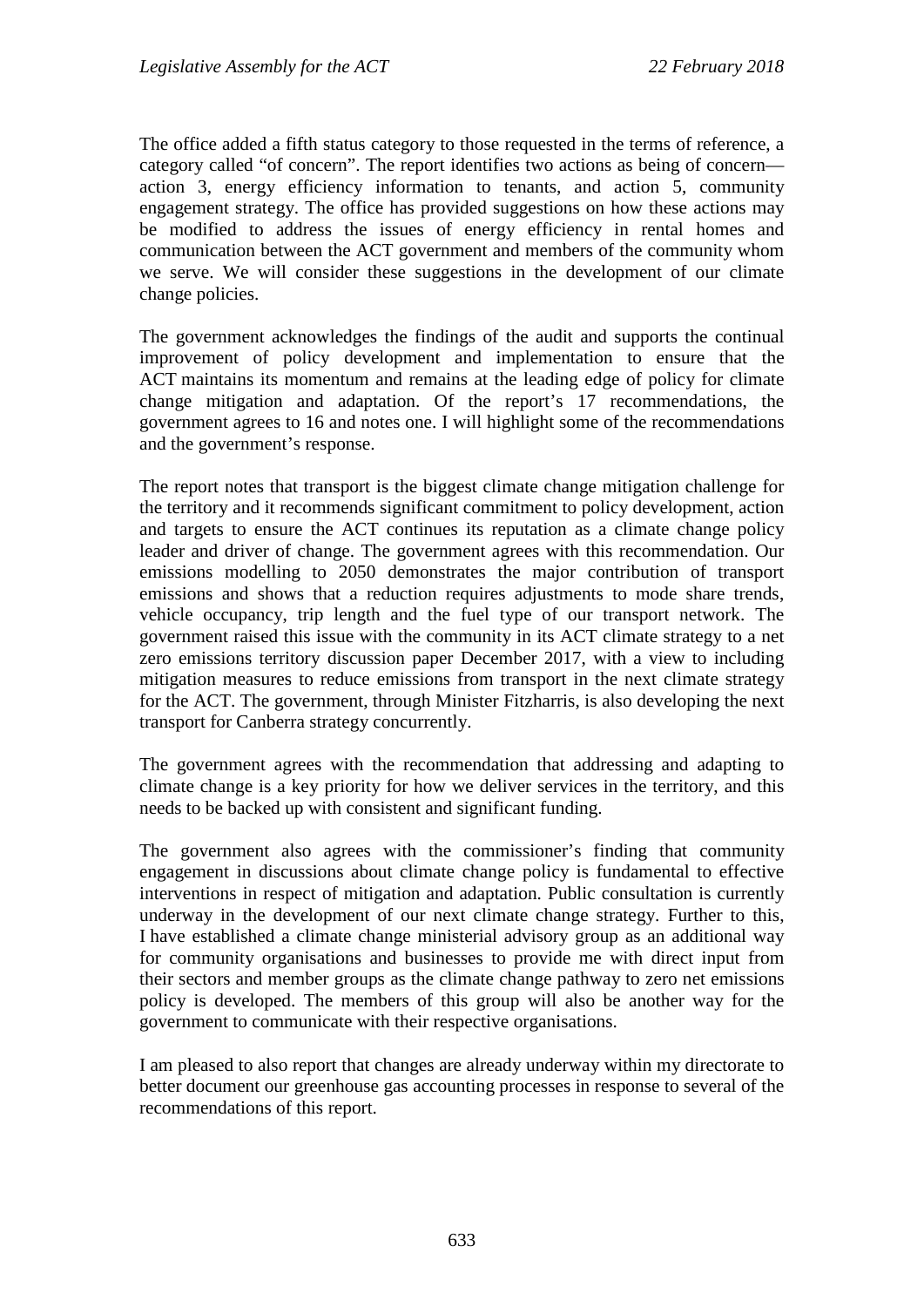Recommendation 12 of the commissioner's report asks the government to identify energy productivity and/or efficiency targets in conjunction with emissions reduction targets at five to 10-year interval, out to 2050, to optimise sustainability outcomes. The government has noted this recommendation. The Climate Change and Greenhouse Gas Reduction Act 2010 already includes a section to develop per person energy efficiency targets, in section 10. In 2016 an operational review of the act noted that the development of the Energy Efficiency (Cost of Living) Improvement Act supersedes the need for energy efficiency targets to be set as part of the act. This act sets various energy efficiency targets across the territory, including the priority household target to assist those in the community most vulnerable to cost increases in energy. However, this is an issue we may reassess in future years, should the need arise.

Once again, I thank the commissioner and her office for the hard work involved in preparing the implementation status report. I would also like to thank the local experts who contributed their knowledge to the expert commentary and case studies that are also published within the report. We are proud to have so many experts residing and working in the Canberra region and to be able to showcase their work in the commissioner's document.

I am pleased with the achievements made through the implementation of action plan 2 since its release in 2012. I look forward to continuing to update the Assembly on how the ACT can continue to embrace the challenge of climate change and, through action, demonstrate ongoing leadership to communities locally, nationally and internationally. I commend the statement of government response to the implementation status report on the ACT government's climate change policy to the Assembly.

# **Health system Discussion of matter of public importance**

**MADAM ASSISTANT SPEAKER** (Ms Cody): Madam Speaker has received letters from Miss C Burch, Ms Cheyne, Ms Cody, Mrs Dunne, Mr Hanson, Mrs Kikkert, Ms Lawder, Ms Le Couteur, Ms Lee, Mr Milligan, Ms Orr, Mr Parton, Mr Pettersson, Mr Steel and Mr Wall proposing that matters of public importance be submitted to the Assembly. In accordance with standing order 79, Madam Speaker has determined that the matter proposed by Mrs Dunne be submitted to the Assembly for discussion, namely:

The importance of fixing the ongoing problems with the ACT public health system.

**MRS DUNNE** (Ginninderra) (4.17): I have broken the drought. It is at least six years, according to my staff, since I have presented an MPI. For four of those years I was the Speaker and not presenting matters of public importance, but it is a long time since I have raised an issue. I am pleased that I have broken the drought with such an important issue as fixing the ongoing problems in the ACT public health system.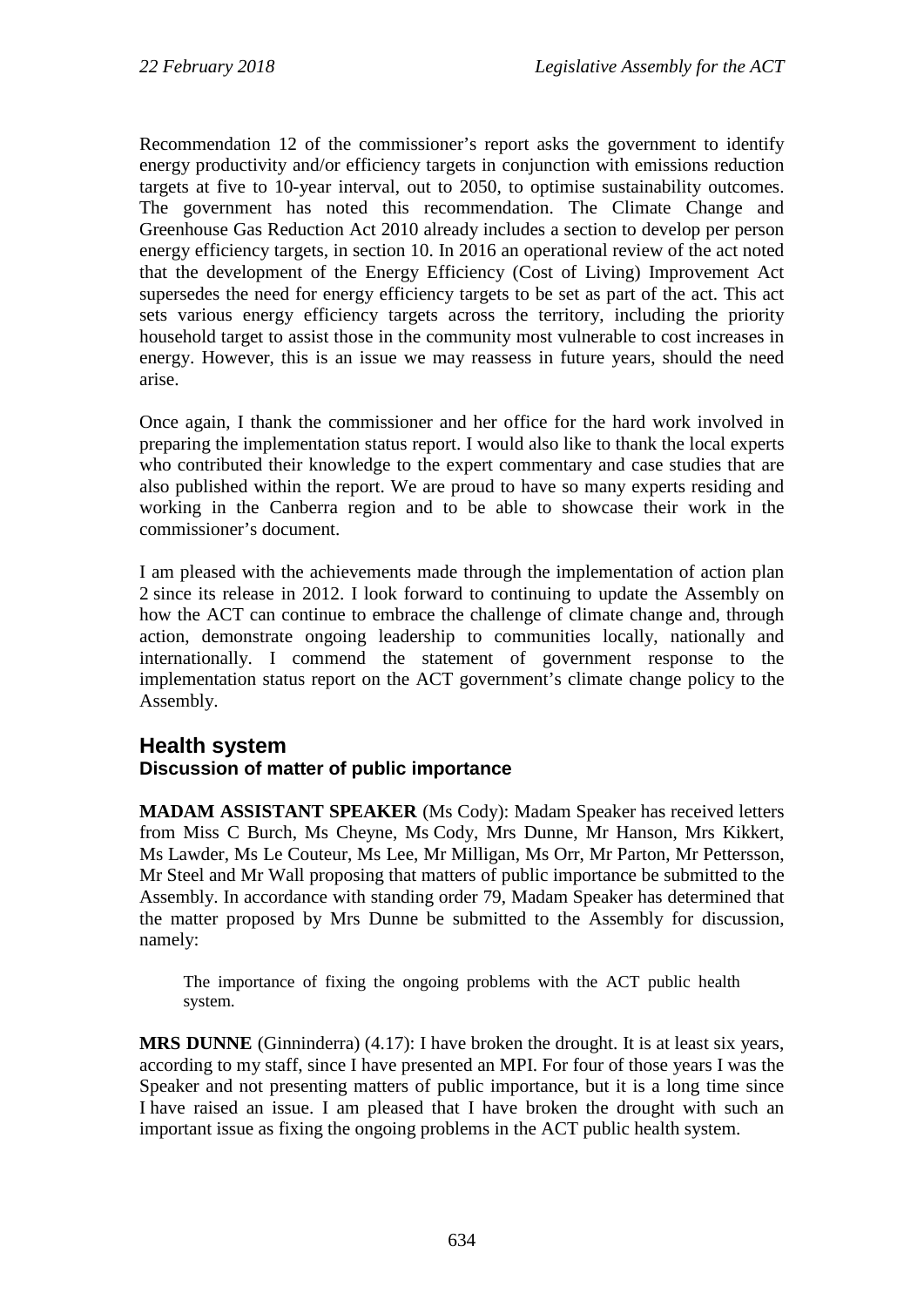It may have taken me six years to do this, but this is a 16-year-long mess. It has taken that long to develop and it will take years to fix effectively. Indeed, there are parts of the healthcare system that can be described as Dickensian. There are several issues that have led to the current problems in our health system. These include poor data, poor planning, old facilities, poor culture and poor leadership.

When there was leadership in health in 2008, the then minister for health, Ms Gallagher, warned of a "health tsunami"—I think I became bored with hearing Ms Gallagher speak about the health tsunami—that would be arriving in Canberra by 2016. This health tsunami of chronic illnesses has arrived and this government is not ready for it.

There are a number of important issues that show the ACT is not ready for the forecast health tsunami. These include long and growing waiting lists for elective surgery in some outpatient clinics; Canberra Hospital being at the highest level of alert for three months continuously in July, August and September, with reports of patients on trolleys at this time; the Canberra Hospital adult mental health unit being at, above or near 100 per cent capacity during 2016-17; and staff shortages in specialist areas. For example, we are having trouble attracting urologists after the downgrading of urology accreditation.

Despite the government tripling health expenditure over the last 10 years or so, the number of patients receiving access to public hospital services in Canberra is not rising at the same rate and many people are falling behind. This is shown by the data relating to elective surgery and emergency waiting times in the *Report on government services 2018*. As we all know, we have not seen quarterly performance reports for September and December last year or for the previous two years or more. But the evidence we have seen suggests that our health system worsened in the last half of last year, considering the time for which the hospital was on stage 3 alert.

Poor data leads to poor planning, which leads to poor outcomes. For the past decade the ACT government and health department have been beset with data scandals and poor data. The problems that this leads to are shown by the maternity services. The ACT government has announced that it plans to spend \$70 million on upgrading the Centenary Hospital for Women and Children, but we would not have needed to spend that money if the planning had been undertaken in the first place.

As I alluded to last week, at the time of the announcement of the Centenary Hospital for Women and Children, before it was even named the Centenary hospital, the then minister for health made a point of saying that there was not one new bed in the space, that what they were doing was replicating the number of beds already available in the hospital and that they were putting it in a better facility with better circulation space.

The government clearly failed to plan for new beds. Now the Centenary hospital has been open for five years it has become a chronic problem. The number of babies born in Canberra has surged by 24 per cent between 2010-11 and 2014-15. In 2016 Ms Jenny Miragaya, the then head of the ACT branch of the Australian Nursing and Midwifery Federation, raised concerns about the staff of the Centenary hospital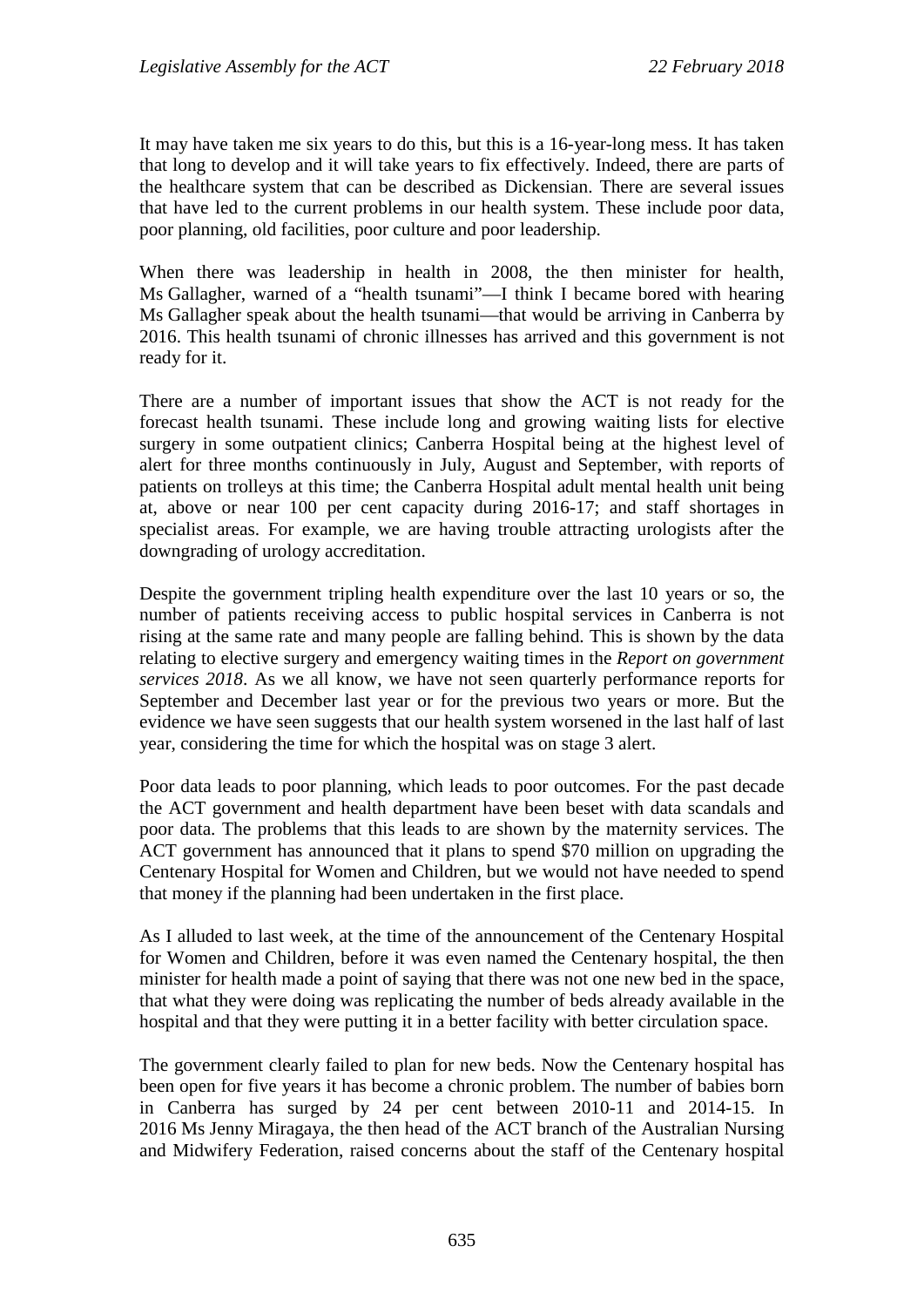being overworked. In September last year, members of a Canberra expectant mothers Facebook group put out this advice: "Don't go into labour today, girls. Cross your legs if you have to. It is a madhouse at TCH."

Another woman advised that antenatal, postnatal and delivery were all full and that there were three people labouring in the waiting area. This is all because there was not sufficient planning in the building of the Centenary Hospital for Women and Children. Last Friday the government announced with great fanfare that it will be spending \$2.6 million to upgrade maternity facilities at Calvary hospital.

I do not begrudge Calvary hospital these much-needed upgrades. I had two of my children at Calvary hospital more than 20 years ago. The last time I visited, there had not been a visible upgrade since the last time I had a child at Calvary hospital. The improvements to maternity facilities at Calvary are welcome, but it is sobering that all these improvements will result in a net three additional beds.

Does the minister for health seriously believe that three additional beds will be sufficient to meet the demands of the growing populations of Gungahlin, Belconnen, the inner north and the new district of Ginninderry? I had hoped that the minister for health would have learned from the problems at the hospital for women and children, but she seems not to have.

The minister and the government constantly refer to the surgical procedures, interventional radiology and emergency centre at the Canberra Hospital, known as SPIRE. It is going to have to get a better name. This facility will not be operational until 2020 at the earliest and may not be delivered until 2023 or even later. There is no time frame for the opening of this. The government keep talking about what they are going to do, but they have no time frame. This is a problem.

As Mr Hanson has eloquently pointed out during his tenure as the shadow minister for health, we need new hospital buildings on the Woden campus now, and we should be in the process of building them. But, as we all know, the ACT government in 2012 abandoned plans for the rebuilding of building 3 in favour of plans for the light rail. If the government had been serious about planning for the future, we would have had these facilities now, or they would at least be well underway. Then we would not be waiting another five or six years at the very least.

The Canberra Liberals, as I have said, would have been well on the way to refurbishing building 3 and addressing the issues of what to do with the tower block. While we are waiting for the government to finally upgrade facilities at the Canberra Hospital, it is obvious that the Canberra Hospital and other parts of the health system are in a poor state of repair.

In late 2015 consultants from AECOM advised that there were four extreme risks and 196 high risks in our health system. The cost of repairing the faults identified by AECOM is reported to be \$96 million, including \$40 million to fix the extreme and high risks. As we all know, all of the extreme risks were at the Canberra Hospital and most of the high risks are there as well.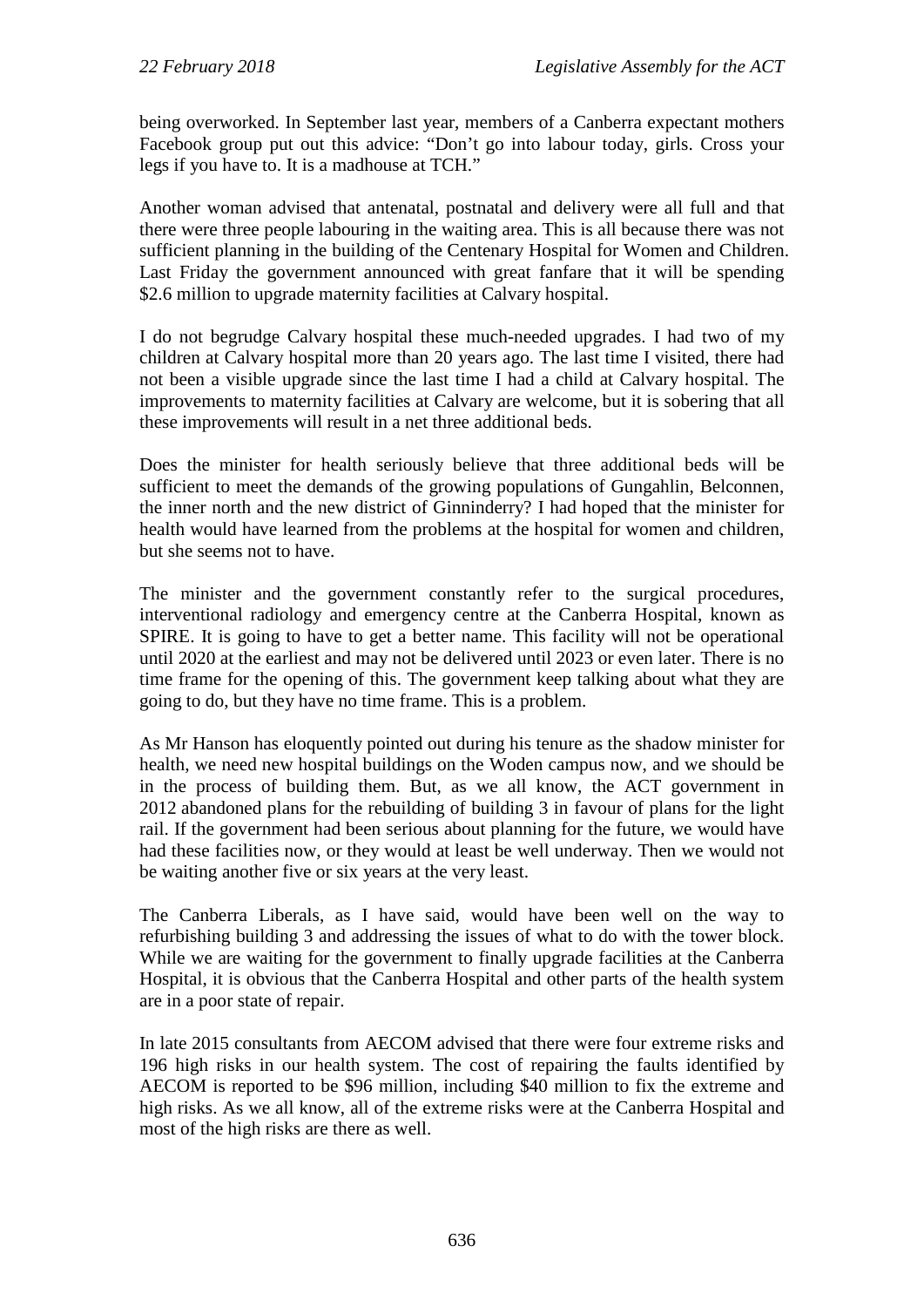In the case of the hospital switchboard, the program for repair will not be finished until 2019. All members will recall the fire, the 60 patients who were evacuated and the cancellation of elective surgery that happened in that place in April last year. These chaotic scenes would not have occurred if the government had maintained the hospital properly and acted appropriately.

I will quote from the *Canberra Times* this week:

Now we have a situation where workers are frustrated at the conditions in which they have to work, angry at the way they have been treated, and concerned about their own health and safety.

They also had concerns about the dilapidated, sloppy and unclean circumstances of their tearoom. It shows quite clearly the Dickensian decay in parts of the hospital.

In 2014 the urology department at the Canberra Hospital lost its accreditation due to poor staff culture. At the time the hospital said that the removal of the accreditation would not impact on clinical care. How wrong could they be? As we saw earlier this month, a disability pensioner has had to wait for nearly five years to see a urologist because there was a chronic shortage of specialists. That was the wait to get on a list to be treated. We do not know how long she will have to wait to actually get services. As a result, she has had to scrimp and save to pay for the procedure in the private sector because she cannot wait for five years in the public system. If a disability pensioner has to fund the cost of a private operation out of her own money because of the long wait, this clearly is a Dickensian situation.

Madam Assistant Speaker, my speaking time is about to expire. There is a long list of things that are wrong with the Canberra Hospital system. My colleagues Ms Lee and Mr Milligan will also speak on this matter because it is of prime importance to the people of the ACT and the Canberra Liberals.

**MS FITZHARRIS** (Yerrabi—Minister for Health and Wellbeing, Minister for Transport and City Services and Minister for Higher Education, Training and Research) (4.27): I am pleased that such an important subject is being discussed today, but I disagree with the way Mrs Dunne has framed this, both in the title of the MPI and in many aspects of her speech.

What I would like to talk about is what indeed is going very well in the ACT public health system and what is improving, and outline once again that we have an exceptionally high quality health system here. We have wonderful people working within it, and we have thousands of members of our community receiving this high quality care every day. They know that they can trust our health system. They trust it every day. They receive treatment in it every day, whether that is planned or unplanned, and while there will always be ways to improve, and always things that we can do better, I am very confident that the ACT community is very well serviced by its public health system.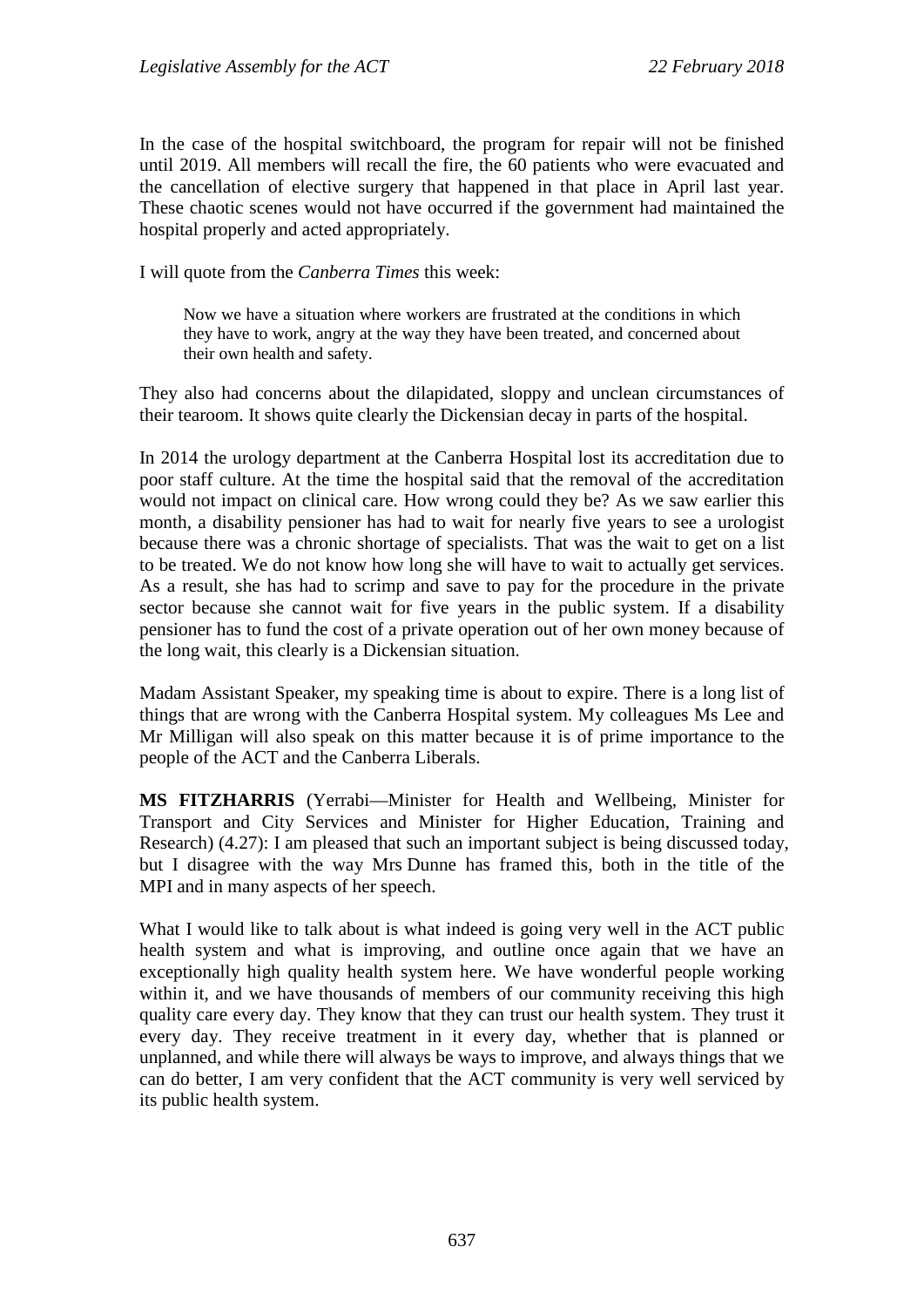One of the reasons that we know that the ACT government's policies, funding and programs are having a positive impact on our community is a very clear indication that our community is a healthy one—indeed one of the healthiest in the country. When Canberrans do get sick, they have access to a world-class health system to help them get better.

As I stated last week, we have the highest life expectancy in the country and the lowest smoking rates. Canberra children have some of the lowest rates of obesity in the world—something that I am particularly proud of, because most other jurisdictions are heading in the opposite direction. This is something that is a high priority for me, not only in my health portfolio but also in my transport portfolio.

We have very high rates—indeed one of the highest rates—of participation by women in BreastScreen Australia. We have made significant gains over the last seven or eight years, particularly in younger Canberra women, and it is great to see that these prevention messages are cutting through. We lead the nation in immunisation coverage. On that note, I am very pleased to see the rollout of the meningococcal W vaccination for free for all year 10 students in Canberra, and the catch-up program for all 16 to 19-year-olds in the ACT as well.

We had the lowest incidence of all cancers except cervical cancer compared to national figures in 2014. We have a high rate of nurses, midwives and medical practitioners. The number of hospital beds in the ACT between 2011 and 2012 and 2015 and 2016 increased by 17.8 per cent—indeed, the opposite of what Mrs Dunne has just reported. There has been a nearly 18 per cent increase in the number of hospital beds, and the rate of available beds in 2015-16 was higher than that observed nationally.

We will continue to invest in our health system. We will continue to promote healthy lifestyles and expand existing health services and prevention programs, and build new health infrastructure, to make sure that Canberrans stay healthy and well. Since 2014-15 the government has committed \$7 million to the healthy weight initiative and another \$4 million in this year's budget for more prevention initiatives. In last year's budget we delivered \$443 million in new investments, building on the \$1.6 billion the ACT government already invests in the health care and wellbeing of Canberrans each year.

I note that the opposition has been fond of repeating the *Canberra Times* headlines that were present on the day that the *Report on government services* came out—that we have tripled our spending in health. We are proud of that. We are proud that this Labor government continues to invest in our health system.

Indeed one of those investments, the new University of Canberra hospital, which a number of us were able to visit this week, opens midway through this year. It is Canberra's first dedicated rehabilitation hospital, focused on rehabilitation, recovery and research. It is a major milestone for better health care in the ACT and marks the culmination of almost seven years of planning and construction work. It has been designed and purpose-built to support high quality health care with state-of-the-art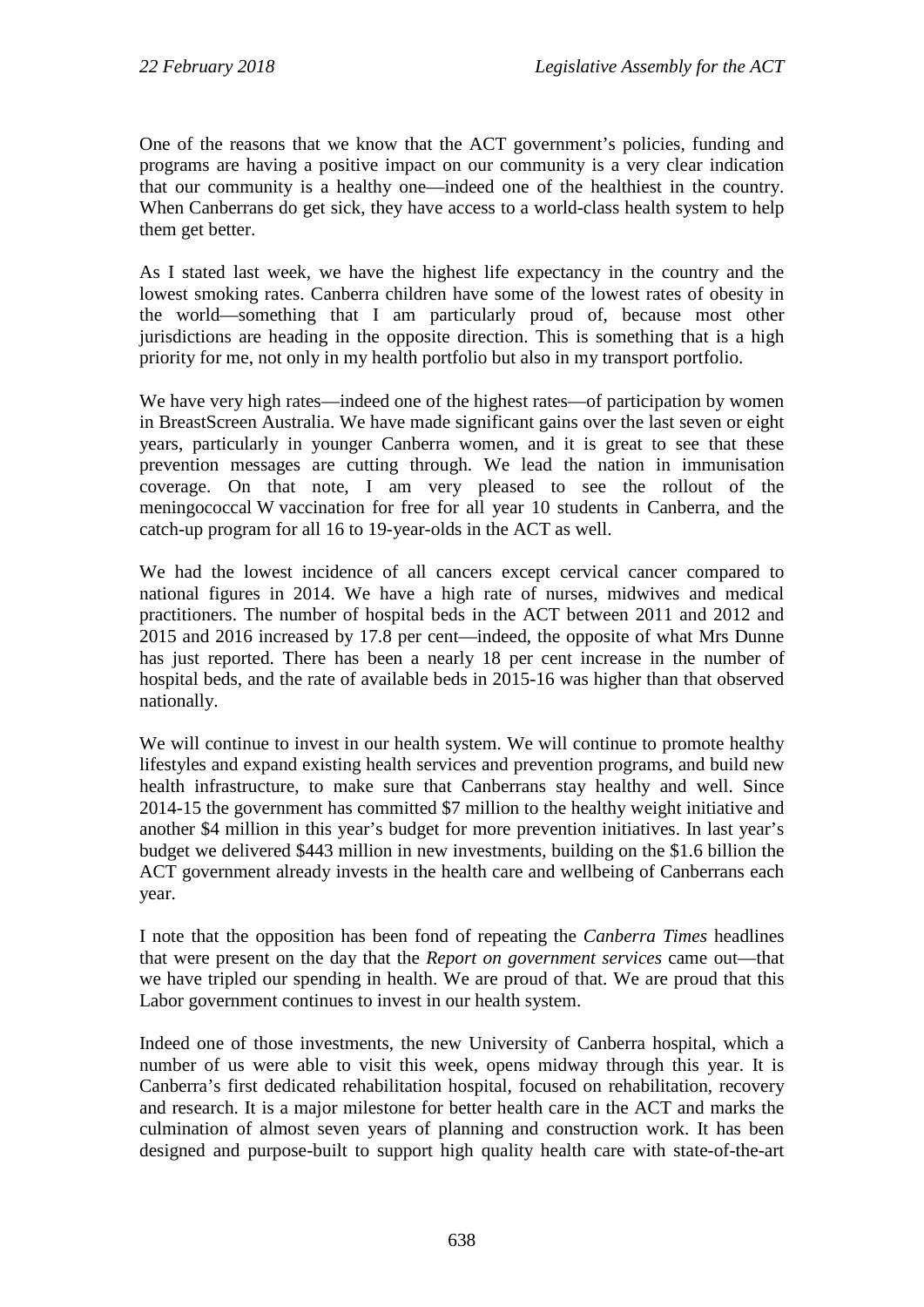technology and innovative therapy spaces. The hospital is on track to open in mid-2018 and we very much look forward to welcoming many Canberrans through its doors.

It is clear that there is really only one side of this chamber that is committed to investing in the health infrastructure and services that our city needs. Just some of the new initiatives in this year's budget include new walk-in centres for Gungahlin, on which I look forward to turning the sod tomorrow, and upgrades to the acute aged-care ward at Canberra Hospital, which I had the pleasure of visiting earlier this year. It is a wonderful new space co-designed by practitioners with community organisations, patients and their families—a wonderful example of the terrific work that ACT Health is doing to upgrade existing facilities. Work is now underway on the oncology ward at Canberra Hospital. Both of these together will deliver even better patient care. We have work well underway for the planning and scoping of the major surgical procedures, interventional radiology and emergency centre at Canberra Hospital, a major investment in our future health needs.

We are expanding the Centenary Hospital for Women and Children, which includes not only expanding existing beds but providing new services. Indeed, it is expanding to meet growing demand, but it is also providing new services—importantly, an inpatient child and adolescent mental health unit. That is a new initiative that is included in the Centenary Hospital for Women and Children and is something that the government is rightly proud of making an investment in.

We continue to plan for the expansion of further health needs on the north side of Canberra, and we are very pleased to be working with Winnunga Nimmityjah to build a new health centre for Aboriginal and Torres Strait Islander Canberrans. We are delivering on our commitments, and I have been very proud to see great improvements and changes within ACT Health over the past 18 months.

On the issue of waiting times in both elective surgery and emergency departments, it is clear that we are making improvements but we need to do better. We have a unique mix of hospitals here in the ACT that were certainly represented in the recent ROGS report. We have seen a significant increase in demand over the past 12 months.

The ED has implemented a number of strategies in the past two years to improve patient flow, with an expanded department with new staff. Further work is also being done to improve the median wait times, which over the last few years have reduced by one-third, from 44 to 30 minutes, the largest improvement in the country in our emergency departments.

We have diversion strategies in place to reduce non-urgent presentations to our EDs, which is showing that the government's focus on providing the right care in the right settings is starting to work. We also recently invested, through the midyear budget review, in additional elective surgery so that we can bring down waiting times for elective surgery—including all surgeries but especially elective surgery investing an additional \$6.4 million to help patients access treatment within the recommended time frames. This will help ACT Health to achieve over 13,000 elective surgery procedures. Getting on top of our waiting lists is a priority.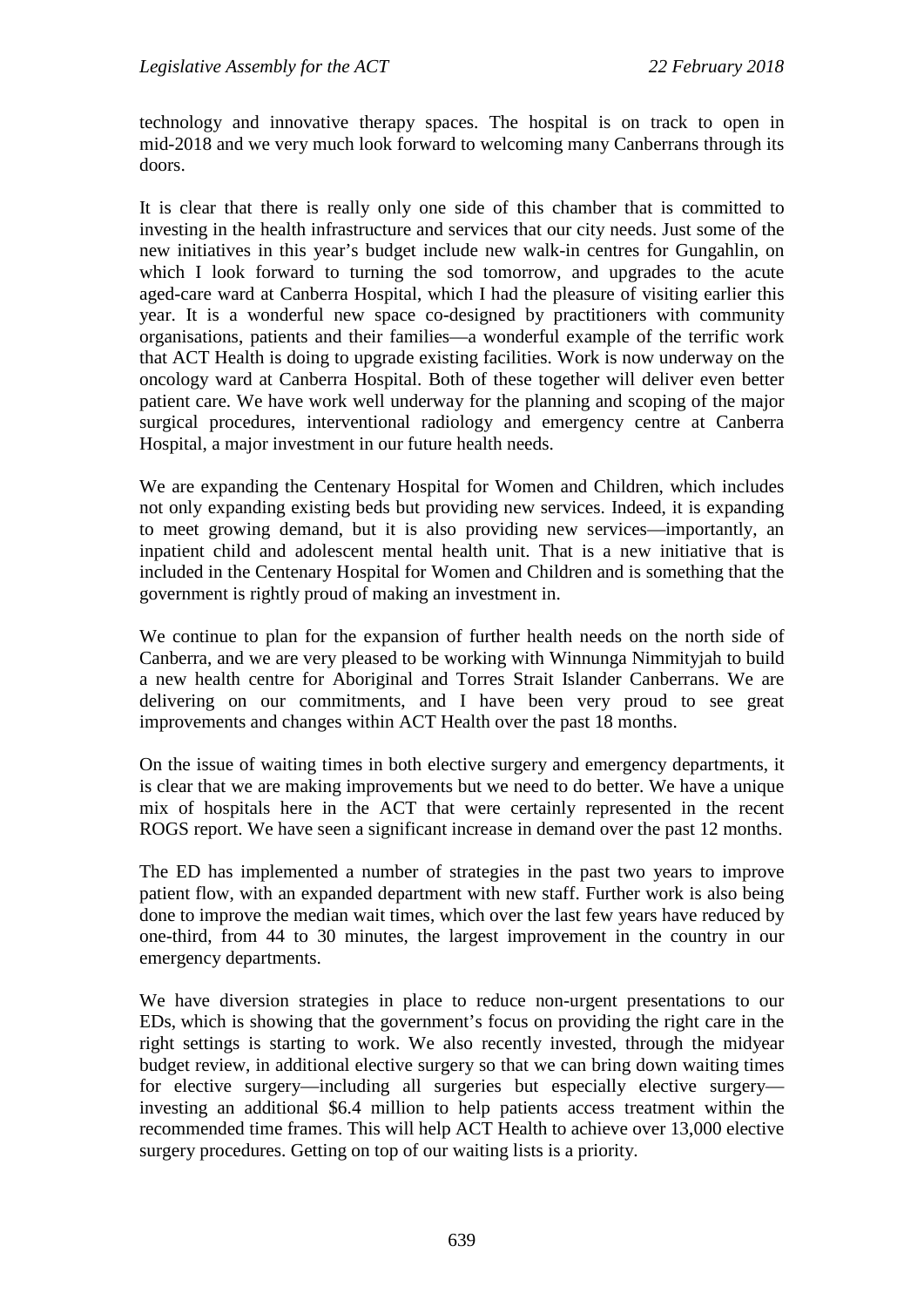All of this great work is also happening while the territory-wide health services framework is being developed. This is a very exciting initiative that I have spoken about on a number of occasions in the chamber, and I look forward to that work continuing and being guided by ACT Health staff, our many stakeholders throughout the city, and, of course, the important advisory group.

Prevention is also a key focus for me. Ultimately, keeping people well, preventing them from being in hospital in the first place, is a priority. We have demonstrated this commitment over many years, and more recently in last year's budget, with \$4 million to be invested in a number of preventive health programs, including our efforts to make Canberra a centre of excellence for preventive health. We have invested \$150,000 with the University of Canberra to develop a "living lab" to promote healthy and active living.

Madam Deputy Speaker, I will close by referring to a number of significant achievements by ACT Health and this government. Indeed, over the last few months alone, we have opened grants for GPs who bulk-bill in the Tuggeranong and Molonglo valleys. We did, as you noted, provide a significant upgrade to Calvary Public Hospital maternity wards, because we have seen over past years, since the opening of Centenary, more women choosing to give birth at Centenary hospital, largely because of the facilities there and the provision particularly of single rooms. I am very pleased to see an increase in the number of single rooms at Calvary to assist the wonderful staff there—the wonderful nurses, midwives and doctors—to help women across our city to have their babies.

We have welcomed 95 new medical interns this week. There are new guidelines for opioid maintenance. Today I provided the final quarterly report on the system-wide data review, which has progressed very well, and I very much look forward to that concluding late next month. I thank Mrs Dunne for bringing forward this motion today. It is important that we have an excellent healthcare system in the ACT, and I am confident that we do. *(Time expired.)*

**MS LEE** (Kurrajong) (4.38): The importance of fixing the ongoing problems with the ACT public health system, as you raised, Madam Deputy Speaker, should be the highest priority of Minister Fitzharris and Minister Rattenbury. I thank you, Madam Deputy Speaker, for submitting this very important topic for discussion today to give me an opportunity to speak about the issues in the area of mental health, particularly in our schools.

As shadow minister for education, and as a former educator who has researched at law school the area of teacher and student wellbeing, I am only too conscious of the burden of mental health issues that affect our teachers and students. Only this week it was concerning to hear the findings of the principal health report that more than half of Canberra principals reported stress and almost 60 per cent experienced sleeping issues and burnout.

Only last month, Ms Loretta Wholley, the principal of Merici College, commented that boosted federal funding on youth mental health, while welcome, would not fix the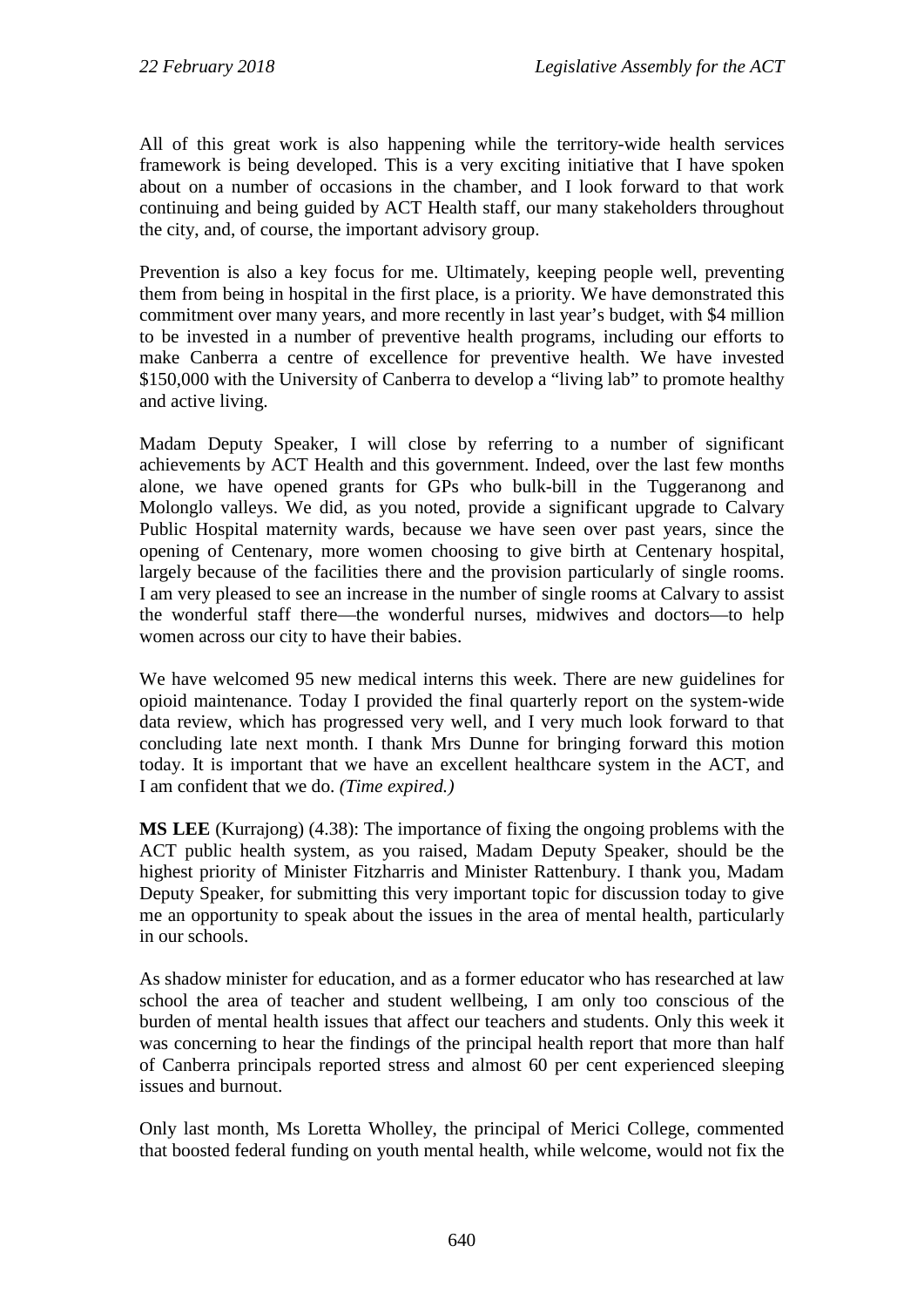problem because, and I quote, "We have not tackled the idea of having effective services working collaboratively together".

Many members would be aware of Ms Wholley's and other principals' passionate advocacy for joined up and responsive mental health services to support schools in the front line addressing youth mental health. Canberra's principals, as well as the young people in our city and their families, are still waiting for those joined-up services. This problem has not been addressed by Minister Rattenbury.

Despite budget funding, progress on the child and adolescent mental health facility has been glacially slow. Last week you, Madam Deputy Speaker, and our colleague Mrs Kikkert spoke in the Assembly about specific cases where our vulnerable young people were forced interstate at a huge cost to their families to obtain services that are not provided here. When those people return to the ACT they cannot always find appropriate services to meet their ongoing needs. The shortcomings in the mental health system become huge chasms which are unnavigable in the haze and anxiety caused by mental health issues.

One of the problems that Minister Rattenbury has to tackle is inadequate facilities that cannot meet the demand. Only last week we heard the minister admit that last year the adult mental health unit was operating at 105 per cent for lengthy periods. This, combined with a chronic lack of mental health specialists such as psychologists, psychiatrists and mental health nurses, means that we cannot effectively meet the demand for acute mental health services.

Here are some of the things that ROGS 2018 had to say about the state of mental health services in the ACT: in 2015-16, the ACT had the highest proportion of people in Australia using specialised public mental health services. But, at the same time, failures in health data meant that we could not publish data on the proportion of people who had a significant improvement in their clinical mental health outcomes who were discharged from the public hospital psychiatric inpatient unit.

To put it simply, Madam Deputy Speaker, we do not have enough data to tell if we are doing a good job. The ROGS data also shows a severe decline in the provision of acute mental health services. Over the last 10 years the number of patient days per 1,000 people for admitted acute mental health care has been increasing. It went from 48.5 to 64.9, an increase of more than 30 per cent. However, the number of beds per 100,000 people has actually fallen from 20.7 to 18.6, a fall of 17 per cent.

On the upside, the number of full-time equivalent direct care staff per 100,000 people has risen marginally, from 28.2 to 32.7, up 16 per cent. Our staff numbers, however, remain well below the national average, which stood at a little over 50 per cent.

Minister Rattenbury likes to deflect these issues by saying that not all services should be delivered in an acute environment and that we have a great system of community care. Yes, Madam Deputy Speaker, we do punch above our weight when it comes to community care. The ROGS data shows that. But we are clearly lagging at the acute end and no amount of deflection will disguise that or fix the problem. Last week's admission from Minister Rattenbury about the acute mental health unit operating at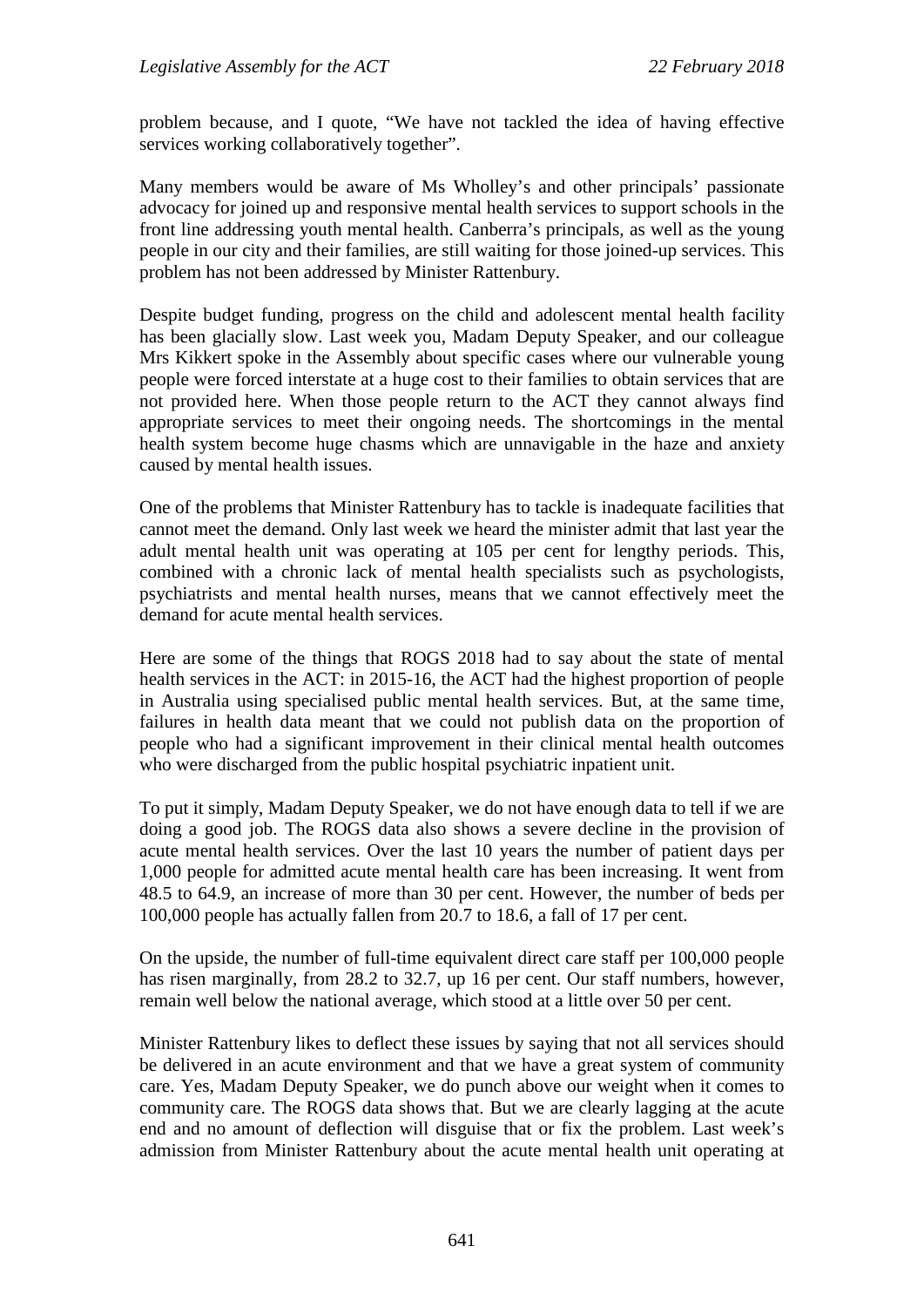105 per cent shows the extent of that problem. It will not be fixed by a rhetorical pivot. Under Minister Rattenbury, acute mental health patients clearly have limited access to treatment.

Minister Rattenbury is hanging his hat on the much promised and long-awaited office for mental health. He assured the *Canberra Times* that it would be worth the wait. I hope that this is not just another example we see often from this Labor-Greens government of over-promising and underdelivering.

**MR STEEL** (Murrumbidgee) (4.43): Canberra is one of the healthiest cities in Australia, and when Canberrans do get sick they have access to a world-class health system to help them get well. I think that Canberrans understand that they have access to some of the best quality health care in the country provided by the ACT government. The minister mentioned fantastic maternity services but I also get quite a lot of feedback about our fantastic emergency department, particularly at the Canberra Hospital.

However, as our city grows it is critical that the government continue to invest in and improve our public health system to provide affordable access to quality health care when it is needed. Our Labor government has a comprehensive health plan to invest in the health of Canberrans and to meet the pressures that a health system can understandably experience when there are an additional 7,000 people living in the ACT every year.

That was the major theme of the election. The city is growing and we have in the budget last year delivered on the rollout of the comprehensive health plan that we took to the election, and we will continue to do so in future budgets. This will provide support for more bulk-billing GPs, new walk-in centres in Gungahlin and the Weston Creek region, the new SPIRE centre at the Canberra Hospital, the extension of the Centenary Hospital for Women and Children and investment in a new adolescent mental health unit.

The establishment of the University of Canberra hospital with a specialist centre for rehabilitation, recovery and research, which I was delighted to be able to visit this week, will, beyond the middle of this year, start providing much-needed subacute services to the ACT community.

One of the major policy areas that we are investing in as part of our health plan is preventative health. Today I want to focus my remarks on preventative health, which is a top priority for the ACT government and an area where we need to continue to invest strongly to support our health system.

Canberrans are some of the healthiest people in the country. Last week, when speaking to Ms Cheyne's motion, I spoke about the Productivity Commission's recent *Report on Government Services*. Residents in the ACT are shown in that report to have the highest life expectancies in the country, with a higher life expectancy for males, who live nearly a year longer than the national average—81.3 years against the national average of 80.4 years, and females living 85.2 years, against the national average of 84.6 years of age.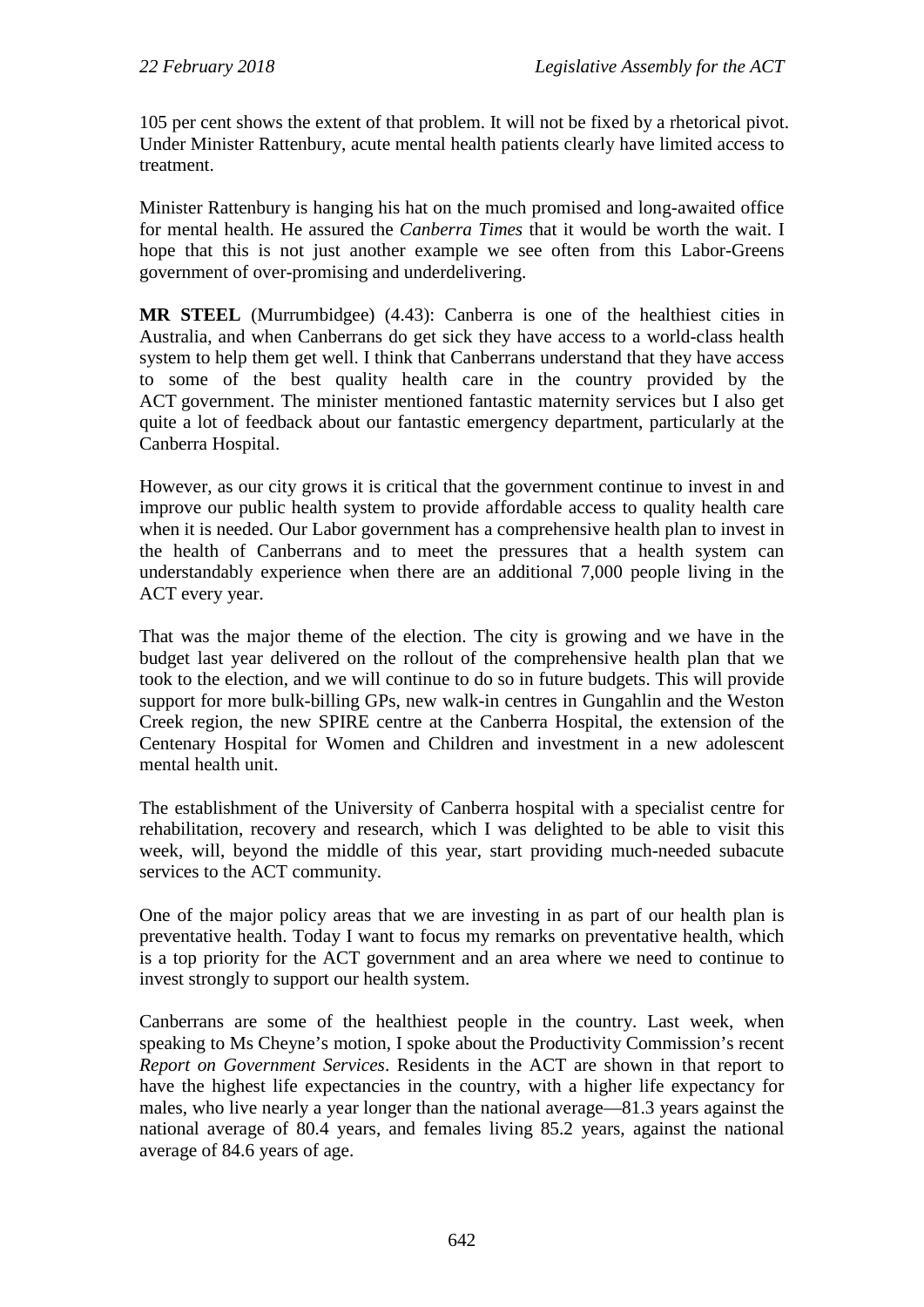The ACT has the lowest mortality rate in the country. It is the only jurisdiction with a mortality rate below 500 deaths per 100,000 population. Our smoking rates have been decreasing due to ACT government initiatives and other joint initiatives tackling smoking. Our children have the equal lowest rate of obesity in the country. Our Indigenous community in the ACT is doing better, with the risk of long-term harm from alcohol decreasing as well.

The ACT also has a lower incidence of cancers, except for cervical cancer, compared to the national figures. We know there are areas where we can improve when it comes to health but we are heading in the right direction across many indicators. This ROGS report shows that Canberra is one of the healthiest cities in the nation.

Medical science has long illustrated that there is an unequivocal link between conditions such as stroke, lung disease, type 2 diabetes, some cancers and risk factors such as physical inactivity, obesity, poor nutrition, harmful alcohol consumption and smoking. To ensure that we continue to improve our health system it is important that Canberrans understand and actively consider these risks and that our government is actively encouraging healthier lifestyles to help build awareness and support them on this journey.

We all know that living a healthy lifestyle provides immense benefits, not only for individuals but for our health system as well. It helps our health system to be more sustainable. The health of our Canberran population is a priority for this Labor government. One of the best ways to make our health system more sustainable is through addressing issues that arise from preventable illnesses. Our government understands this and we are making an effort to reduce key risk factors present, not only to make Canberrans healthier but also to reduce the pressures on our health system.

I am very pleased to be part of a government that is making the ACT a national leader on preventative health. I attended the preventative health forum in April last year. It brought together organisations and individuals to share experience and knowledge to inform the development of the ACT government's preventative health strategy.

In the budget the ACT government invested \$4 million over the next four years to invest in initiatives to support the new preventative health strategy. This will build on the significant investments and prevention work already being achieved through the healthy weight initiative to address rising obesity levels in the ACT. The preventative health strategy will align with the ongoing work to develop a new territory-wide health services framework that the minister has mentioned. We will also continue to work with participants who were at the forum in April, and interested organisations, as we continue to work on the development of the strategy. As the development of the preventative health strategy continues, we still have many initiatives that we have in place to support preventative health.

For example, as a government we are investing \$2.7 million in the health promotion grants for initiatives that aim to improve the health of the ACT population. We provide grants to community-based organisations, through the healthy Canberra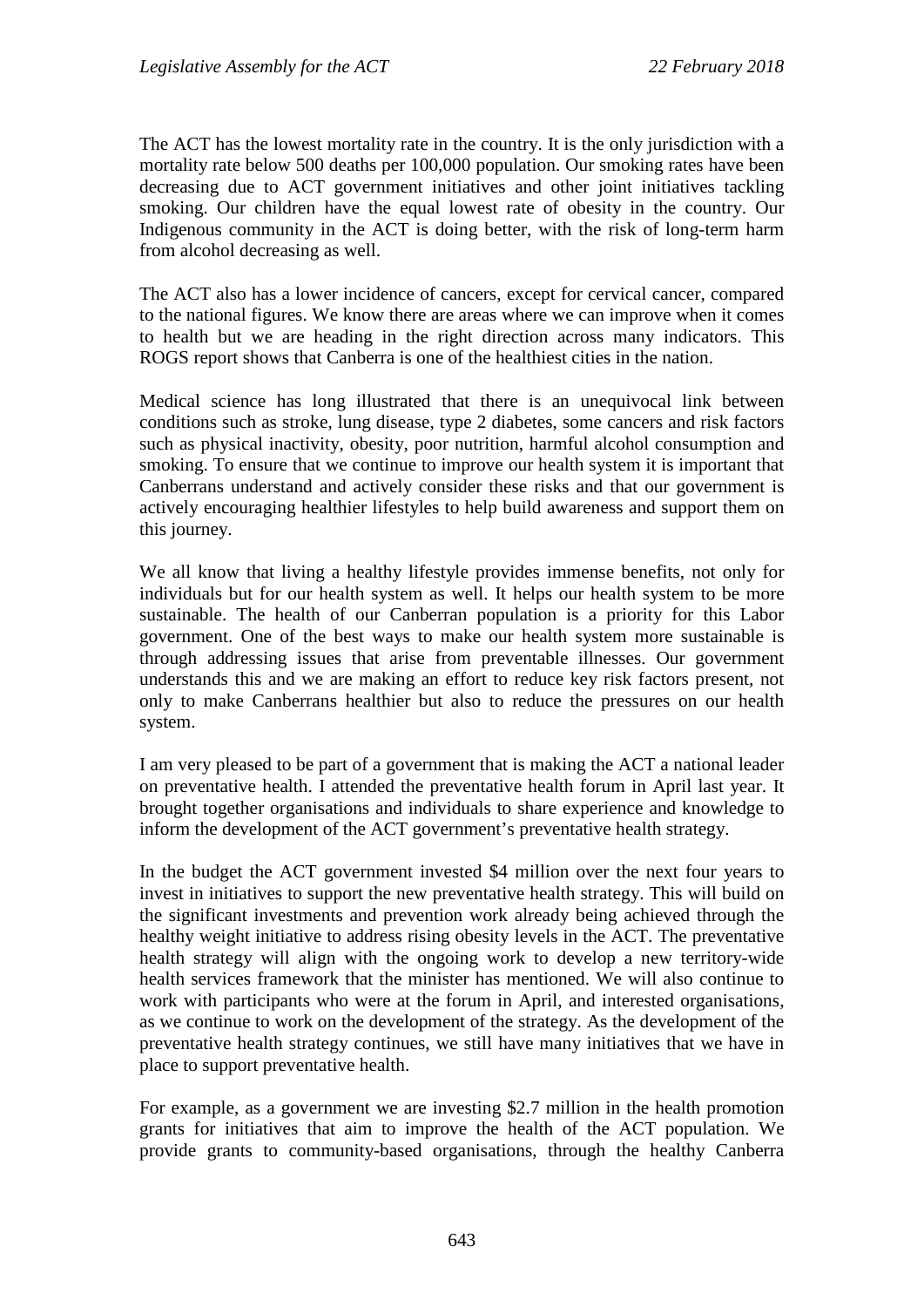grants and the health promotion innovation fund. Both funding opportunities support programs and projects that improve population health outcomes in our primary focus areas, which are: supporting healthy ageing, reducing smoking-related harm, reducing alcohol-related harm, reducing overweight and obesity through improving eating habits and increasing physical activity.

Despite the healthy choices of many Canberrans, our health system is not immune from the challenge of chronic disease and our government recognises the direct impacts that chronic disease has on our community and preventable illnesses. We are taking the strategic steps to reduce this impact.

The efforts that our government is making to discouraging unhealthy behaviours such as smoking and encouraging healthy decisions such as active travel are already making a difference to the health of Canberrans. It just makes sense to reduce pressures on our public health system and that we continue to invest in preventative health for Canberrans, young and old.

The development of the preventative health strategy and continued support for evidence-based initiatives that address serious health issues before they become a problem will make a significant difference to the health of our city and the strength of our health system into the future.

**MR MILLIGAN** (Yerrabi) (4.50): I thank Mrs Dunne for bringing this very important matter to the attention of the Assembly. I note that this is an issue that the opposition, and Mrs Dunne in particular, have fought to highlight and resolve for the residents of Canberra. Unfortunately, I think we all are well aware of and appalled by the government's poor performance across the public health system.

What I seek to highlight today is both the empty promises to and poor performance for Canberra's Indigenous community. Recently the Australian Institute of Health and Welfare released a report on the health status of the ACT Aboriginal and Torres Strait Islander community. Whilst it is pleasing to see that there have been improvements in some areas such as rates for Indigenous health checks, immunisation rates for children and an increase in the number of children doing physical activity, there is still a long way to go in the ACT across many health indicators.

This same report identified issues of notable concern in the ACT. There is a high rate of hospitalisation for injury and poisoning. The proportion of Indigenous households living in dwellings of unacceptable standard has increased from 8.4 per cent in 2008 to 17 per cent. There are low employment rates. There are high levels of physical or threatened violence. There is a large increase in levels of psychological stress.

The rate of disability and destructive long-term health conditions was almost twice as high as for non-Indigenous residents. There is an unacceptable high rate of self-harm of Indigenous families and a high rate of hospitalisation for alcohol-related issues. This list is not exhaustive and these are just the issues of notable concern. There are many others.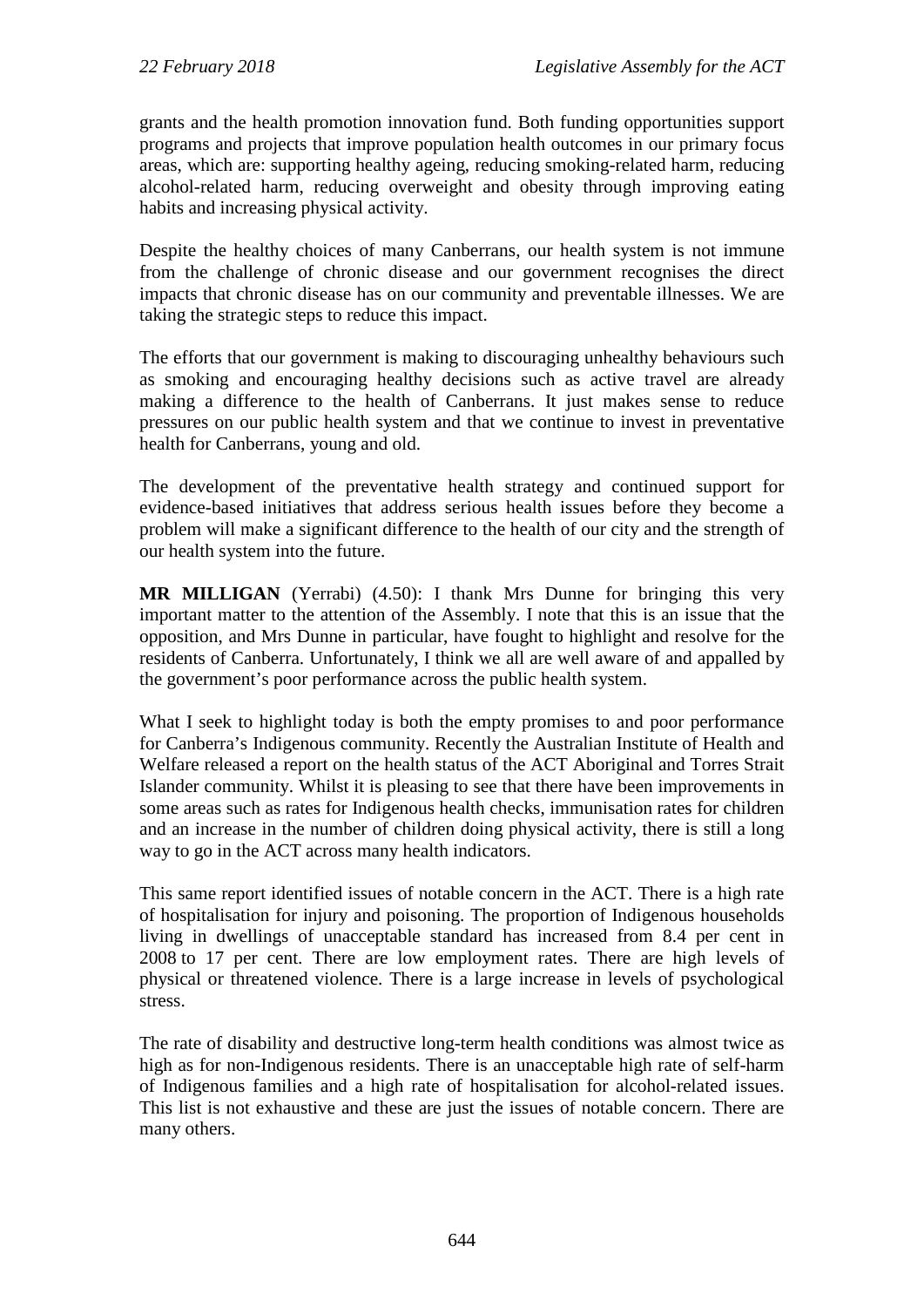Sadly, this report is not the first to raise the issues nor is it unique in its findings. It seems that no matter how many reports and reviews are commissioned, the government is just not listening. They may try to give that appearance, but action and results matter more than words. What I want to know is: where are the funded, targeted initiatives to enable the Indigenous population of Canberra to have culturally appropriate health care, let alone access to a quality public healthcare system?

I note that even evidence from the ACT Aboriginal and Torres Strait Islander Elected Body is often not taken seriously by this government. Here too the Indigenous community is subjected to more talk and empty gestures. Of concern is that the government has once again promised to fund and build a new primary healthcare centre in the inner south. Winnunga Nimmityjah Aboriginal health and community services and Gugan Gulwan Youth Aboriginal Corporation have been waiting for far too long for this investment so that they can get on with what they do best—support the Indigenous community in Canberra.

This funding has been promised for far too long and was part of the government's commitments made back in 2016. Again, the Aboriginal and Torres Strait Islander Elected Body has provided advice on this issue in their most recent report and are waiting to see whether this funding will be forthcoming.

Critically, there is still no dedicated residential drug and alcohol rehabilitation facility, despite repeated requests from not only the Indigenous community but also from health professionals and broader community stakeholders. On this matter, the government has received numerous reports, requests and advice to this effect. In fact the most recent Aboriginal and Torres Strait Islander Elected Body report also provided a specific recommendation on this exact issue.

This recommendation asked the ACT government to deliver and operate the Ngunnawal Bush Healing Farm for its original purpose: a culturally appropriate drug and alcohol residential rehabilitation facility. They have been very clear about the need for this facility and have asked the government to deliver by the end of 2018. Sadly, based on the performance to date, and more than 10 years after the original promise was made for a dedicated residential facility, I have strong doubts about the ability of this government to meet the health requirements of Indigenous Canberrans.

Just last week the minister for health reported during question time that there has been interest in the programs offered at the Ngunnawal Bush Healing Farm. But the minister was unable to confirm how many clients had received support through this service.

The truth is that the numbers remain very low and only one program has been conducted to date. This can only be because the government has built a facility at a cost of \$11.7 million that now functions as a glorified day camp. The simple truth is that it is not fit for purpose and that the Indigenous community deserves better.

Following years of empty promises and inadequate service delivery, is it not it time that the government stopped talking and put their words into action? Public health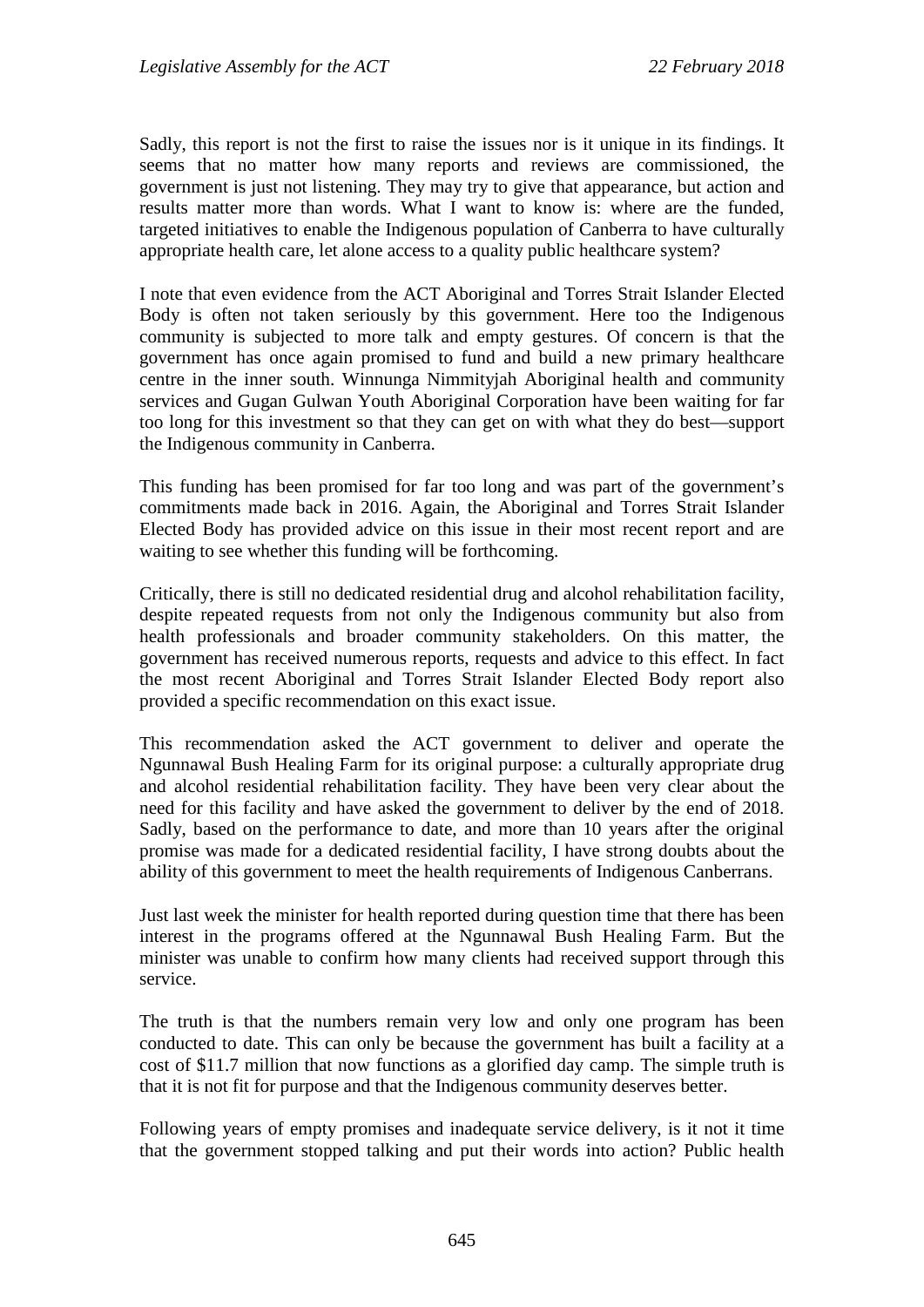systems are a critical component of the overall solution for Indigenous Canberrans. So too are appropriate Indigenous health services that are properly resourced.

Given the lack of progress to date, it is essential that services provided by Winnunga and Gugan Gulwan be properly resourced. Based on the failure of the very expensive and now ineffective Ngunnawal Bush Healing Farm, it seems unlikely that this government will be able to make any significant progress against the health indicators and concerns outlined by the Australian Institute of Health and Welfare. We hear a lot of talk in this chamber about closing the gap. It is time the government started delivering in the area of Indigenous health.

*Discussion concluded.*

# **Adjournment**

Motion (by **Mr Gentleman**) agreed to:

That the Assembly do now adjourn.

## **The Assembly adjourned at 4.57 pm until Tuesday, 20 March at 10 am.**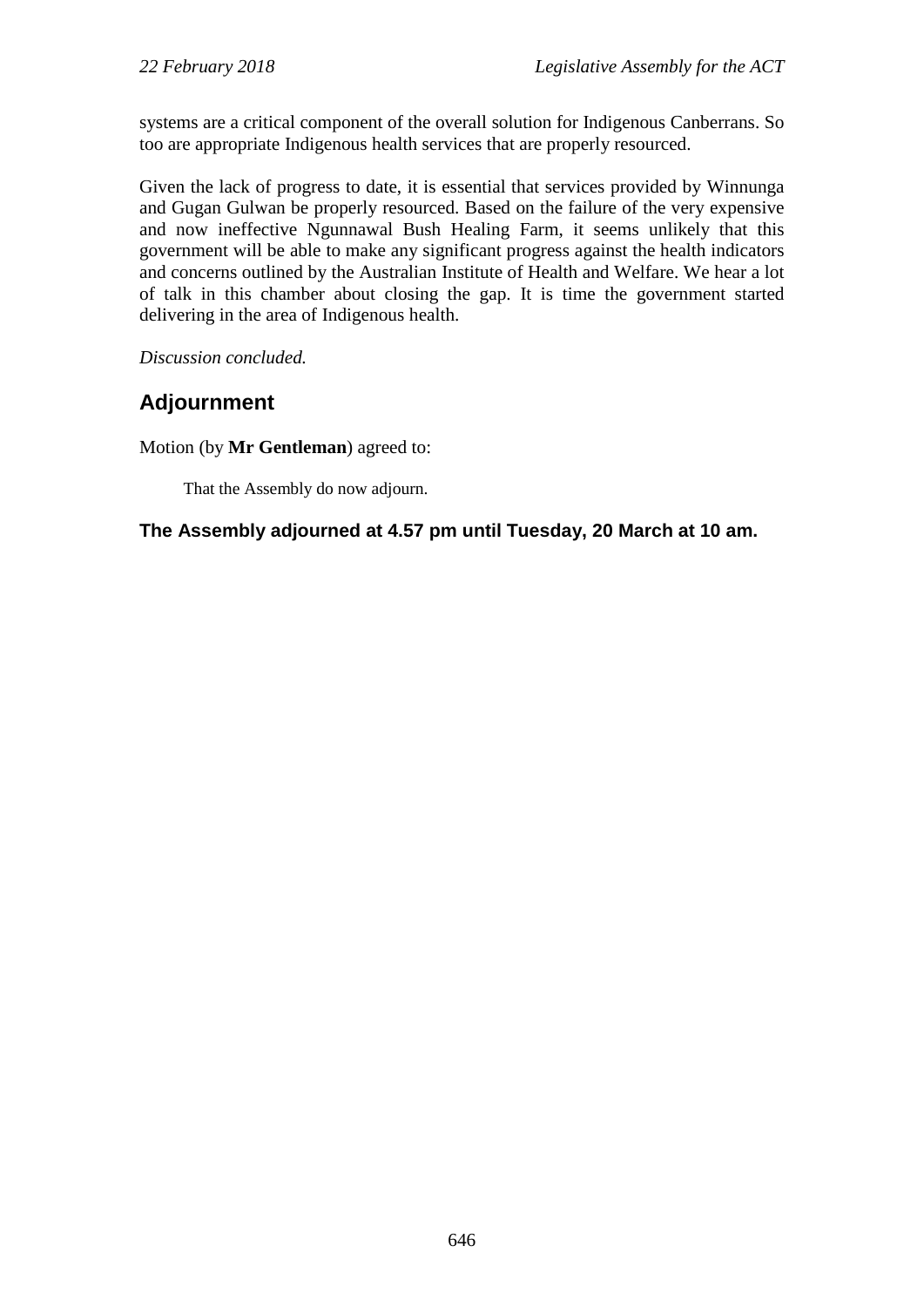# **Schedule of amendments**

# **Schedule 1**

# **Lakes Amendment Bill 2017**

## Amendments moved by the Minister for Police and Emergency Services

**1 Clause 23 Proposed new section 40 (1) Page 15, line 5** *omit*

**2 Clause 23 Proposed new section 41 Page 16, line 1—**

*omit proposed new section 41, substitute*

## **41 Recreational boats under 4.8m and off-the-shore boats**

- (1) A person commits an offence if—
	- (a) the person is on a recreational boat or off-the-shore boat on a lake; and
	- (b) the person is not wearing an appropriate lifejacket. Maximum penalty: 30 penalty units.
- (2) A person commits an offence if—
	- (a) the person operates a recreational boat or off-the-shore boat on a lake; and
	- (b) another person on the boat is not wearing an appropriate lifejacket.

Maximum penalty: 30 penalty units.

- (3) An offence against this section is a strict liability offence.
- (4) In this section:

## *off-the-shore boat—*

- (a) means a sailing boat; but
- (b) does not include the following:
	- (i) a boat that is ballasted;
	- (ii) a boat that has a cabin or fixed keel;
	- (iii) a boat that has an engine;
	- (iv) a sailboard.

### **Examples—par (a)**

- laser
- hobie cat
- skiff
- catamaran
- *Note* An example is part of the Act, is not exhaustive and may extend, but does not limit, the meaning of the provision in which it appears (see Legislation Act, s 126 and s 132).

### *recreational boat—*

(a) means a boat under 4.8m; but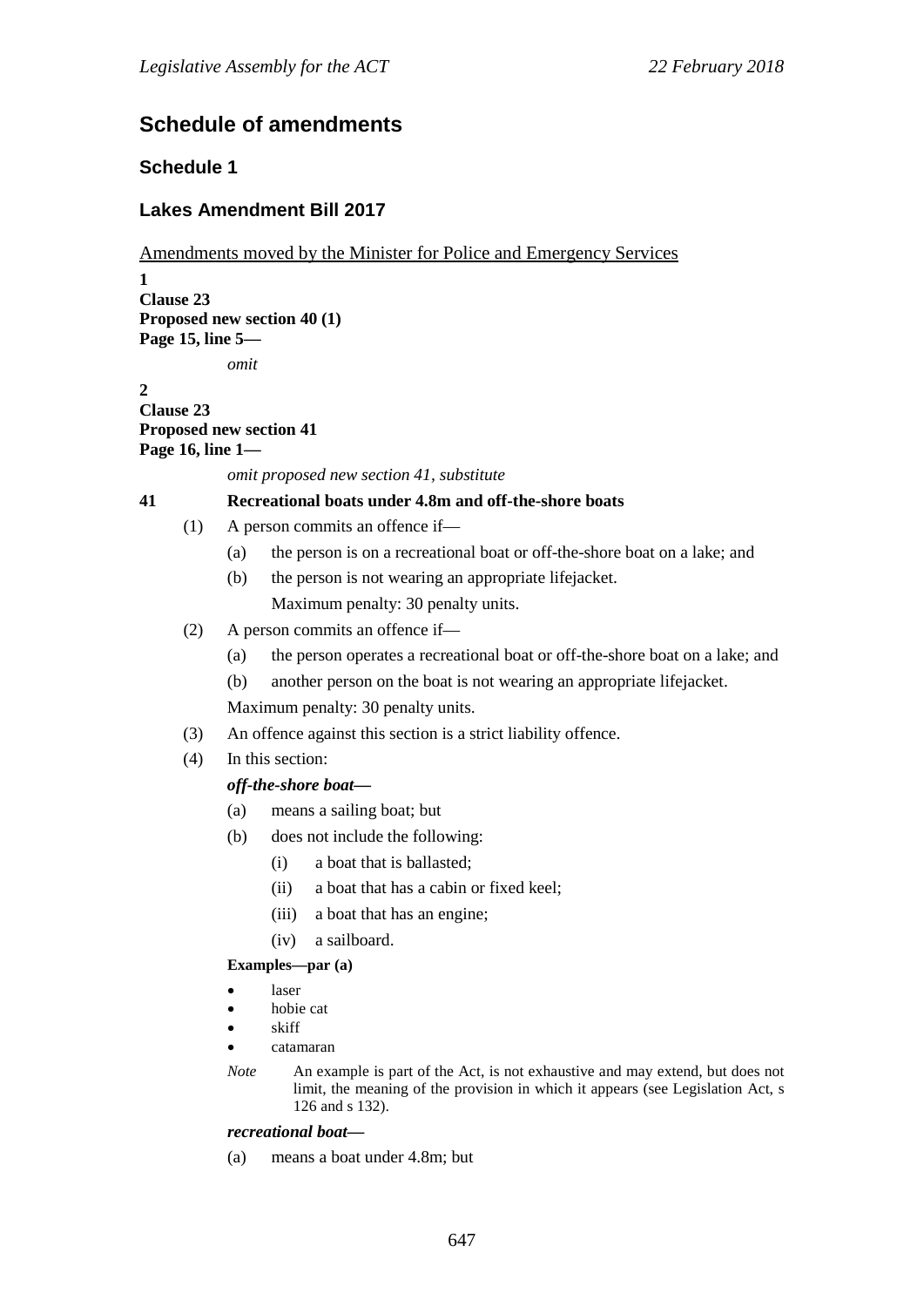- (b) does not include the following:
	- (i) a kiteboard;
	- (ii) a paddleboard;
	- (iii) a sailboard;
	- (iv) a surfboard.

**3**

**Clause 23 Proposed new section 43A Page 17, line 11—**

*insert*

## **43A Water skiing and other recreational activities**

- (1) A person commits an offence if—
	- (a) the person is operating a recreational boat on a lake; and
	- (b) another person is—
		- (i) being towed by the boat on or over the water; or
		- (ii) wake boarding or wake surfing from the boat; and
	- (c) the other person is not wearing an appropriate lifejacket.

Maximum penalty: 30 penalty units.

- (2) A person commits an offence if—
	- (a) the person is—
		- (i) being towed by a boat on or over a lake; or
		- (ii) wake boarding or wake surfing from a boat on a lake; and
	- (b) the person is not wearing an appropriate lifejacket. Maximum penalty: 30 penalty units.
- (3) An offence against this section is a strict liability offence.
- (4) In this section:

*being towed*, by a boat, includes water skiing or parasailing from a boat. *wake boarding or wake surfing* includes wake boarding or wake surfing without a rope.

## **4**

**Clause 40 Proposed new dictionary definition of** *inspector* **Page 73, line 24—**

> *omit* section 50ZE *substitute* section 50ZD

### **5**

**Schedule 1, amendment 1.3 Page 80, line 10** *omit amendment 1.3, substitute* **[1.3] Schedule 1, item 18**

*Substitute*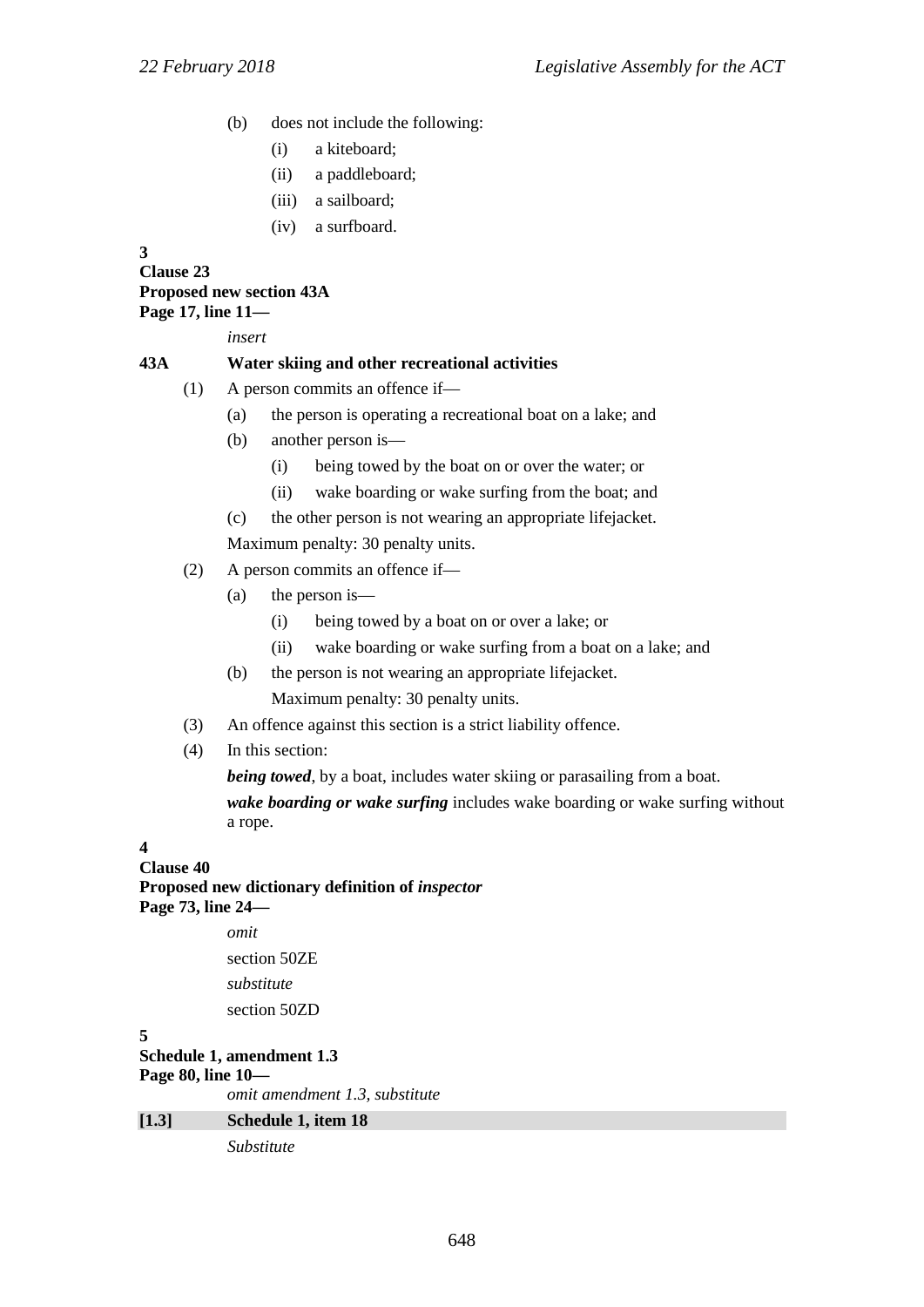| 18 | 40(2)     | 30 | 300  |
|----|-----------|----|------|
| 19 | 41(1)     | 30 | 300  |
| 20 | 41(2)     | 30 | 300  |
| 21 | 42(1)     | 30 | 300  |
| 22 | 43A(1)    | 30 | 300  |
| 23 | 43A(2)    | 30 | 300  |
| 24 | 44(2)     | 30 | 300  |
| 25 | 45(2)     | 30 | 300  |
| 26 | 47A (2)   | 30 | 300  |
| 27 | 47B (2)   | 30 | 300  |
| 28 | 47C (3)   | 30 | 300  |
| 29 | 47D(2)    | 30 | 300  |
| 30 | 47E (5)   | 30 | 300  |
| 31 | 47F(3)    | 30 | 300  |
| 32 | 47G(3)    | 30 | 300  |
| 33 | 500(1)    | 30 | 500  |
| 34 | 50Q(1)    | 50 | 300  |
| 35 | 50R(3)    | 50 | 300  |
| 36 | 50X(8)    | 50 | 500  |
| 37 | 50ZO(3)   | 50 | 500  |
| 38 | 50ZP(2)   | 50 | 500  |
| 39 | 50ZQ(2)   | 50 | 500  |
| 40 | 50ZR (2)  | 50 | 500  |
| 41 | $50ZS(2)$ | 50 | 500  |
| 42 | 50ZT(3)   | 50 | 500  |
| 43 | 58(1)     | 50 | 1000 |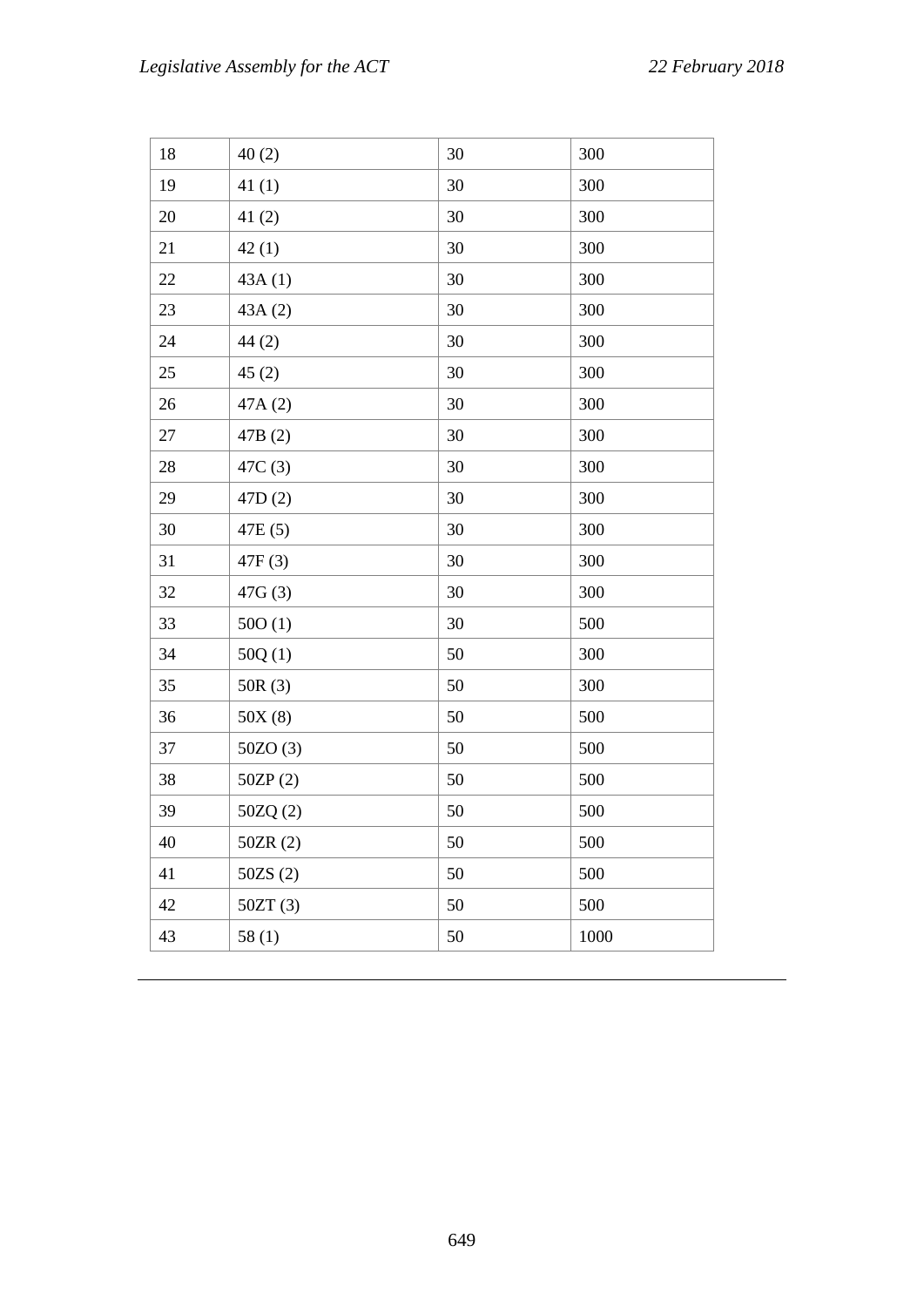# **Answers to questions**

## **Planning—urban renewal (Question No 827)**

**Ms Lawder** asked the Minister for Planning and Land Management, upon notice, on 1 December 2017 *(redirected to the Chief Minister)*:

- (1) What activation events were undertaken by the Minister's directorate as part of the urban renewal of the city program in 2016-17.
- (2) How much did each activity cost.
- (3) How many people participated in each activity.
- (4) Were any of these activities run by In The City Canberra.

**Mr Barr**: The answer to the member's question is as follows:

- (1) A total of seven activations were undertaken or supported by City Activation during 2016-17. The details of these are in Table one below.
- (2) See Table 1 below.
- (3) See Table 1 below.
- (4) Annually In The City Canberra undertakes a range of activities. These events include: a. Christmas in the City
	- b. The Curry Festival
	- c. Skate in the City

In the City Canberra also partner or sponsor a range of activity in the city – they were also a sponsor for #backyardexperiment. More information on the nature of events and activities run by In The City Canberra can be found in their annual report online.

| Date                         | <b>Activation</b>             | <b>Location</b> | Cost        | Number of<br><b>Visitors</b>                                                                                                                                                                   | Length of<br><b>Activation</b> |
|------------------------------|-------------------------------|-----------------|-------------|------------------------------------------------------------------------------------------------------------------------------------------------------------------------------------------------|--------------------------------|
| 12 August<br>2016            | The Forage                    | Odgers<br>Lane  | \$8,335.19  | Not ticketed. It is<br>estimated that<br>approximately<br>$3,000$ people<br>attended the event.                                                                                                | One day                        |
| $23 - 30$<br>October<br>2016 | The<br>Backyard<br>Experiment | Garema<br>Place | \$30,431.02 | <b>Street Furniture</b><br>Australia reported<br>that foot traffic<br>during the<br>activation<br>increased by 190%<br>and that the<br>number of people<br>who stayed<br>increased by<br>247%. | Eight days                     |

Table 1: 2016-17 City Activations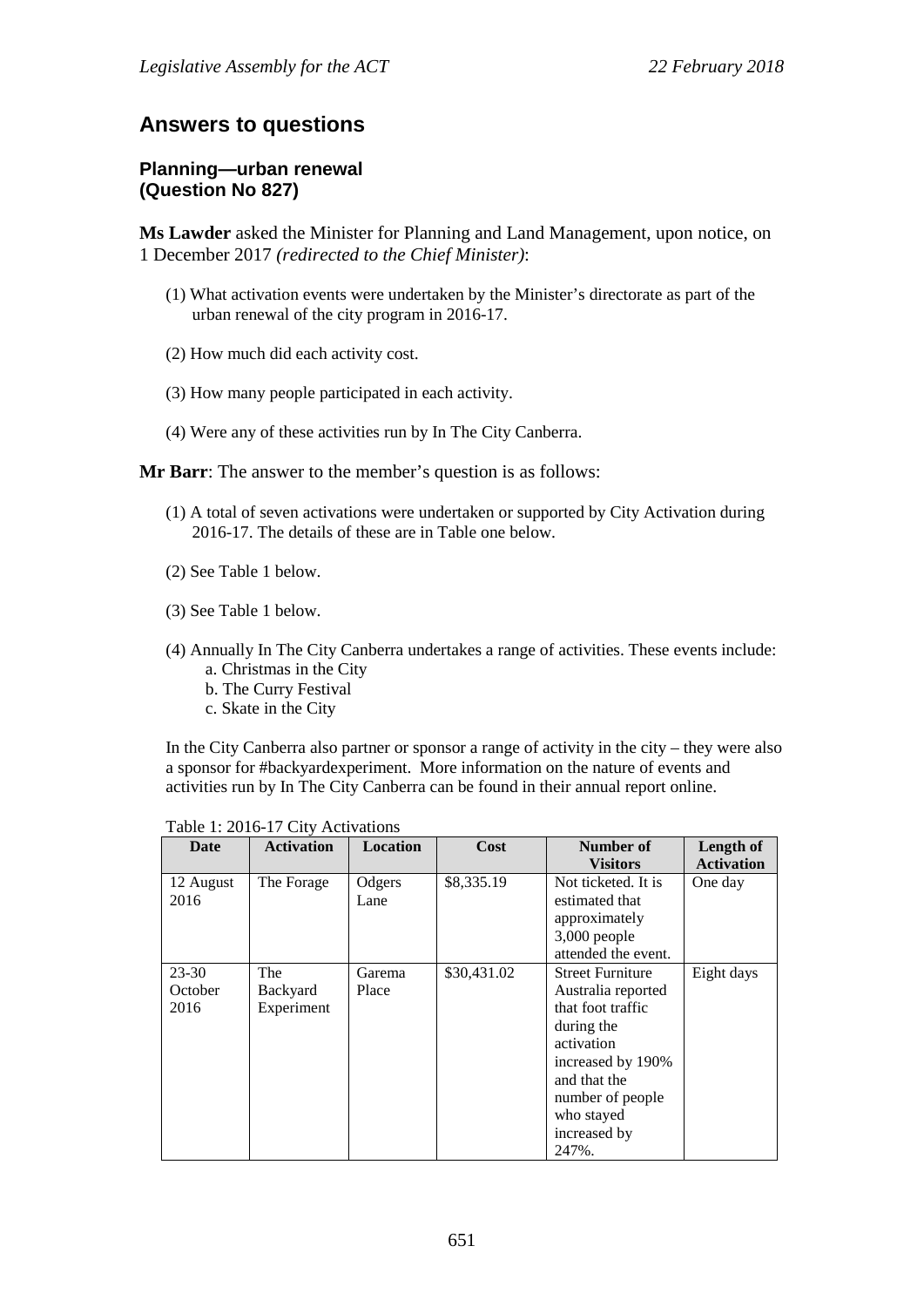| Date                   | <b>Activation</b>                        | <b>Location</b> | Cost                                                                                                 | Number of<br><b>Visitors</b>                                                          | Length of<br><b>Activation</b> |
|------------------------|------------------------------------------|-----------------|------------------------------------------------------------------------------------------------------|---------------------------------------------------------------------------------------|--------------------------------|
| 29 October<br>2016     | Kidscape                                 | Haig Park       | The cost of the<br>Kidscape<br>event is<br>included in the<br>cost of The<br>Backyard<br>Experiment. | Not ticketed. It is<br>estimated that over<br>1500 people<br>attended.                | One day                        |
| December<br>2016       | <b>Summernats</b><br>in the City         | Garema<br>Place | \$0.00                                                                                               | Not ticketed.                                                                         | One day                        |
| 10<br>February<br>2017 | Showtime in<br>the City                  | Petrie<br>Plaza | \$3,974.40                                                                                           | Not ticketed. It is<br>estimated 500 to<br>$1,000$ people<br>attended.                | One day                        |
| 7 April<br>2017        | You Are<br>Here<br>(Electric<br>Avenues) | Haig Park       | \$7,200.00                                                                                           | Event organisers<br>reported more than<br>$2,500$ people<br>attended.                 | One day                        |
| 30 June<br>2017        | Hurly<br>Burley                          | Odgers<br>Lane  | \$20,000.00                                                                                          | Not ticketed. It is<br>estimated that<br>approximately<br>$2,000$ people<br>attended. | One day                        |

# **Legislative Assembly—travel by members (Question No 834)**

**Ms Lawder** asked the Chief Minister, upon notice, on 1 December 2017:

- (1) Why was it necessary for a delegation to travel to Zaragoza in October 2017.
- (2) When did the delegation commence.
- (3) When was the delegation completed.
- (4) When did the delegation travel and what was the composition of the delegation.
- (5) What was the total cost of the delegation, including (a) airfares, (b) travel costs within Zaragoza, (c) accommodation, (d) food and beverages (e) hospitality, (f) travel allowances, (g) meeting costs and (h) other costs.
- (6) Did any members of the delegation meet their own costs and what was the amount paid.
- (7) What were the roles of these members.
- (8) How many ACT Government officials attended Zaragoza with the Chief Minister.
- (9) How many consultants attended Zaragoza with the Chief Minister.
- (10) Did the delegation provide a report to the Government; if so, can the Chief Minister provide a copy of the report.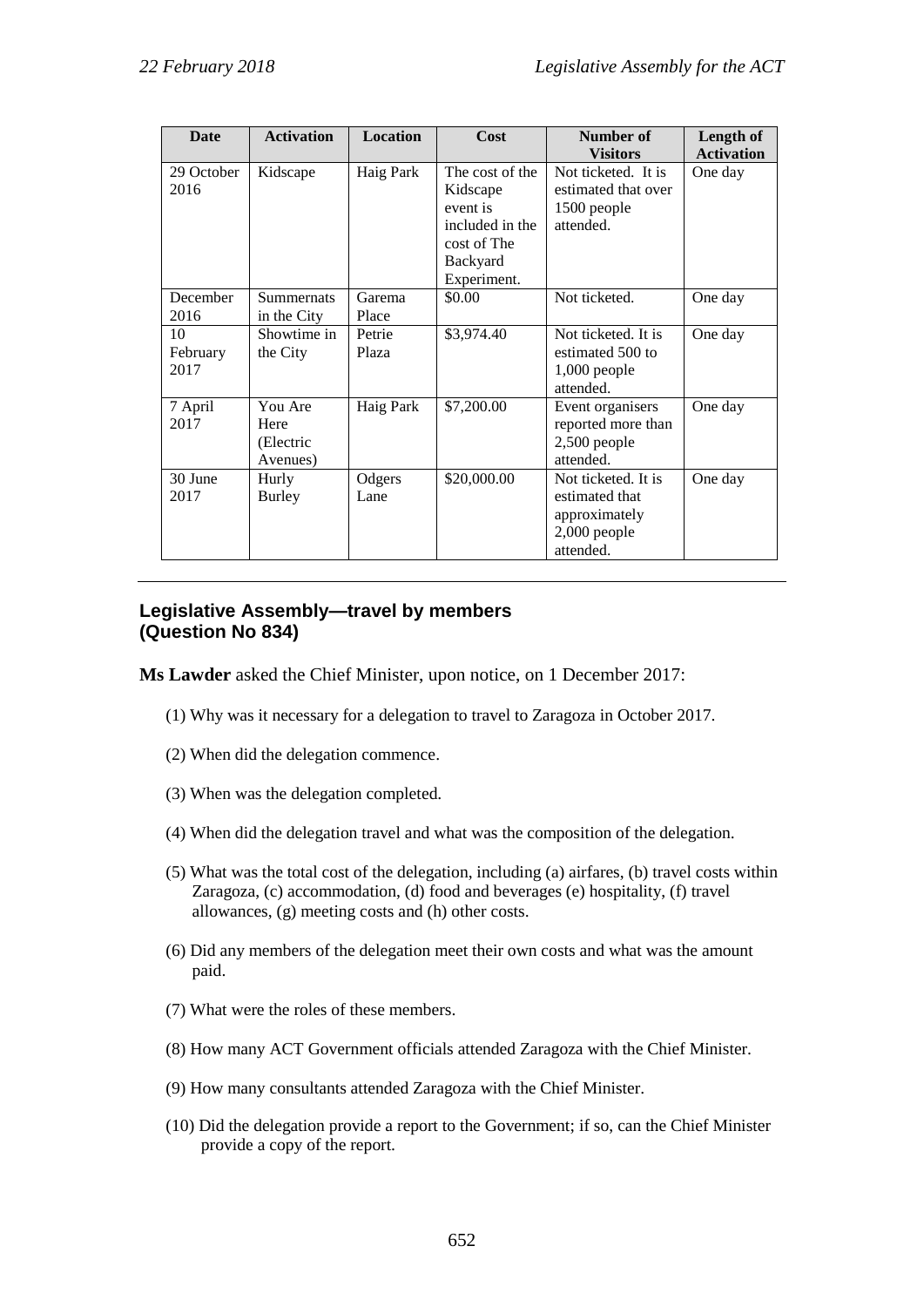(11) How many business people attended Zaragoza with the Chief Minister and can he provide detail of who these attendees were.

**Mr Barr**: The answer to the member's question is as follows:

- (1) Please refer to my Ministerial Statement.
- (2) The delegation travel within Spain commenced on 17 October 2017.
- (3) The delegation travel within Spain concluded on 19 October 2017.
- (4) The delegation comprised of:
	- Myself travel within Europe from 15 to 19 October 2017.
	- Ministerial adviser-travel within Europe from 15 to 19 October 2017.
	- Director-General TCCS travel to and from Europe from 14-21 October.
	- Members of Canberra Metro consortium and board were present as CAF is one of the key subcontractors in the Light Rail project.

(5)

- (a) \$27, 928.97
- (b) \$856.80
- (c) \$3074.77
- (d) \$124.12
- (e) nil
- (f) \$1,022
- (g) nil
- (h) nil

\*this does not include those representatives from Capital Metro

- (6) Representatives from Canberra Metro met their own costs and the ACT Government is not privy to this information.
- (7) Official representatives of the ACT Government.
- (8) One (Director-General TCCS).
- (9) Nil
- (10) As per requirements I provided a Ministerial Statement regarding the purpose of the delegation.

(11) Nil.

## **Legislative Assembly—ministerial leave (Question No 859)**

**Mr Coe** asked the Chief Minister, upon notice, on 1 December 2017:

(1) Can the Chief Minister provide the approved ministerial leave (including forward leave), including the dates of leave and acting arrangements since 1 July 2017 to date.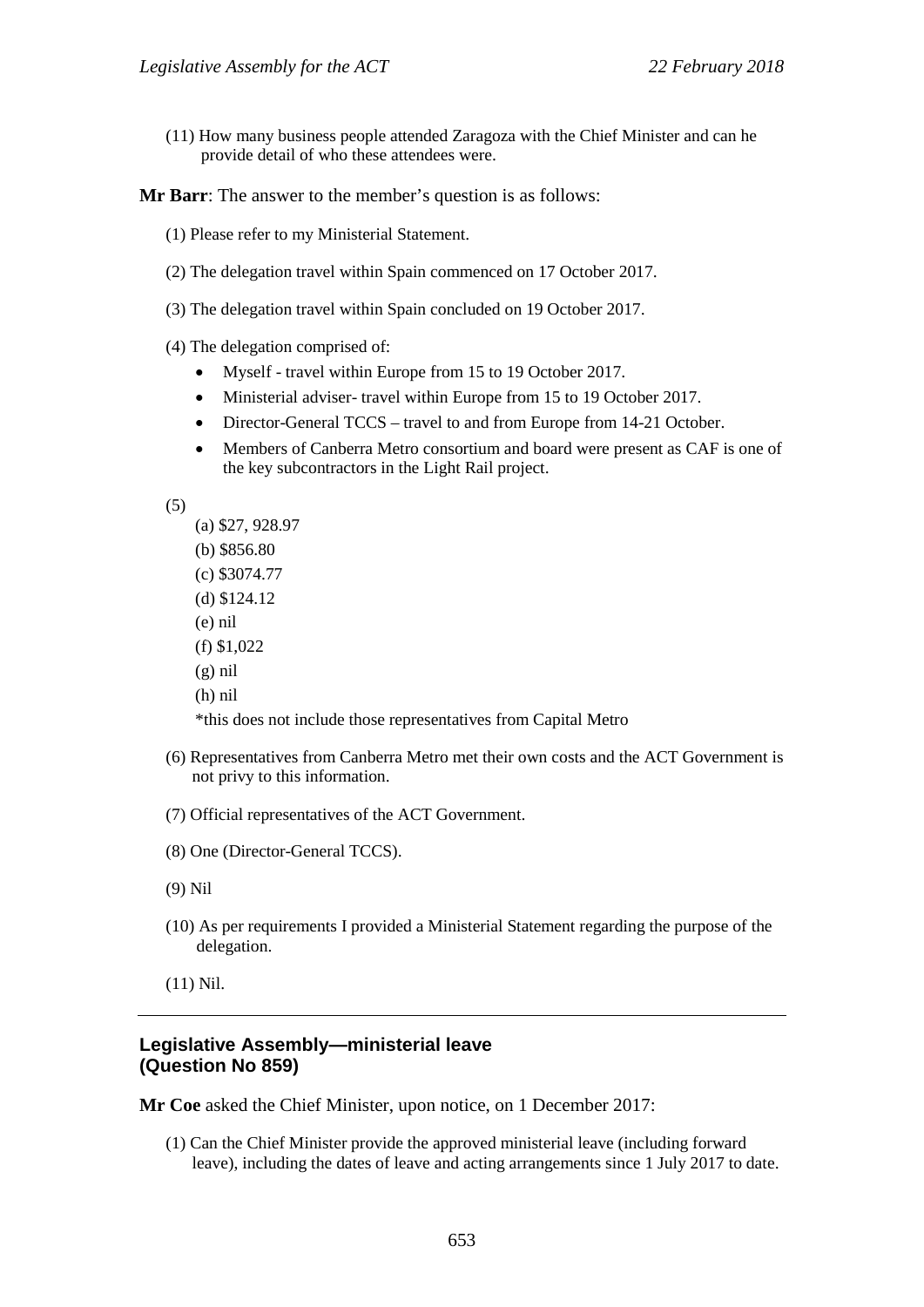(2) Can the Minister provide the dates of approved ministerial overseas travel (including forward travel), including the dates of travel, countries visited and acting arrangements since 31 October 2016 to date.

**Mr Barr**: The answer to the member's question is as follows:

- (1) See attached.
- (2) See attached.

| Ministerial Acting Arrangements 1 July 2017 to 1 December 2018 (including forward leave) |            |                  |                 |                                                                                       |
|------------------------------------------------------------------------------------------|------------|------------------|-----------------|---------------------------------------------------------------------------------------|
| <b>Minister</b>                                                                          | leave type | From             | T <sub>0</sub>  | <b>Acting Minister</b>                                                                |
| <b>RATTENBURY</b>                                                                        | Annual     | $09 - Jun - 17$  | 09-Jul-17       | <b>GENTLEMAN</b><br><b>FITZHARRIS</b><br><b>BERRY</b><br><b>RAMSAY</b><br><b>BARR</b> |
| <b>RAMSAY</b>                                                                            | Annual     | $07 -$ Jul $-17$ | 19-Jul-17       | <b>BARR</b><br><b>RATTENBURY</b>                                                      |
| STEPHEN-SMITH                                                                            | Annual     | $10 -$ Jul $-17$ | $23$ -Jul-17    | <b>GENTLEMAN</b><br><b>RAMSAY</b><br><b>FITZHARRIS</b>                                |
| <b>BARR</b>                                                                              | Annual     | 14-Jul-17        | 23-Jul-17       | <b>BERRY</b>                                                                          |
| <b>GENTLEMAN</b>                                                                         | Annual     | 22-Jul-17        | 06-Aug-17       | <b>RAMSAY</b><br><b>BARR</b><br><b>RATTENBURY</b>                                     |
| <b>FITZHARRIS</b>                                                                        | Annual     | $09-Oct-17$      | 15-Oct-17       | <b>RATTENBURY</b><br><b>GENTLEMAN</b><br>STEPHEN-SMITH                                |
| <b>FITZHARRIS</b>                                                                        | Annual     | $20$ -Dec-17     | $02$ -Jan-18    | <b>RATTENBURY</b><br>STEPHEN-SMITH<br><b>BERRY</b>                                    |
| <b>RAMSAY</b>                                                                            | Annual     | $23$ -Dec-17     | $14$ -Jan-18    | <b>GENTLEMAN</b><br><b>RATTENBURY</b>                                                 |
| <b>BARR</b>                                                                              | Annual     | 27-Dec-17        | $14$ -Jan-18    | <b>BERRY</b>                                                                          |
| <b>BERRY</b>                                                                             | Annual     | $15$ -Jan-18     | $31$ -Jan-18    | <b>GENTLEMAN</b><br><b>RAMSAY</b><br><b>FITZHARRIS</b><br><b>BARR</b>                 |
| STEPHEN-SMITH                                                                            | Annual     | $02$ -Jan-18     | $15$ -Jan- $18$ | <b>BERRY</b><br><b>FITZHARRIS</b><br><b>GENTLEMAN</b>                                 |
| <b>FITZHARRIS</b>                                                                        | Annual     | $05$ -Feb- $18$  | 11-Feb-18       | <b>RATTENBURY</b><br><b>GENTLEMAN</b><br><b>BERRY</b>                                 |

| Acting arrangements during approved ministerial overseas travel - 31 October 2016 -<br>1 December 2017<br>(including forward travel) |            |             |                |                        |
|--------------------------------------------------------------------------------------------------------------------------------------|------------|-------------|----------------|------------------------|
| <b>Minister</b>                                                                                                                      | leave type | <b>From</b> | T <sub>0</sub> | <b>Acting Minister</b> |
| Gentleman                                                                                                                            | USA        | 15/04/2018  | 29/04/2018     | To be confirmed        |
| Barr                                                                                                                                 | USA        | 22/02/2018  | 02/03/2018     | <b>BERRY</b>           |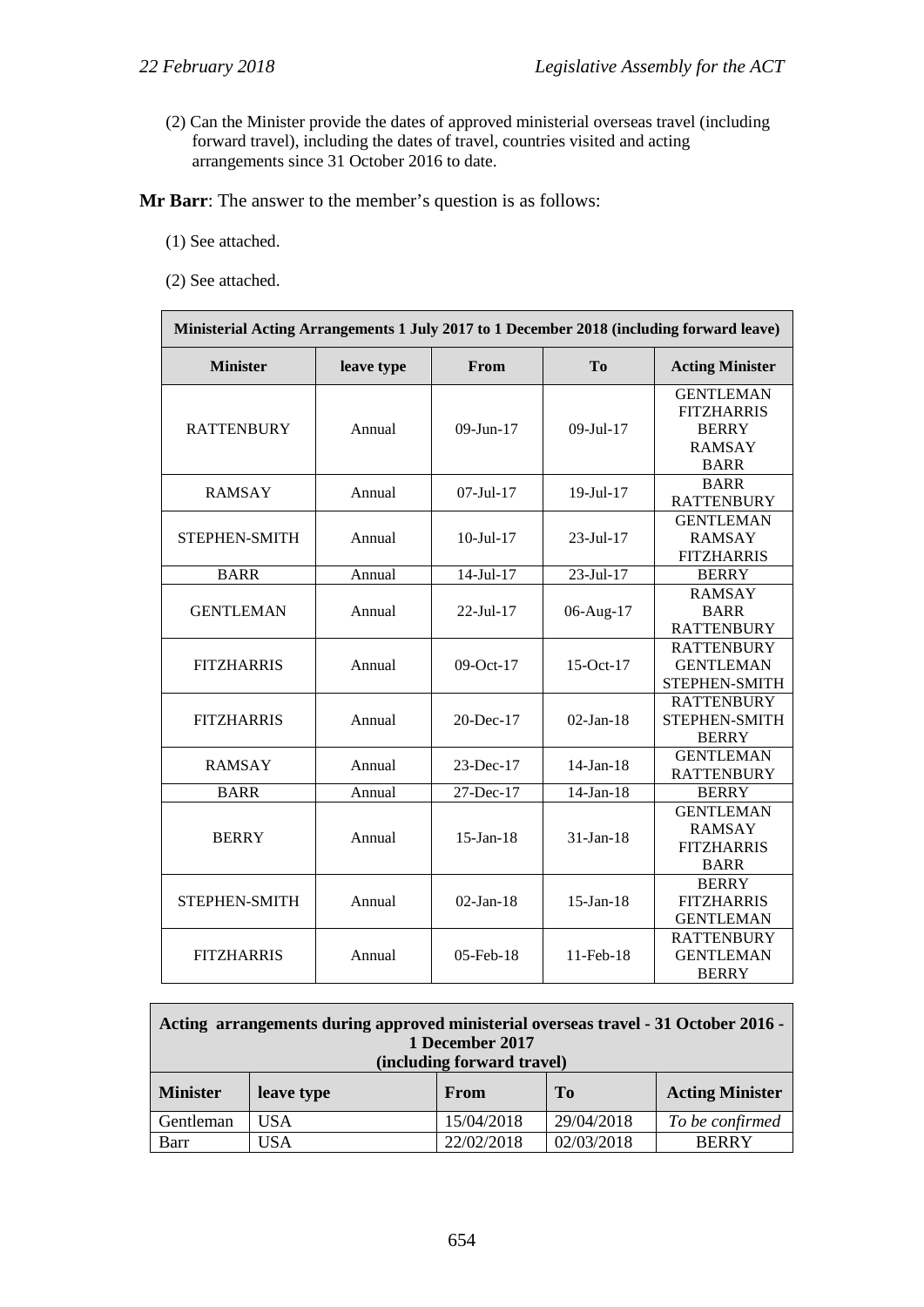| Acting arrangements during approved ministerial overseas travel - 31 October 2016 -<br>1 December 2017 |                                                            |                                    |                          |                                                                                     |
|--------------------------------------------------------------------------------------------------------|------------------------------------------------------------|------------------------------------|--------------------------|-------------------------------------------------------------------------------------|
| <b>Minister</b>                                                                                        | leave type                                                 | (including forward travel)<br>From | T <sub>o</sub>           | <b>Acting Minister</b>                                                              |
| Barr                                                                                                   | New Zealand                                                | 19/11/2017                         | 22/11/2017               | <b>BERRY</b><br><b>GENTLEMAN</b><br><b>RAMSAY</b>                                   |
| Barr<br>Barr                                                                                           | <b>USA</b><br>German, Spain                                | 07/10/2017<br>15/10/2017           | 14/10/2017<br>21/10/2017 | <b>BERRY</b><br><b>FITZHARRIS</b><br><b>GENTLEMAN</b><br><b>RAMSAY</b>              |
| Gentleman                                                                                              | Singapore, Germany,<br>Czech Republic,<br>Belgium, Denmark | 28/08/2017                         | 08/09/2017               | <b>RATTENBURY</b>                                                                   |
| Barr                                                                                                   | China and Hong Kong                                        | 26/08/2017                         | 31/08/2017               | <b>BERRY</b>                                                                        |
| Barr                                                                                                   | Singapore, Hong Kong,<br>Japan                             | 21/06/2017                         | 03/07/2017               | <b>BERRY</b>                                                                        |
| Berry                                                                                                  | Singapore, Finland                                         | 14/05/2017                         | 22/05/2017               | <b>RAMSAY</b><br><b>GENTLEMAN</b><br><b>STEPHEN-</b><br><b>SMITH</b><br><b>BARR</b> |
| Fitzharris                                                                                             | USA, Canada                                                | 14/05/2017                         | 27/05/2017               | STEPHEN-<br><b>SMITH</b><br><b>GENTLEMAN</b><br><b>BARR</b>                         |
| Barr                                                                                                   | Singapore                                                  | 21/04/2017                         | 28/04/2017               | <b>BERRY</b><br><b>FITZHARRIS</b><br><b>RAMSAY</b>                                  |
| Rattenbury                                                                                             | Marrakech                                                  | 11/11/2016                         | 21/11/2016               | <b>GENTLEMAN</b><br><b>BERRY</b><br><b>FITZHARRIS</b><br><b>RAMSAY</b>              |
| Barr                                                                                                   | Wellington                                                 | 14/11/2016                         | 16/11/2016               | <b>BERRY</b>                                                                        |

# **Same-sex marriage—public artworks (Question No 863)**

**Mr Coe** asked the Minister for Transport and City Services, upon notice, on 1 December 2017:

- (1) Was the rainbow art in Garema Place commissioned by the ACT Government; if so, can the Minister provide (a) what Minister or agency commissioned the art, (b) when was the art commissioned, (c) how was the artist selected and (d) what instructions were given to the artist.
- (2) What sites have been used, or identified for potential use, for murals or other public art in response to the "Yes" vote in the Australian Marriage Law Postal Survey or to otherwise display a rainbow or lesbian, gay, bisexual, transgender, intersex and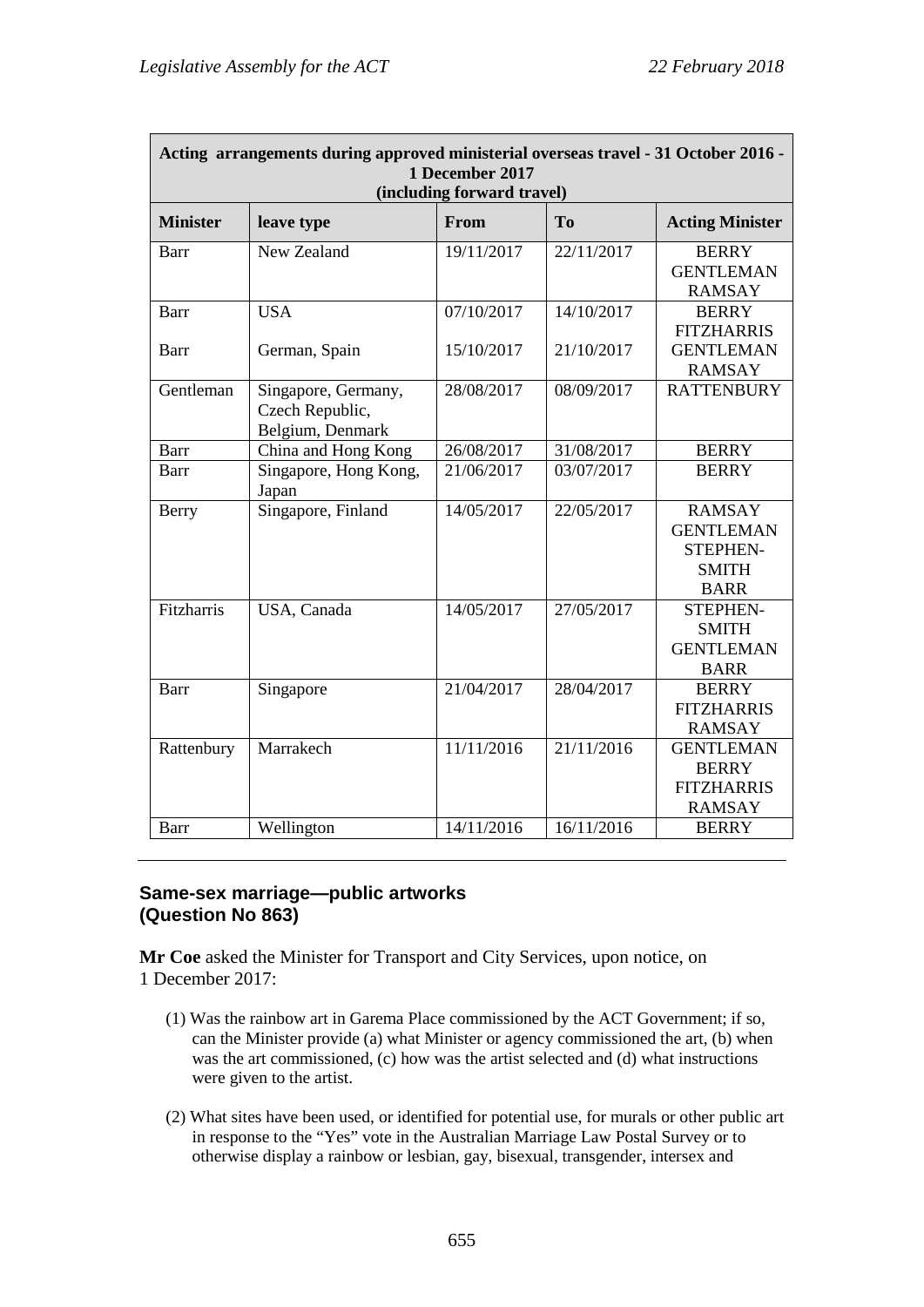questioning (LGBTIQ) design and for each site can the Minister provide the approximate area of the mural.

- (3) Can the Minister provide a breakdown of the cost, or proposed budget, for each mural or piece of public art in response to the "Yes" vote in the Australian Marriage Law Postal Survey or otherwise displaying a rainbow or LGBTIQ design, including (a) design, (b) procurement, (c) artist costs, (d) materials, (e) installation, (f) maintenance and (g) promotion.
- (4) Will Transport Canberra and City Services (TCSS) invite expressions of interest from local artists for further murals or public art in response to the "Yes" vote in the Australian Marriage Law Postal Survey or to otherwise create a display of a rainbow or LGBTIQ design; if so, can the Minister provide (a) how will TCCS promote the expression of interest process, (b) what guidelines, if any, will be given to artists, (c) how will the successful design or artist be selected, (d) what criteria will be used to determine the successful design or artist and (e) the timeframe from opening the expression of interest to the work being completed; if not, can the Minister provide (a) whether designs will be sourced internally within the ACT Government, or through invitation to select artists, (b) what guidelines, if any, will be given to artists or employees designing the mural, (c) how will the successful design or artist be selected, (d) what criteria will be used to determine the successful design and (e) the timeframe from opening the expression of interest to the work being completed.
- (5) Will further mural or pieces of public art in response to the "Yes" vote in the Australian Marriage Law Postal Survey or displaying a rainbow or LGBTIQ design be installed; if so, when and where.
- (6) How long will each mural or piece of public art in response to the "Yes" vote in the Australian Marriage Law Postal Survey or displaying a rainbow or LGBTIQ design be displayed.
- (7) How many public servants were involved in the procurement and installation process of the rainbow mural in Garema Place and in what capacity.

**Ms Fitzharris**: The answer to the member's question is as follows:

- (1) Yes, the rainbow art in Garema Place was commissioned by the ACT Government. a. TCCS commissioned the art.
	- b. September 2017.
	- c. Single Select engagement based upon previous public art projects, in accordance with the ACT Procurement guidelines.

d. The artist was instructed to create a rainbow artwork to be painted on a pavement surface in support of the LGBTIQ community.

(2) The following sites were chosen as part of the ACT Government's support for the LGBTIQ community.

| Garema Place           | $150$ sqm $2$ |
|------------------------|---------------|
| Elouera Street Braddon | $186$ sqm $2$ |

(3)

### **Garema Place Artwork**

| $\sim$ $\sim$                                      | ₼<br>ΦU |
|----------------------------------------------------|---------|
| $\overline{\phantom{a}}$<br>ment<br>P<br>ocur<br>◡ | ₼<br>ΦU |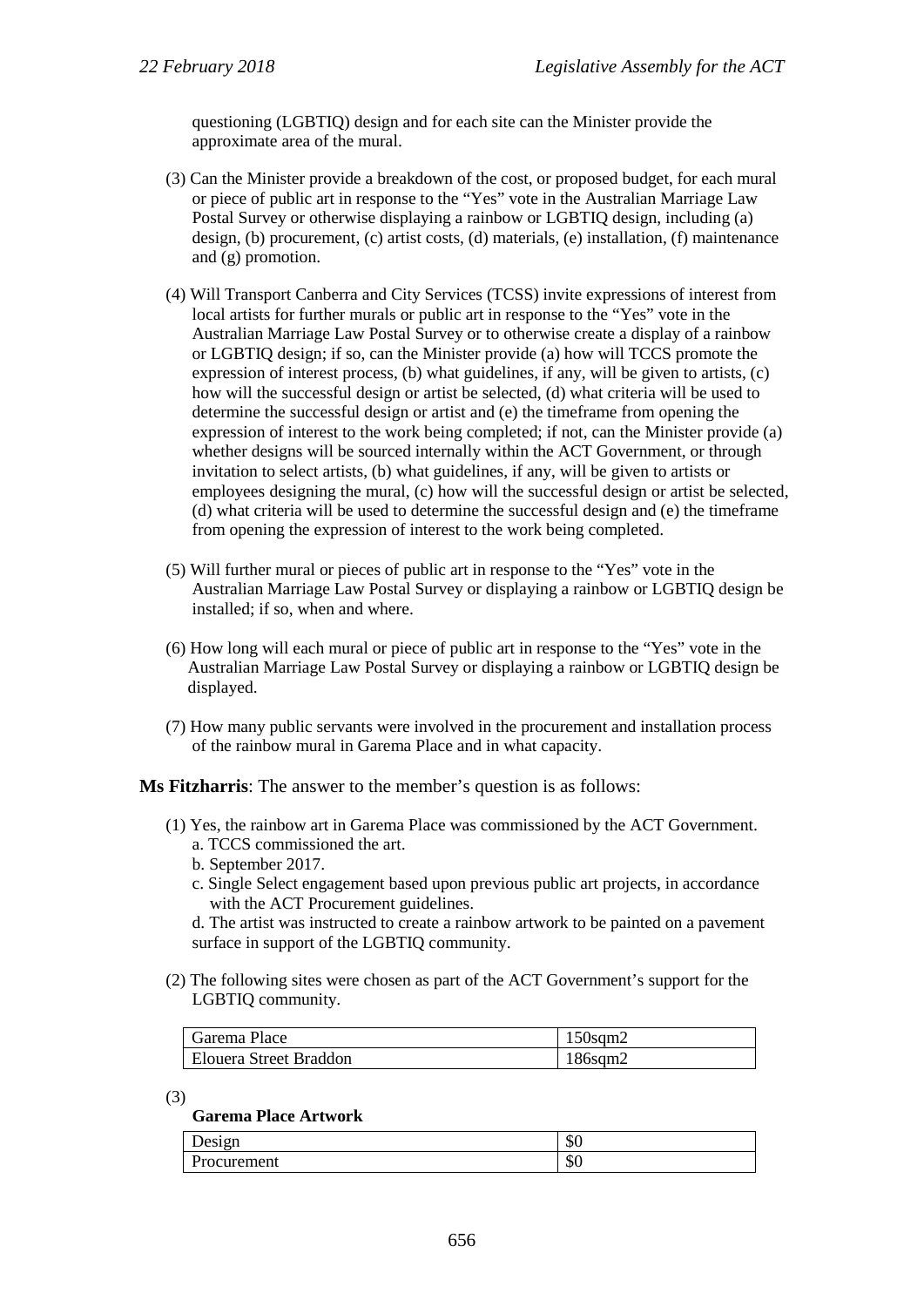| <b>Artist Costs</b>                   | \$3,700 (ex GST) |
|---------------------------------------|------------------|
| Materials – Included in artists fee   |                  |
| Installation – included in artist fee |                  |
| Maintenance                           | SC               |
| Promotion                             | SC.              |

### **Roundabout – Lonsdale Street**

| Design                            | \$0                  |
|-----------------------------------|----------------------|
| Procurement                       | \$0                  |
| <b>Artist Costs</b>               | \$0                  |
| Materials                         | $$3,961.50$ (ex GST) |
| Installation (traffic management) | $$1,400$ (ex GST)    |
| Maintenance                       | \$0                  |
| Promotion                         | \$0                  |

(4) It is not anticipated that TCCS will undertake further murals.

- (5) There are no further murals or public artworks currently proposed by the ACT Government.
- (6) The murals that have been installed in Garema Place and on Lonsdale Street do not have a nominated display period at this stage.
- (7) Two staff members from the CRA and one staff member from TCCS were involved in the installation of the Garema Place artwork.

## **National broadband network—local deployment (Question No 871)**

**Mrs Kikkert** asked the Minister for Transport and City Services, upon notice, on 1 December 2017 *(redirected to the Acting Minister for Transport and City Services)*:

- (1) What monitoring and auditing of local NBN deployment has been undertaken to ensure compliance with relevant planning laws, codes, regulations or guidelines, and by whom.
- (2) What local government body is responsible for the management of NBN deployments in residential areas of the ACT.
- (3) What other measures are being taken by the ACT Government to manage the rollout of the NBN in the ACT and to ensure nodes and other equipment are installed in community sensible locations in line with the relevant planning laws, codes, regulations and guidelines.
- (4) To which local government body should complaints or concerns to do with local NBN deployment be presented to, for example, Transport Canberra and City Services or environmental planning.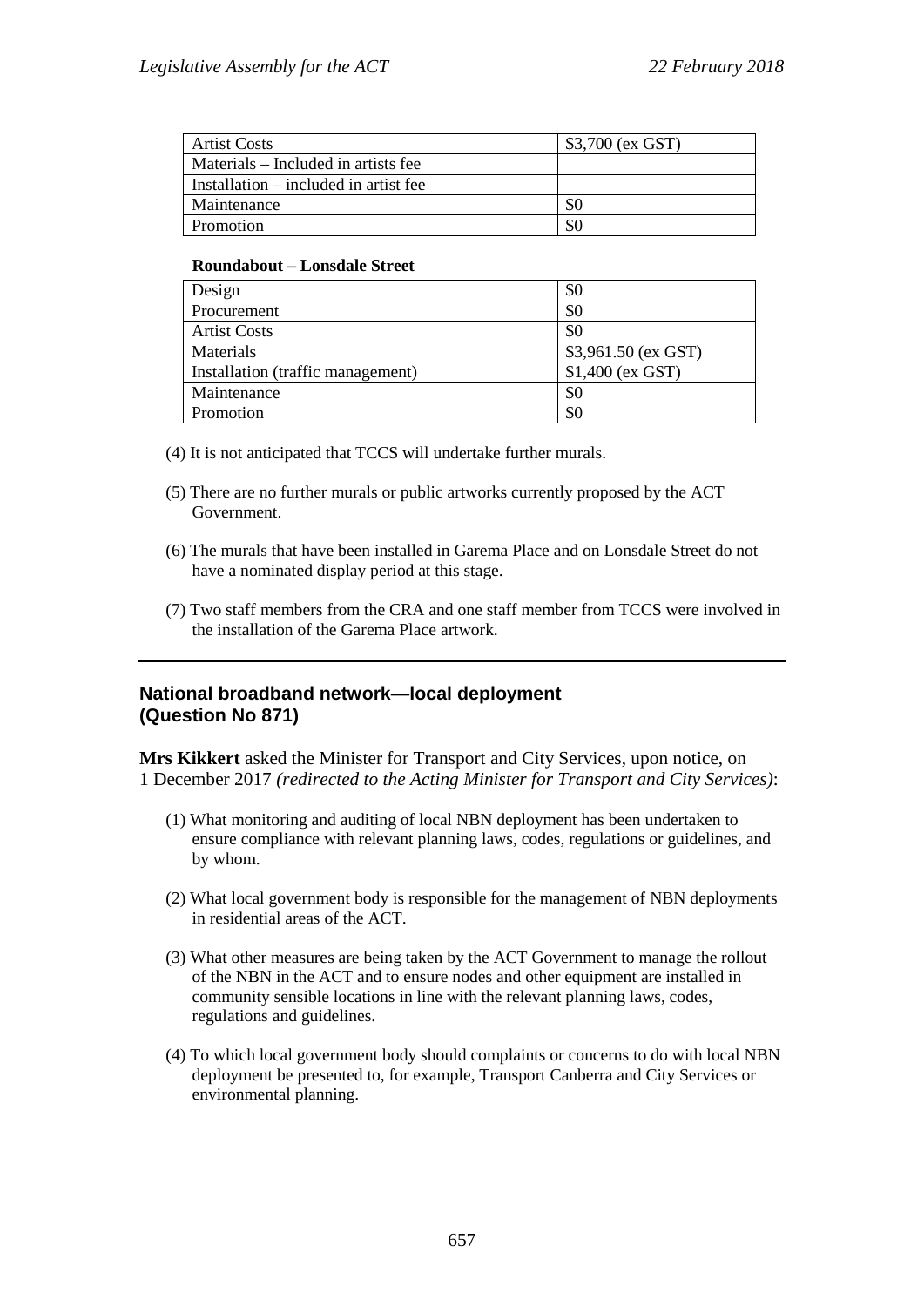**Mr Gentleman**: The answer to the member's question is as follows:

- (1) No monitoring of the local NBN is undertaken by the ACT Government, with the exception of certificate of electrical safety for the connections to the electrical network for the node as a precursor to energisation, by ACTEWAGL Distribution.
- (2) The NBN is regulated by the Australian Government.
- (3) Transport Canberra and City Services' (TCCS) role is to ensure NBN installation does not adversely impact on the quality of Territory owned assets such as paths, roads, utility services, trees and street lighting.
- (4) TCCS is the Directorate responsible for actioning complaints or concerns relating to the damage of Territory assets or the inconvenience to the operation of facilities such as paths and approved driveways.

## **Water—Lake Burley Griffin (Question No 891)**

**Ms Lee** asked the Chief Minister, upon notice, on 16 February 2018 *(redirected to the Minister for Regulatory Services)*:

- (1) When did the ACT Government grant approval for water to be pumped from Lake Burley Griffin to Parliament House.
- (2) Are there any conditions under which approval was granted; if so, what are those conditions.
- (3) Does this approval have an expiry or renewal date; if so, what is that date.
- (4) What financial considerations, if any, are involved in the arrangement.
- (5) Was there any assessment undertaken to consider the environmental impacts of this arrangement; if so, (a) when was the assessment undertaken, (b) what were the results of that assessment and (c) have the results of the assessment been made public; if not, (a) why wasn't an assessment undertaken and (b) does the Government have any plans to undertake a review of the environment impacts of this arrangement.

**Mr Ramsay**: The answer to the member's question is as follows:

- (1) The ACT Government issued a Water Access Entitlement (WAE) to the Commonwealth Department of Parliamentary Services (DPS) on 28 November 2014. A Licence to Take Water, based on the WAE has not yet been granted. A Licence may be issued once physical infrastructure for water abstraction has been installed and DPS apply for a Licence.
- (2) The WAE restricts water use to Parliament House (Capital Hill Block 2 Section 1; Block 2 Section 10; Block 2 Section 11; Block 1 Section 12 and Block 1 Section 13) and cannot be traded. If a Licence is granted there will be a number of conditions (e.g. reporting, metering, and annual volume of water use) in the Licence.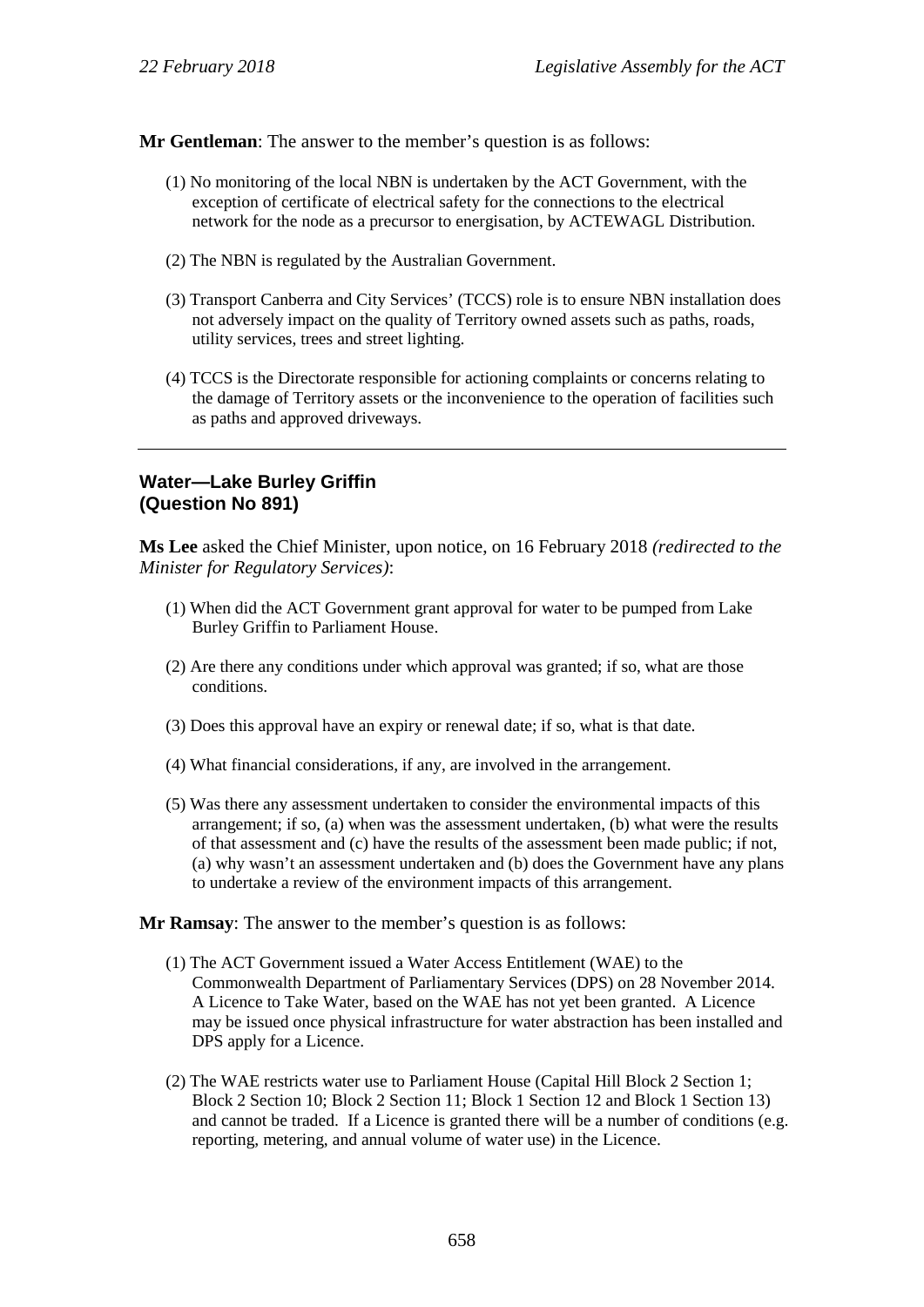- (3) The WAE, once issued, does not have an expiry date. Licences can be issued for a specific period or as ongoing instruments.
- (4) Fees for WAEs, Licences, and water use are specified in the *Water Resources Act 2007* fee determination.
- (5) Assessments of the issue and imposing of conditions for WAEs and Licences are performed in accordance with instruments of the *Water Resources Act 2007* (Water available from areas determination; Environmental flow guidelines; and Efficient use guidelines). Additionally, in the case of water extraction from Lake Burley Griffin, the Lake Burley Griffin Management Plan produced by the National Capital Authority is considered.
	- (a) An assessment of the WAE application from DPS was undertaken during November 2014.
	- (b) The assessment determined water was available for issue from the Water Management Area and the request for 115 megalitres was below the efficient use guideline for the site.
	- (c) The WAE is listed on the *Water Resources Act 2007* public register http://www.environment.act.gov.au/environment/legislation\_and\_policies/act\_wat er resources/epa\_search

## **ACT Ambulance Service—staffing (Question No 897)**

**Mrs Jones** asked the Minister for Police and Emergency Services, upon notice, on 16 February 2018:

In relation to the answer to question on notice No 662, part (2), of the (a) 222 emergency ambulance shifts in 2015-16, (b) 303 emergency ambulance shifts in 2016-17 and (c) 115 emergency ambulance shifts in 2017-18 (to 6 December 2017), which fell below minimum crewing, how many emergency ambulance crews were rostered for each of these shifts.

**Mr Gentleman**: The answer to the member's question is as follows:

There are two ambulance shifts per day (day shift / night shift), which equates to approximately 730 shifts per year. Providing a response to this question would require each shift since 1 July 2015 to be analysed. This will take a considerable amount of staff time and resources to answer, and unreasonably redirect ACT Emergency Service Agency personnel away from important functions. As such, I have determined it is not appropriate to provide a response to this question.

## **ACT Ambulance Service—staffing (Question No 898)**

**Mrs Jones** asked the Minister for Police and Emergency Services, upon notice, on 16 February 2018: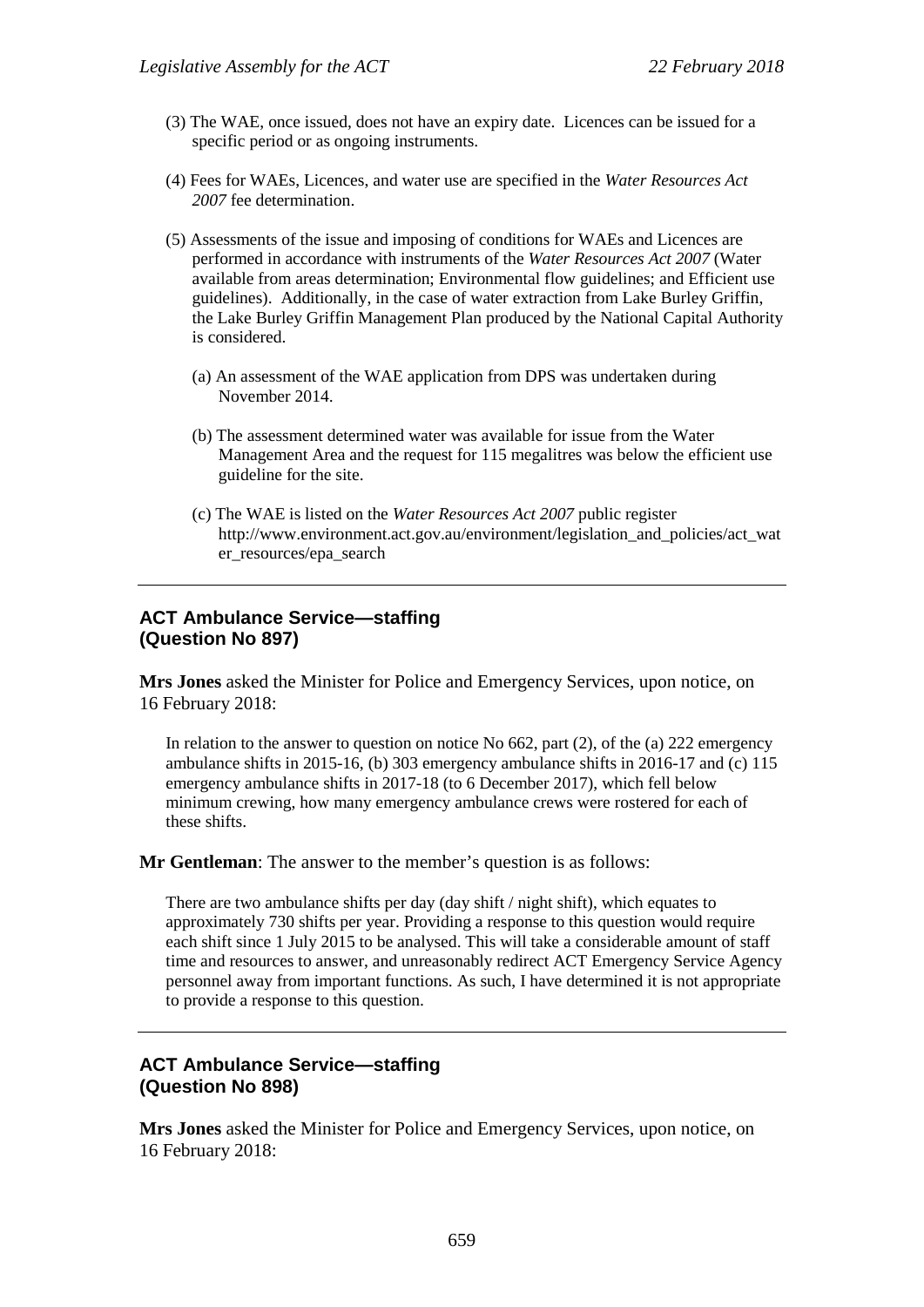In relation to the answer to question on notice No 662, part (2), of the (a) 222 emergency ambulance shifts in 2015-16, (b) 303 emergency ambulance shifts in 2016-17 and (c) 115 emergency ambulance shifts in 2017-18 (to 6 December 2017), which fell below minimum crewing, (i) on what dates did this occur and (ii) were they during the day or night shift.

**Mr Gentleman**: The answer to the member's question is as follows:

There are two ambulance shifts per day (day shift / night shift), which equates to approximately 730 shifts per year. Providing a response to this question would require each shift since 1 July 2015 to be analysed. This will take a considerable amount of staff time and resources to answer, and unreasonably redirect ACT Emergency Service Agency personnel away from important functions. As such, I have determined it is not appropriate to provide a response to this question.

## **Environment—pesticides (Question No 914)**

**Ms Le Couteur** asked the Minister for the Environment and Heritage, upon notice, on 16 February 2018:

- (1) In relation to the Intergovernmental Agreement on AgVet Chemical Regulation and its impact on the regulation of pesticides in the ACT, which parts of the Agreement has the ACT Government actioned, not actioned, or will not action.
- (2) What are the timelines of full implementation of the actionable elements of the Agreement.
- (3) Has the ACT Government updated any legislation or codes to reflect the higher standards in the Agreement since the Agreement was signed.
- (4) What have been the impacts of the implementation of the AgVet Code in the ACT pursuant to clause 5(b) of the Agreement.
- (5) What processes and procedures has the ACT Government implemented to ensure that the Government is adhering to the updated code, particularly in relation to land management and city services.
- (6) Has the ACT Government examined the impact on food security, community gardens, wild food crops and bees in the ACT as a result of the use of chemicals in land management in the ACT.

### **Mr Gentleman**: The answer to the member's question is as follows:

(1) The ACT is supportive of all aspects of the Intergovernmental Agreement on Agvet Chemical Regulation and is an active participant on the current harmonisation reforms projects being progressed by the national Agvet Chemicals Task Group (ACTG) and associated working groups. Where appropriate, the ACT Government will implement the agreed actions of the Task Group when endorsed by relevant Ministers. The current harmonisation projects being progressed by ACTG relate directly to the implementation actions in the IGA. Agvet chemical use is regulated by the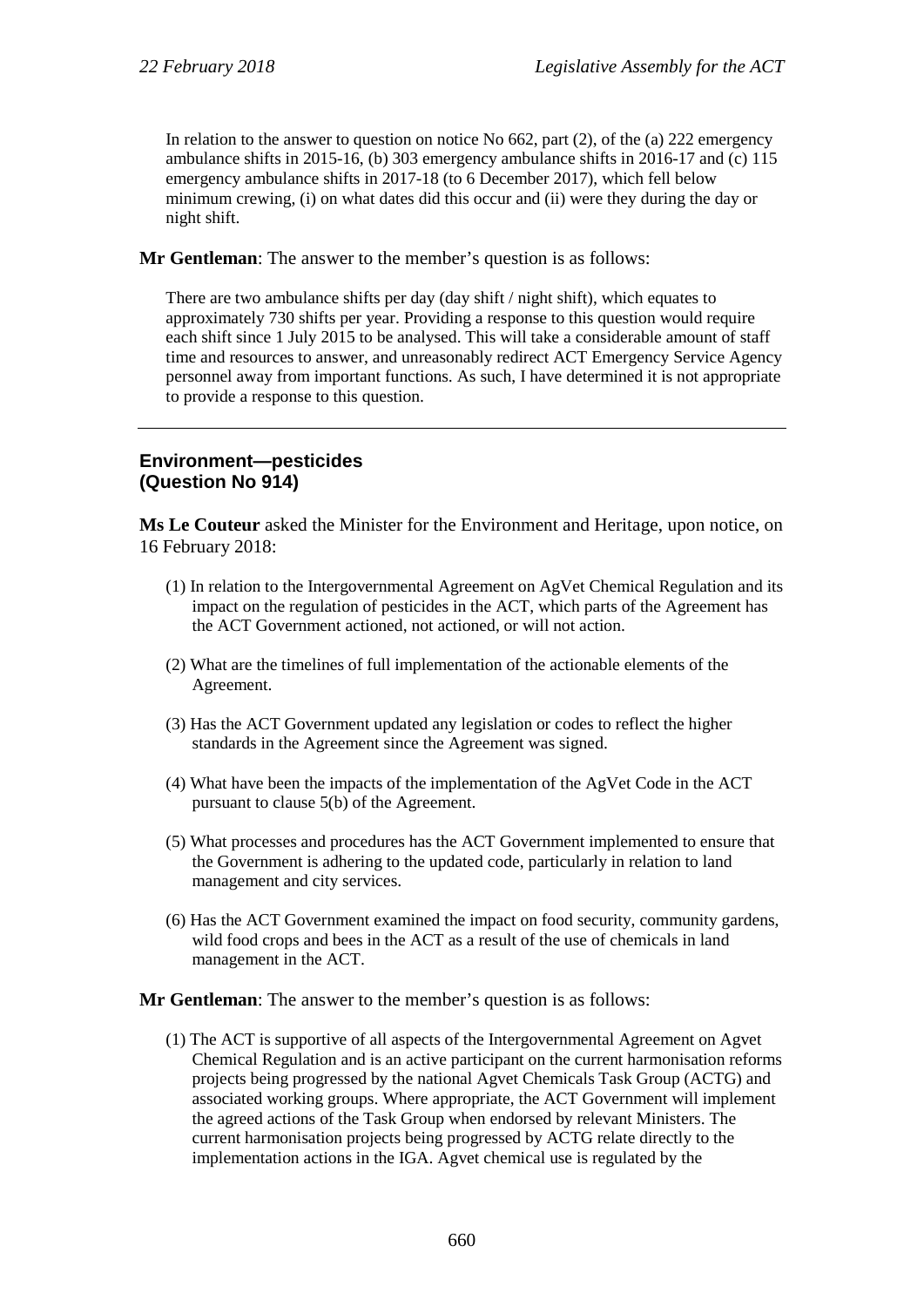Environment Protection Act 1997 (the Act) in the ACT. The Act is administered by the Environment Protection Authority in Access Canberra. The mechanism to implement the harmonisation initiatives will be through the conditions that apply to the Environment Authorisations for pesticide operators in the ACT. It is anticipated that these national reforms will be finalised in 2018-19.

(2) Minimum record keeping requirements for Agvet chemical users were agreed by the Agricultural Ministers Forum in June 2017, have been implemented in Victoria and NSW, but are yet to be implemented elsewhere. In the ACT these requirements will be implemented through amendments to pesticide operators Environmental Authorisations.

A discussion paper on minimum training and licensing requirements for Agvet chemicals closed for public consultation on 22 December 2017 and a final proposal will be presented for jurisdictional endorsement early in 2018.

A proposal for harmonised off-label Agvet chemical use is currently out for public consultation and will be ready for endorsement by mid-2018.

Proposals for harmonising record keeping requirements for the use of veterinary chemicals in food-producing species and an approach to off-label use of Agvet chemicals will be ready for endorsement by mid-2018 and December 2018, respectively.

Agvet Chemicals Task Group is also considering a proposal to improve national coordination of produce monitoring given the potential synergies with the proposal for a harmonised off-label use to be delivered by the end of 2018.

- (3) No. However, in the absence of specific legislation and limited agricultural activity in the ACT, the ACT position remains that the Australian Pesticides and Veterinary Medicines Authority (APVMA) is the appropriate authority to issue any off-label permits in the ACT and most other provisions can be addressed through Environmental Authorisations issued under the Environment Protection Act 1997. The supporting Regulations also contain offence provisions for failure to use Agvet chemicals in accordance with the APVMA approved use.
- (4) There have been no impacts in the ACT due to relatively small agricultural sector and current licensing of pesticide operators in the ACT by the EPA.
- (5) Like non-government parties, ACT Government agencies are required to hold an Environmental Authorisation for the commercial use of Agvet chemicals in the ACT. This will continue as the new Agvet provisions are rolled out. Authorisations are also subject to review by the EPA in accordance with the requirements of the Act.
- (6) The APVMA is responsible for assessing and registering chemicals for use in Australia and consider risks to human health and the environment. To address these risks the APVMA approves directions on the quantity and use of Agvet chemicals in the environment on the label instructions for the products. Agencies which use Agvet chemicals in the ACT are authorised under the Environment Protection Act 1997 by the EPA which requires them to have the appropriate competencies and comply with the conditions of use approved by the AVPMA on the label for the product.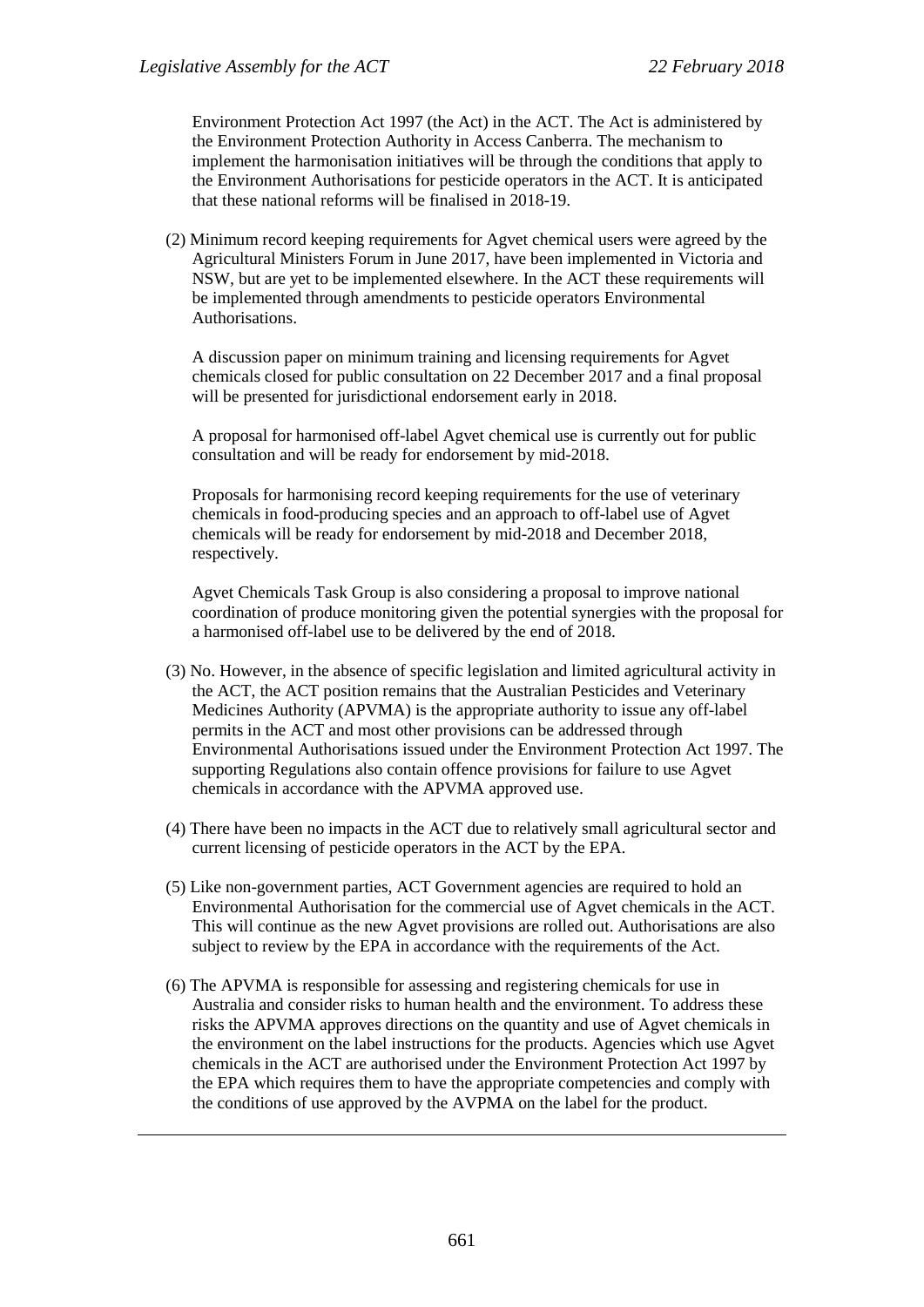# **Environment—superb parrot habitat (Question No 920)**

**Ms Le Couteur** asked the Minister for the Environment and Heritage, upon notice, on 16 February 2018:

- (1) What is the ACT Government doing to ensure the protection of the superb parrot habitat in the ACT.
- (2) What current or future development areas will impact on superb parrot habitats.
- (3) What actions is the Government taking to ensure that these new developments do not adversely affect superb parrots, their hollows, or their flyways.

**Mr Gentleman**: The answer to the member's question is as follows:

- (1) All known breeding habitat is protected within existing Nature Reserve, the Central Molonglo preserved area or rural lease within the Molonglo Valley.
- (2) None of the known breeding habitat is proposed for development, currently or in the future.
- (3) Radio tracking of birds breeding in the Goorooyarroo Nature Reserve has indicated that they spend 30% of their time foraging in the suburbs. Planning for new suburbs includes the provision of favoured food plants such as wattles, eucalypts and elms, and protecting remnant trees in flyways identified by the tracking of birds.

The ACT Government is funding a research and monitoring program to gauge the breeding success, competitive interactions, foraging habitat and movement pathways of the Superb Parrot in the ACT. Management actions will be informed by this research. Throsby is the only development near a breeding area. The number of breeding pairs has varied over the last three years from 5 -10 pairs but this appears related to environmental conditions and the rate of breeding success has remained constant.

# **Questions without notice taken on notice**

## **Tuggeranong—CIT car park lighting**

**Ms Fitzharris** *(in reply to a question and a supplementary question by Ms Lawder on Tuesday, 19 September 2017)*:

Roads ACT has determined there are two existing streetlights adjacent to the car park, with outreach arms facing towards the street. The outreach arms will be modified to also face towards the carpark from the same streetlight columns. This will illuminate a section of the car park, enabling students to park safely along the car spaces closest to the two streets (Cowlishaw and Reed North Streets). The modifications to lighting will be made by the end of February 2018.